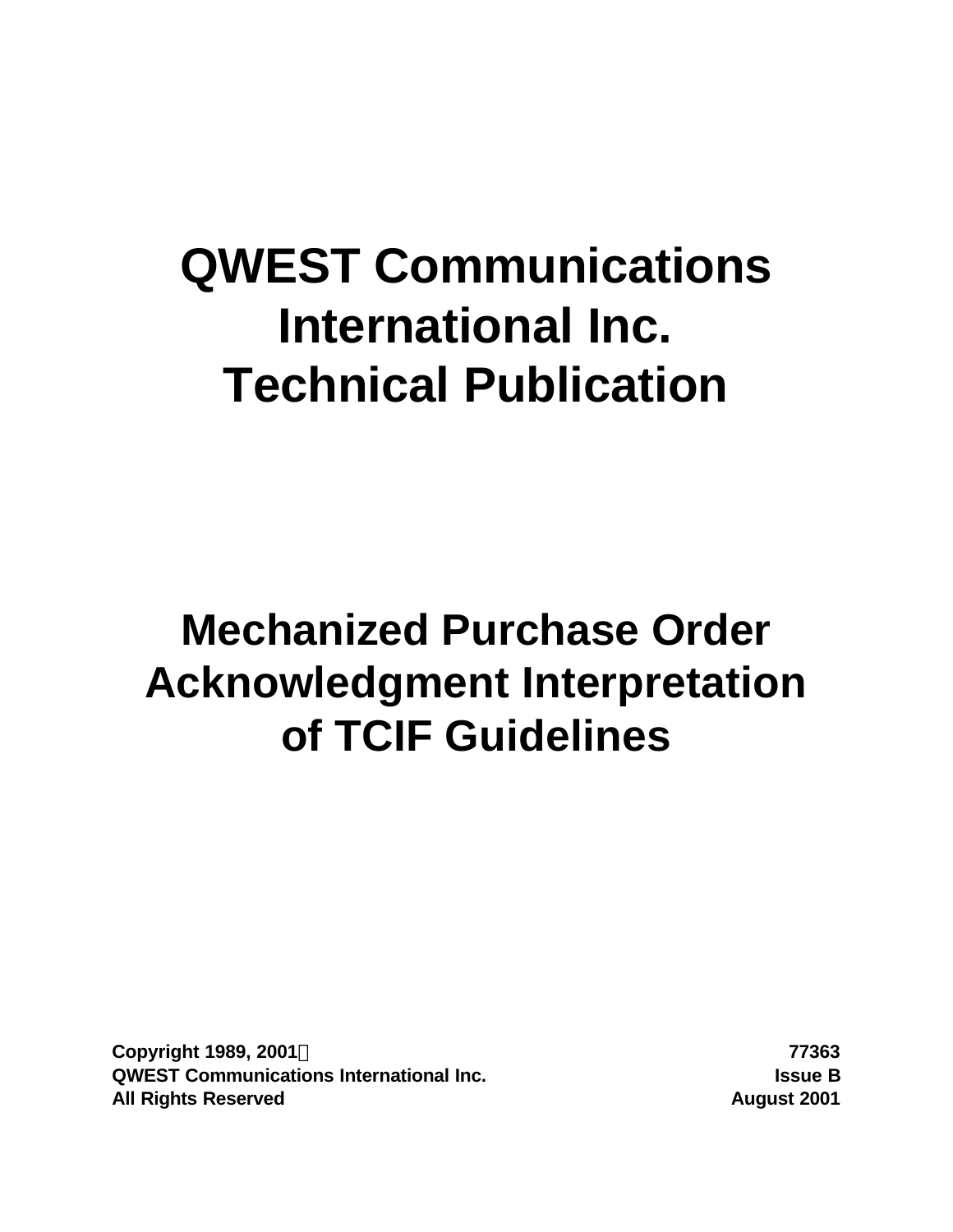#### NOTICE

This document contains the QWEST Communications International Inc. interpretation of the Telecommunications Industry Forum (TCIF) Guidelines for Issue One of the Mechanized Purchase Order Acknowledgment Transaction Set 855.

This interpretation specifies all requirements necessary for the PICS/DCPR (BVAPP) System to process the electronic data transmission of Transaction Set 855.

QWEST Communications International Inc. reserves the right, without prior notice, to revise this publication for any reason.

If further information is required, please contact:

QWEST Communications International Inc. Manager – New Services Planning 700 W. Mineral Ave. MN-F15.15 Littleton, CO 80120 (303) 707-7107 (303) 707-9497 Fax # E-mail: jhsmit2@qwest.com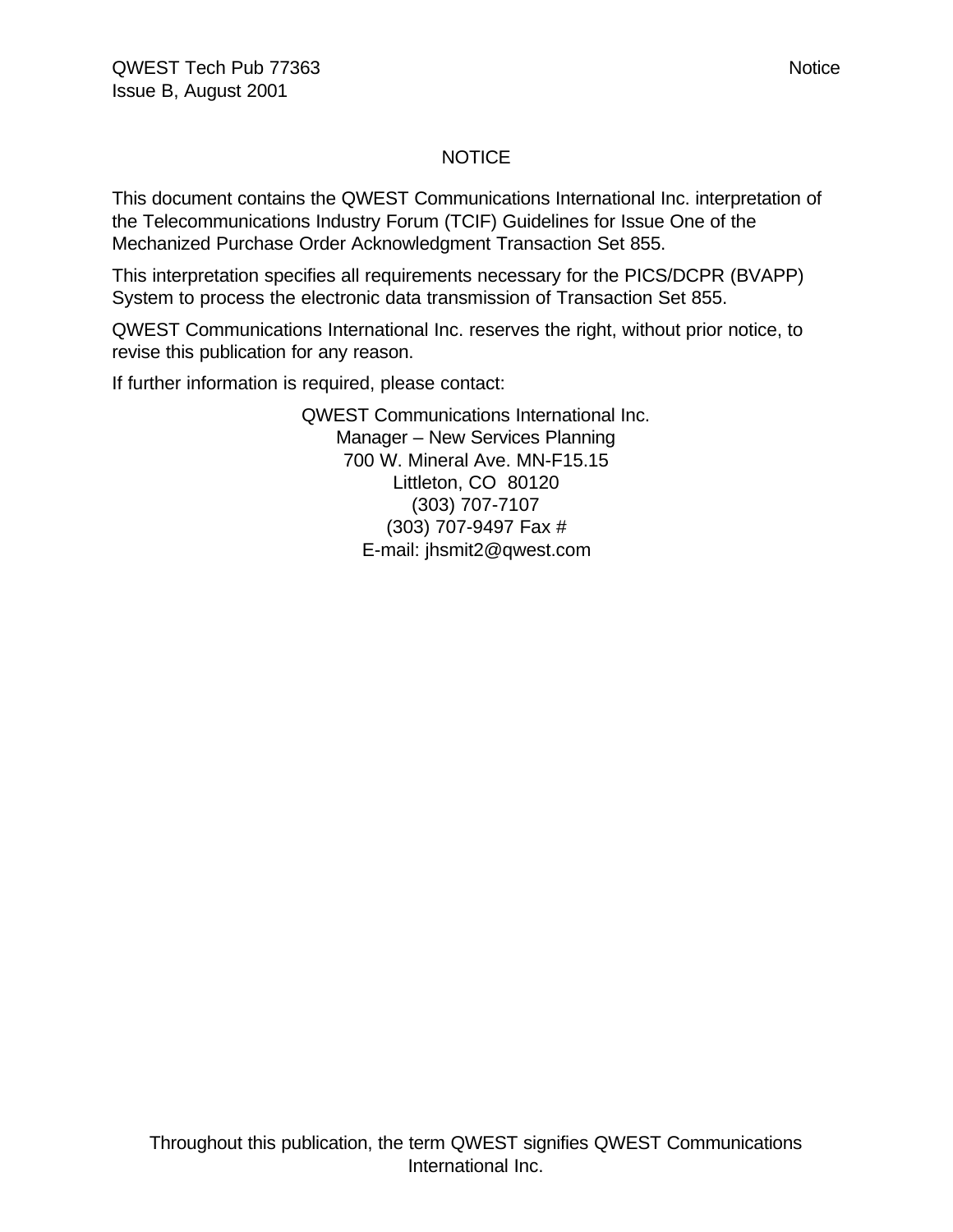#### COMMENTS on PUB 77363

#### PLEASE TEAR OUT AND SEND YOUR COMMENTS/SUGGESTIONS TO:

QWEST Corporation Manager – New Services Planning 700 W. Mineral Ave. MN-F15.15 Littleton, CO 80120 (303) 707-7107 (303) 707-9497 Fax # E-mail: jhsmit2@qwest.com

Information from you helps us to improve our Publications. Please take a few moments to answer the following questions and return to the above address.

| Was this Publication valuable to you in understanding  |      |     |
|--------------------------------------------------------|------|-----|
| The technical parameters of our service?               | YES. | NO. |
| Was the information accurate and up-to-date?           | YES. | NO. |
| Was the information easily understood?                 | YES. | NO. |
| Were the contents logically sequenced?                 | YES. | NO. |
| Were the tables and figures understandable and helpful | YES  | NO. |
| Were the pages legible?                                | YES. | NO. |

If you answered NO to any of the questions and/or if you have any other comments or suggestions, please explain:

\_\_\_\_\_\_\_\_\_\_\_\_\_\_\_\_\_\_\_\_\_\_\_\_\_\_\_\_\_\_\_\_\_\_\_\_\_\_\_\_\_\_\_\_\_\_\_\_\_\_\_\_\_\_\_\_\_\_\_\_\_\_\_\_\_\_\_\_\_\_

| (Attach additional sheet, if necessary) |                 |
|-----------------------------------------|-----------------|
|                                         |                 |
|                                         |                 |
|                                         |                 |
|                                         |                 |
|                                         |                 |
|                                         | Date __________ |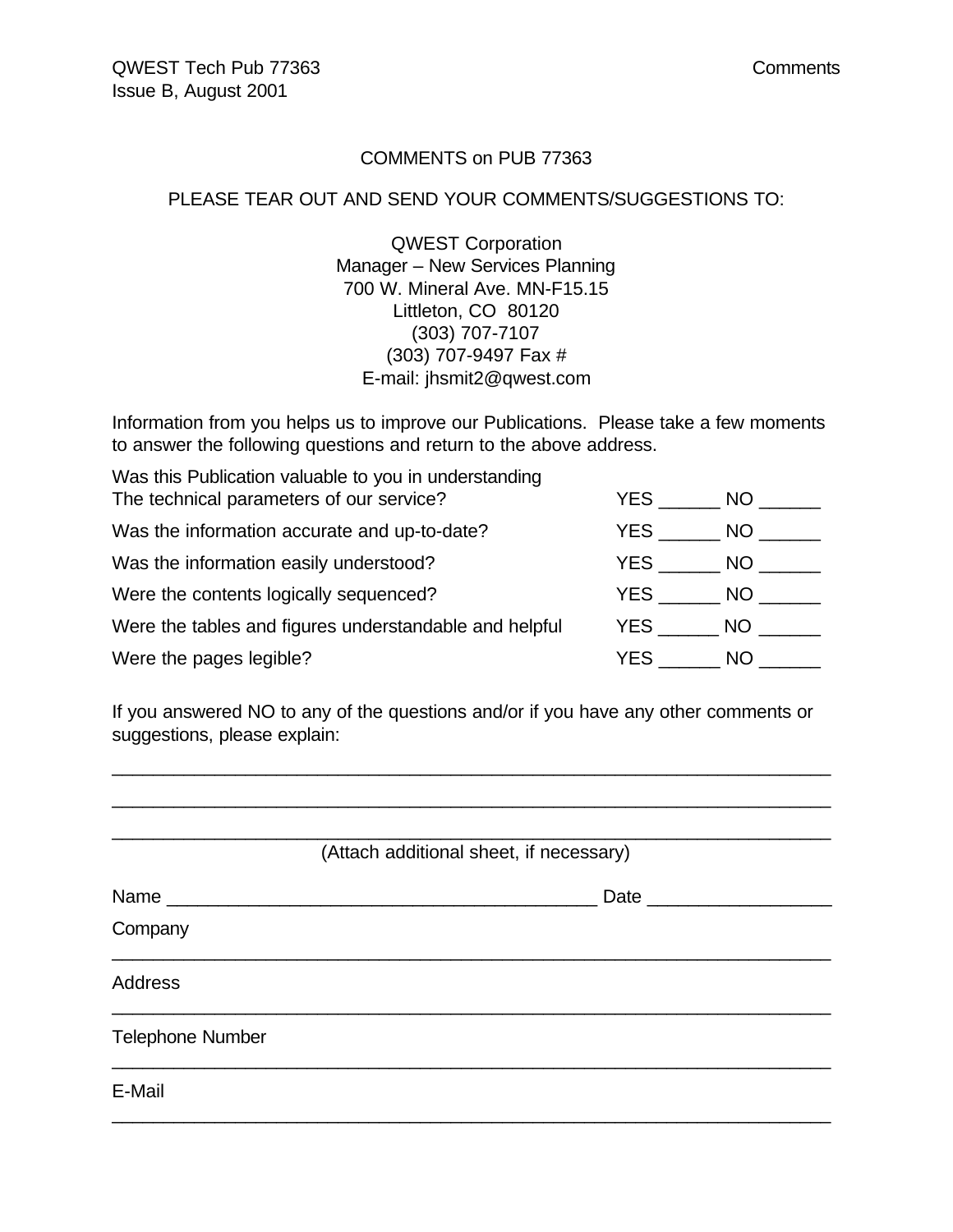# **CONTENTS**

| 1.<br>Data Segment Sequence - Purchase Order Acknowledgment Transaction Heading<br>2.<br>3.<br>Purchase Order Change Acknowledgment Control Segments  3-1<br>3.1<br>3.2                                                                                                                                       | Page |
|---------------------------------------------------------------------------------------------------------------------------------------------------------------------------------------------------------------------------------------------------------------------------------------------------------------|------|
|                                                                                                                                                                                                                                                                                                               |      |
|                                                                                                                                                                                                                                                                                                               |      |
| 3.3<br>3.4                                                                                                                                                                                                                                                                                                    |      |
| 4.<br>4.1<br>BAK - Beginning Segment (Purchase Order Acknowledgment)  4-2<br>4.2<br>4.3<br>4.4<br>4.5<br>4.6<br>4.7<br>4.8<br>4.9<br>4.10<br>4.11<br>4.12<br>4.13<br>4.14<br>4.15<br>4.16<br>4.17<br>4.18<br>4.19<br>4.20<br>4.21<br>TD4 - Carrier Details (Special Handling/Hazardous Material) 4-52<br>4.22 |      |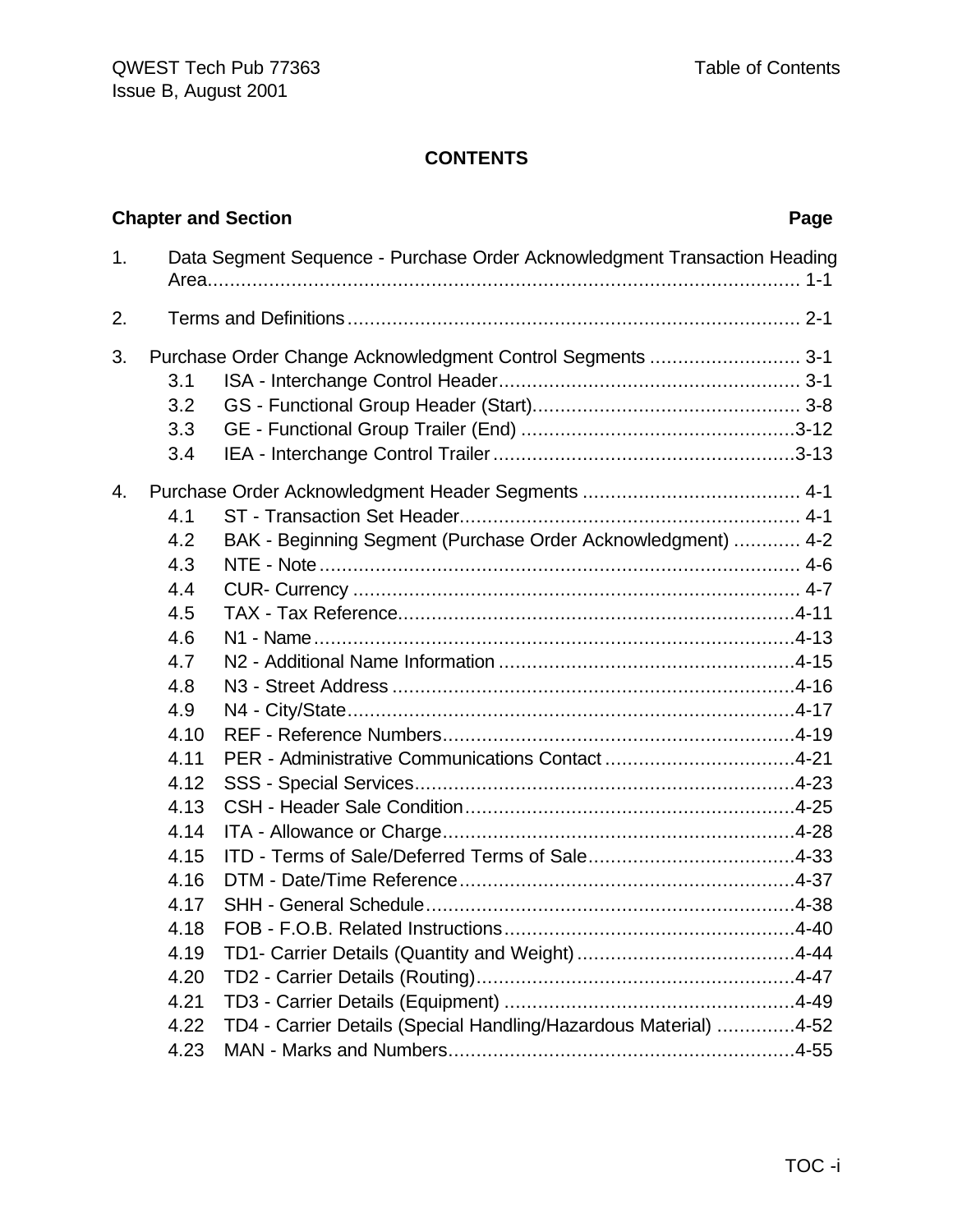# **CONTENTS** (Continued)

# **Chapter and Section Page**

| 5.             |      |                                                                  |  |
|----------------|------|------------------------------------------------------------------|--|
|                | 5.1  |                                                                  |  |
|                | 5.2  |                                                                  |  |
|                | 5.3  |                                                                  |  |
|                | 5.4  |                                                                  |  |
|                | 5.5  |                                                                  |  |
|                | 5.6  |                                                                  |  |
|                | 5.7  |                                                                  |  |
|                | 5.8  |                                                                  |  |
|                | 5.9  |                                                                  |  |
|                | 5.10 |                                                                  |  |
|                | 5.11 |                                                                  |  |
|                | 5.12 |                                                                  |  |
|                | 5.13 |                                                                  |  |
|                | 5.14 |                                                                  |  |
|                | 5.15 |                                                                  |  |
|                | 5.16 |                                                                  |  |
|                | 5.17 |                                                                  |  |
|                | 5.18 |                                                                  |  |
|                | 5.19 |                                                                  |  |
|                | 5.20 |                                                                  |  |
|                | 5.21 | TD4 - Carrier Details (Special Handling/Hazardous Material) 5-61 |  |
|                | 5.22 |                                                                  |  |
|                | 5.23 |                                                                  |  |
| 6.             |      |                                                                  |  |
|                | 6.1  |                                                                  |  |
|                | 6.2  |                                                                  |  |
| 7 <sub>1</sub> |      |                                                                  |  |
|                | 7.1  |                                                                  |  |
|                | 7.2  |                                                                  |  |
|                | 7.3  |                                                                  |  |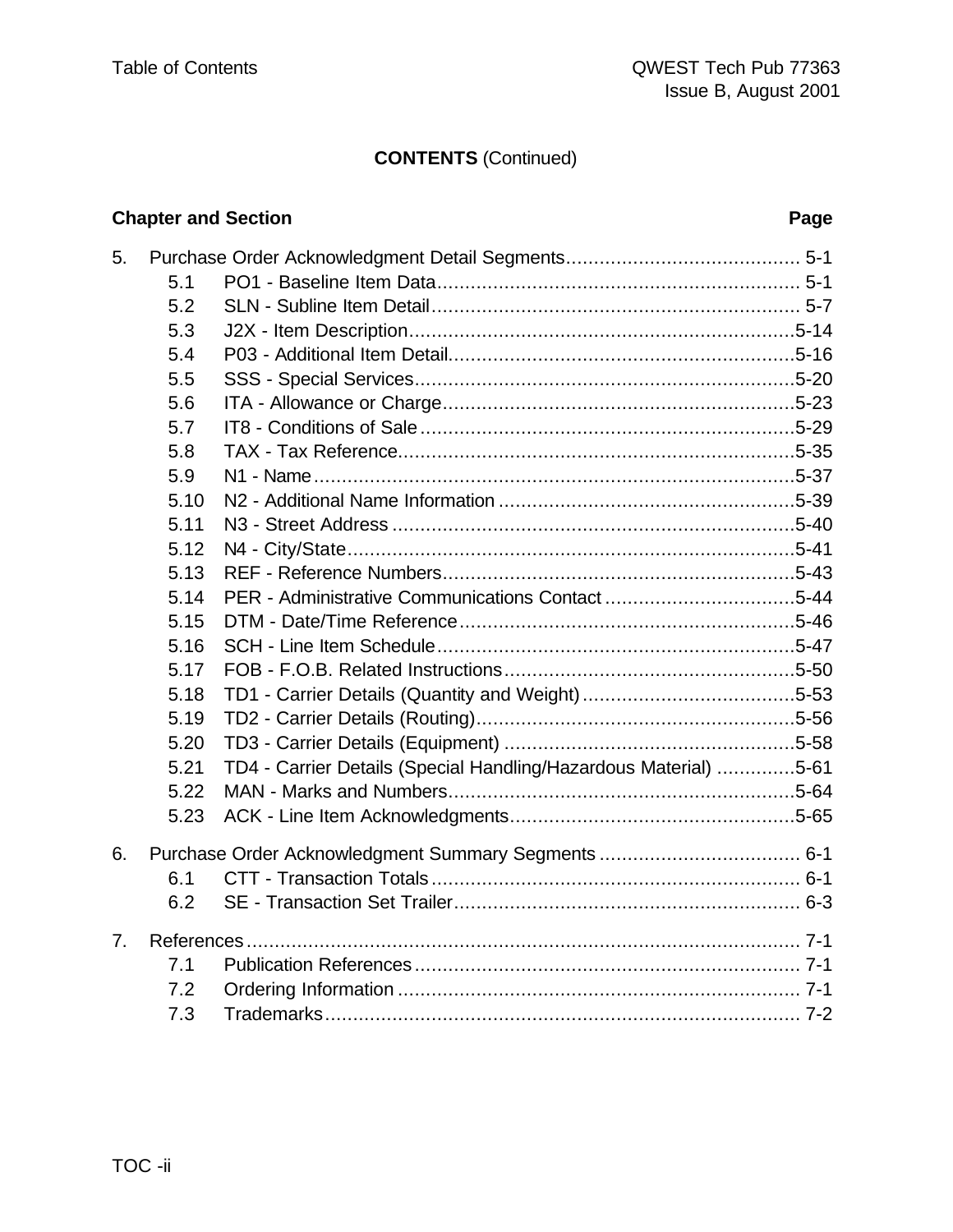# **CONTENTS**

| <b>Chapter and Section</b> |                                                       |  |  |  |  |
|----------------------------|-------------------------------------------------------|--|--|--|--|
|                            | Data Segment Sequence - Purchase Order Acknowledgment |  |  |  |  |
|                            |                                                       |  |  |  |  |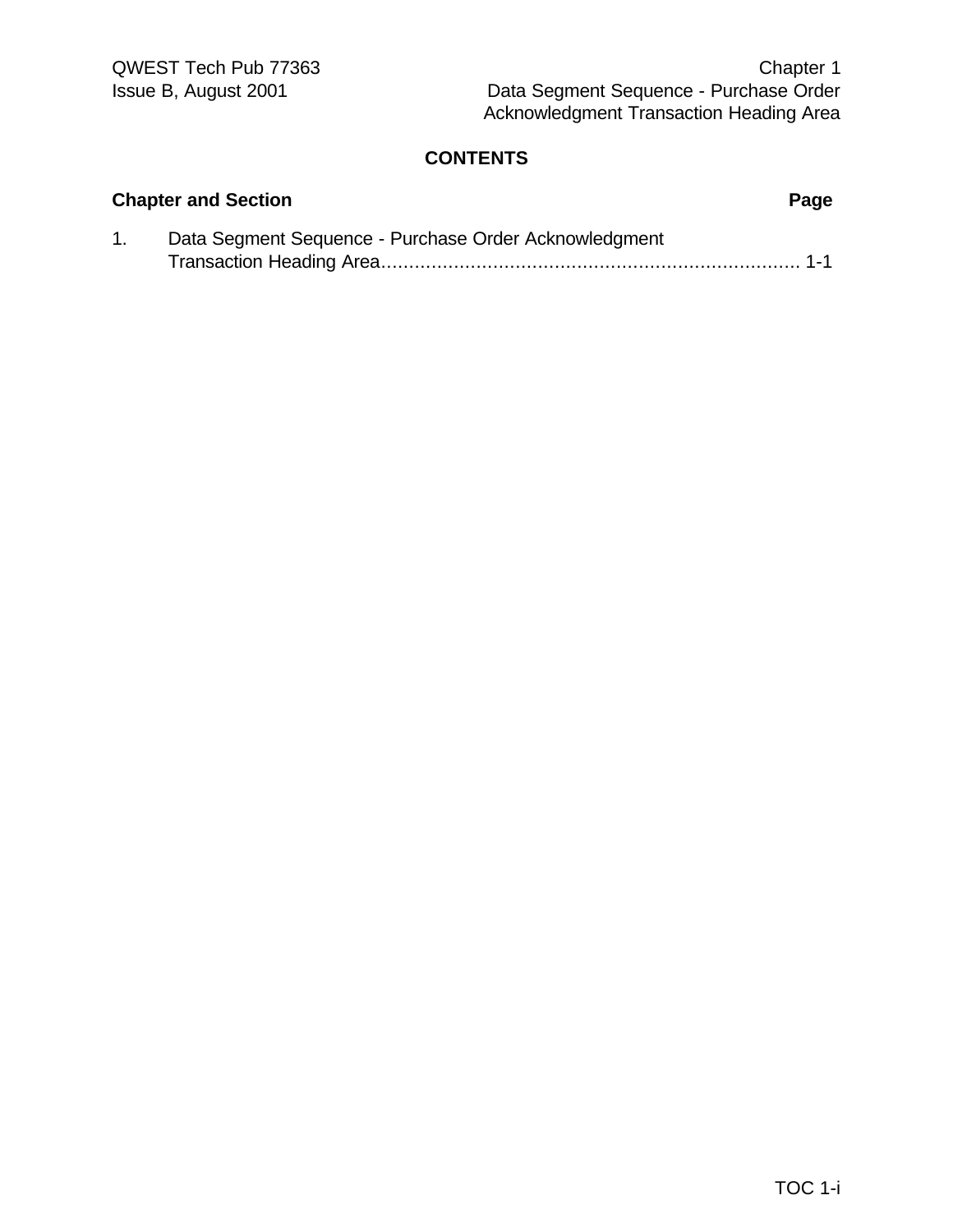TI - 855 Issue 1.0

#### DATA SEGMENT SEQUENCE

#### PURCHASE ORDER ACKNOWLEDGMENT TRANSACTION DETAIL AREA

#### **1. Data Segment Sequence - Purchase Order Acknowledgment Transaction Heading Area**

|                   |                                                                  | Req.           |                | Loop ID/          | Explan-                             |
|-------------------|------------------------------------------------------------------|----------------|----------------|-------------------|-------------------------------------|
| Segment           |                                                                  |                |                | Desig- Max Repeat | atory                               |
| <b>Identifier</b> | <b>Title</b>                                                     | nator          |                | Use Counts        | <b>Comments</b>                     |
| <b>ST</b>         | <b>Transaction Set Header</b>                                    | M              | $\mathbf{1}$   |                   |                                     |
| <b>BAK</b>        | <b>Beginning Segment (Purchase</b>                               | M              | 1              |                   |                                     |
|                   | Order Acknowledgment)                                            |                |                |                   |                                     |
| <b>NTE</b>        | Note F                                                           | 100            |                |                   | Can appear                          |
|                   |                                                                  |                |                |                   | anywhere                            |
|                   |                                                                  |                |                |                   | after the                           |
|                   |                                                                  |                |                |                   | <b>BAK Segment.</b>                 |
| <b>CUR</b>        | Currency                                                         | $\mathbf 0$    | 1              |                   |                                     |
| <b>TAX</b>        | <b>Tax Reference</b>                                             | $\overline{0}$ | 1              |                   |                                     |
| N <sub>1</sub>    | Name                                                             | 0              | 1              | N1/5              | Loop N1 is                          |
| N <sub>2</sub>    | <b>Additional Name</b>                                           | $\mathbf 0$    | $\overline{2}$ |                   | optional,                           |
| N <sub>3</sub>    | <b>Street Address</b>                                            | $\mathbf 0$    | $\overline{2}$ |                   | but if used                         |
| N4                | City/State                                                       | 0              | $\mathbf{1}$   |                   | segment N1                          |
| <b>REF</b>        | <b>Reference Numbers</b>                                         | $\mathbf 0$    | 12             |                   | is mandatory.                       |
| <b>PER</b>        | <b>Administrative Communications</b><br>Contact                  | $\mathbf 0$    | 3              |                   |                                     |
| @ CTP             | Pricing/Discounting Information                                  |                |                |                   |                                     |
| <b>SSS</b>        | <b>Special Services</b>                                          | $\mathbf 0$    | 25             |                   |                                     |
| <b>CSH</b>        | <b>Header Sale Condition</b>                                     | $\overline{0}$ | 1              |                   | Relates to IT8<br>in detail.        |
| <b>ITA</b>        | <b>Allowance Charge</b>                                          | 0              | 10             |                   |                                     |
| <b>ITD</b>        | <b>Terms/Deferred Terms of Sale</b>                              | 0              | $\overline{2}$ |                   |                                     |
| <b>DTM</b>        | Date/Time Reference                                              | $\overline{0}$ | 10             |                   |                                     |
| <b>SHH</b>        | <b>General Schedule</b>                                          | $\overline{0}$ | 5              |                   | <b>Relates to SCH</b><br>in detail. |
| <b>FOB</b>        | F.O.B. Related Instructions                                      | $\mathbf 0$    | 1              |                   |                                     |
| TD <sub>1</sub>   | Carrier Details (Quantity and Weight)                            | $\mathbf 0$    | $\overline{2}$ |                   |                                     |
| TD <sub>2</sub>   | <b>Carrier Details (Routing)</b>                                 | $\mathbf 0$    | 12             |                   |                                     |
| TD <sub>3</sub>   | <b>Carrier Details (Equipment)</b>                               | $\mathbf 0$    | 12             |                   |                                     |
| TD <sub>4</sub>   | <b>Carrier Details (Special</b><br>Handling/Hazardous Materials) | $\overline{0}$ | 5              |                   |                                     |
| <b>MAN</b>        | <b>Marks and Numbers</b>                                         | $\overline{0}$ | 10             |                   |                                     |

@Segment not used by the Telecommunications Industry.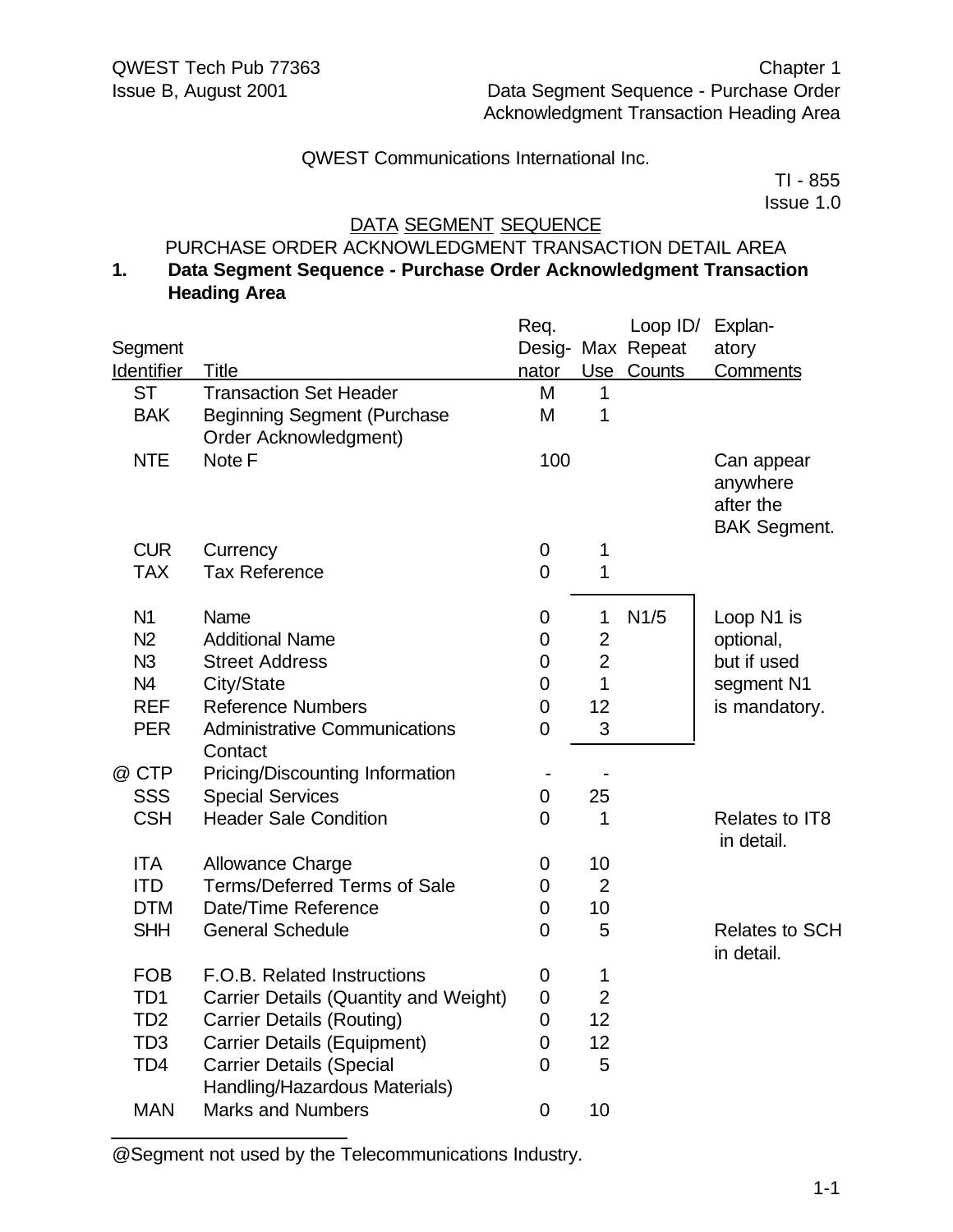TI - 855  $I$ ssue 1.0

| 1994 L.U        |                                                       |                |                |          |                   |  |
|-----------------|-------------------------------------------------------|----------------|----------------|----------|-------------------|--|
|                 | DATA SEGMENT SEQUENCE                                 |                |                |          |                   |  |
|                 | PURCHASE ORDER ACKNOWLEDGMENT TRANSACTION DETAIL AREA |                |                |          |                   |  |
|                 |                                                       | Req.           |                | Loop ID/ | Explan-           |  |
| Segment         |                                                       | Desig-         | Max            | Repeat   | atory             |  |
| Identifier      | <b>Title</b>                                          | nator          | Use            | Counts   | <b>Comments</b>   |  |
| PO <sub>1</sub> | <b>Baseline Item Data</b>                             | M              | 1              | PO1/     |                   |  |
|                 |                                                       |                |                | 10,000   |                   |  |
| @ CUR           | Currency                                              |                |                |          |                   |  |
| <b>SLN</b>      | <b>Subline Item Detail</b>                            | 0              | 100            |          |                   |  |
| J2X             | Item Description                                      | 0              | 1000           |          |                   |  |
| P03             | <b>Additional Item Detail</b>                         | 0              | 25             |          |                   |  |
| @ CTP           | Pricing/Discounting Information                       |                |                |          |                   |  |
| @ P04           | <b>Item Physical Details</b>                          |                |                |          |                   |  |
| @ PER           | <b>Administrative Communications</b>                  |                |                |          |                   |  |
|                 | <b>Number</b>                                         |                |                |          |                   |  |
| <b>SSS</b>      | <b>Special Service</b>                                | 0              | 25             |          |                   |  |
| <b>ITA</b>      | Allowance or Charge                                   | 0              | 10             |          |                   |  |
| IT <sub>8</sub> | <b>Conditions of Sale</b>                             | 0              | 1              |          | <b>Relates to</b> |  |
|                 |                                                       |                |                |          | CSH in header     |  |
| @ ITD           | <b>Terms/Deferred Terms of Sale</b>                   |                |                |          |                   |  |
| <b>TAX</b>      | <b>Tax Reference</b>                                  | 0              |                |          |                   |  |
| N <sub>1</sub>  | Name                                                  | $\overline{0}$ | 1              | N1/1     | Loop N1 is        |  |
| N <sub>2</sub>  | <b>Additional Name</b>                                | 0              | 2              |          | optional, but if  |  |
| N <sub>3</sub>  | <b>Street Address</b>                                 | $\mathbf 0$    | $\overline{2}$ |          | used, segment     |  |
| N <sub>4</sub>  | City/State                                            | 0              | 1              |          | N1 is mandatory.  |  |
| <b>REF</b>      | <b>Reference Number</b>                               | 0              | 12             |          |                   |  |
| <b>PER</b>      | <b>Administrative Communications</b>                  | 0              | 3              |          |                   |  |
|                 | Contact                                               |                |                |          |                   |  |
| <b>DTM</b>      | Date/Time Reference                                   | 0              | 10             |          |                   |  |
| <b>SCH</b>      | Line Item Schedule                                    | $\overline{0}$ | 104            |          | <b>Relates to</b> |  |
|                 |                                                       |                |                |          | SHH in header     |  |
| <b>FOB</b>      | F.O.B. Related Instructions                           | 0              | 1              |          |                   |  |
| TD1             | Carrier Details (Quantity and Weight)                 | $\mathbf 0$    | 1              |          |                   |  |
| TD <sub>2</sub> | <b>Carrier Details (Routing)</b>                      | 0              | 12             |          |                   |  |
| TD <sub>3</sub> | <b>Carrier Details (Equipment)</b>                    | 0              | 12             |          |                   |  |
| TD <sub>4</sub> | <b>Carrier Details (Special</b>                       | 0              | 5              |          |                   |  |
|                 | Handling/Hazardous Materials)                         |                |                |          |                   |  |
| <b>MAN</b>      | <b>Marks and Numbers</b>                              | 0              | 10             |          |                   |  |
| <b>ACK</b>      | Line Item Acknowledgment/                             | 0              | 104            |          |                   |  |

@Segment not used by the Telecommunications Industry.

**Schedule**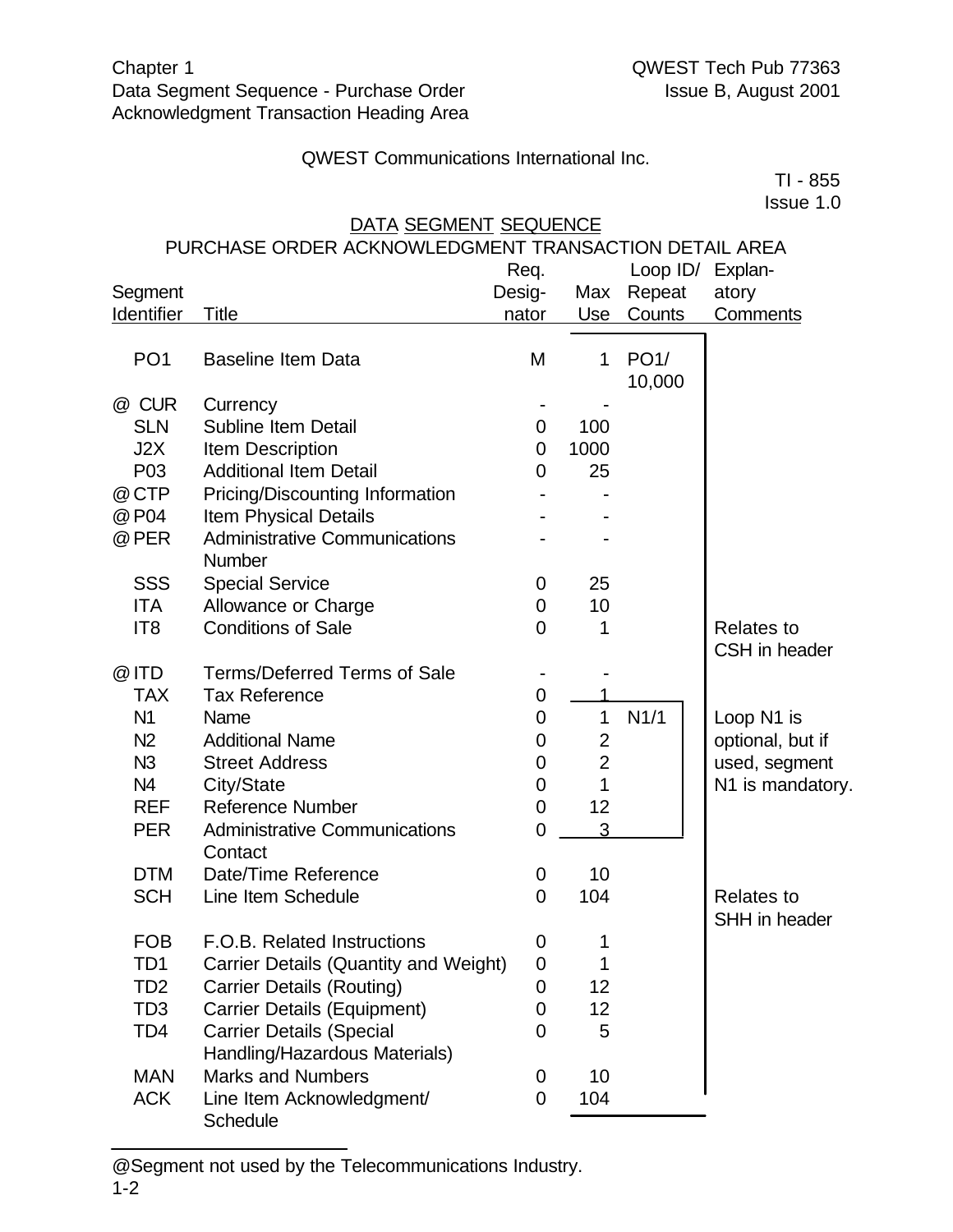TI - 855 Issue 1.0

#### DATA SEGMENT SEQUENCE

## PURCHASE ORDER ACKNOWLEDGMENT TRANSACTION SUMMARY AREA

| Segment<br><b>Identifier</b> | Title                     | Req. | Desig-Max<br>nator Use | Loop $ID/$<br>Repeat<br>Counts | Explan-<br>atory<br><b>Comments</b>                                                                                                                                                                                                          |
|------------------------------|---------------------------|------|------------------------|--------------------------------|----------------------------------------------------------------------------------------------------------------------------------------------------------------------------------------------------------------------------------------------|
| <b>CTT</b>                   | <b>Transaction Totals</b> | M    | 1                      |                                | The number of<br>line items<br>$(CTT01)$ is<br>the<br>accumulation<br>of the number<br>of PO1<br>segments. If<br>used, hash<br>total (CTT02)<br>is the sum of<br>the values of<br>Quantity<br>Ordered<br>(PO102) for<br>each PO1<br>segment. |
| <b>SE</b>                    | <b>Transaction</b>        | M    | 1                      |                                |                                                                                                                                                                                                                                              |

@Segment not used by the Telecommunications Industry.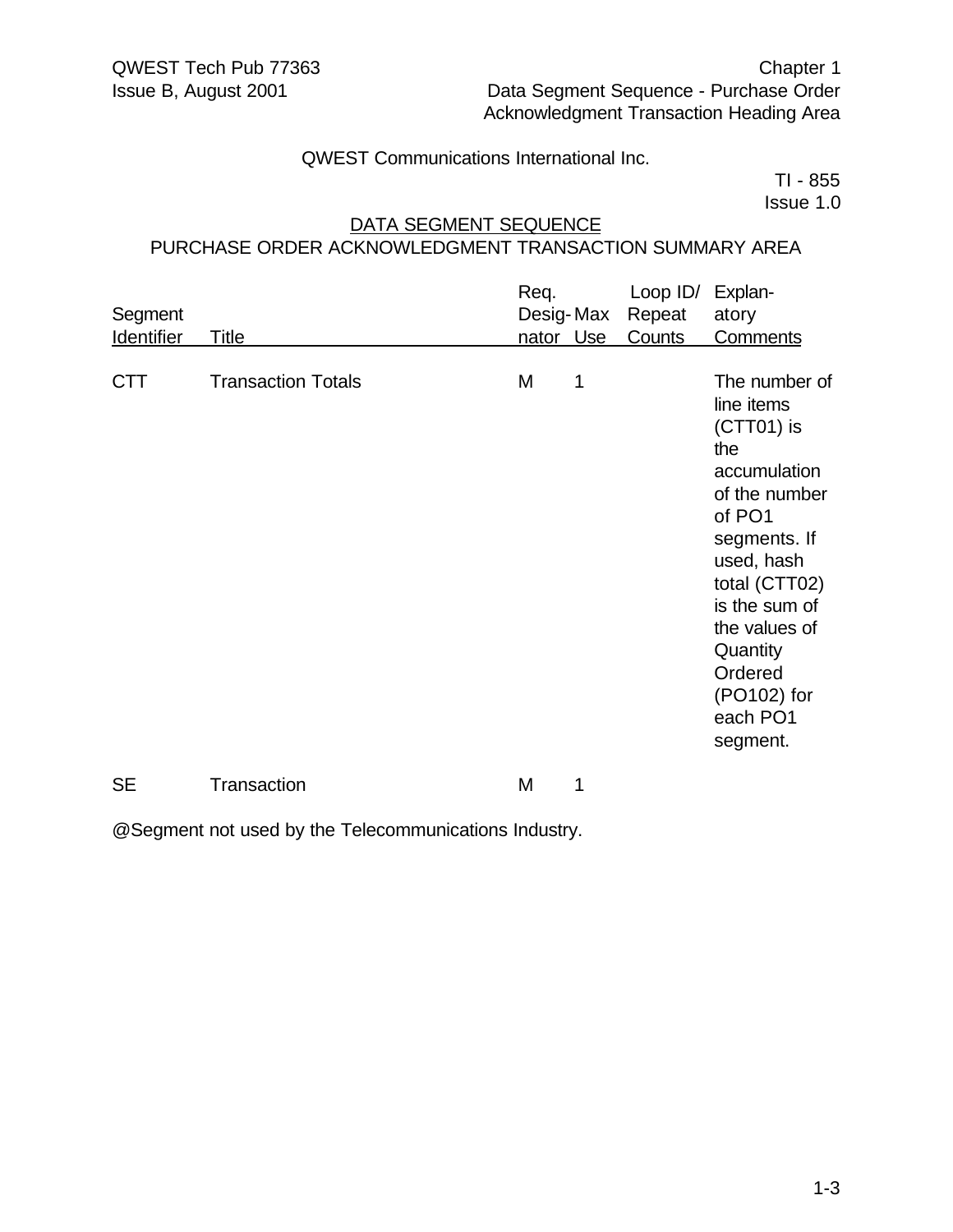# **CONTENTS**

| <b>Chapter and Section</b> | Page |
|----------------------------|------|
|                            |      |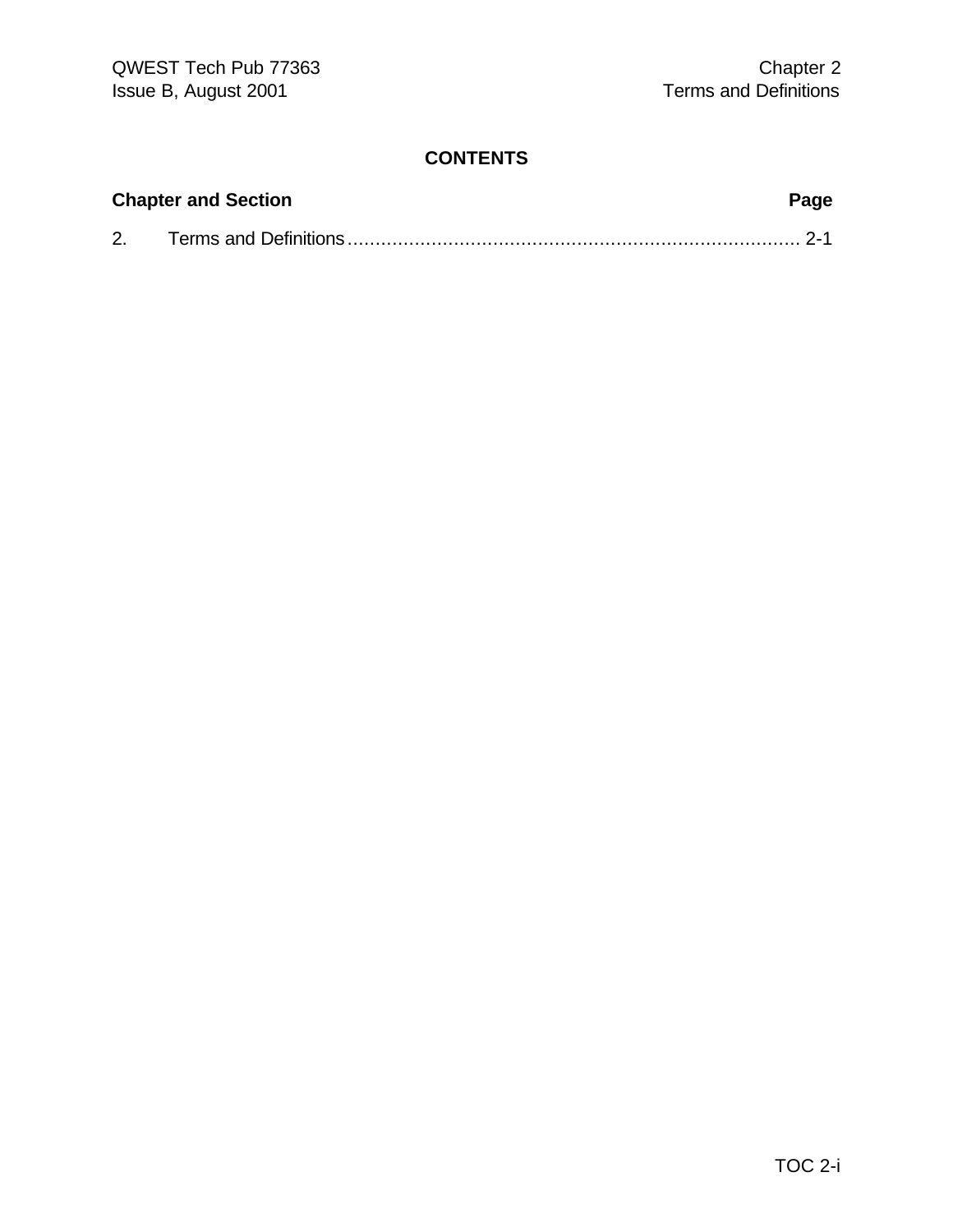TI - 855 Issue 1.0

# TERMS AND DEFINITIONS

#### **2. Terms and Definitions**

| <b>ISA</b> |     |                        | Interchange Control Header                                         | Starts and electronic interchange                                      |  |  |  |  |  |
|------------|-----|------------------------|--------------------------------------------------------------------|------------------------------------------------------------------------|--|--|--|--|--|
|            |     | <b>ST</b>              | <b>GS</b> Functional Group Header<br><b>Transaction Set Header</b> | Starts a group of related transaction sets<br>Starts a transaction set |  |  |  |  |  |
|            |     |                        | <b>Transaction Set segments</b>                                    |                                                                        |  |  |  |  |  |
|            |     | <b>SE</b><br><b>ST</b> | <b>Transaction Set Trailer</b><br><b>Transaction Set Header</b>    | Ends a transaction set<br>Starts a transaction set                     |  |  |  |  |  |
|            |     |                        | <b>Transaction Set segments</b>                                    |                                                                        |  |  |  |  |  |
|            |     | <b>SE</b>              | <b>Transaction Set Trailer</b>                                     | Ends a transaction set                                                 |  |  |  |  |  |
|            | GE. |                        | <b>Functional Group Trailer</b>                                    | Ends a group of related transaction sets                               |  |  |  |  |  |
|            |     | <b>ST</b>              | <b>GS</b> Functional Group Header<br><b>Transaction Set Header</b> | Starts a group of related transaction sets<br>Starts a transaction set |  |  |  |  |  |
|            |     |                        | <b>Transaction Set segments</b>                                    |                                                                        |  |  |  |  |  |
|            |     | <b>SE</b><br><b>ST</b> | <b>Transaction Set Trailer</b><br><b>Transaction Set Header</b>    | Ends a transaction set<br>Starts a transaction set                     |  |  |  |  |  |
|            |     |                        | <b>Transaction Set segments</b>                                    |                                                                        |  |  |  |  |  |
|            |     | <b>SE</b>              | <b>Transaction Set Trailer</b>                                     | Ends a transaction set                                                 |  |  |  |  |  |
|            | GE. |                        | <b>Functional Group Trailer</b>                                    | Ends a group of related transaction sets                               |  |  |  |  |  |
| IEA        |     |                        | Interchange Control Trailer                                        | Ends an electronic interchange                                         |  |  |  |  |  |
|            |     |                        |                                                                    |                                                                        |  |  |  |  |  |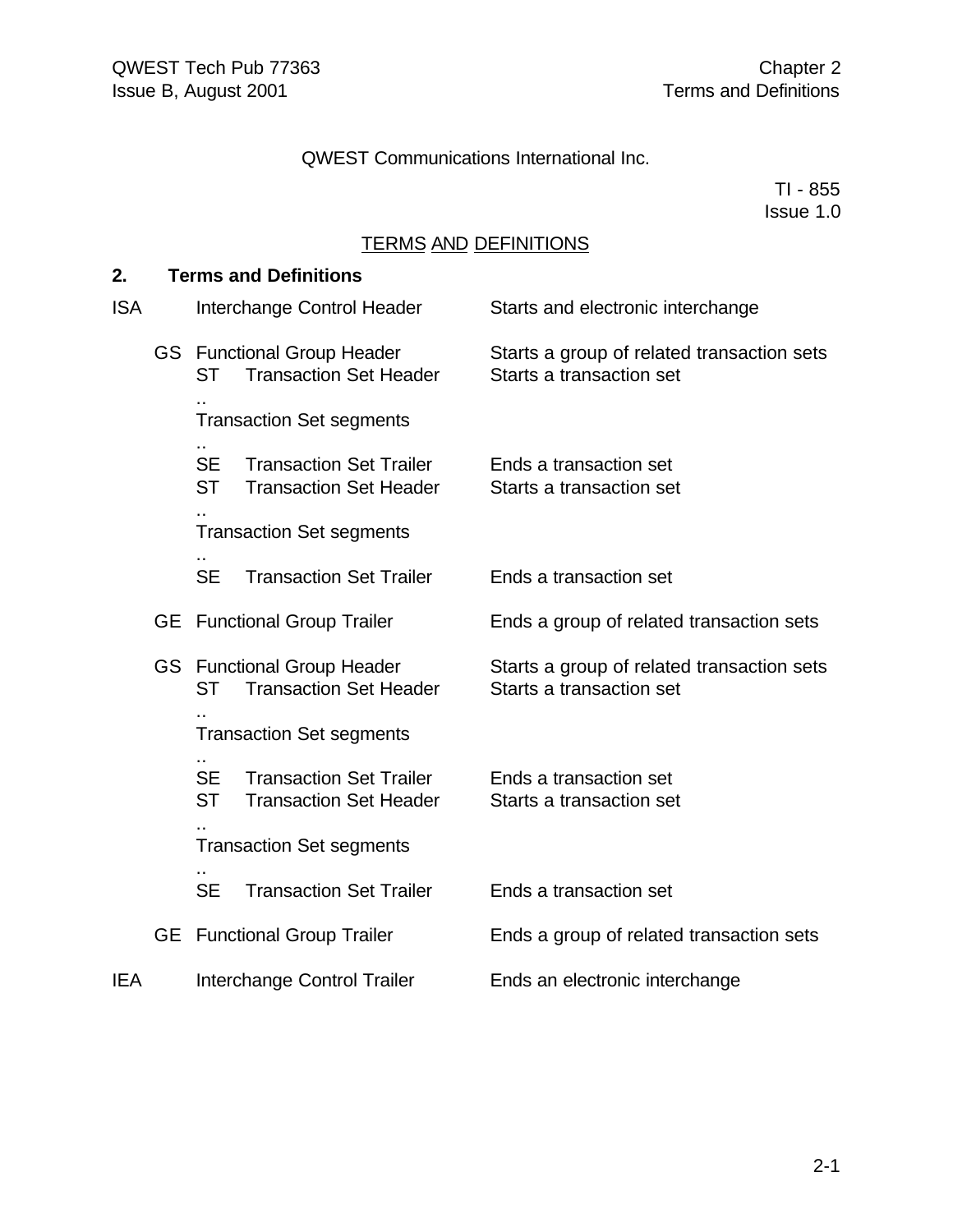#### **CONTENTS**

# **Chapter and Section Page** 3. Purchase Order Change Acknowledgment Control Segments ........................3-1 3.1 ISA - Interchange Control Header...................................................3-1 3.2 GS - Functional Group Header (Start).............................................3-8 3.3 GE - Functional Group Trailer (End) ...............................................3-12 3.4 IEA - Interchange Control Trailer....................................................3-13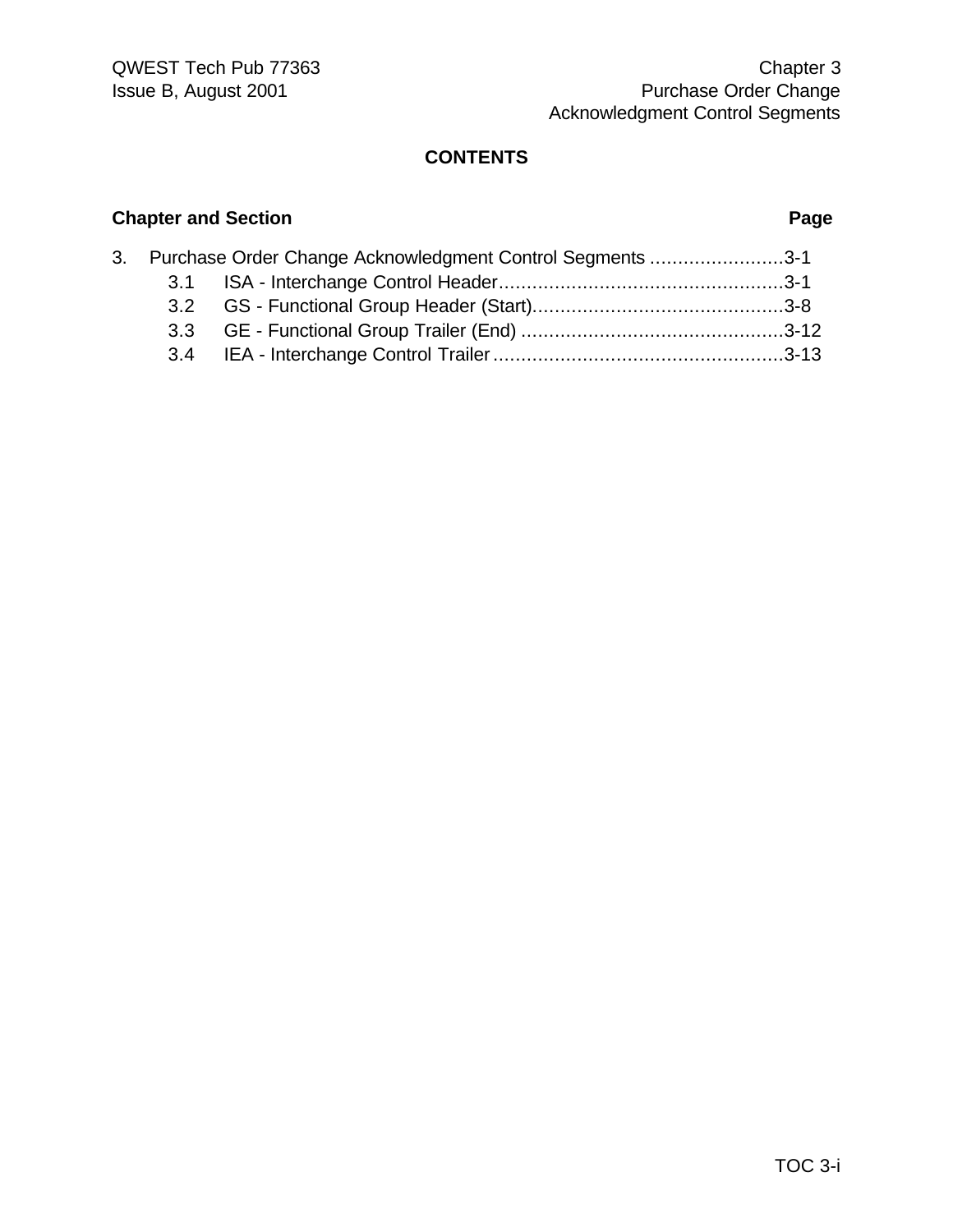TI - 855 Issue 1.0

#### PURCHASE ORDER CHANGE ACKNOWLEDGMENT CONTROL SEGMENTS

#### **3. Purchase Order Change Acknowledgment Control Segments**

#### **3.1 ISA - Interchange Control Header**

09/09

Purpose: To start and identify an interchange of one or more functional groups. ISA is an approved AMSI segment and will be published in the next release.

Spec: Mandatory Fixed Length = 106 Max Use = 1

Diagram:

| <b>ISA</b> | $\star$ | ISA01<br>744<br><b>AUTHORIZ.</b><br>INFORM.<br>QUAL.                              | $\star$ | ISA02<br><b>AUTHORIZ.</b><br><b>INFORM.</b>                             | 745      | $\star$ | ISA03<br><b>SECURITY</b><br>INFORM.<br>QUAL.                                                                                                                                                                                                  | 746 | $\star$ | ISA04             | 747<br><b>SECURITY</b><br><b>INFORMATION</b>       | $\star$ |
|------------|---------|-----------------------------------------------------------------------------------|---------|-------------------------------------------------------------------------|----------|---------|-----------------------------------------------------------------------------------------------------------------------------------------------------------------------------------------------------------------------------------------------|-----|---------|-------------------|----------------------------------------------------|---------|
|            |         | ID 02/02<br>м                                                                     |         | M AN<br>10/10                                                           |          |         | M ID<br>02/02                                                                                                                                                                                                                                 |     |         | м                 | AN -<br>10/10                                      |         |
|            |         |                                                                                   |         |                                                                         |          |         |                                                                                                                                                                                                                                               |     |         |                   |                                                    |         |
|            |         | 704<br>ISA05<br><b>INTERCHANGE</b><br>ID<br><b>QUALIFIER</b>                      | $\star$ | ISA06<br><b>INTERCHANGE</b><br><b>SENDER</b><br>ID                      | 705      | $\star$ | ISA07<br><b>INTERCHANGE</b><br>ID<br><b>QUALIFIER</b>                                                                                                                                                                                         | 704 | $\star$ | ISA08             | 706<br><b>INTERCHANGE</b><br><b>RECEIVER</b><br>ID | $\star$ |
|            |         | M ID<br>02/02                                                                     |         | M AN<br>15/15                                                           |          |         | ID<br>02/02<br>M and the set of the set of the set of the set of the set of the set of the set of the set of the set of the set of the set of the set of the set of the set of the set of the set of the set of the set of the set of the set |     |         |                   | M AN<br>15/15                                      |         |
|            |         |                                                                                   |         |                                                                         |          |         |                                                                                                                                                                                                                                               |     |         |                   |                                                    |         |
|            |         | 373<br>ISA09<br><b>INTERCHANGE</b><br><b>SUBMIT</b><br><b>DATE</b>                | $\star$ | ISA <sub>10</sub><br><b>INTERCHANGE</b><br><b>SUBMIT</b><br><b>TIME</b> | 337      | $\star$ | ISA <sub>11</sub><br><b>INTERCHANGE</b><br><b>STANDARDS</b><br><b>IDENTIFIER</b>                                                                                                                                                              | 726 | $\star$ | ISA12             | 703<br><b>INTERCHANGE</b><br><b>VERSION ID</b>     | $\star$ |
|            |         | M DT<br>06/06                                                                     |         | M                                                                       | TM 04/04 |         | M ID<br>01/01                                                                                                                                                                                                                                 |     |         | M                 | - ID<br>05/05                                      |         |
|            |         |                                                                                   |         |                                                                         |          |         |                                                                                                                                                                                                                                               |     |         |                   |                                                    |         |
|            |         | ISA <sub>13</sub><br>709<br><b>INTERCHANGE</b><br><b>CONTROL</b><br><b>NUMBER</b> | $\star$ | ISA14<br><b>ACKNOWLEDGE</b><br><b>REQUESTED</b>                         | 749      | $\star$ | ISA <sub>15</sub><br><b>TEST</b><br><b>INDICATOR</b>                                                                                                                                                                                          | 748 | *       | ISA <sub>16</sub> | 701<br><b>SUBELEMENT</b><br><b>SEPARATOR</b>       | N       |
|            |         | <b>NO</b><br>M                                                                    |         | M<br>ID                                                                 | 01/01    |         | м                                                                                                                                                                                                                                             | ID  |         | м                 | <b>AN</b>                                          |         |

01/01

01/01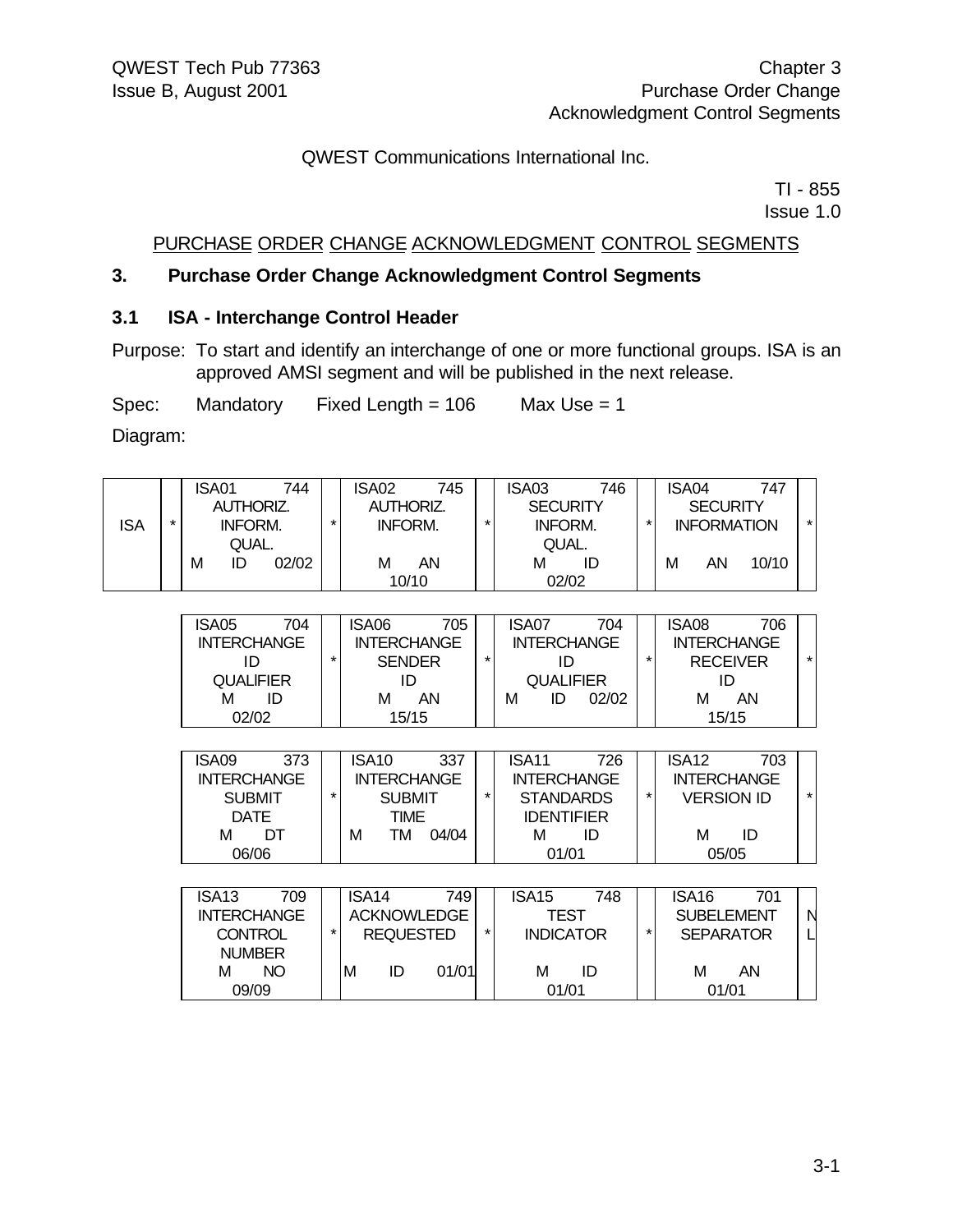TI - 855 Issue 1.0

#### PURCHASE ORDER CHANGE ACKNOWLEDGMENT CONTROL SEGMENTS (Continued)

#### NOTE 1 Data Element Separator

The Data Element Separator is a special character used to separate data elements within a segment. The first occurrence of the Data Element Separator (the fourth character in the ISA header segment) defines the value of the Data Element Separator for the entire interchange. It must be used consistently in all segments between each ISA header and corresponding IEA trailer. It CANNOT be used as data within a data element. For the purpose of this document, an asterisk (\*) will be used as the Data Element Separator.

#### NOTE 2 Data Segment Terminator

The Data Segment Terminator is a special character used to terminate every segment within an interchange. The first occurrence of the Data Segment Terminator (the special character immediately following the Subelement Separator ISA16) defines the value of the Data Segment Terminator for the entire interchange. It must be used consistently to end all data segments that are between each ISA header and corresponding IEA trailer. It CANNOT be used as data within a data element. For the purpose of this document, the New Line character (hexadecimal 15) is the special character used for the Segment Terminator.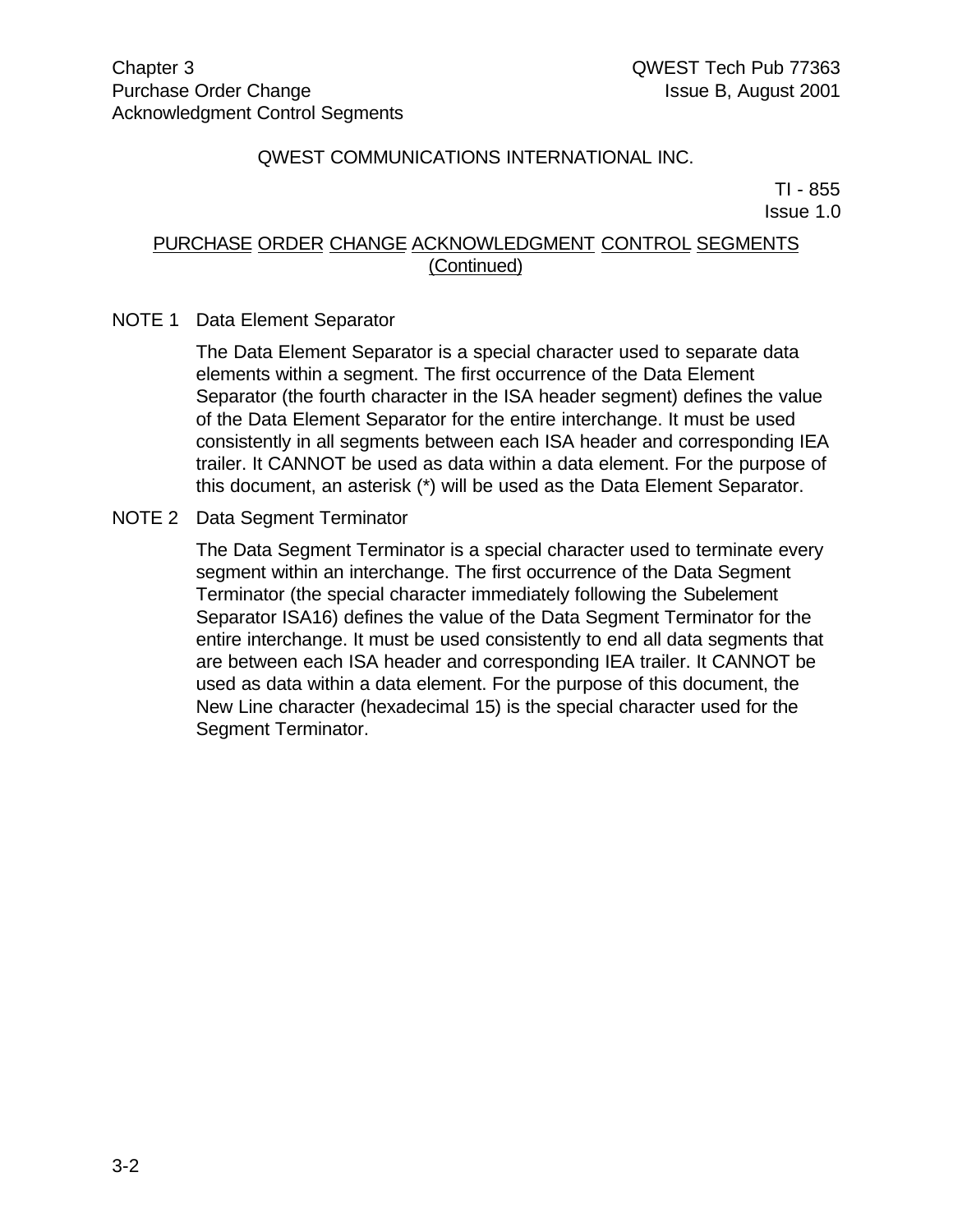TI - 855 Issue 1.0

#### PURCHASE ORDER CHANGE ACKNOWLEDGMENT CONTROL SEGMENTS (Continued)

ISA01. Authorization Information Qualifier (Data Element #744)

(Spec: Mandatory Type = ID Min/Max =  $02/02$ )

This qualifier is used to designate the type of information contained in the Authorization Information (ISA02) data element. The only TI-recognized code for this transaction is:

CODE DEFINITION

00 (zeros) No authorization information is present.

ISA02. Authorization Information (Data Element #745)

(Spec: Mandatory Type = AN Min/Max= 10/10)

The Authorization Information, in conjunction with the Authorization Information Qualifier (ISA01), supplies additional sender identification or additional sender authorization for the data contained in the message. The only TI-recognized value for this data element is 10 blanks.

ISA03. Security Information Qualifier (Data Element #746)

(Spec: Mandatory Type = ID Min/Max =  $02/02$ )

This qualifier is used to designate the type of information contained in the Security Information (ISA04) data element. The only TI-recognized code for this transaction is:

#### CODE DEFINITION

00 (zeros) No security information is present.

ISA04. Security Information (Data Element #747)

(Spec: Mandatory Type = AN Min/Max= 10/10)

The Security Information, in conjunction with the Security Information Qualifier (ISA03), supplies security information for the sender of the message. The only TI-recognized value for this data element is 10 blanks.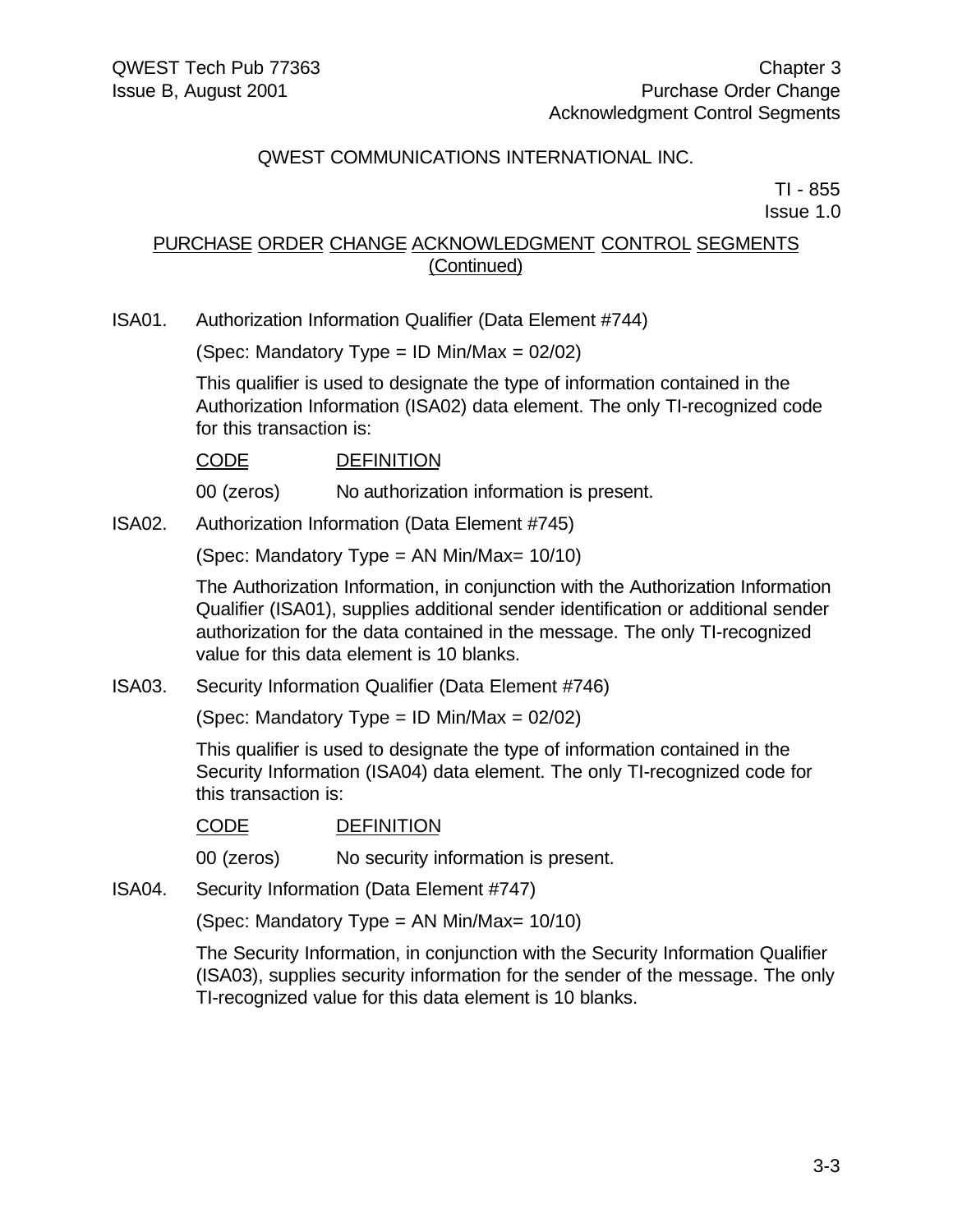TI - 855 Issue 1.0

## PURCHASE ORDER CHANGE ACKNOWLEDGMENT CONTROL SEGMENTS (Continued)

ISA05. Interchange I.D. Qualifier (Data Element #704)

(Spec: Mandatory Type = ID Min/Max = 02/02)

This qualifier is used to designate the system and/or method of code structure used in the Interchange Sender I.D. (ISA06) following. The TI-recognized code, its definition, and authority is:

CODE DEFINITION AUTHORITY

01 DUNS Number Dun and Bradstreet

A complete list of the TI-recognized codes can be found in Appendix A, Code list #66.

ISA06. Interchange Sender I.D. (Data Element #705)

(Spec: Mandatory Type = AN Min/Max= 15/15)

The Interchange Sender I.D., in conjunction with the Interchange I.D. Qualifier (ISA05), designates the sender of the message. This identifier is mutually agreed upon by both the sender and the receiver of the message in advance of transmission.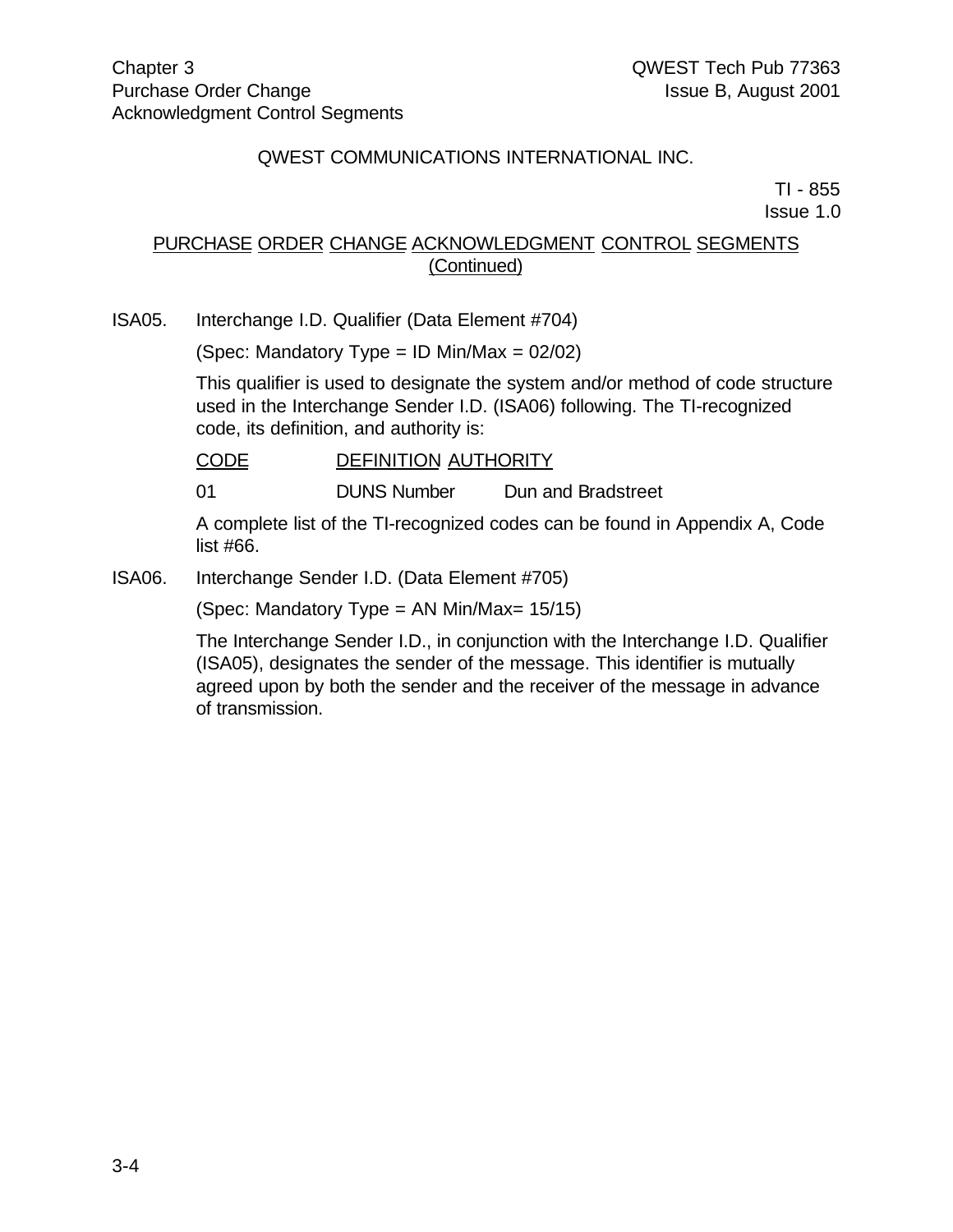TI - 855 Issue 1.0

#### PURCHASE ORDER CHANGE ACKNOWLEDGMENT CONTROL SEGMENTS (Continued)

ISA07. Interchange I.D. Qualifier (Data Element #704)

(Spec: Mandatory Type = ID Min/Max =  $02/02$ )

This qualifier is used to designate the system and/or method of code structure used in the Interchange Sender I.D. (ISA08) following. The TI-recognized code, its definition, and authority to be used is:

CODE DEFINITION AUTHORITY

22 Mutually defined

ISA08. Interchange Receiver I.D. (Data Element #706)

(Spec: Mandatory Type = AN Min/Max = 15/15)

The Interchange Sender I.D., in conjunction with the Interchange I.D. Qualifier (ISA07), designates the receiver of the message. This identifier is mutually agreed upon by both the receiver and the sender of the message in advance of transmission.

ISA09. Interchange Submit Date (Data Element #373)

(Spec: Mandatory Type =  $DT$  Min/Max = 06/06)

This data element specifies the date, in YYMMDD format, that the sender created the message enclosed by the Interchange Control Header (ISA) and the Interchange Control Trailer (IEA). This date is local to the sender.

ISA10. Interchange Submit Time (Data Element #337)

(Spec: Mandatory Type = TM Min/Max =  $04/04$ )

This data element specifies the time, in HHMM format, based on a 24-hour clock, that the sender created the message enclosed by the Interchange Control Header (ISA) and the Interchange Control Trailer (IEA). This time is local to the sender.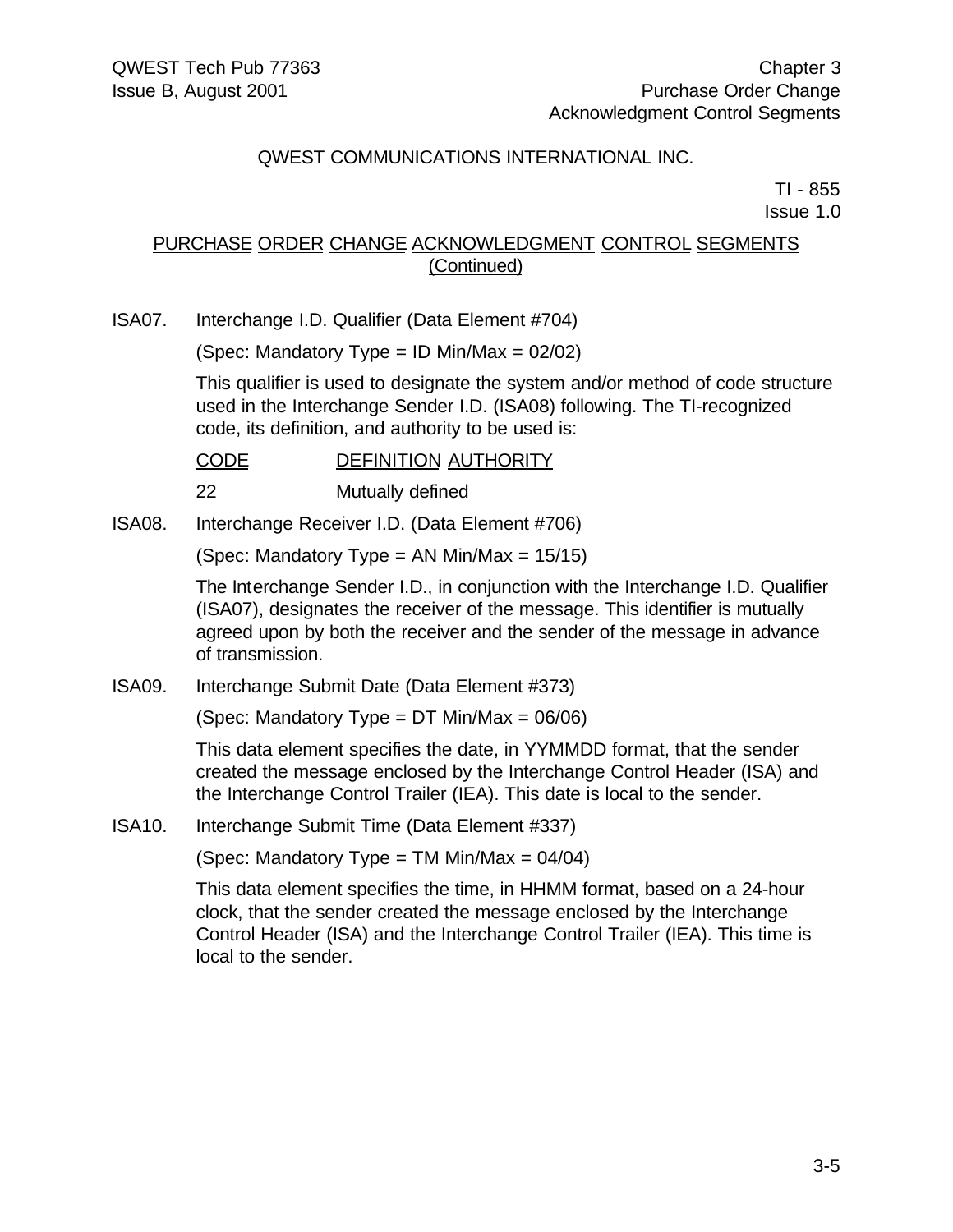TI - 855 Issue 1.0

## PURCHASE ORDER CHANGE ACKNOWLEDGMENT CONTROL SEGMENTS (Continued)

ISA11. Interchange Standards Identifier (Data Element #726)

(Spec: Mandatory Type = ID Min/Max =  $01/01$ )

This identifier is used to designate the organization responsible for the document standard used by the message that is enclosed by the Interchange Header (ISA) and the Interchange Trailer (IEA). For those messages developed within the TCIF guidelines, the value of the identifier will be 'U', (USA).

ISA12. Interchange Version I.D. (Data Element #703)

(Spec: Mandatory Type = ID Min/Max= 05/05)

The Interchange version designates specifically which document standard is used by the message that is enclosed by the Interchange Header (ISA) and the Interchange Trailer (IEA). Positions 1-3 of this data element specify the major version number, and positions 4-5 specify the release level of the version number.

The TI-recognized Interchange Version is:

00200

ISA13. Interchange Control Number (Data Element #709)

(Spec: Mandatory Type = NO Min/Max = 09/09)

The Interchange Control Number is generated by the sender of the interchange and is used by the sender to uniquely identify the interchange. In conjunction with the Interchange Sender I.D. (ISA06), it uniquely identifies the interchange to the receiver. The value of the Interchange Control Number must equal the value in the IEA02 element in the Interchange Control Trailer (IEA).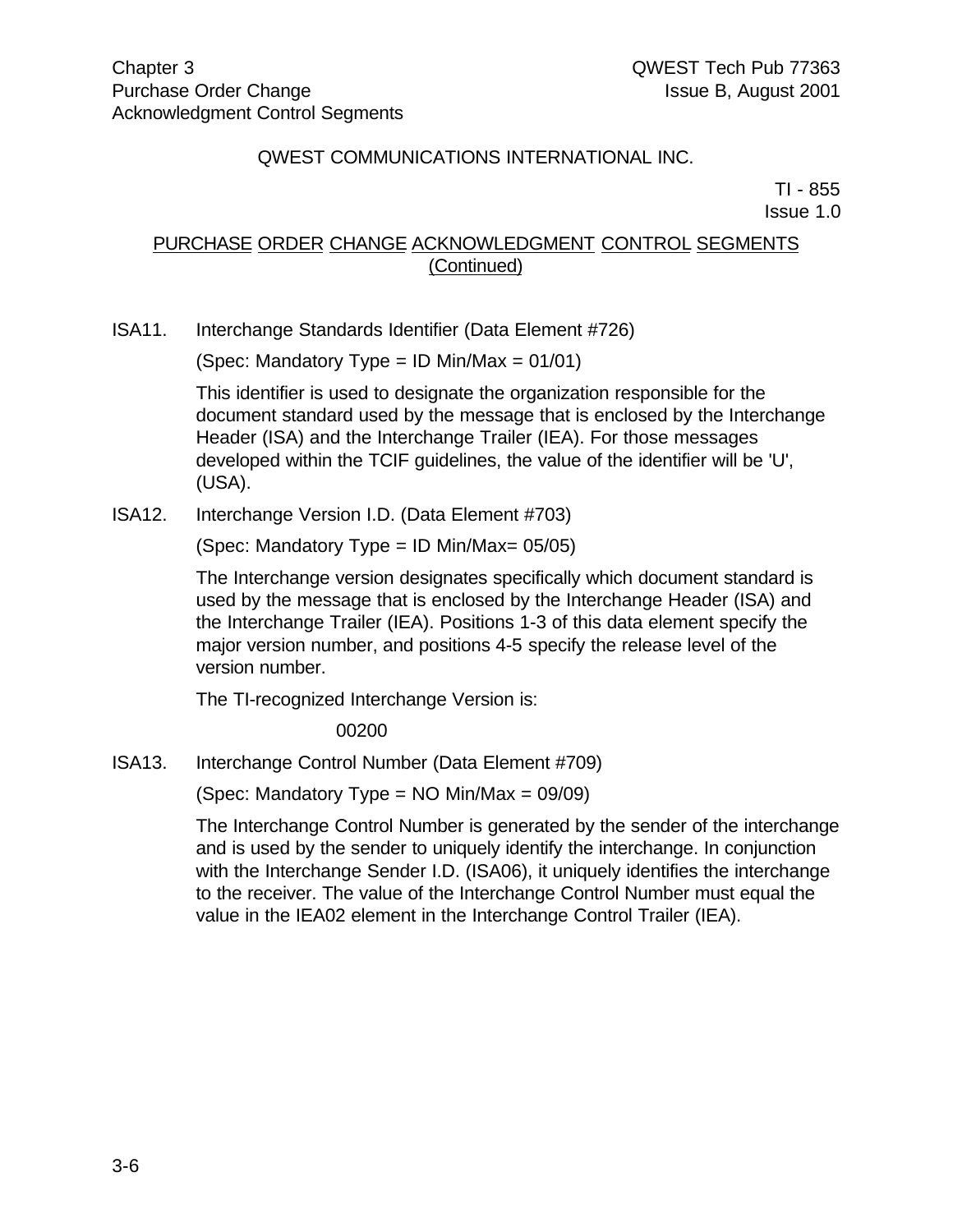TI - 855 Issue 1.0

## PURCHASE ORDER CHANGE ACKNOWLEDGMENT CONTROL SEGMENTS (Continued)

ISA14. Acknowledge Requested (Data Element #749)

(Spec: Mandatory Type = ID Min/Max =  $01/01$ )

The Acknowledge Requested data element is used to request a mechanized interchange acknowledgment. The preferred TI-recognized codes for this transaction are:

#### CODE DEFINITION

| No acknowledgment requested |
|-----------------------------|
|                             |

- 1 **Interchange acknowledgment requested.**
- ISA15. Test Indicator (Data Element #748)

(Spec: Mandatory Type = ID Min/Max =  $01/01$ )

The Test Indicator data element is used to identify whether the data enclosed in this interchange envelope is test data or production data. The preferred TIrecognized codes for this transaction are:

| $\mathsf{T}$ | Test data       |
|--------------|-----------------|
| P            | Production data |

ISA16. Subelement Separator (Data Element #701)

(Spec: Mandatory Type = AN Min/Max =  $01/01$ )

The Subelement Separator, currently reserved for future use, is a special character which will separate a data element into data element subgroups. For the interim, it is recommended that the Subelement Separator value contain the same character as the Data Element Separator.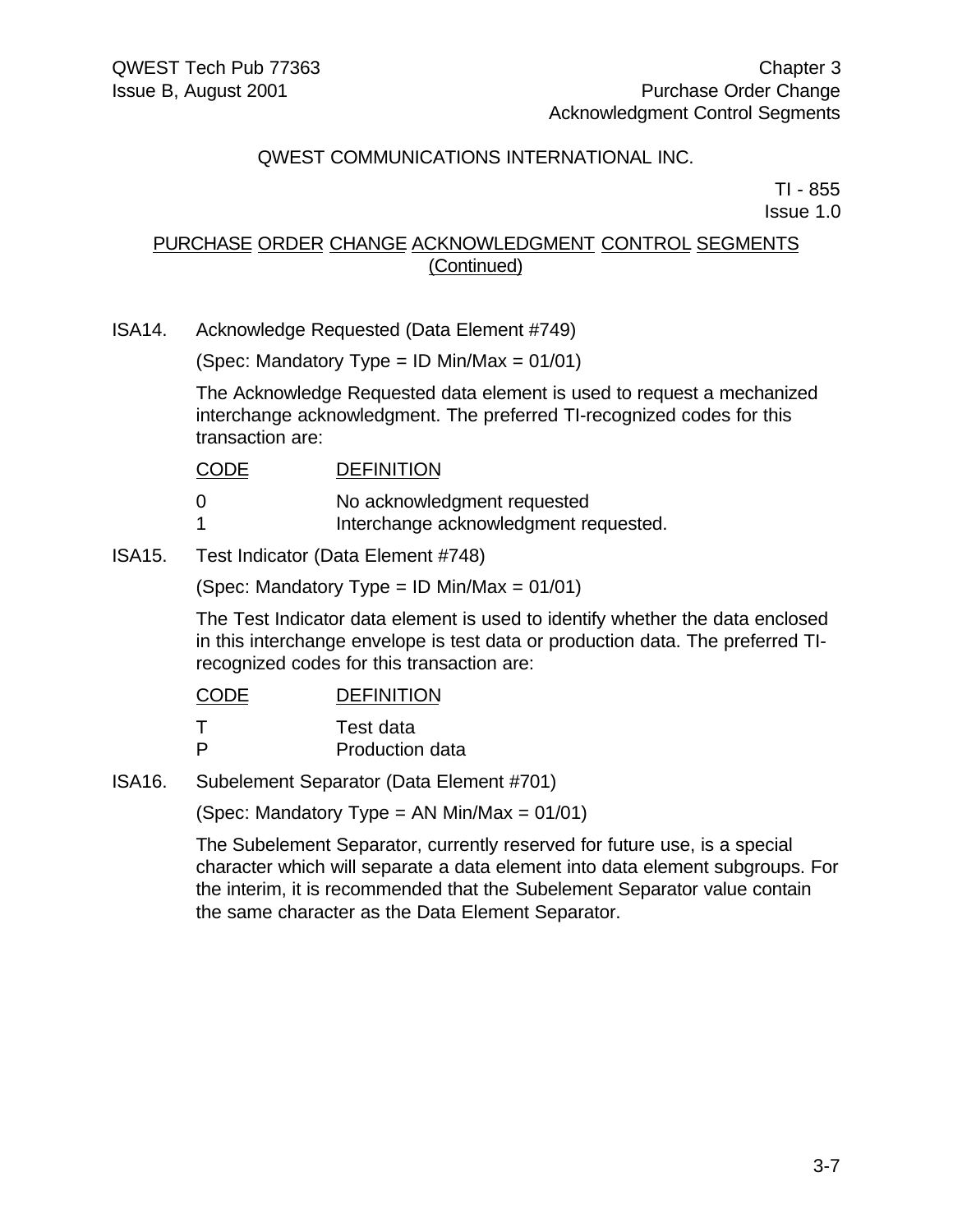TI - 855

Issue 1.0

#### PURCHASE ORDER CHANGE ACKNOWLEDGMENT CONTROL SEGMENTS (Continued)

#### **3.2 GS - Functional Group Header (Start)**

Purpose: To start and identify a group of functionally related transaction sets (documents) and provide control and application identification information.

Spec: Mandatory Fixed Length = 70 Max Use = 1

Diagram:

|    |                              | GS01  |         | GS02               | 142   |   | GS03               |         |
|----|------------------------------|-------|---------|--------------------|-------|---|--------------------|---------|
|    |                              | 479   |         | <b>APPLICATION</b> |       |   | 124                |         |
| GS | $\star$<br><b>FUNCTIONAL</b> |       | $\star$ | SENDER'S           |       | ÷ | <b>APPLICATION</b> | $\star$ |
|    |                              |       |         | CODE               |       |   | <b>RECEIVER'S</b>  |         |
|    |                              |       |         | М<br>ID            | 02/12 |   | CODE               |         |
|    |                              | М     |         |                    |       |   | м                  |         |
|    |                              | በ2/በ2 |         |                    |       |   | 02/12              |         |

| GS04               |   | GS05 |                    | 30    |         | GS <sub>06</sub>     |    |         |
|--------------------|---|------|--------------------|-------|---------|----------------------|----|---------|
| 29                 |   |      | <b>DATA</b>        |       |         | <b>DATA INTERCHG</b> |    |         |
| <b>DATE</b>        | ÷ |      | <b>INTERCHANGE</b> |       | $\star$ | CONTROL NO.          |    | $\star$ |
| <b>INTERCHANGE</b> |   |      | TIME               |       |         |                      |    |         |
| <b>DATE</b>        |   | м    | TM                 | 04/04 |         | м                    | NO |         |
| М<br>DТ            |   |      |                    |       |         | 01/09                |    |         |
| 06/06              |   |      |                    |       |         |                      |    |         |

| GS07               |         | GS08 |                | 480   |  |
|--------------------|---------|------|----------------|-------|--|
| 455                |         |      |                |       |  |
| <b>RESPONSIBLE</b> | $\star$ |      | <b>VERSION</b> |       |  |
| AGENCY CODE        |         |      |                |       |  |
|                    |         | м    | ID             | 01/12 |  |
| м<br>ID            |         |      |                |       |  |
| 01/02              |         |      |                |       |  |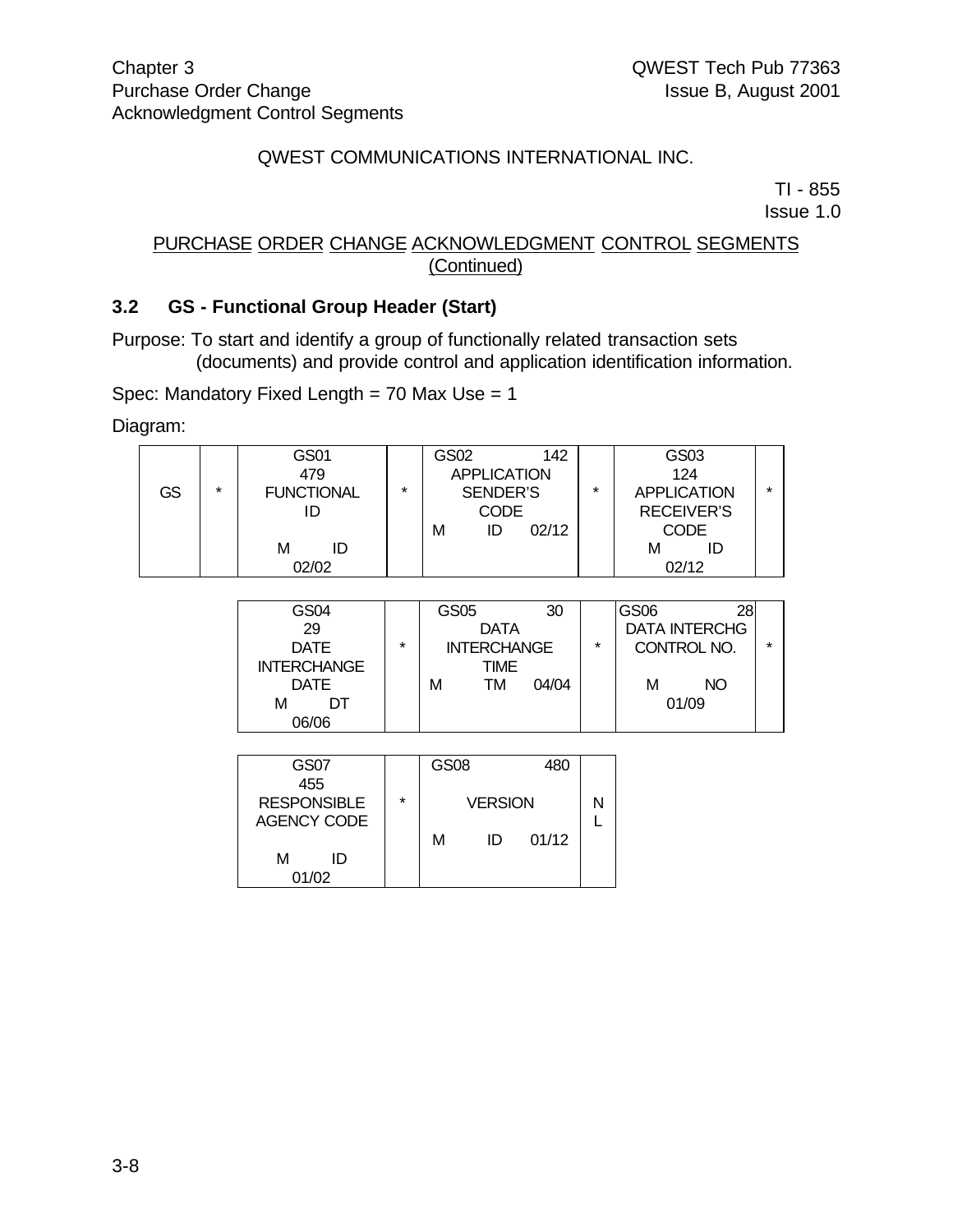TI - 855 Issue 1.0

### PURCHASE ORDER CHANGE ACKNOWLEDGMENT CONTROL SEGMENTS (Continued)

GS01. Functional I.D. (Data Element #479)

(Spec: Mandatory Type = ID Min/Max =  $02/02$ )

The Functional I.D. identifies the group of transaction sets bounded by the Functional Group Header (GS)--i.e., "Group Start"--segment and the Functional Group Trailer (GE)--i.e., "Group End"--segment.

The only TI-recognized code for Purchase Order Acknowledgment is:

CODE DEFINITION

PO Purchase Order Related Transactions

A complete list of the TI-recognized codes can be found in Appendix A.

GS02. Application Sender's Code (Data Element #142)

(Spec: Mandatory Type = ID Min/Max =  $02/12$ )

The Application Sender's Code designates the sender of the transaction set(s) bounded by the Group Start (GS) segment and the Group End (GE) segment. This code is the same as the first twelve characters (with trailing blanks suppressed) of the Interchange Sender I.D. (ISA06), Data Element #705, from the Interchange Control Header (ISA) segment.

GS03. Application Receiver's Code (Data Element #124)

(Spec: Mandatory Type = ID Min/Max =  $02/12$ )

The Application Receiver's Code designates the receiver of the transaction set(s) bounded by the Group Start (GS) segment and the Group End (GE) segment. This code is the same as the first twelve characters (with trailing blanKs suppressed) of the Interchange Receiver I.D. (ISA08), Data Element #706, from the Interchange Control Header (ISA) segment.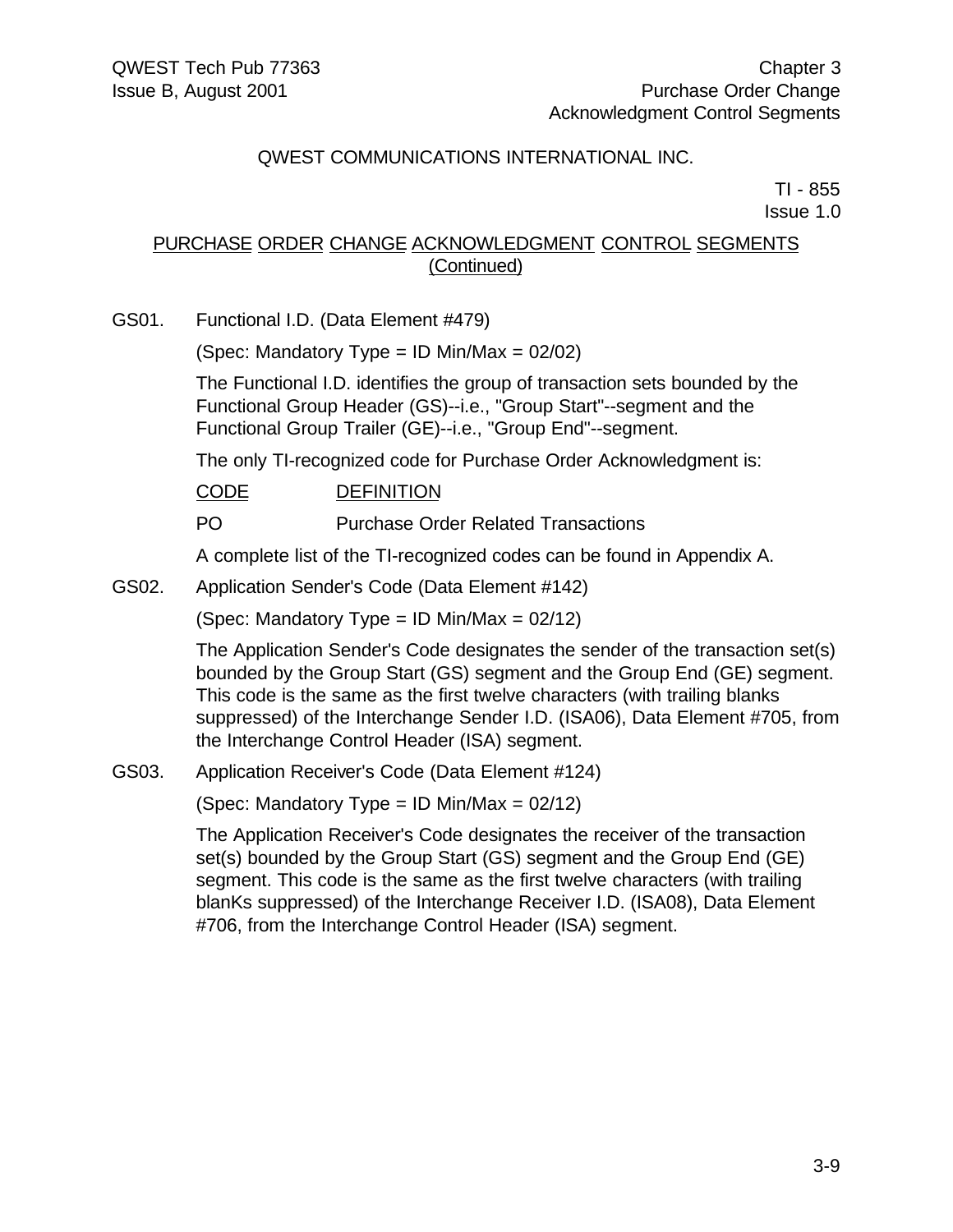TI - 855 Issue 1.0

## PURCHASE ORDER CHANGE ACKNOWLEDGMENT CONTROL SEGMENTS (Continued)

GS04. Data Interchange Date (Data Element #29)

(Spec: Mandatory Type =  $DT$  Min/Max = 06/06)

This data element specifies the date, in YYMMDD format, that the sender created the transaction set(s) bounded by the Group Start (GS) and Group End (GE) segments. This date is local to the sender.

GS05. Data Interchange Time (Data Element #30)

(Spec: Mandatory Type = TM Min/Max =  $04/04$ )

This data element specifies the time, in HHMM format, based on a 24-hour clock, that the sender created the transaction set(s) bounded by the Group Start (GS) and Group End (GE) segments. This time is local to the sender.

GS06. Data Interchange Control Number (Data Element #28)

(Spec: Mandatory Type =  $NO$  Min/Max =  $01/09$ )

This control number is generated by the sender of the transaction set(s) bounded by the Group Start (GS) and Group End (GE) segments. The value in this element must equal the GE02 element in the Group End (GE) segment. Within a specific interchange bounded by an Interchange Control Header (ISA) segment and Interchange Control Trailer (IEA) segment, the Data Interchange Control Number must be unique.

GS07. Responsible Agency Code (Data Element #455)

(Spec: Mandatory Type = ID Min/Max= 01/02)

This code is used in conjunction with the Version (GS08) to identify the issuer of the overall standard followed in preparing the transaction set(s) included in the current functional group. For transaction sets generated using this guideline, the value of this element will be "X".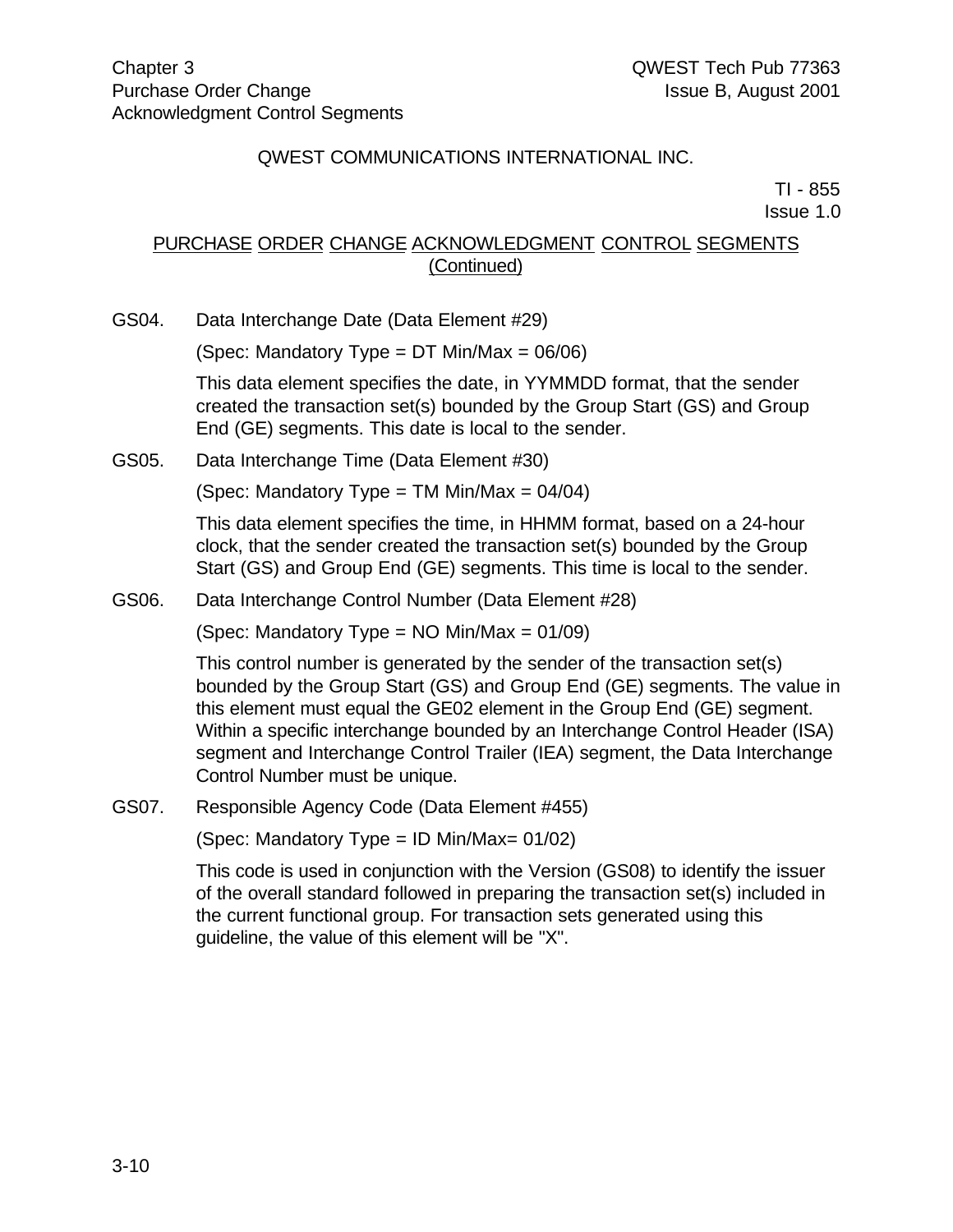TI - 855 Issue 1.0

### PURCHASE ORDER CHANGE ACKNOWLEDGMENT CONTROL SEGMENTS (Continued)

GS08. Version (Data Element #480)

(Spec: Mandatory Type = ID Min/Max =  $01/12$ )

The Version is used in conjunction with the Responsible Agency Code (GS07) to specify the exact version of the overall standard used to prepare the transaction set(s) included in the current functional group. All transaction sets within the functional group must have the same version. The make-up of this data element is as follows:

#### POSITIONS DESCRIPTION

- 01-03 Major Version Number
- 04-06 Release Level of Version
- 07-12 Industry or Trade Association Identifier

The TI-recognized Version is:

002000T10100

The Version number shown above indicates (1) "Standards Approved by ANSI in February 1986" (positions 1-6); (2) as interpreted by the TCIF (positions 7- 8); (3) the current Issue (positions 9-10); and (4) the current release (positions 11-12).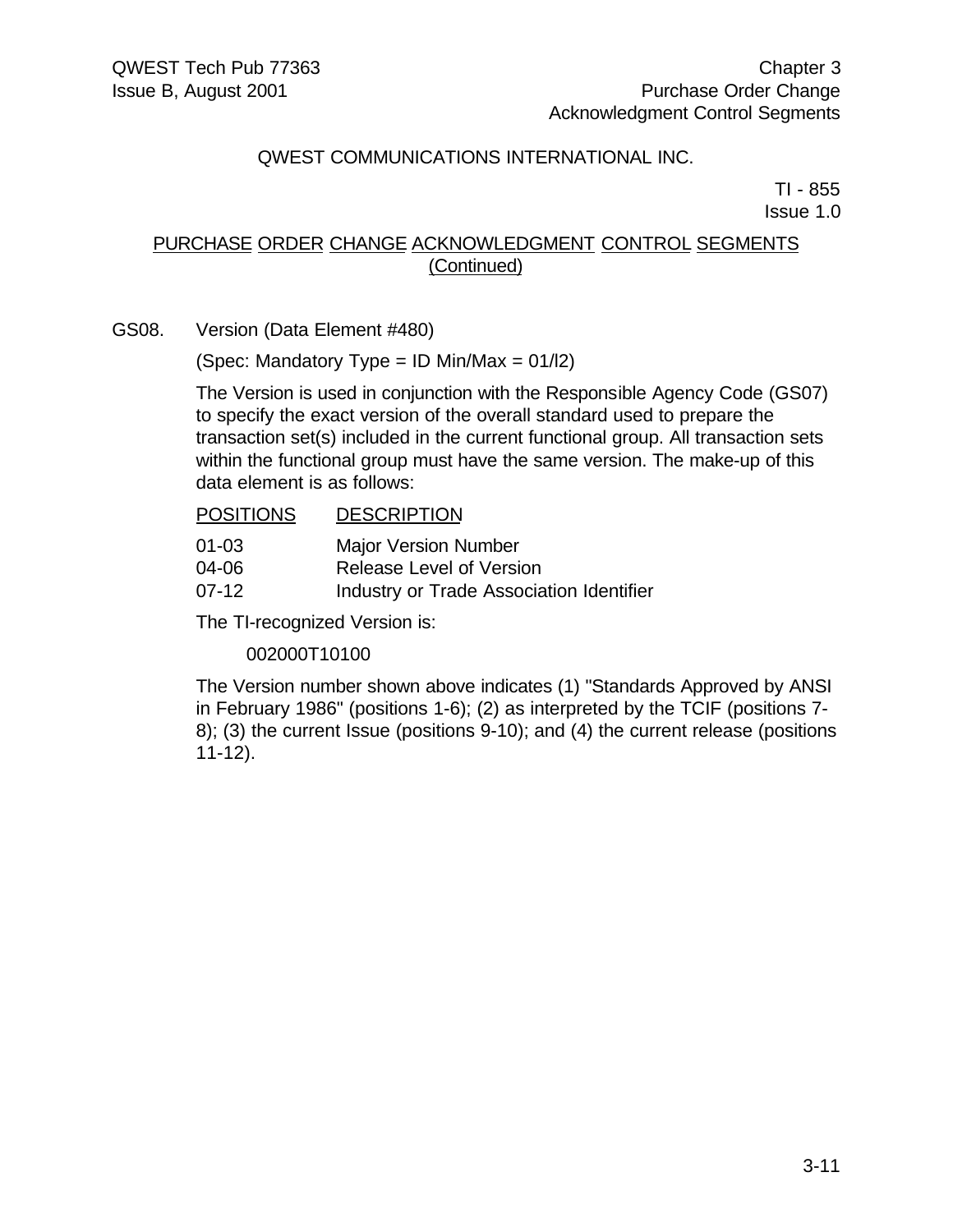TI - 855

Issue 1.0

#### PURCHASE ORDER CHANGE ACKNOWLEDGMENT CONTROL SEGMENTS (Continued)

### **3.3 GE - Functional Group Trailer (End)**

Purpose: To define (specify) the end of a functional group of related transaction sets.

Spec: Mandatory Max Length = 20 Max Use = 1

Diagram:

|    |         | GE01 |                 | 97    |         | GE02        |                      | 28    |  |
|----|---------|------|-----------------|-------|---------|-------------|----------------------|-------|--|
|    |         |      | NUMBER OF       |       |         |             | <b>DATA INTERCHG</b> |       |  |
| GE | $\star$ |      | INCLUDE. TRANS. |       | $\star$ | CONTROL NO. |                      |       |  |
|    |         |      | <b>SETS</b>     |       |         |             |                      |       |  |
|    |         | м    | NΟ              | 01/06 |         | м           | NΟ                   | 01/09 |  |

GE01. Number of Included Transaction Sets (Data Element #97)

(Spec: Mandatory Type =  $NO$  Min/Max =  $01/09$ )

This number represents the total number of transaction sets (as defined by ST and SE segment pairs) that are included between the Group Start (GS) segment and the Group End (GE) segment.

#### GE02. Data Interchange Control Number (Data Element #28)

(Spec: Mandatory Type =  $NO$  Min/Max =  $01/09$ )

This control number is generated by the sender of the transaction set(s) bounded by the Group Start (GS) and Group End (GE) segments. The Data Interchange Control Number used in the Group End (GE) segment must match exactly the Data Interchange Control Number (GS06) in the Functional Group Header (GS) segment. (Identical Data Interchange Control Numbers (GS06 and GE02) in the associated Functional Group Header segment (GS) and Functional Group Trailer segment (GE) is designed to maximize functional group integrity.)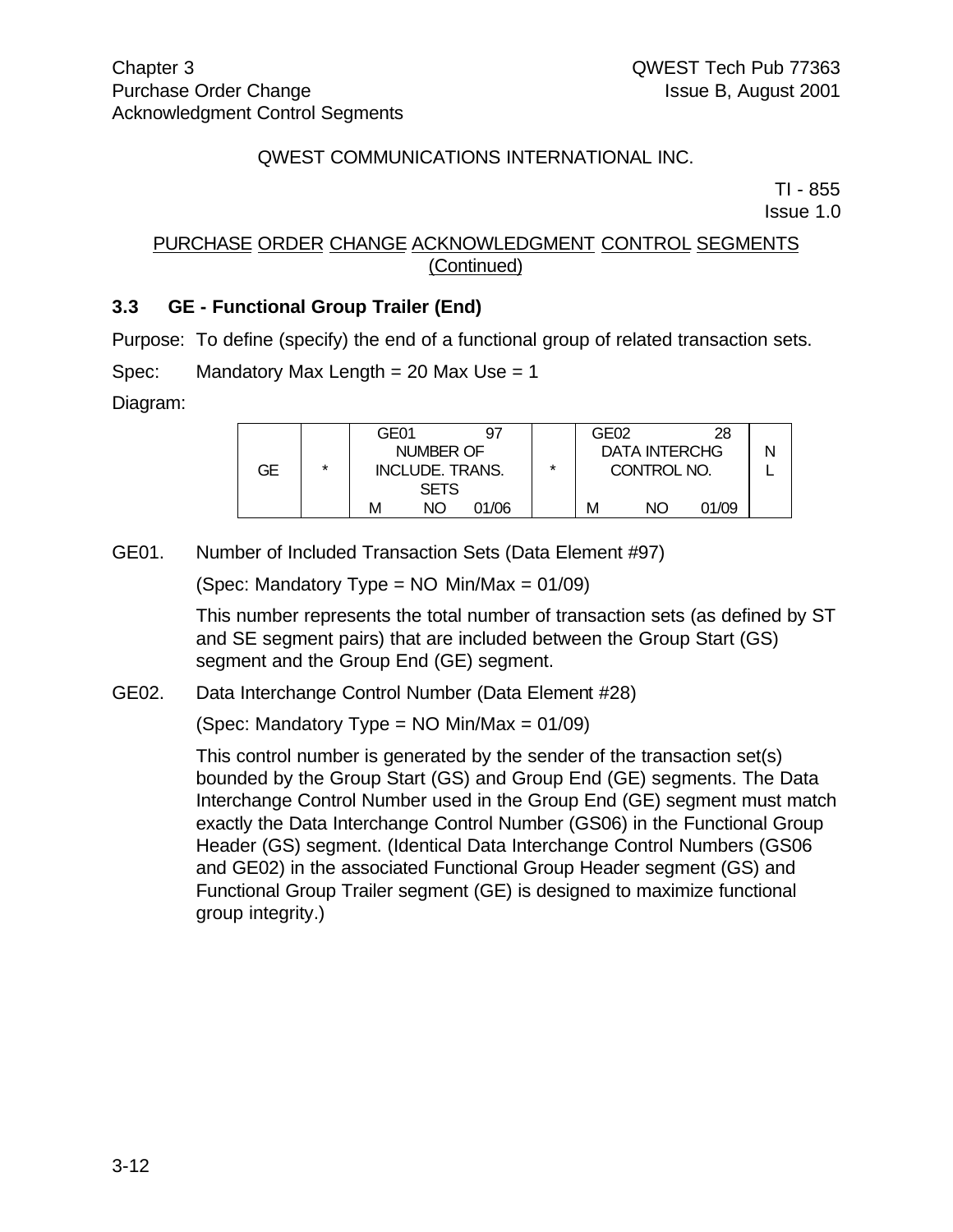TI - 855 Issue 1.0

#### PURCHASE ORDER CHANGE ACKNOWLEDGMENT CONTROL SEGMENTS (Continued)

#### **3.4 IEA - Interchange Control Trailer**

Purpose: To define the end of an interchange of one or more functional groups, and interchange related control segments. IEA is an approved ANSI segment and will be published in the next release.

Spec: Mandatory Max Length = 20 Max Use = 1

Diagram:

|     |               | IEA01                        |    | 405   |         | IEA02          |                    | 709   |  |
|-----|---------------|------------------------------|----|-------|---------|----------------|--------------------|-------|--|
|     |               | NUMBER OF<br><b>INCLUDED</b> |    |       |         |                | <b>INTERCHANGE</b> |       |  |
| IEA | ÷             |                              |    |       | $\star$ | <b>CONTROL</b> |                    |       |  |
|     | <b>GROUPS</b> |                              |    |       |         | <b>NUMBER</b>  |                    |       |  |
|     |               | м                            | NΟ | 01/05 |         | М              | NΟ                 | 09/09 |  |

IEA01. Number of Included Functional Groups (Data Element #405)

(Spec: Mandatory Type =  $NO$  Min/Max = 01/05)

The Number of Included Functional Groups is the total of all functional groups included in the interchange.

IEA02. Interchange Control Number (Data Element #709)

(Spec: Mandatory Type =  $NO$  Min/Max = 09/09)

This Interchange Control Number is generated by the sender of the interchange and is used to uniquely identify the interchange to the sender. In conjunction with the Interchange Sender I.D. (ISA06) in the Interchange Control Header (ISA) segment, it uniquely identifies the interchange to the receiver. The Interchange Control Number used in the Interchange Control Trailer (IEA) must match exactly the Interchange Control Number (ISA13) used in the Interchange Control Header segment.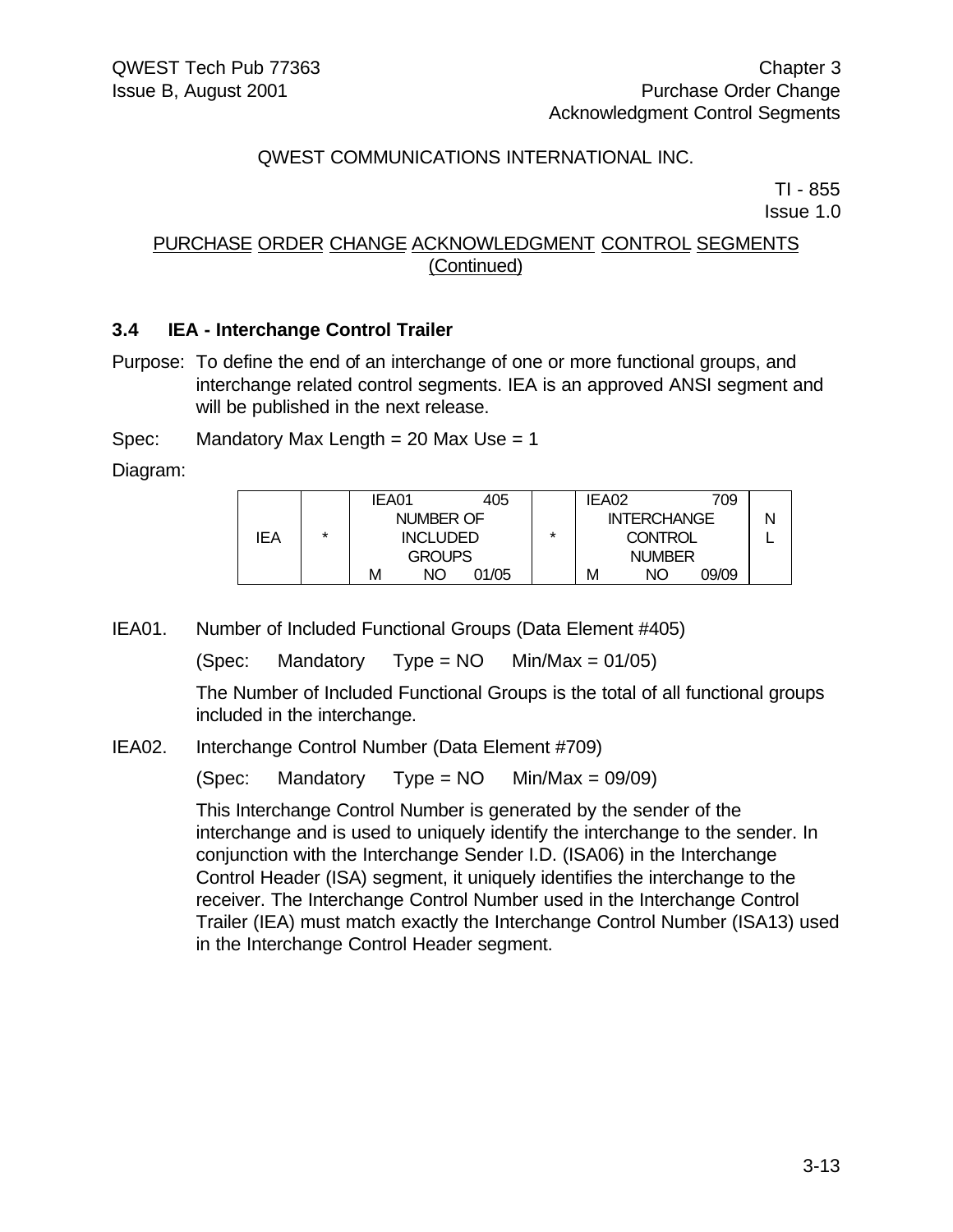# **CONTENTS**

# **Chapter and Section Page**

| 4. |      | Purchase Order Acknowledgment Header Segments 4-1                |  |
|----|------|------------------------------------------------------------------|--|
|    | 4.1  |                                                                  |  |
|    | 4.2  | BAK - Beginning Segment (Purchase Order Acknowledgment) 4-2      |  |
|    | 4.3  |                                                                  |  |
|    | 4.4  |                                                                  |  |
|    | 4.5  |                                                                  |  |
|    | 4.6  |                                                                  |  |
|    | 4.7  |                                                                  |  |
|    | 4.8  |                                                                  |  |
|    | 4.9  |                                                                  |  |
|    | 4.10 |                                                                  |  |
|    | 4.11 | PER - Administrative Communications Contact 4-21                 |  |
|    | 4.12 |                                                                  |  |
|    | 4.13 |                                                                  |  |
|    | 4.14 |                                                                  |  |
|    | 4.15 |                                                                  |  |
|    | 4.16 |                                                                  |  |
|    | 4.17 |                                                                  |  |
|    | 4.18 |                                                                  |  |
|    | 4.19 |                                                                  |  |
|    | 4.20 |                                                                  |  |
|    | 4.21 |                                                                  |  |
|    | 4.22 | TD4 - Carrier Details (Special Handling/Hazardous Material) 4-52 |  |
|    | 4.23 |                                                                  |  |
|    |      |                                                                  |  |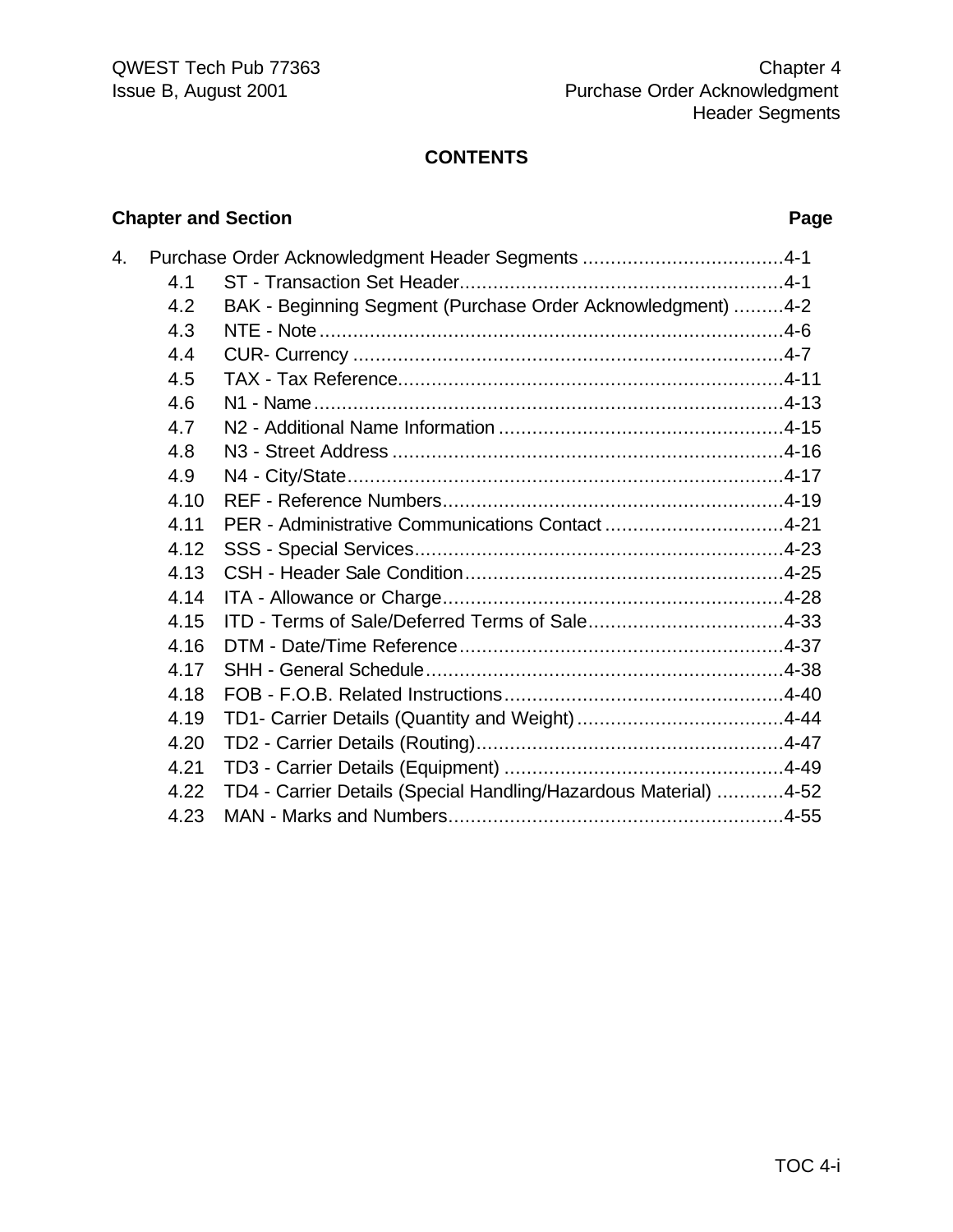TI - 855 Issue 1.0

#### PURCHASE ORDER ACKNOWLEDGMENT HEADER SEGMENTS

#### **4. Purchase Order Acknowledgment Header Segments**

#### **4.1 ST - Transaction Set Header**

Purpose: Identifies the start of a Purchase Order Acknowledgment set.

Spec: Mandatory Max Length = 17 Max Use = 1

Diagram:

|           |         | ST <sub>01</sub> |                                           | 143   |         | <b>ST02</b> | 329                                    |  |
|-----------|---------|------------------|-------------------------------------------|-------|---------|-------------|----------------------------------------|--|
| <b>ST</b> | $\star$ | М                | <b>TRANSACTION</b><br><b>SET ID</b><br>ID | 03/03 | $\star$ | ιvι         | <b>TRANS. SET</b><br>CONTROL NO.<br>ΑN |  |
|           |         |                  |                                           |       |         |             | 04/09                                  |  |

ST01. Transaction Set I.D. (Data Element #143)

(Spec: Mandatory Type = ID Min/Max =  $03/03$ )

This data element identifies the type of transaction set that is to follow. '855' will be used to indicate that this is a purchase order acknowledgment transaction set. The Functional ID (GS01) in the GS segment must be "PO".

ST02. Transaction Set Control Number (Data Element #329)

(Spec: Mandatory Type = AN Min/Max - 04/09)

This data element is the identifying control number assigned by the originator of the transaction set. The value of this element must equal the same data element in the Transaction Set Trailer (SE02).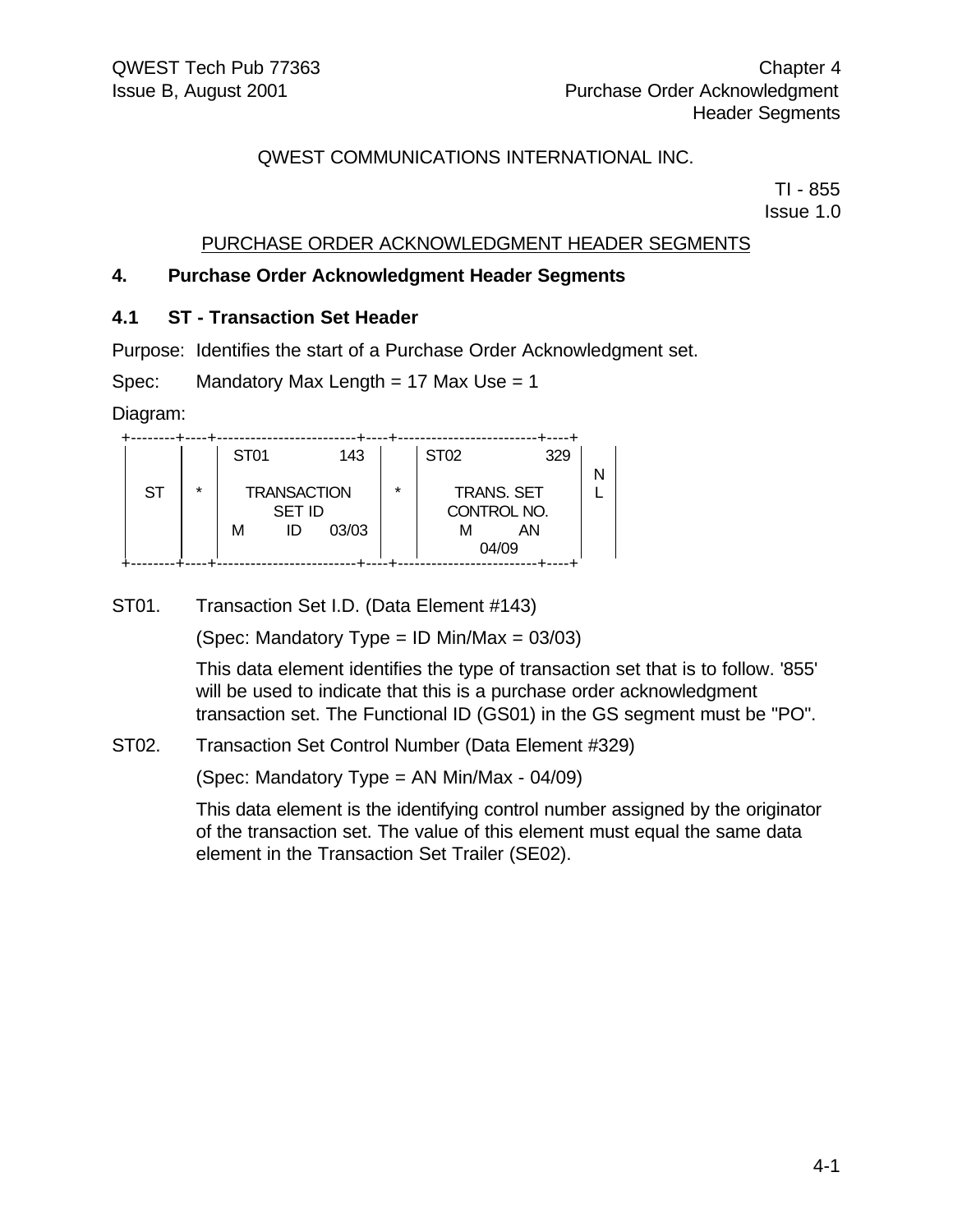TI - 855 Issue 1.0

#### PURCHASE ORDER ACKNOWLEDGMENT HEADER SEGMENTS (Continued)

#### **4.2 BAK - Beginning Segment (Purchase Order Acknowledgment)**

Purpose: Indicates the beginning of the purchase order acknowledgment transaction set and transmit identifying numbers and dates.

Spec: Mandatory Max Length = 187 Max Use = 1

Diagram:

|            |         | BAK01                               | 353   |         | BAK02                  | 587   |   | BAK03 |                              | 324   |   |
|------------|---------|-------------------------------------|-------|---------|------------------------|-------|---|-------|------------------------------|-------|---|
| <b>BAK</b> | $\star$ | <b>TRANS, SET</b><br><b>PURPOSE</b> |       | $\star$ | ACK.<br><b>PURPOSE</b> |       | ÷ |       | <b>PURCHASE</b><br>ORDER NO. |       | 大 |
|            |         | ID<br>м                             | 02/02 |         | ID<br>М                | 02/02 |   | М     | ΑN                           | 01/22 |   |
|            |         |                                     |       |         |                        |       |   |       |                              |       |   |

| BAK04           | 323   |         | BAK05 | 328            |   |   |
|-----------------|-------|---------|-------|----------------|---|---|
|                 |       |         |       |                |   |   |
|                 |       |         |       |                |   |   |
| <b>PURCHASE</b> |       | $\star$ |       | <b>RELEASE</b> | ÷ | ÷ |
| ORDER DATE      |       |         |       | <b>NUMBER</b>  |   |   |
| M               | 06/06 |         | ΑN    | 01/10          |   |   |
|                 |       |         |       |                |   |   |

| BAK07              | 326     |               | BAK08           |    | 367     |              |                | BAK09         |  |
|--------------------|---------|---------------|-----------------|----|---------|--------------|----------------|---------------|--|
|                    |         |               |                 |    |         |              |                | 650           |  |
| <b>REQUEST REF</b> | $\star$ |               | <b>CONTRACT</b> |    | $\star$ |              | <b>SELLERS</b> | $\star$       |  |
| <b>NUMBER</b>      |         | <b>NUMBER</b> |                 |    |         | <b>ORDER</b> |                |               |  |
| ΑN                 | 01/45   |               |                 | AN | 01/30   |              |                | <b>NUMBER</b> |  |
|                    |         |               |                 |    |         |              |                | AN            |  |
|                    |         |               |                 |    |         |              |                | 01/22         |  |
|                    |         |               |                 |    |         |              |                |               |  |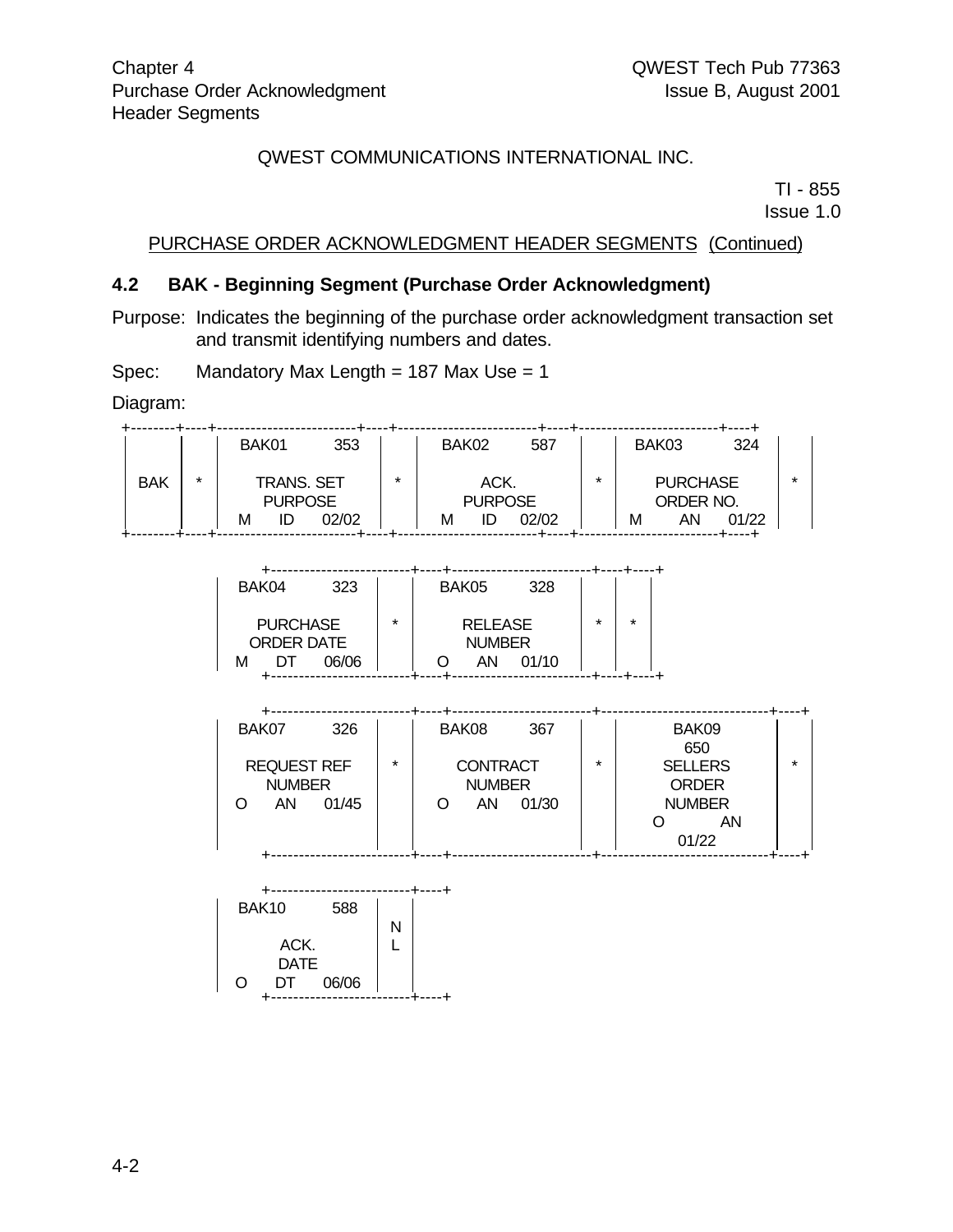TI - 855 Issue 1.0

#### PURCHASE ORDER ACKNOWLEDGMENT HEADER SEGMENTS (Continued)

BAK01. Transaction Set Purpose (Data Element #353)

(Spec: Mandatory Type = ID Min/Max =  $02/02$ )

This data element contains a code that identifies the purpose of the transaction set being transmitted. The preferred TI-recognized codes for this transaction are:

CODE DEFINITION

00 Original purchase order

06 Confirmation purchase order

PICS/DCPR (BVAPP) REQUIRES '00' ORIGINAL PURCHASE ORDER (BVAPP NUMBER).

BAK02. Acknowledgment Purpose (Data Element #587)

(Spec: Mandatory Type = ID Min/Max 02/02)

This data element contains a code that specifies the type of purchase order acknowledgment being transmitted. The only TI-recognized codes for this transaction in PICS/DCPR (BVAPP) is:

CODE DEFINITION

AC Acknowledge - With Detail and Change

BAK03. Purchase Order Number (Data Element #324)

(Spec: Mandatory Type = AN Min/Max 01/22)

This data element contains the purchase order number that was assigned by the originator.

NOTE: PICS/DCPR (BVAPP) REQUIRES 10 CHARACTERS.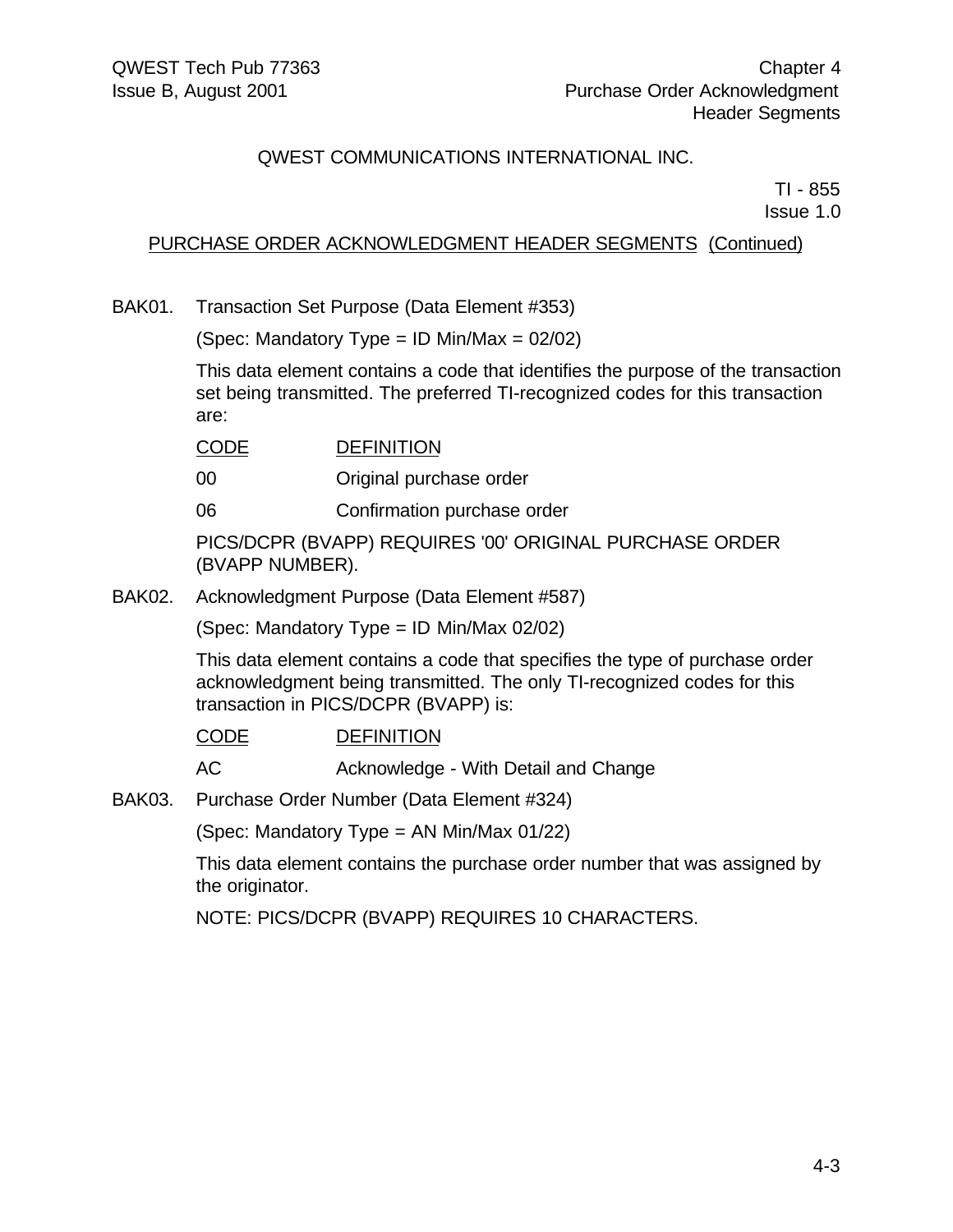TI - 855

Issue 1.0

#### PURCHASE ORDER ACKNOWLEDGMENT HEADER SEGMENTS (Continued)

BAK04. Purchase Order Date (Data Element #323)

(Spec: Mandatory Type = DT Min/Max = 06/06)

The date the purchase order was generated by the originator. YYMMDD IS THE REQUIRED FORMAT.

BAK05. Release Number (Data Element #328)

(Spec: Optional Type =  $AN Min/Max = 01/10$ )

Identifies a release against a standard or blanket purchase order previously agreed to by the trading partners. Note that the maximum length of this data element is less than ANSI. TO BE POPULATED WITH MOA SERIAL NUMBER (MAXIMUM LENGTH OF 03).

- BAK06. Change Order Sequence Number (Data Element #327) NOT USED BY TI.
- BAK07. Request Reference Number (Data Element #326)

(Spec: Optional Type = AN Min/Max =  $01/45$ )

This data element contains a reference number identifying a particular transaction set. DATA ELEMENT TO BE POPULATED WITH AUTHORITY NUMBER FOR PICS/DCPR (BVAPP).

BAK08. Contract Number (Data Element #367)

(Spec: Optional Type = AN Min/Max = 01/30)

This data element contains the contract number that specifies the purchasing agreement between the trading partners.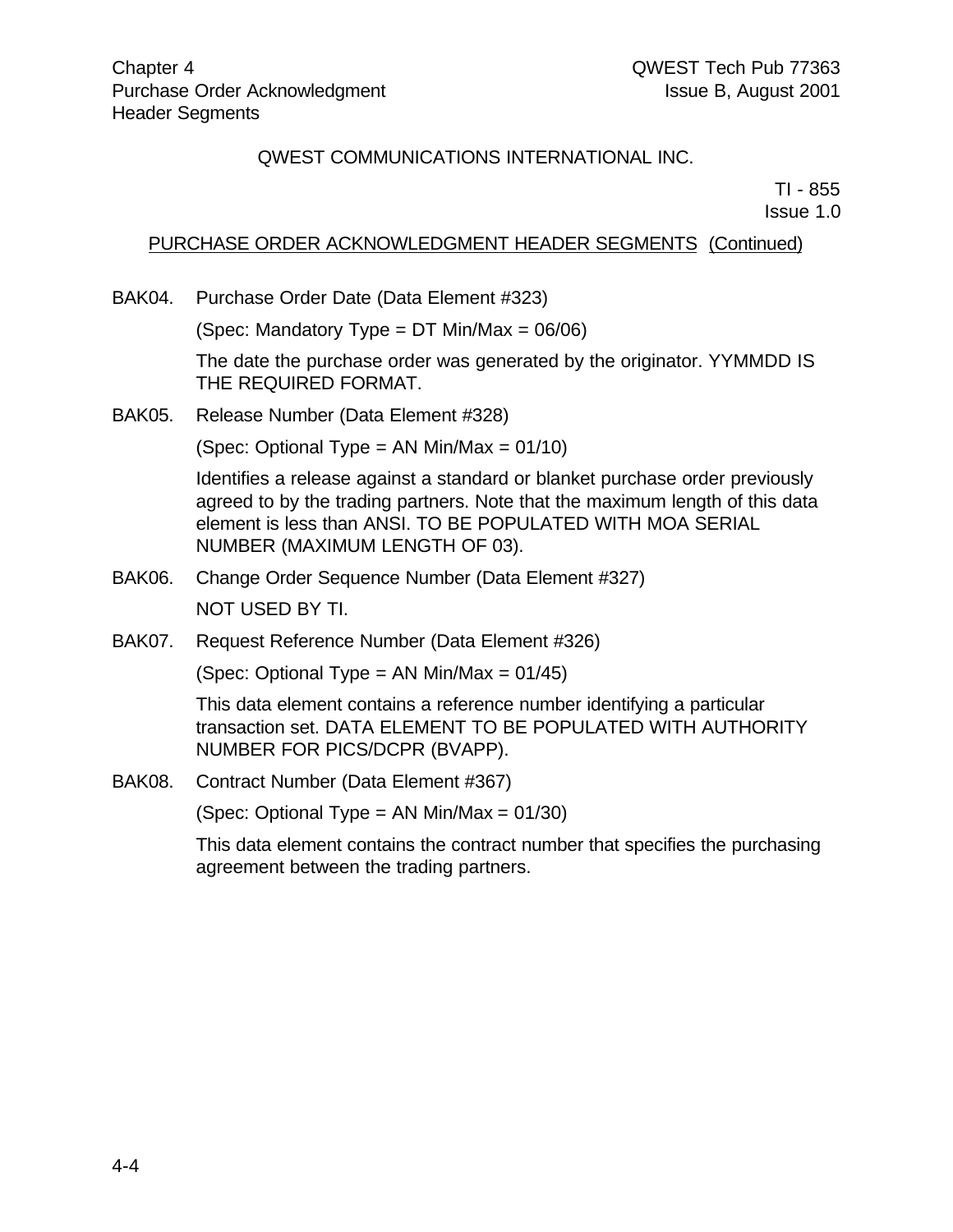TI - 855 Issue 1.0

#### PURCHASE ORDER ACKNOWLEDGMENT HEADER SEGMENTS (Continued)

BAK09. Seller's Order Number (Data Element #650)

(Spec: Optional Type = AN Min/Max =  $01/22$ )

This data element contains the number assigned to an order by the seller. DATA ELEMENT TO BE POPULATED WITH VENDOR ORDER NUMBER (MAXIMUM LENGTH OF 08).

BAK10. Acknowledgment Date (Data Element #588)

(Spec: Optional Type =  $DT$  Min/Max = 06/06)

This data element contains the date assigned by the sender to the acknowledgment.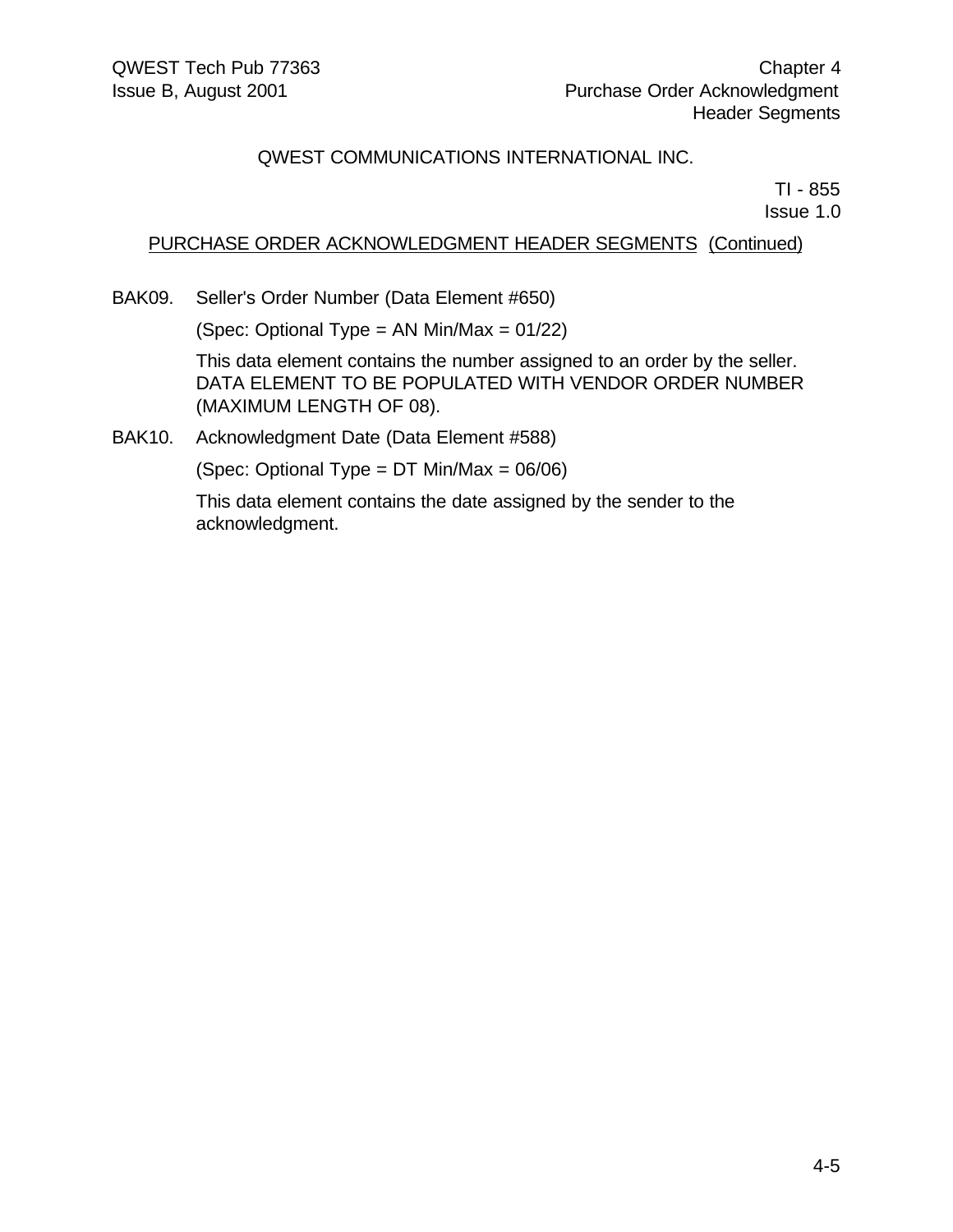TI - 855

Issue 1.0

#### PURCHASE ORDER ACKNOWLEDGMENT HEADER SEGMENTS (Continued)

#### **4.3 NTE - Note**

Purpose: Provide information in a free-form format to meet purposes deemed necessary by and negotiated between trading partners. See Note 1.

Spec: Optional Max Length = 69 Max Use = 100

Diagram:

|            |         | NTE <sub>01</sub> |             | 363                  |  | NTE <sub>02</sub> |       |  |
|------------|---------|-------------------|-------------|----------------------|--|-------------------|-------|--|
|            |         |                   | <b>NOTE</b> |                      |  |                   |       |  |
| <b>NTF</b> | $\star$ | <b>REFERENCE</b>  |             | $\star$<br>FREE-FORM |  |                   |       |  |
|            |         |                   | CODE        |                      |  | <b>MESSAGE</b>    |       |  |
|            |         |                   | ID          | 03/03                |  | AN                | 01/60 |  |
|            |         |                   |             |                      |  |                   |       |  |

NTE01. Note Reference Code (Data Element #363)

(Spec: Optional Type = ID Min/Max = 03/03)

This data element defines the type of note or message. The TI-recognized codes can be found in Appendix A.

NTE02. Free-Form Message (Data Element #3)

(Spec: Mandatory Type = AN Min/Max =  $01/60$ )

This data element is the free-form note.

NOTE: 1. This is an optional segment that permits free-form information/data which, under the ANSI X12 standard implementations, is not machine processable. The use of the 'NTE' Segment should therefore be avoided, if at all possible, in an automated environment.

> This segment may appear anywhere within the transaction set after the Beginning Segment (BAK) and before the Transaction Set Trailer (SE). It may be used in all loops, except as the first segment in that loop.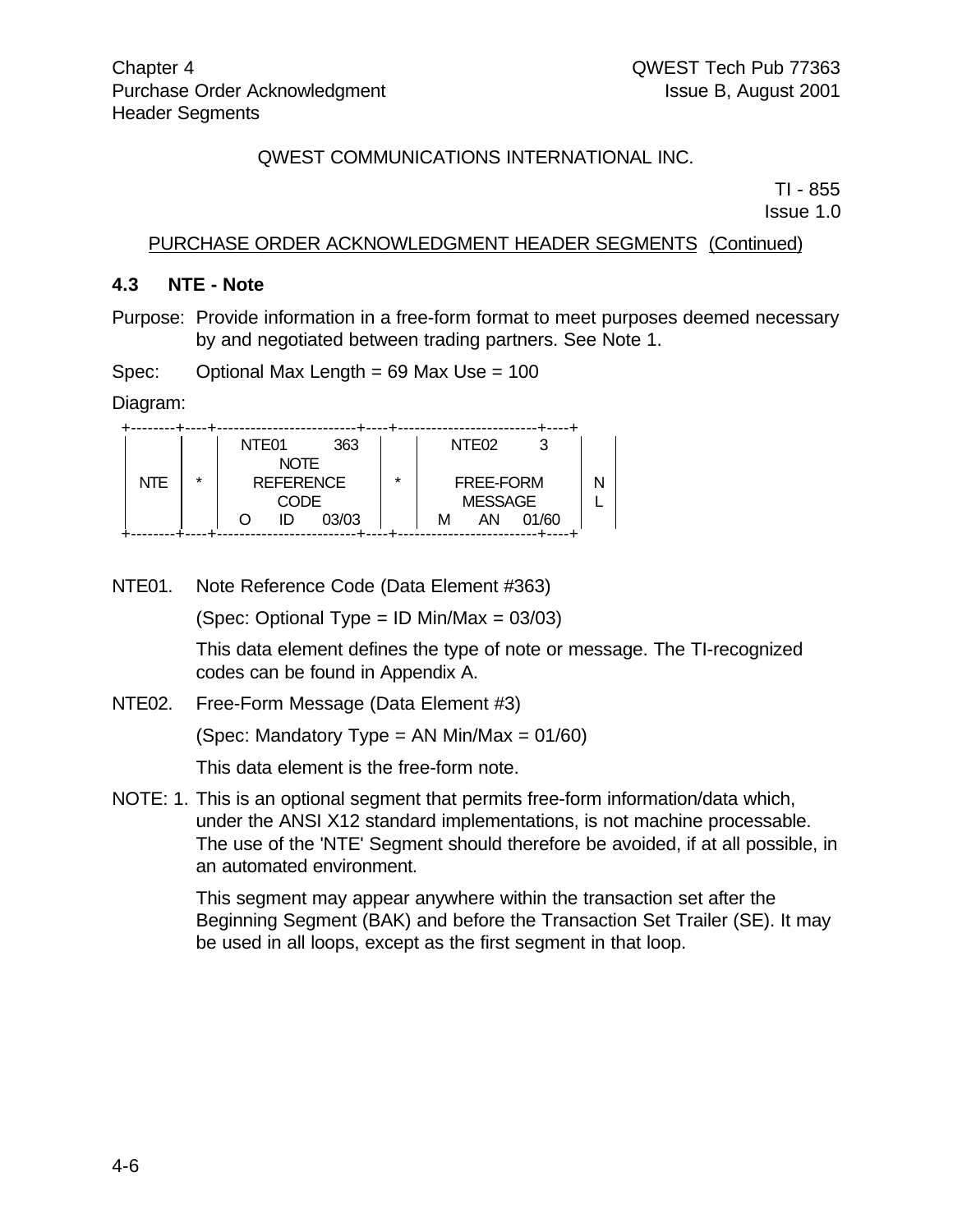TIME

#### QWEST COMMUNICATIONS INTERNATIONAL INC.

TI - 855 Issue 1.0

PURCHASE ORDER ACKNOWLEDGMENT HEADER SEGMENTS (Continued)

#### **4.4 CUR- Currency**

Purpose: To specify the currency (Dollars, Pounds, Francs, etc.) used in a transaction. See Note 1.

Spec: Optional Max Length = 109 Max Use = 1

QUALIFIER

Diagram:

| $\star$<br><b>CUR</b> |  | CUR01<br>98<br><b>ORGANIZATION</b>                                          | *       | CUR <sub>02</sub><br>100<br><b>CURRENCY</b><br><b>CODE</b>                              |  | CUR <sub>03</sub><br>280<br><b>EXCHANGE</b>                                                            | $\star$ |
|-----------------------|--|-----------------------------------------------------------------------------|---------|-----------------------------------------------------------------------------------------|--|--------------------------------------------------------------------------------------------------------|---------|
|                       |  | <b>IDENTIFIER</b><br>ID<br>02/02<br>м                                       |         | (ISO)<br>03/03<br>ID<br>O                                                               |  | <b>RATE</b><br>R.<br>04/06<br>Ω<br>----+                                                               |         |
|                       |  |                                                                             |         |                                                                                         |  |                                                                                                        |         |
|                       |  | CUR04<br>98<br><b>ORGANIZATION</b><br><b>IDENTIFIER</b><br>ID<br>02/02<br>O | $\star$ | CUR <sub>05</sub><br>100<br><b>CURRENCY</b><br><b>CODE</b><br>(ISO)<br>03/03<br>O<br>ID |  | CUR <sub>06</sub><br>669<br><b>CURRENCY</b><br><b>MARKET/</b><br><b>EXCHG RATE</b><br>ID<br>Ω<br>03/03 | $\star$ |
|                       |  |                                                                             |         |                                                                                         |  |                                                                                                        |         |
|                       |  | CUR <sub>07</sub><br>374                                                    |         | CUR <sub>08</sub><br>373                                                                |  | CUR09<br>337                                                                                           |         |
| DATE/TIME             |  |                                                                             | $\star$ | <b>DATE</b>                                                                             |  |                                                                                                        | $\star$ |

| C<br>03/03<br>ID                                  |         | 06/06<br>O<br>DT                | TM<br>O<br>04/04<br>-+--<br>--+- |        |
|---------------------------------------------------|---------|---------------------------------|----------------------------------|--------|
|                                                   |         |                                 |                                  |        |
| <b>CURxx</b><br>374                               |         | <b>CURyy</b><br>373             | <b>CURzz</b><br>337              |        |
| DATE/TIME<br><b>QUALIFIER</b><br>03/03<br>C<br>ID | $\star$ | <b>DATE</b><br>06/06<br>DT<br>O | <b>TIME</b>                      | N<br>L |
|                                                   |         |                                 | <b>TM</b><br>O<br>04/04          |        |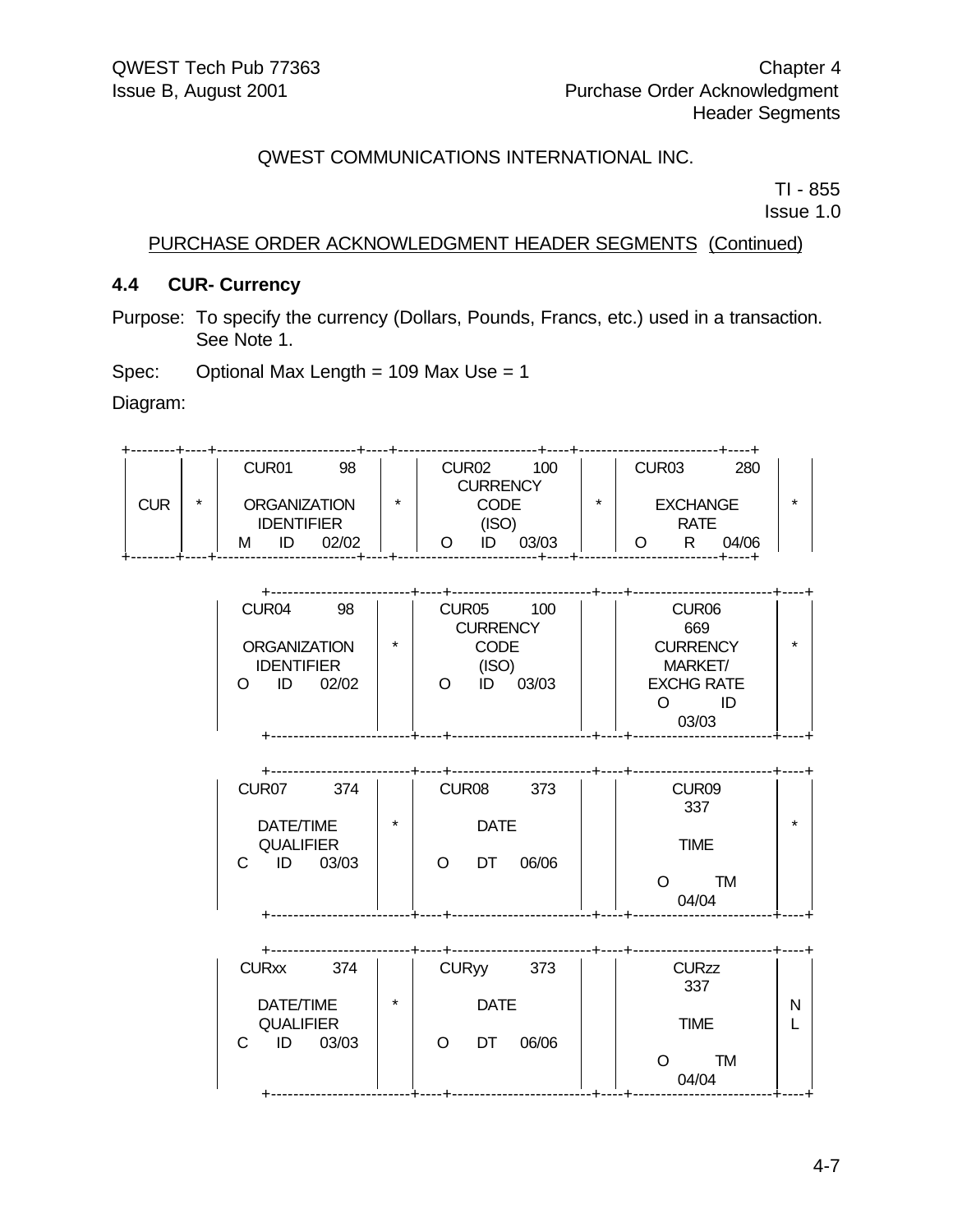TI - 855 Issue 1.0

# PURCHASE ORDER ACKNOWLEDGMENT HEADER SEGMENTS (Continued)

CUR01. Organization Identifier (Data Element #98)

(Spec: Mandatory Type = ID Min/Max =  $02/02$ )

This data element contains a code that identifies the party using the currency defined in CUR02. The TI-recognized codes can be found in Appendix A.

CUR02. Currency Code (ISO) (Data Element #100)

(Spec: Mandatory Type = ID Min/Max =  $03/03$ )

This data element is a three-position code contained in the document Codes for Representation of Currencies and Funds (ISO 4217). This document can be obtained from:

American National Standards Institute, Inc. 1430 Broadway New York, NY 10018

CUR03. Exchange Rate (Data Element #280)

(Spec: Optional Type =  $R$  Min/Max = 04/06)

This data element contains the value to be used as a multiplier conversion factor to convert one currency to another.

CUR04. Organization Identifier (Data Element #98)

(Spec: Optional Type =  $ID$  Min/Max =  $02/02$ )

This data element contains a code that identifies the party using the currency defined in CUR05. The TI-recognized codes can be found in Appendix A.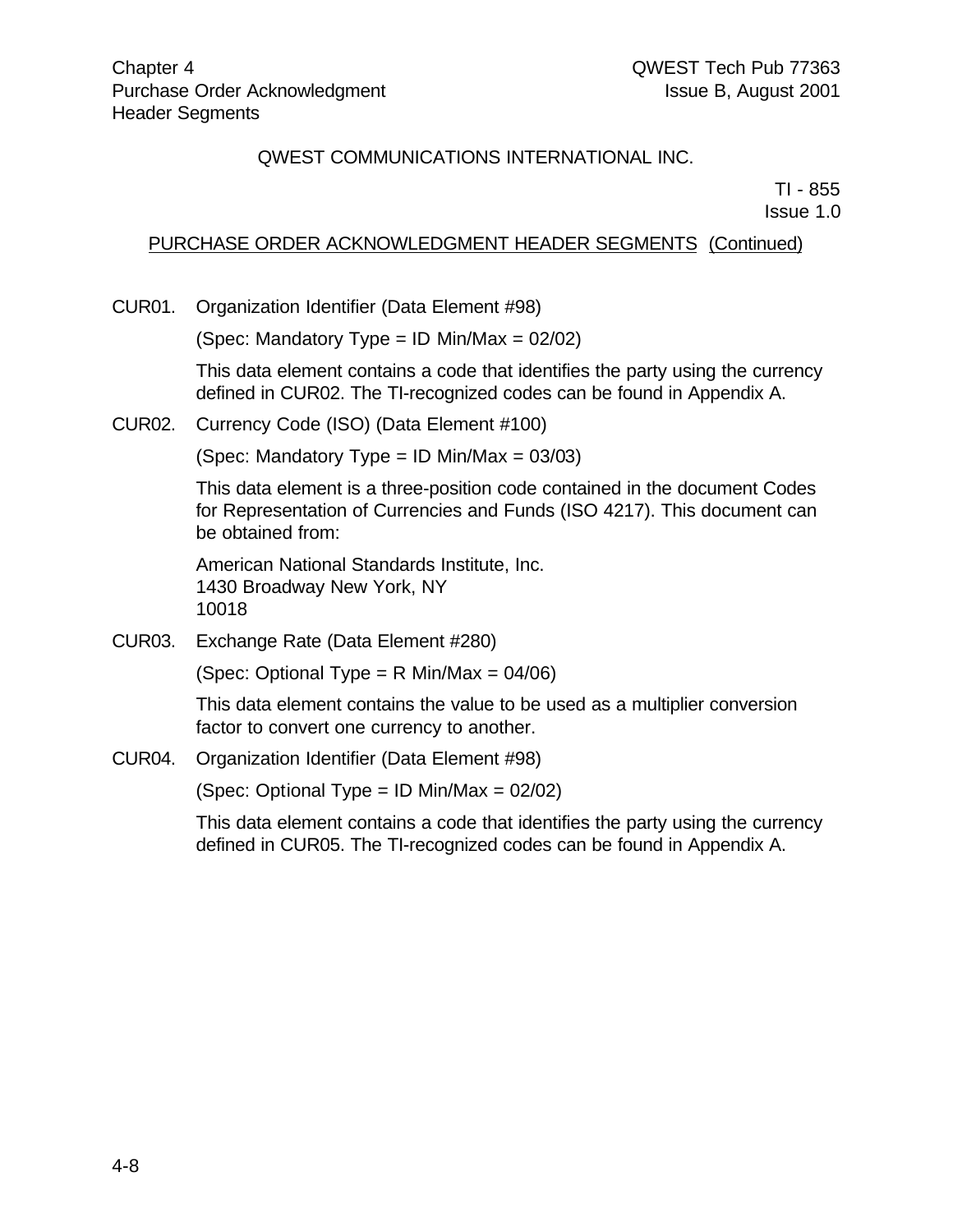TI - 855 Issue 1.0

#### PURCHASE ORDER ACKNOWLEDGMENT HEADER SEGMENTS (Continued)

CUR05. Currency Code (ISO) (Data Element #100)

(Spec: Optional Type = ID Min/Max = 03/03)

This data element is a three-position code contained in the document Codes for Representation of Currencies and Funds (ISO 4217). This document can be obtained from:

American National Standards Institute, Inc. 1430 Broadway New York, NY 10018

CUR06. Currency Market/Exchange Code (Data Element #669)

(Spec: Optional Type = ID Min/Max = 03/03)

This data element contains a code identifying the market upon which the currency exchange rate is based. The preferred TI-recognized codes for this transaction are:

#### CODE DEFINITION

| IMF        | <b>International Monetary Fund</b>         |
|------------|--------------------------------------------|
| LNF        | London (England) Exchange - First Closing  |
| <b>LNS</b> | London (England) Exchange - Second Closing |
| <b>NYC</b> | New York Foreign Exchange                  |
| PHI        | Philadelphia Foreign Exchange              |
| ZUR        | Zurich (Switzerland) Exchange              |
|            |                                            |

A complete list of the TI-recognized codes can be found in Appendix A.

CUR07. Date/Time Qualifier (Data Element #374)

(Spec: Conditional Type = ID Min/Max = 03/03)

This data element contains a code that specifies the type of date or time. See Notes 2 and 3. The TI-recognized codes can be found in Appendix A.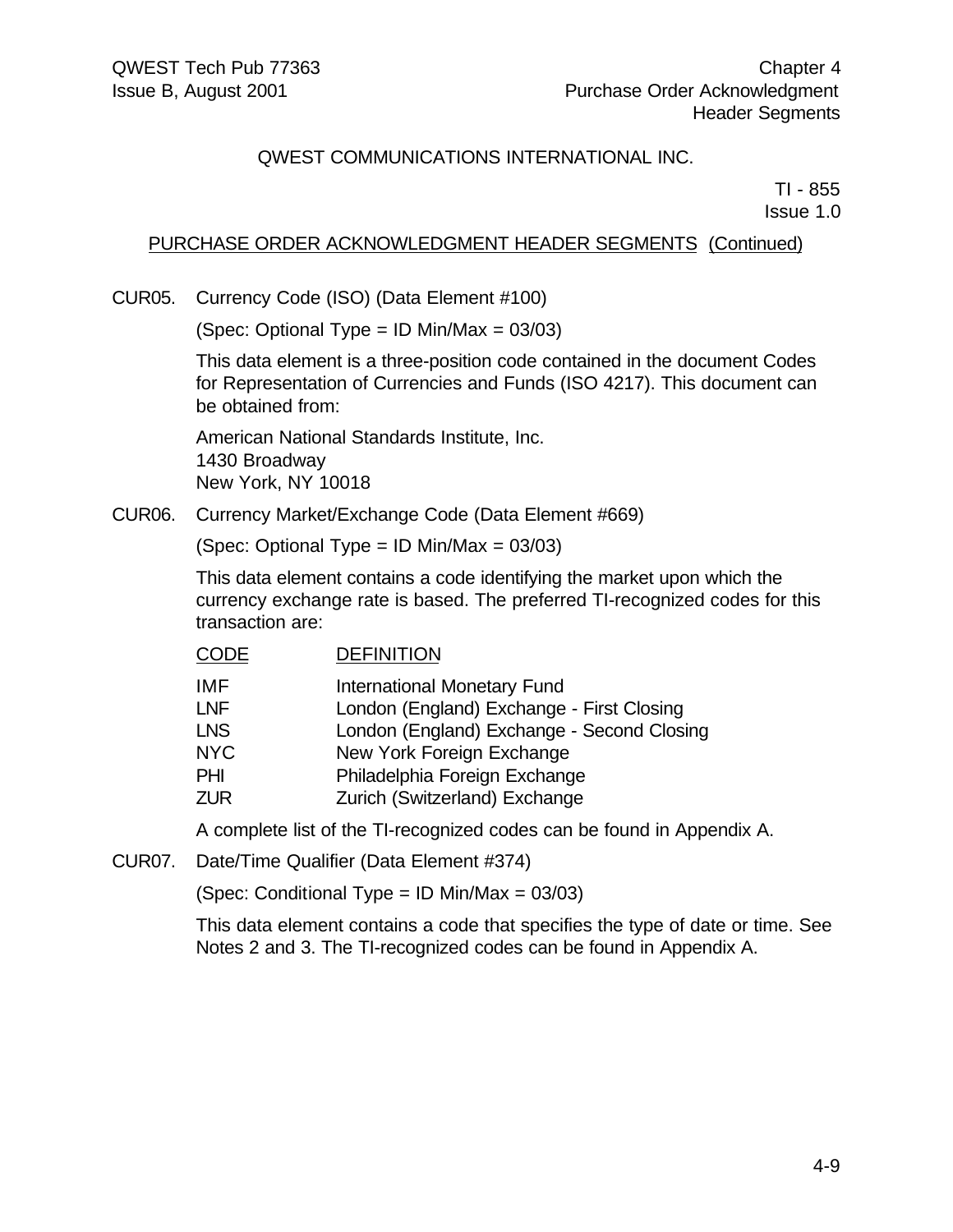TI - 855

Issue 1.0

#### PURCHASE ORDER ACKNOWLEDGMENT HEADER SEGMENTS (Continued)

CUR08. Date (Data Element #373)

(Spec: Optional Type = DT Min/Max = 06/06)

This data element is the date associated with the Date/Time Qualifier (CUR07). See Notes 2 and 3.

CUR09. Time (Data Element #337)

(Spec: Optional Type = TM Min/Max = 04/04)

This data element is the time associated with the Date/Time Qualifier (CUR07). See Notes 2 and 3.

#### NOTES:

- 1. Monetary values are assumed to be expressed in the currency of the country of the transaction originator unless the optional 'CUR' Segment is used to specify a different currency. The 'CUR' Segment also permits the transaction originator to indicate a specific exchange rate, foreign exchange location and date/time as the basis for a currency conversion.
- 2. If CUR08 or CUR09 is used CUR07 is required.
- 3. The Date/Time Qualifier (CUR07)/Date (CUR08)/Time (CUR09) combination can occur a total of five times. All notes applicable to CUR07, CUR08, and CUR09 apply.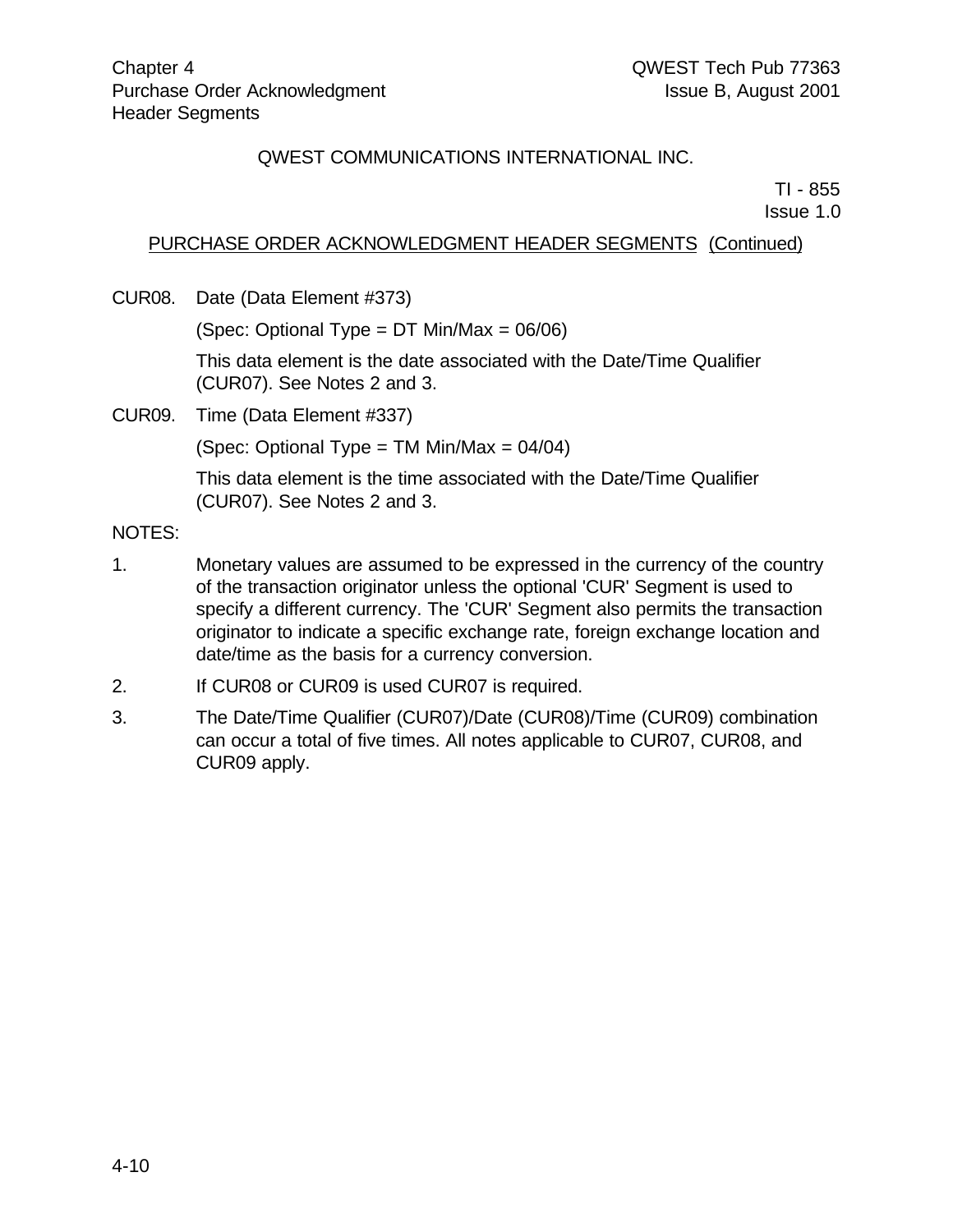TI - 855 Issue 1.0

#### PURCHASE ORDER ACKNOWLEDGMENT HEADER SEGMENTS (Continued)

#### **4.5 TAX - Tax Reference**

Purpose: To provide data required for proper notification/determination of applicable sales and related taxes applying to the transaction set.

Spec: Optional Max Length = 170 Max Use = 1

Diagram:

|            |         | TAX01    | 325                                     |         | TAX <sub>02</sub> | 309                                          |    |   | TAX03                                      | 310   |
|------------|---------|----------|-----------------------------------------|---------|-------------------|----------------------------------------------|----|---|--------------------------------------------|-------|
| <b>TAX</b> | $\star$ | AN.<br>С | <b>TAX ID</b><br><b>NUMBER</b><br>01/20 | $\star$ | ID                | <b>LOCATION</b><br><b>QUALIFIER</b><br>02/02 | *  | С | <b>LOCATION</b><br><b>IDENTIFIER</b><br>AN | 01/25 |
|            |         |          |                                         |         |                   |                                              |    |   | ------------+                              |       |
|            |         |          | <b>TAXxx</b>                            | 309     |                   | <b>TAXyy</b><br>310                          |    |   |                                            |       |
|            |         | $\star$  | <b>LOCATION</b><br><b>QUALIFIER</b>     |         |                   | <b>LOCATION</b>                              |    | N |                                            |       |
|            |         | O        | 02/02<br>ID                             |         |                   | <b>IDENTIFIER</b><br>С                       | AN |   |                                            |       |

TAX01. Tax I.D. Number (Data Element #325)

(Spec: Conditional Type = AN Min/Max = 01/20)

+-------------------------+----+-------------------------+----+----+

This data element contains the number assigned to a purchaser (buyer, orderer) by a taxing jurisdiction (state, county, etc.). The number is also called a tax exemption number or certificate number. See Note 1.

01/25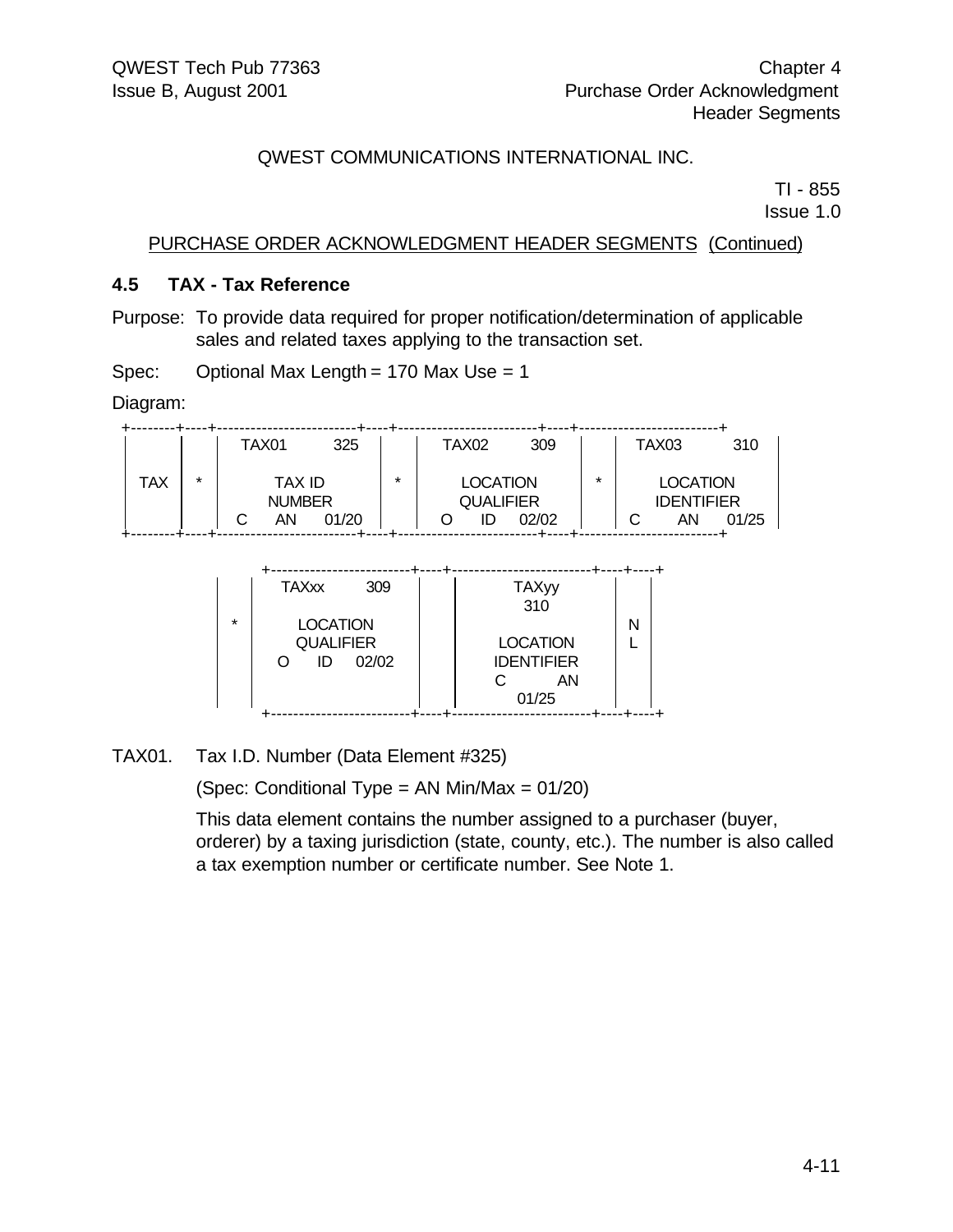TI - 855 Issue 1.0

## PURCHASE ORDER ACKNOWLEDGMENT HEADER SEGMENTS (Continued)

TAX02. Location Qualifier (Data Element #309)

(Spec: Optional Type = ID Min/Max = 02/02)

This data element defines the type of location identifier specified in TAX03. See Notes 1, 2, and 3. The preferred TI-recognized codes for this transaction are:

CODE DEFINITION

| City and State |
|----------------|
|                |

- CC Country
- CI City
- CO County/Parish and State
- CY County/Parish
- NS City/State from Points
- SC City/State and Points Within
- SP State/Province
- TN Township
- TX Taxing District

A complete list of the TI-recognized codes can be found in Appendix A.

TAX03. Location Identifier (Data Element #310)

(Spec: Conditional Type = AN Min/Max = 01/25)

This data element identifies a specific geographic location specified by the Location Qualifier (TAX02). See Notes 2 and 3.

#### NOTES:

- 1. Either TAX01 or TAX02 is required. TAX01 is required if tax exemption is claimed.
- 2. If TAX02 is used TAX03 is required.
- 3. The Location Qualifier (TAX02)/Location identifier (TAX03) combination can occur a total of five times. All note applicable to TAX02 and TAX03 apply.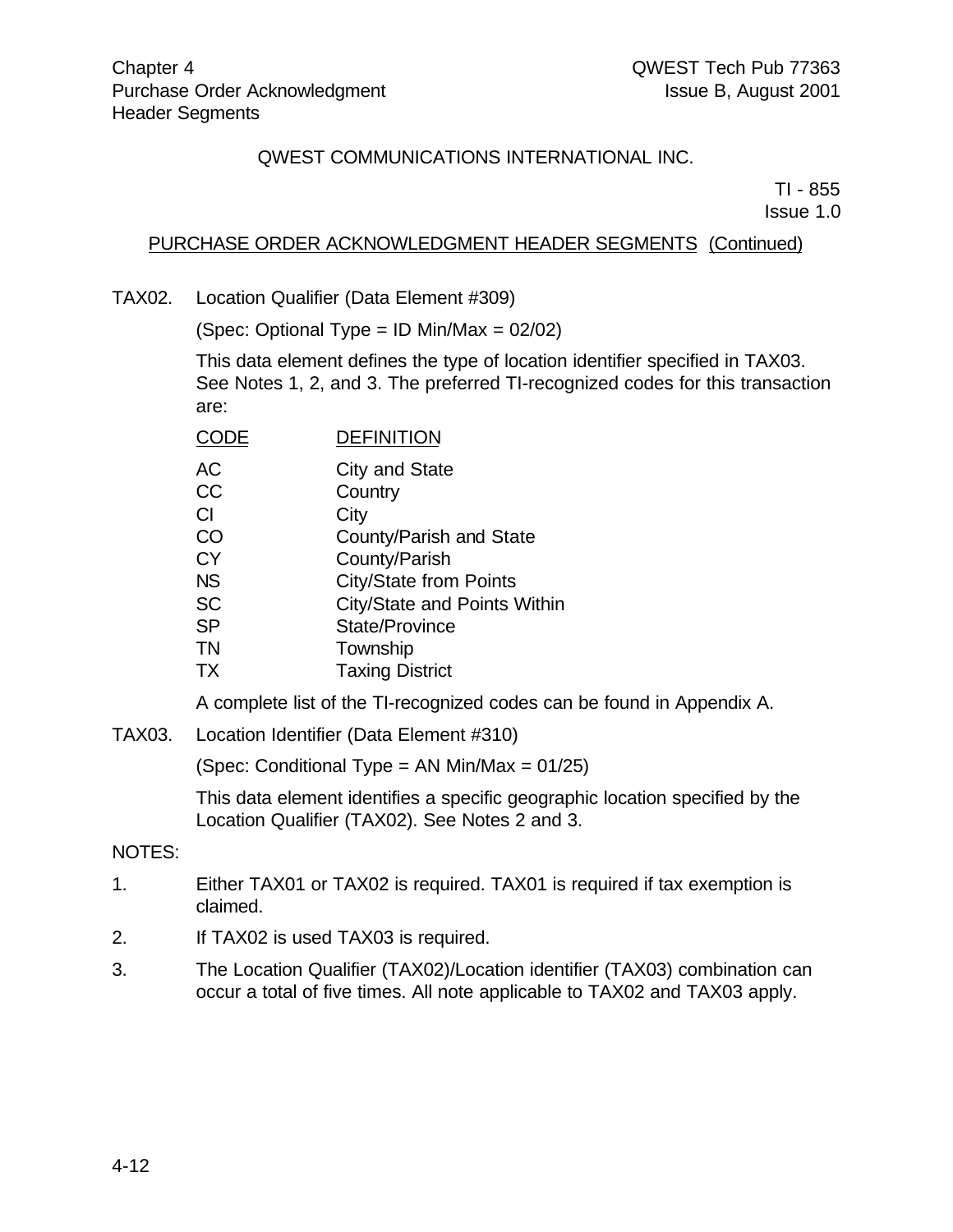TI - 855 Issue 1.0

#### PURCHASE ORDER ACKNOWLEDGMENT HEADER SEGMENTS (Continued)

#### **4.6 N1 - Name**

- Purpose: To identify a party by the type of organization, name and code. If the Name (N102) is used in this segment, the N3 and N4 segments are required.
- Spec: Optional Max Length =  $63$  Max Use = 1 N1 Loopstart Max Loops =  $5$ THIS SEGMENT TO BE PROVIDED ONCE FOR BUYER AND SELLER.

Diagram:

|    |   | N <sub>101</sub>    | 98    |         | N <sub>102</sub> | 93    |         | N <sub>103</sub> | 66               |         |
|----|---|---------------------|-------|---------|------------------|-------|---------|------------------|------------------|---------|
|    |   |                     |       |         |                  |       |         |                  |                  |         |
| N1 | * | <b>ORGANIZATION</b> |       | $\star$ | <b>NAME</b>      |       | $\star$ |                  | <b>ID CODE</b>   | $\star$ |
|    |   | <b>IDENTIFIER</b>   |       |         |                  |       |         |                  | <b>QUALIFIER</b> |         |
|    |   | ID<br>М             | 02/02 |         | ΑN               | 01/35 |         |                  | 01/02            |         |
|    |   |                     |       |         |                  |       |         |                  |                  |         |



N101. Organization Identifier (Data Element #98)

(Spec: Mandatory Type = ID Min/Max =  $02/02$ )

This data element defines the organization specified in the Name data element (N102). The preferred TCIF-recognized codes accepted by PICS/DCPR (BVAPP) for this transaction are:

| <b>CODE</b> | <b>DEFINITION</b> |
|-------------|-------------------|
| <b>BY</b>   | <b>Buyer</b>      |
| SE.         | Seller            |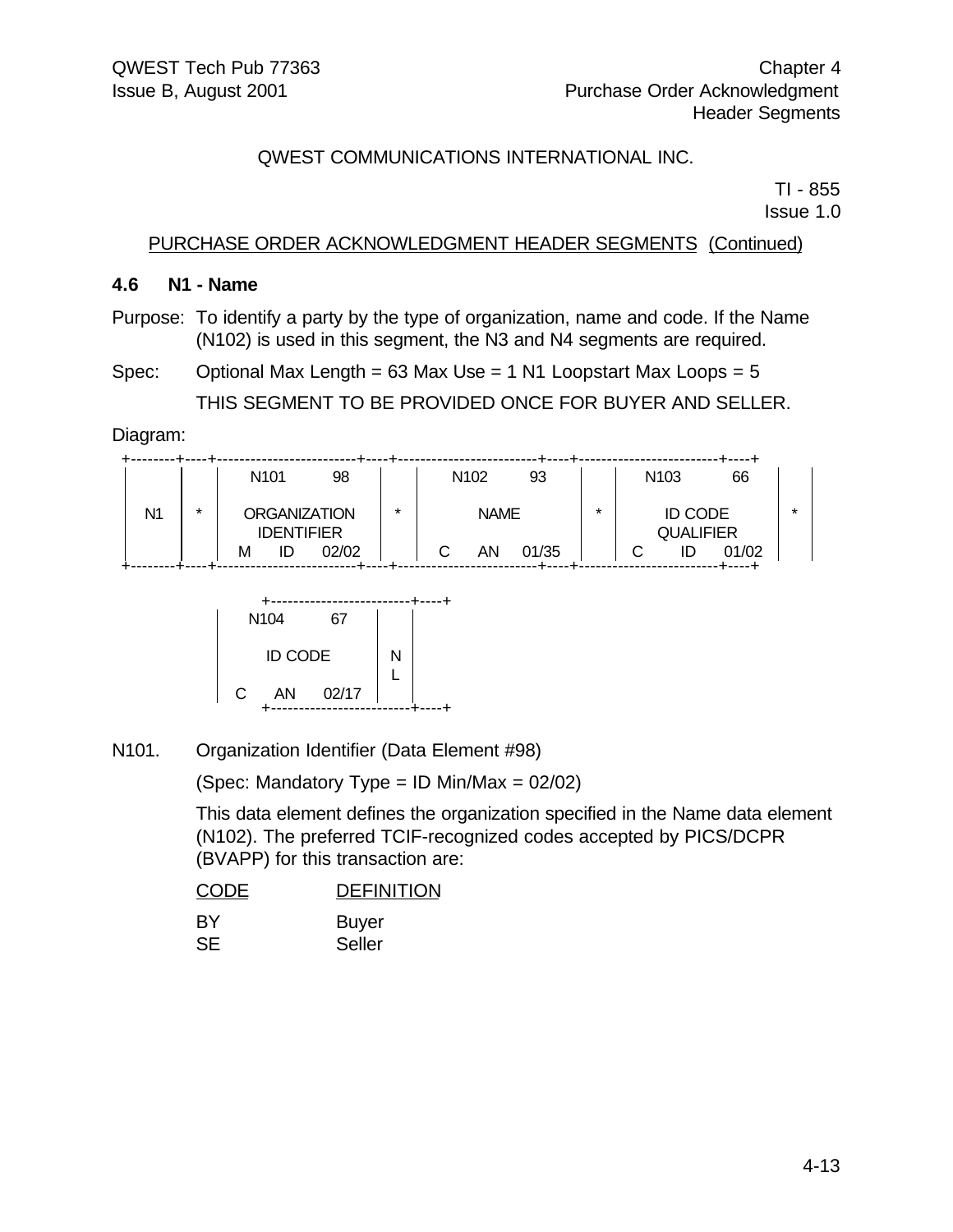TI - 855

Issue 1.0

### PURCHASE ORDER ACKNOWLEDGMENT HEADER SEGMENTS (Continued)

N102. Name (Data Element #93)

(Spec: Conditional Type = AN Min/Max = 01/35)

This data element contains the name of the party referenced by the Organization Identifier (N101). See Note 1.

N103. I.D. Code Qualifier (Data Element #66)

(Spec: Conditional Type = ID Min/Max = 01/02)

This data element identifies the type code found in the I.D. Code data element (N104). See Note 1. The TI-recognized codes can be found in Appendix A.

N<sub>104</sub>. I.D. Code (Data Element #67)

(Spec: Conditional Type = AN Min/Max = 02/17)

This data element contains the mutually agreed upon code identifying the organization specified in the I.D. Code Qualifier (N103). See Note 1.

NOTE: 1. Either N102 or N103 and N104 is required.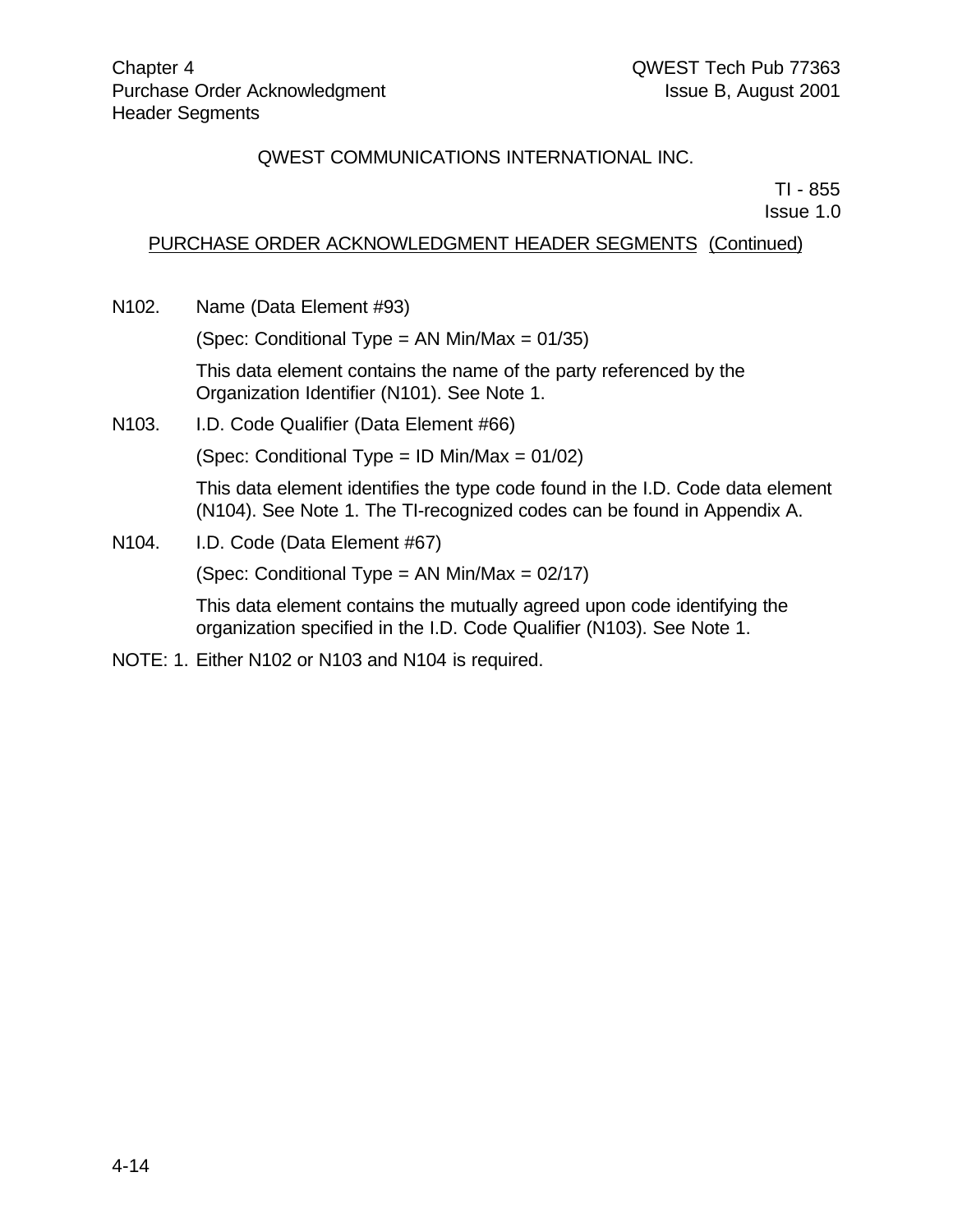TI - 855 Issue 1.0

## PURCHASE ORDER ACKNOWLEDGMENT HEADER SEGMENTS (Continued)

## **4.7 N2 - Additional Name Information**

Purpose: To specify additional names or those longer than 35 characters in length.

Spec: Optional Max Length = 75 Max Use = 2 Within the N1 loop

Diagram:

|                |         |   | N <sub>201</sub> | 93    |         |   | N <sub>202</sub> | 93    |  |
|----------------|---------|---|------------------|-------|---------|---|------------------|-------|--|
| N <sub>2</sub> | $\star$ |   | <b>NAME</b>      |       | $\star$ |   | <b>NAME</b>      |       |  |
|                |         | М | AΝ               | 01/35 |         | O | AΝ               | 01/35 |  |

| N201. | Name (Data Element #93)                                                                    |
|-------|--------------------------------------------------------------------------------------------|
|       | (Spec: Mandatory Type = AN Min/Max = $01/35$ )                                             |
|       | This data element contains the continuation of the Name data element (N102).               |
| N202. | Name (Data Element #93)                                                                    |
|       | (Spec: Optional Type = AN Min/Max = $01/35$ )                                              |
|       | This data element contains the continuation of the Name data elements (N102)<br>and N201). |
|       | NOTE: THIS ELEMENT IS NOT RECOGNIZED BY PICS/DCPR (BVAPP).                                 |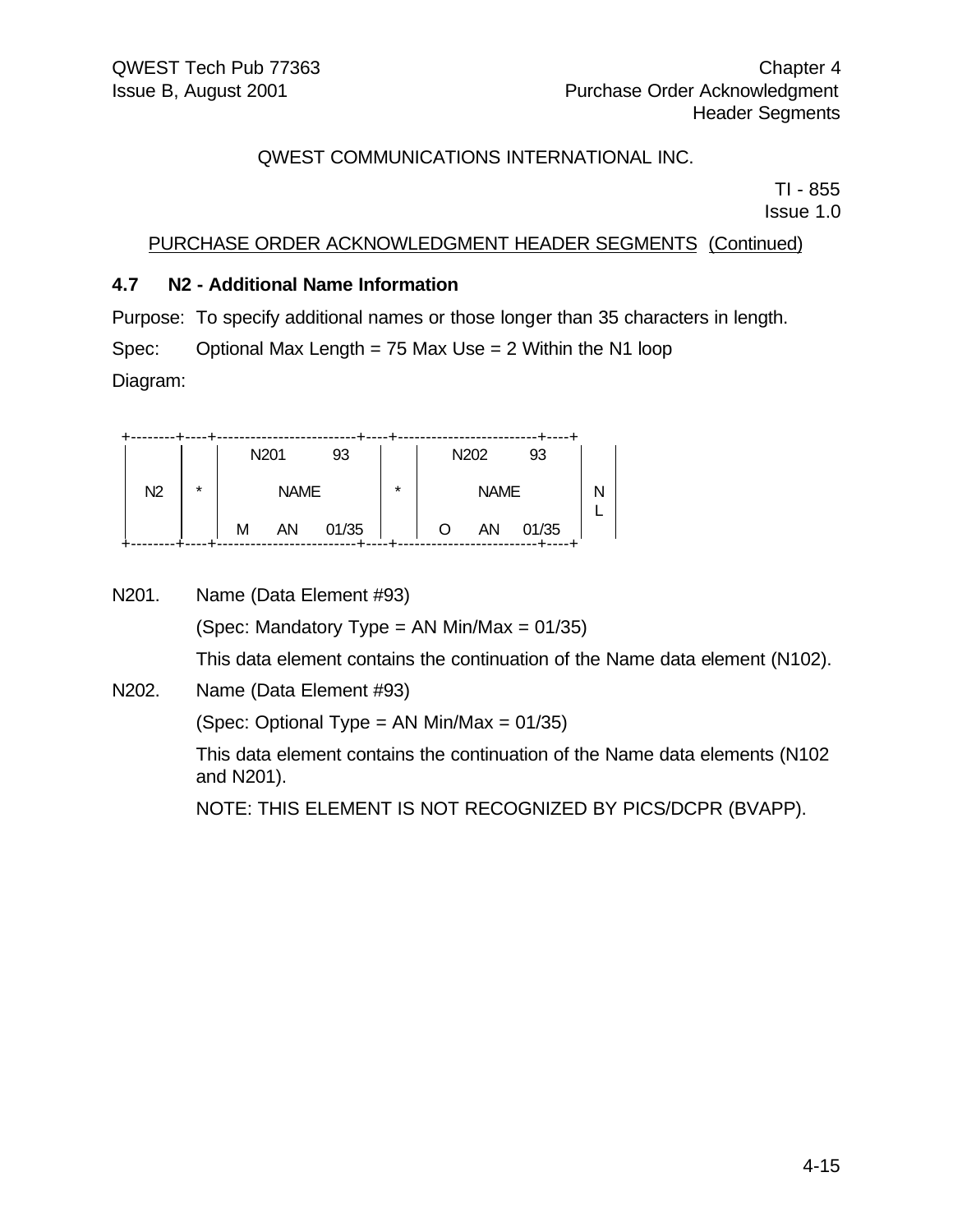TI - 855 Issue 1.0

### PURCHASE ORDER ACKNOWLEDGMENT HEADER SEGMENTS (Continued)

#### **4.8 N3 - Street Address**

Purpose: To specify the street, building, or other address information.

This segment is required if the Name (N102) was specified in the N1 Segment.

Spec: Optional Max Length = 75 Max Use = 2 Within N1 loop

Diagram:

|                |         | N301           | 166   |         | N302 |                | 166   |  |
|----------------|---------|----------------|-------|---------|------|----------------|-------|--|
|                |         |                |       |         |      |                |       |  |
| N <sub>3</sub> | $\star$ | <b>STREET</b>  |       | $\star$ |      | <b>STREET</b>  |       |  |
|                |         | <b>ADDRESS</b> |       |         |      | <b>ADDRESS</b> |       |  |
|                |         | ΑN<br>М        | 01/35 |         |      | AN             | 01/35 |  |
|                |         |                |       |         |      |                |       |  |

N301. Street Address (Data Element #166) (Spec: Mandatory Type = AN Min/Max =  $01/35$ ) This data element is used to give the street address information.

N302. Street Address (Data Element #166) (Spec: Optional Type =  $AN Min/Max = 01/35$ ) This data element is used to give additional street address information.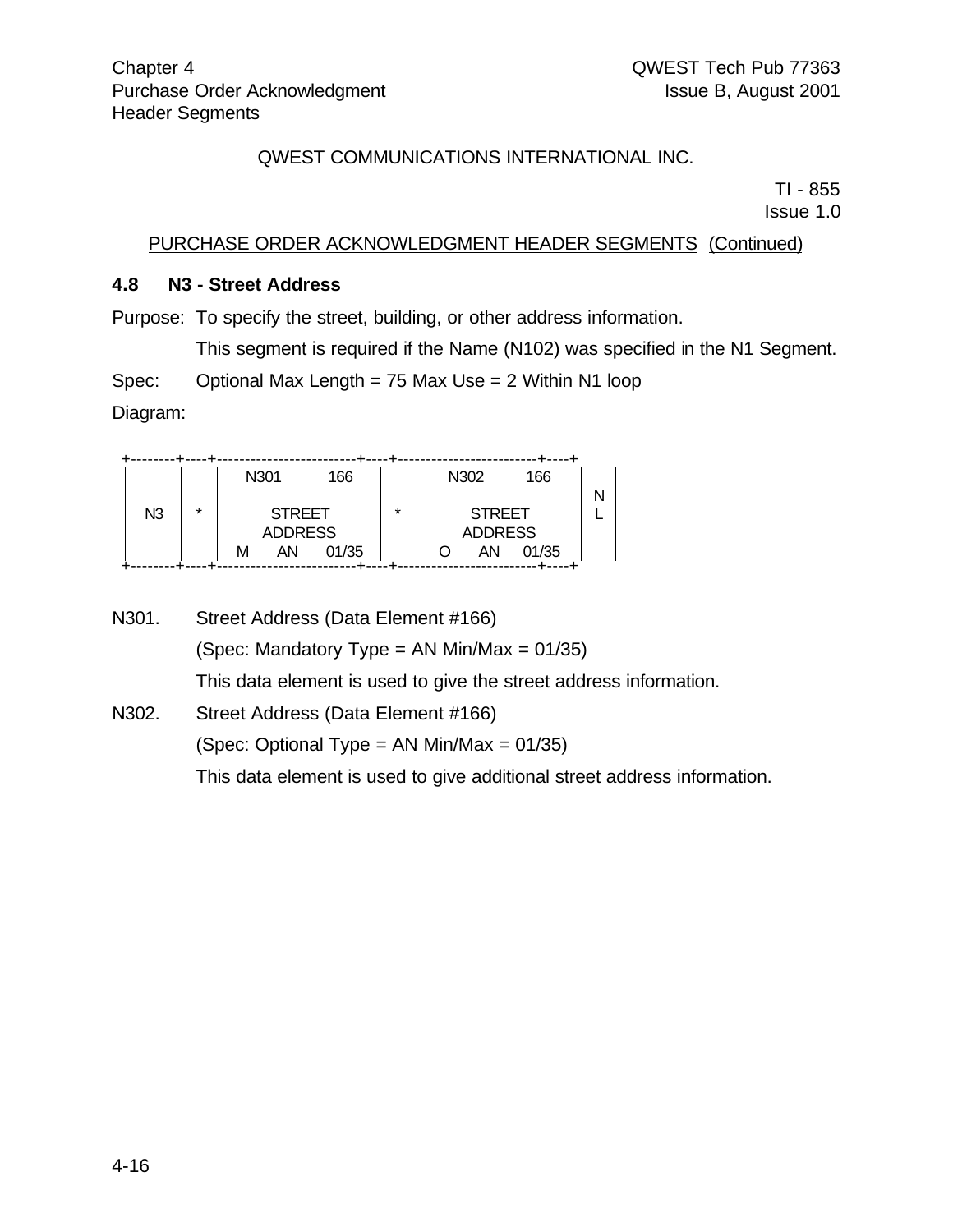TI - 855

Issue 1.0

### PURCHASE ORDER ACKNOWLEDGMENT HEADER SEGMENTS (Continued)

#### **4.9 N4 - City/State**

Purpose: To specify the geographic location of the named party. This segment is required is the Name (N102) was specified in the N1 Segment.

Spec: Optional Max Length = 68 Max Use = 1 Within N1 loop

Diagram:

|    |         | N401 |             | 19    |         | N402       | 156   |   | N403 |               | 116   |
|----|---------|------|-------------|-------|---------|------------|-------|---|------|---------------|-------|
| N4 | $\star$ |      | CITY        |       | $\star$ | STATE/PROV |       | ÷ |      | <b>POSTAL</b> |       |
|    |         |      | <b>NAME</b> |       |         | CODE       |       |   |      | <b>CODE</b>   |       |
|    |         | М    | AN          | 02/19 |         |            | 02/02 |   |      | ΙL            | 05/09 |

| N404                                     | 26    |         |         |  |
|------------------------------------------|-------|---------|---------|--|
| <b>COUNTRY</b><br><b>CODE</b><br>С<br>ID | 02/02 | $\star$ | $\star$ |  |
|                                          |       |         |         |  |

N401. City Name (Data Element #19)

(Spec: Mandatory Type = AN Min/Max =  $02/19$ )

This data element specifies the city of the named party. See Note 1.

N402. State/Province Code (Data Element #156)

(Spec: Conditional Type = ID Min/Max = 02/02)

This data element is a two-position abbreviation as contained in the document FIPS-PUB-5-1. See Note 1. The document is available from:

National Technical Information Service Springfield, Virginia 22161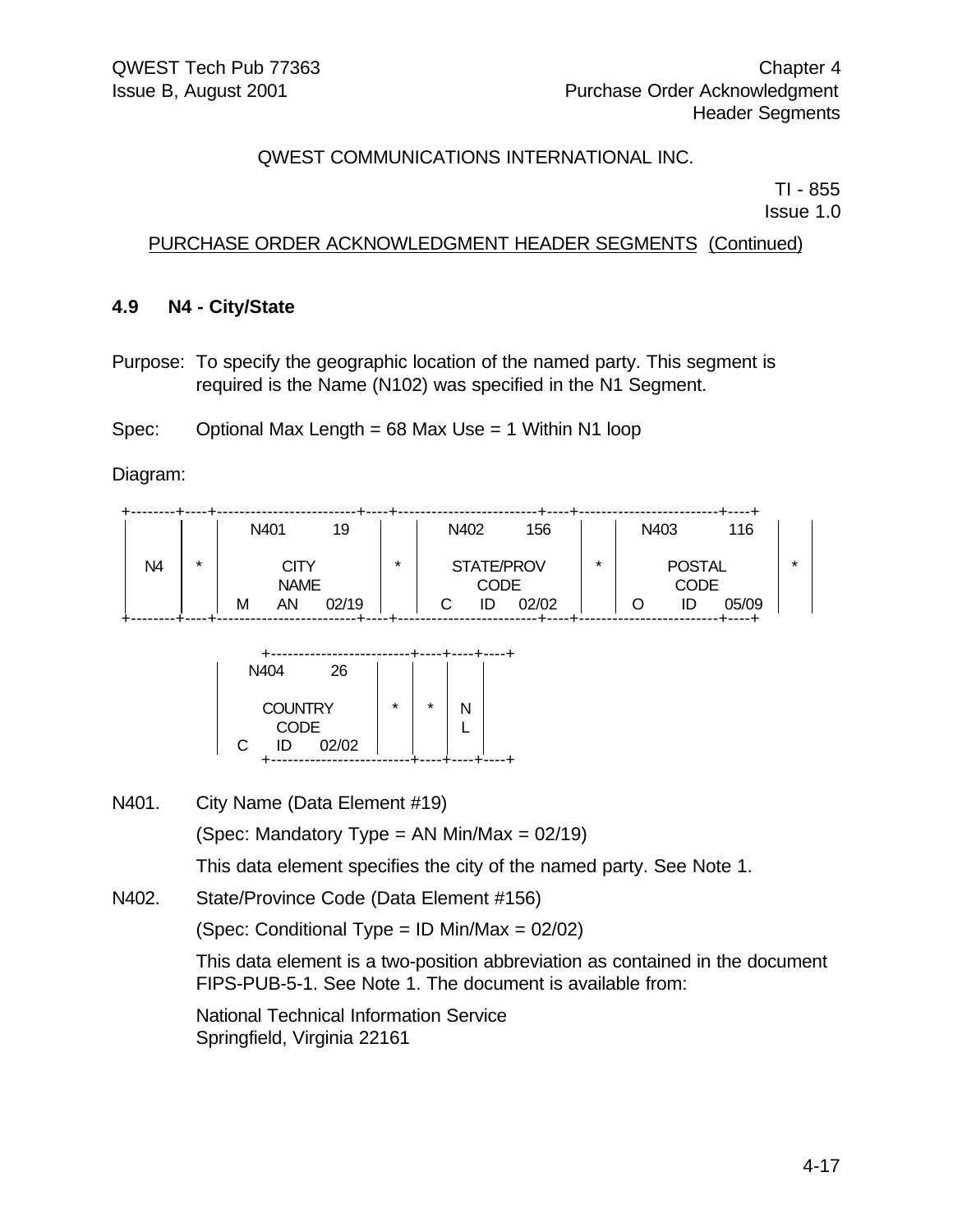TI - 855 Issue 1.0

## PURCHASE ORDER ACKNOWLEDGMENT HEADER SEGMENTS (Continued)

N403. Postal Code (Data Element #116)

(Spec: Optional Type = ID Min/Max =  $05/09$ )

This data element identifies the postal zone code excluding punctuation or blanks. For the United States this is the ZIP Code.

N404. Country Code (Data Element #26)

(Spec: Optional Type = ID Min/Max =  $02/02$ )

This data element is a two-position code contained in document Codes for Representation of Names of Countries (ISO 3166-1974(E). The international standard provides a two-letter alphabetic code for representing the names of countries, dependencies, and other areas of special geopolitical interest for purposes of international exchange and general directions for the maintenance of the code. The standard is intended for use in any application requiring expression of entities in coded form. The document is available from:

American National Standards Institute, Inc. 1430 Broadway New York, New York 10018

- N405. Location Qualifier (Data Element #309) NOT USED BY TI.
- N406. Location Identifier (Data Element #310) NOT USED BY TI.
- NOTE: 1. N402 is required only if City Name (N401) is in the USA or Canada.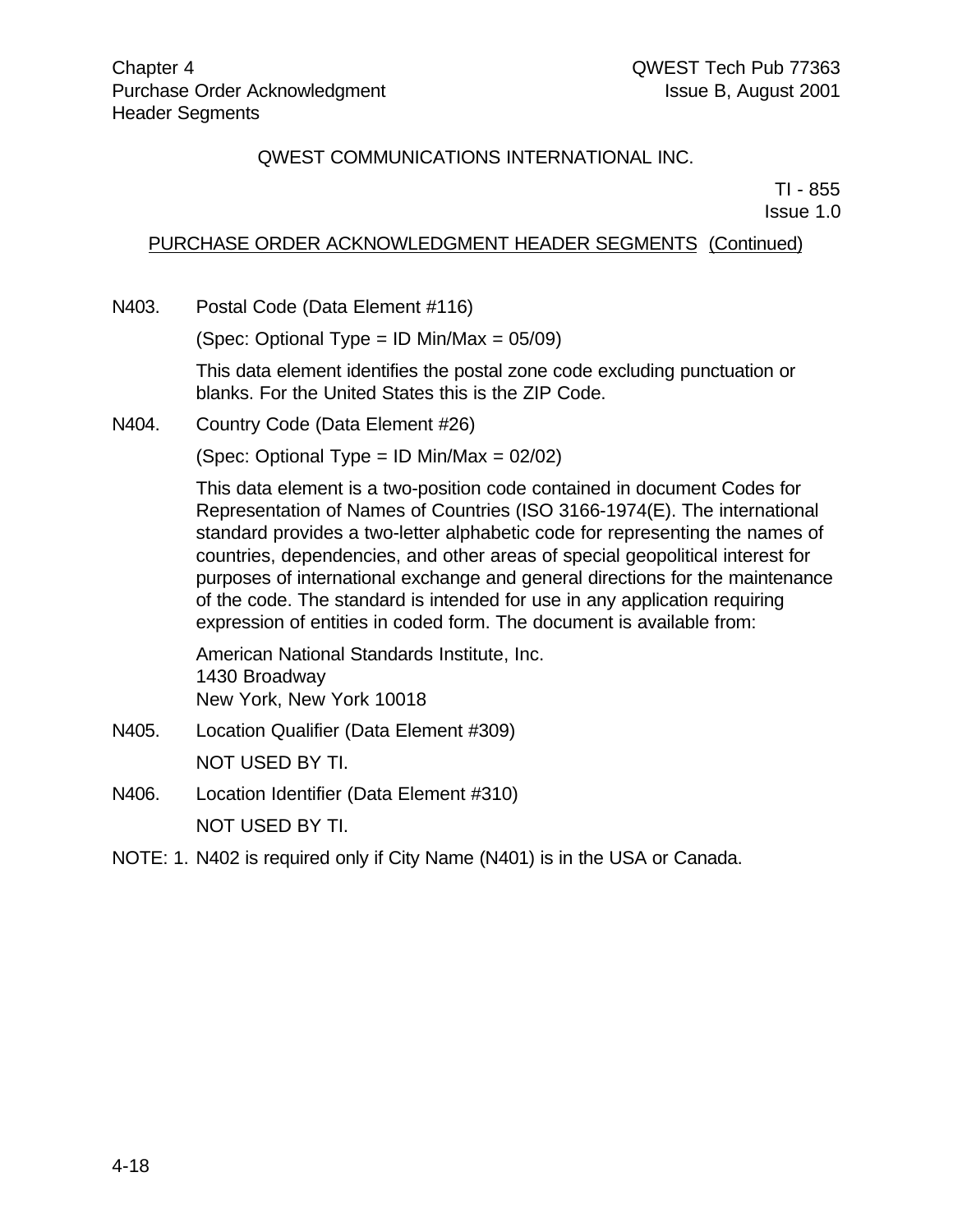TI - 855 Issue 1.0

PURCHASE ORDER ACKNOWLEDGMENT HEADER SEGMENTS (Continued)

#### **4.10 REF - Reference Numbers**

Purpose: To transmit identifying numbers associated with the named party.

Spec: Optional Max Length = 119 Max Use = 12 Within N1 loop

Diagram:

|            |   | REF01                          | 128   |         | REF <sub>02</sub>                 | 127   |   | REF <sub>03</sub>  | 352   |   |
|------------|---|--------------------------------|-------|---------|-----------------------------------|-------|---|--------------------|-------|---|
| <b>REF</b> | ÷ | <b>REFERENCE</b><br>NO QUALIF. |       | $\star$ | <b>REFERENCE</b><br><b>NUMBER</b> |       | ÷ | <b>DESCRIPTION</b> |       | Ν |
|            |   | М<br>ID                        | 02/02 |         | AN                                | 01/30 |   | AN                 | 01/80 |   |

REF01. Reference Number Qualifier (Data Element #128)

(Spec: Mandatory Type = ID Min/Max= 02/02)

This data element identifies the type of reference number contained in the Reference Number data element (REF02) or the description in the Description data element (REF03).

NOTE: THE ONLY VALID CODES ARE: ZZ

CR CUSTOMER REFERENCE NO.

REF02. Reference Number (Data Element #127)

(Spec: Conditional Type = AN Min/Max = 01/30)

This data element is the reference number or identification code as defined for a particular transaction set. See Note 1.

NOTE: THIS DATA ELEMENT IS TO BE POPULATED WITH THE GEOGRAPHIC LOCATION CODE (ACCOUNT LOCATION). MAXIMUM LENGTH IS 7 CHARACTERS.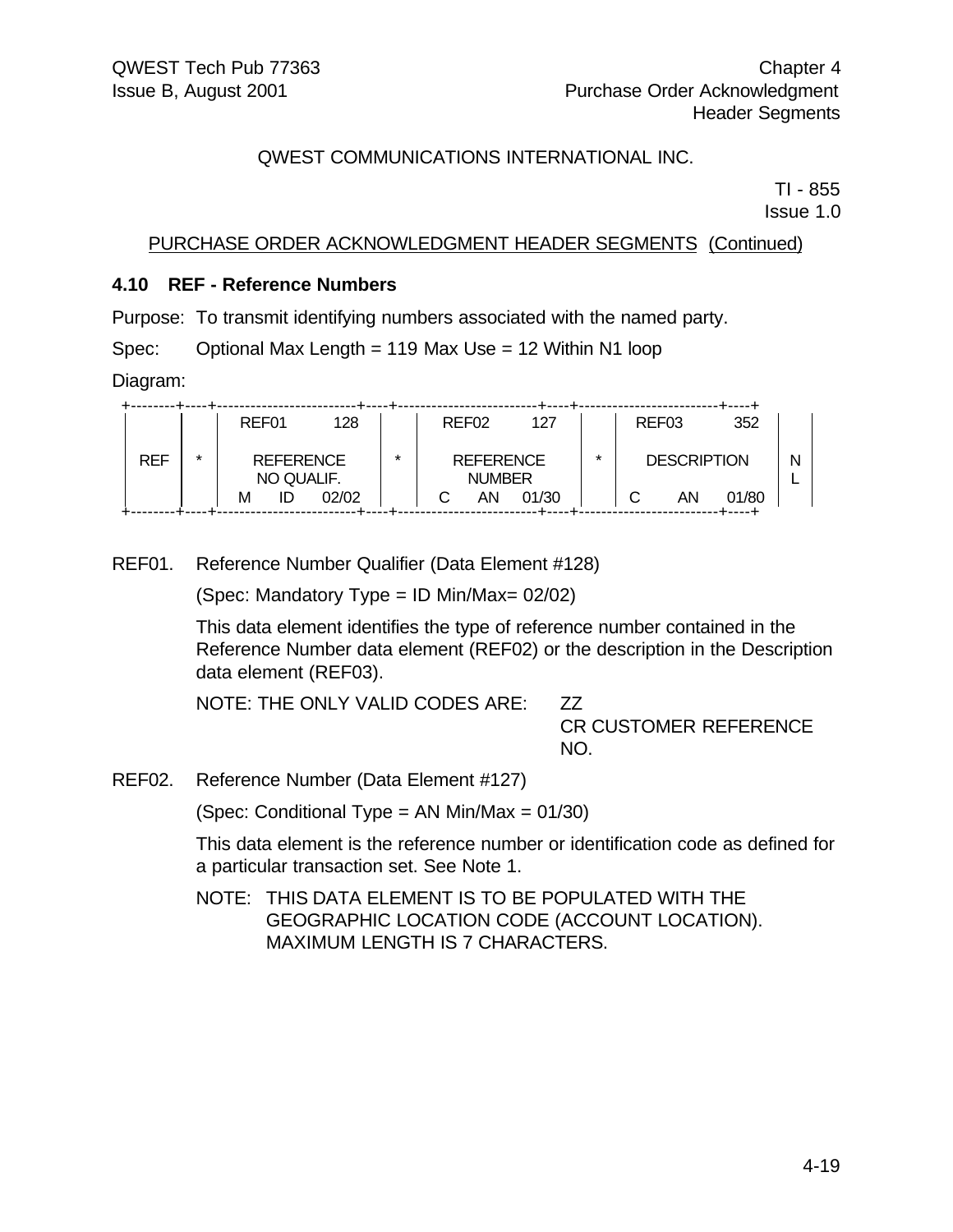TI - 855

Issue 1.0

## PURCHASE ORDER ACKNOWLEDGMENT HEADER SEGMENTS (Continued)

REF03. Description (Data Element #352)

(Spec: Conditional Type = AN Min/Max = 01/80)

This data element contains a free-form description to clarify the related data elements and their content. See Note 1.

NOTE: 1. Either REF02 or REF03 is required.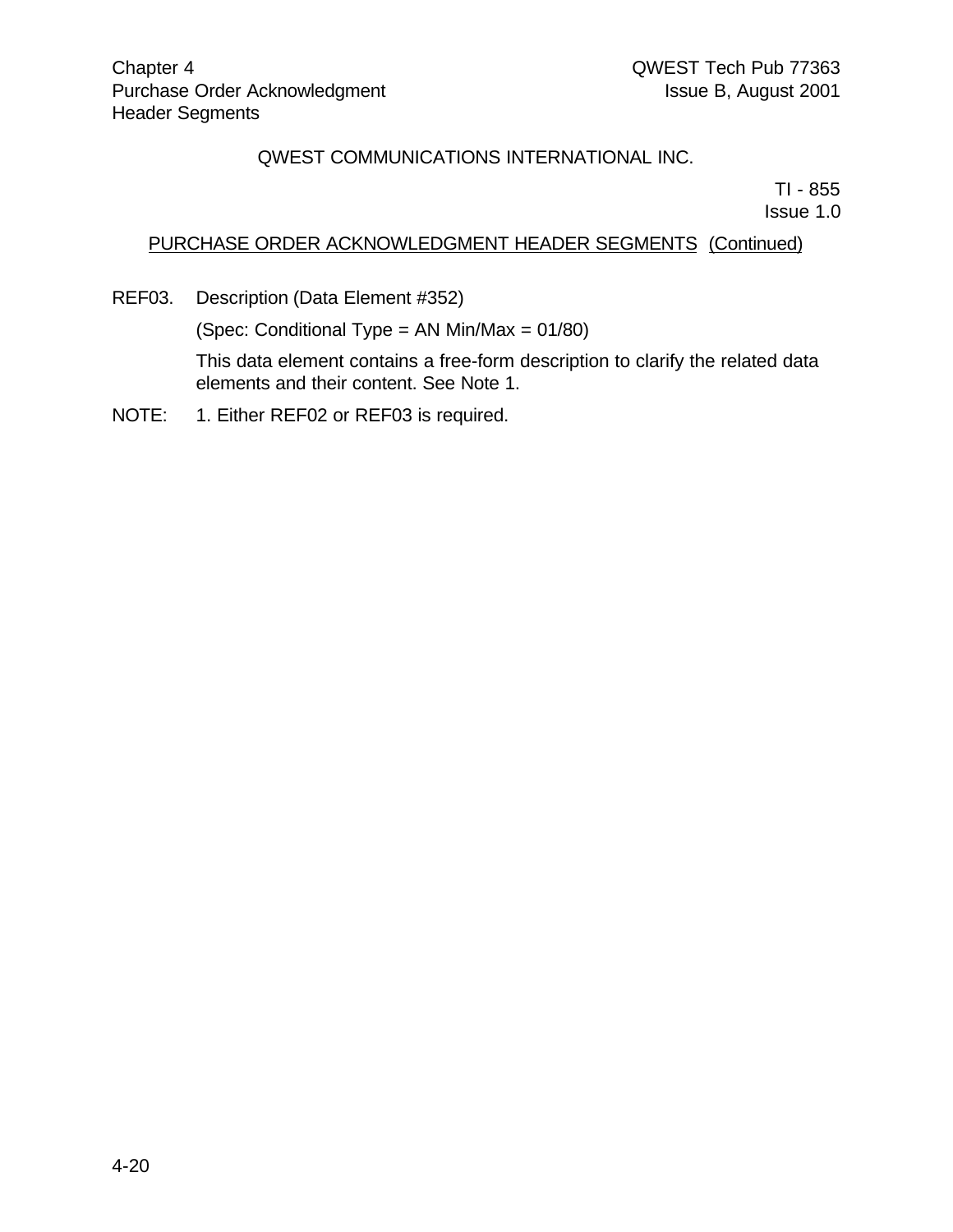TI - 855 Issue 1.0

#### PURCHASE ORDER ACKNOWLEDGMENT HEADER SEGMENTS (Continued)

#### **4.11 PER - Administrative Communications Contact**

Purpose: To identify a person or office to whom administrative communications should be directed.

Spec: Optional Max Length = 114 Max Use = 3 N1 loop end, if used

Diagram:

|            |   | PER <sub>01</sub> | 366   |         | PER <sub>02</sub> | 93    |   | PER <sub>03</sub> |                  | 365                |         |
|------------|---|-------------------|-------|---------|-------------------|-------|---|-------------------|------------------|--------------------|---------|
|            |   | <b>CONTACT</b>    |       |         |                   |       |   |                   |                  |                    |         |
| <b>PER</b> | * | <b>FUNCTION</b>   |       | $\star$ | <b>NAME</b>       |       | * |                   |                  | <b>COMM NUMBER</b> | $\star$ |
|            |   | CODE              |       |         |                   |       |   |                   | <b>QUALIFIER</b> |                    |         |
|            |   | М<br>ID           | 02/02 |         | AΝ                | 01/35 |   |                   |                  | 02/02              |         |
|            |   |                   |       |         |                   |       |   |                   |                  |                    |         |



PER01. Contact Function Code (Data Element #366)

(Spec: Mandatory Type = ID Min/Max = 02/02)

This data element contains a code identifying the major duty or responsibility of the person or group named. The TI-recognized codes can be found in Appendix A.

PER02. Name (Data Element #93)

(Spec: Optional Type = AN Min/Max = 01/35)

This data element is the free-form name of the person, official title, or related information.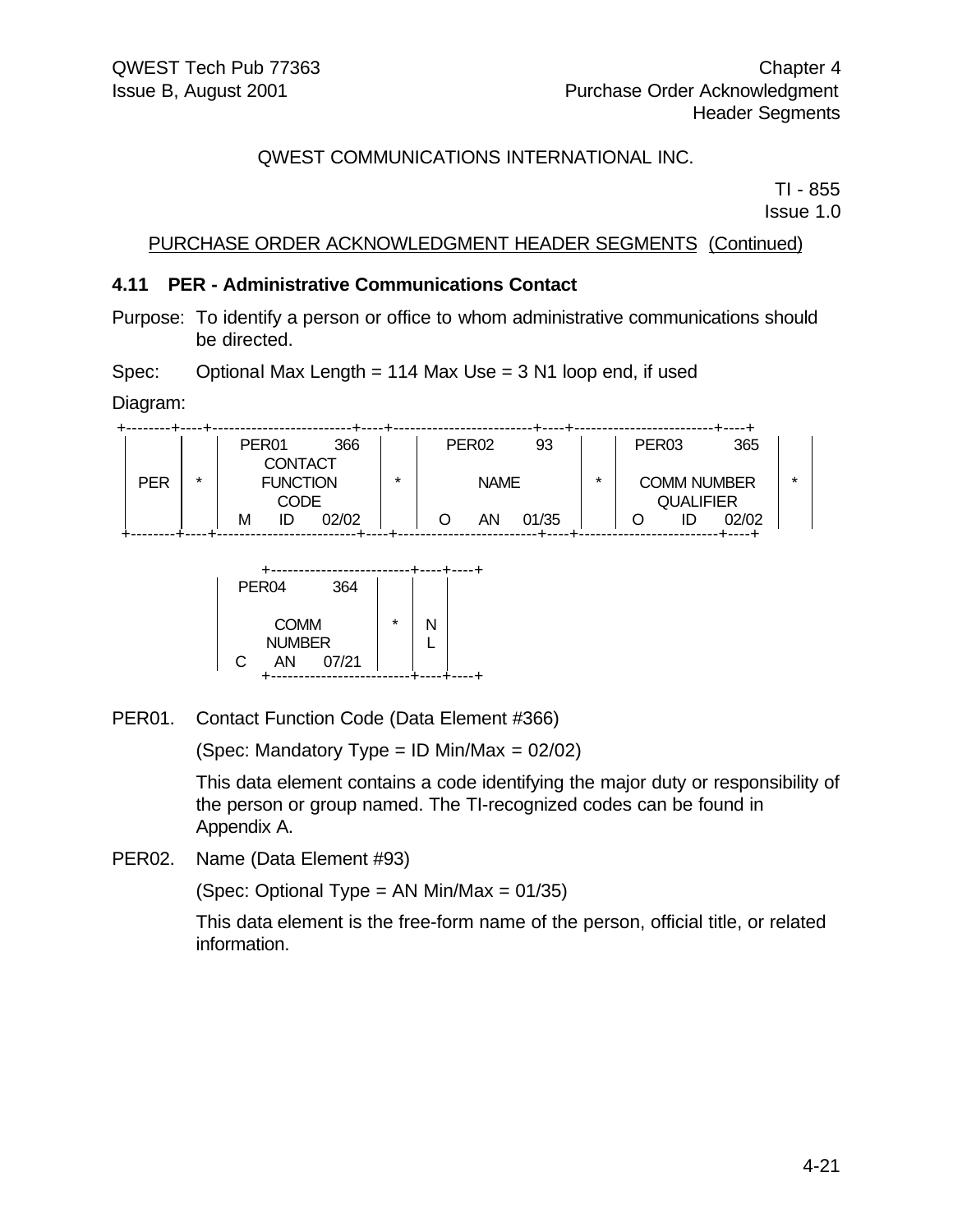TI - 855

Issue 1.0

#### PURCHASE ORDER ACKNOWLEDGMENT HEADER SEGMENTS (Continued)

PER03. Communications Number Qualifier (Data Element #365)

(Spec: Optional Type = ID Min/Max= 02/02)

This data element identifies the type of Communications Number (PER04). See Note 1. The preferred TI-recognized codes for this transaction are:

| <b>CODE</b>     | <b>DEFINITION</b>                                  |
|-----------------|----------------------------------------------------|
| IT<br><b>PS</b> | International Telephone<br><b>Packet Switching</b> |
| TE.<br>TL       | Telephone<br><b>Telex</b>                          |
| TM              | Telemail                                           |
| ТX              | <b>TWX</b>                                         |

A complete list of the TI-recognized codes can be found in Appendix A.

PER04. Communication Number (Data Element #364)

(Spec: Conditional Type = AN Min/Max = 07/21)

This data element is the complete communication number including the country or area code when applicable. See Note 1.

- PER05. Request Reference Number (Data Element #326) NOT USED BY TI.
- NOTE: 1. If PER03 is used PER04 is required.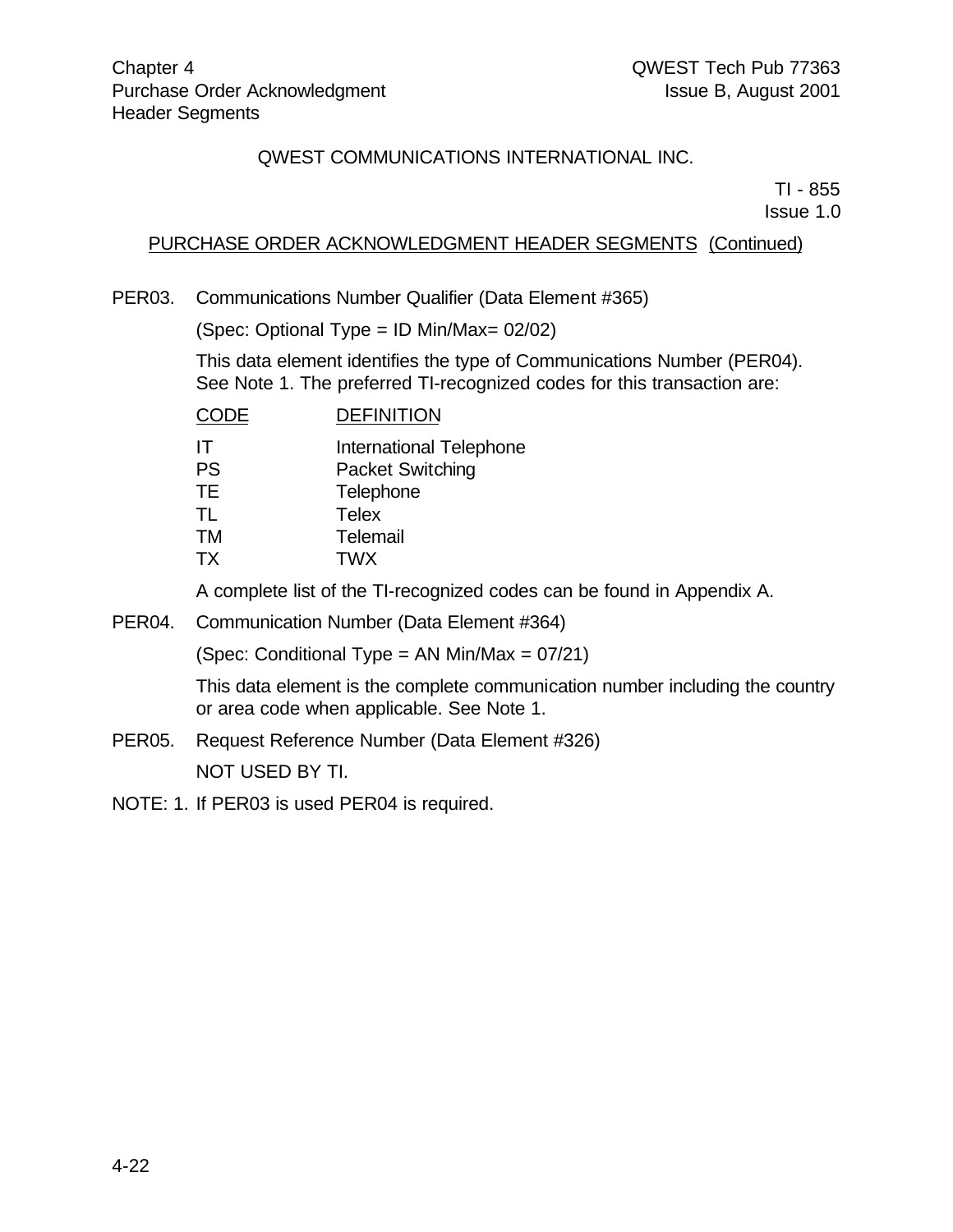TI - 855 Issue 1.0

#### PURCHASE ORDER ACKNOWLEDGMENT HEADER SEGMENTS (Continued)

#### **4.12 SSS - Special Services**

Purpose: To specify special conditions or services associated with the purchase order acknowledgment. The Telecommunications Industry recommends that this segment be used for non-billable services only.

Spec: Optional Max Length = 167 Max Use = 25

Diagram:

|            |         | <b>SSS01</b>          |  | 248                 |                  |      | <b>SSS02</b>  | 559   |                 | <b>SSS03</b>   |  | 560   |  |
|------------|---------|-----------------------|--|---------------------|------------------|------|---------------|-------|-----------------|----------------|--|-------|--|
|            |         |                       |  | <b>ALLOWANCE OR</b> |                  |      | <b>AGENCY</b> |       |                 | <b>SPECIAL</b> |  |       |  |
| <b>SSS</b> | $\star$ | <b>CHARGE</b><br>IND. |  | $\star$             | <b>QUALIFIER</b> |      | $\star$       |       | <b>SERVICES</b> |                |  |       |  |
|            |         |                       |  |                     |                  | CODE |               |       |                 | <b>CODE</b>    |  |       |  |
|            |         | М                     |  | 01/01               |                  | М    | ID            | 02/02 |                 | м              |  | 02/10 |  |
|            |         |                       |  |                     |                  |      |               |       |                 |                |  |       |  |

|         |         |         | <b>SSS07</b>       |    | 352   |  |
|---------|---------|---------|--------------------|----|-------|--|
| $\star$ | $\star$ | $\star$ | <b>DESCRIPTION</b> |    |       |  |
|         |         |         |                    | AN | 01/80 |  |
|         |         |         |                    |    |       |  |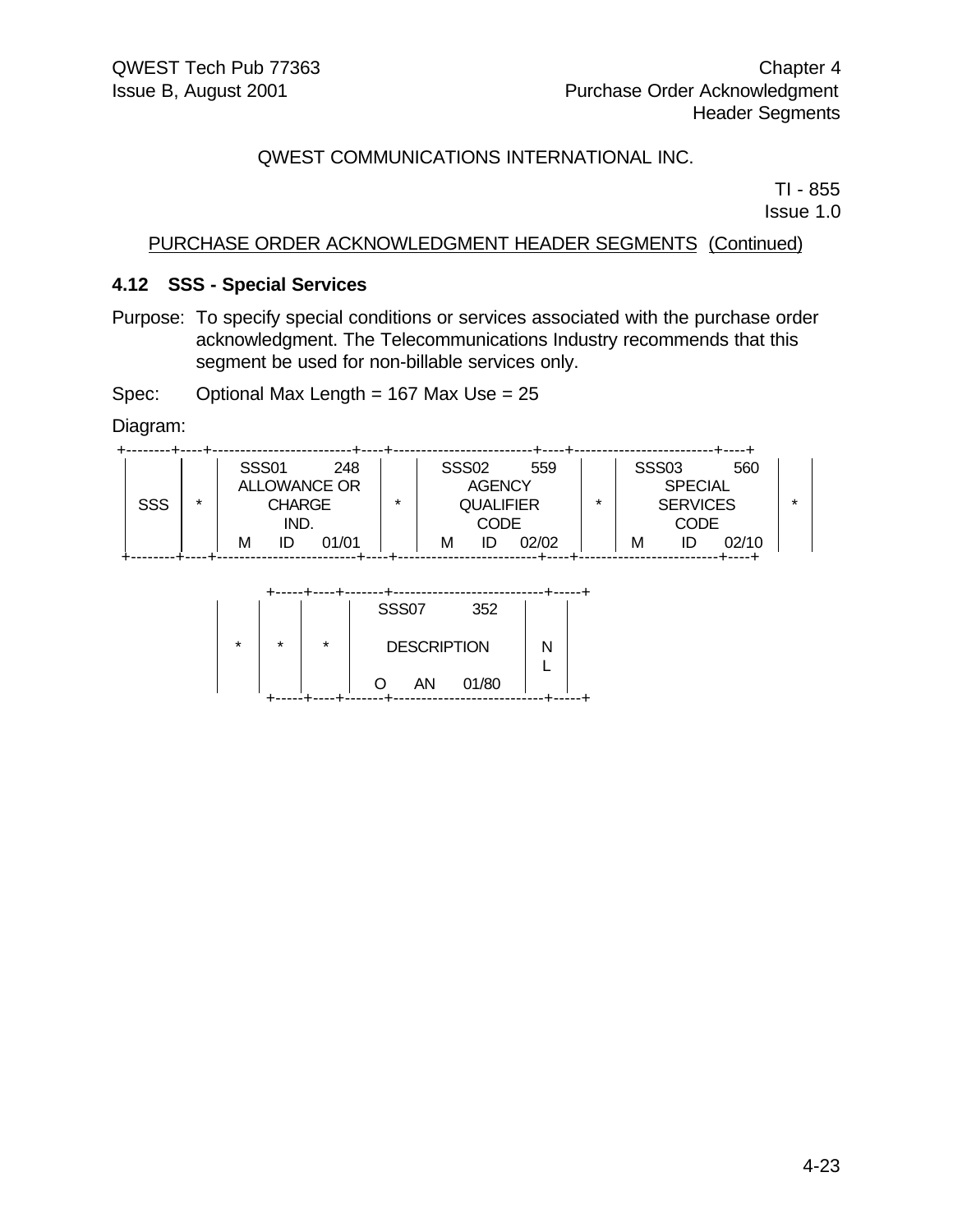TI - 855 Issue 1.0

#### PURCHASE ORDER ACKNOWLEDGMENT HEADER SEGMENTS (Continued)

SSS01. Allowance or Charge Indicator (Data Element #248)

(Spec: Mandatory Type = ID Min/Max= 01/01)

The Allowance or Charge Indicator is a one-position indicator specifying whether the allowance or charge data segment is an allowance or charge against the purchase order. The preferred TI-recognized code for this transaction is:

CODE DEFINITION

N No Allowance or Charge

A complete list of the TI-recognized codes can be found in Appendix A.

#### SSS02. Agency Qualifier Code (Data Element #559)

(Spec: Mandatory Type = ID Min/Max = 02/02)

The Agency Qualifier Code is a code identifying the agency assigning the codes used in SSS03. The only valid code is 'TI' (Telecommunications Industry).

SSS03. Special Services Code (Data Element #560)

(Spec: Mandatory Type = ID Min/Max =  $02/10$ )

The Special Services Code specifies the type of service. The TI-recognized codes can be found in Appendix A.

- SSS04. Services Marks and Numbers (Data Element #561) NOT USED BY TI.
- SSS05. Allowance or Charge Rate Per Unit (Data Element #359) NOT USED BY TI.
- SSS06. Allowance or Charge Total Amount (Data Element #360) NOT USED BY TI.
- SSS07. Description (Data Element #352)

(Spec: Optional Type = AN Min/Max = 01/80)

This data element is a free-form description to clarify the related data elements and their content.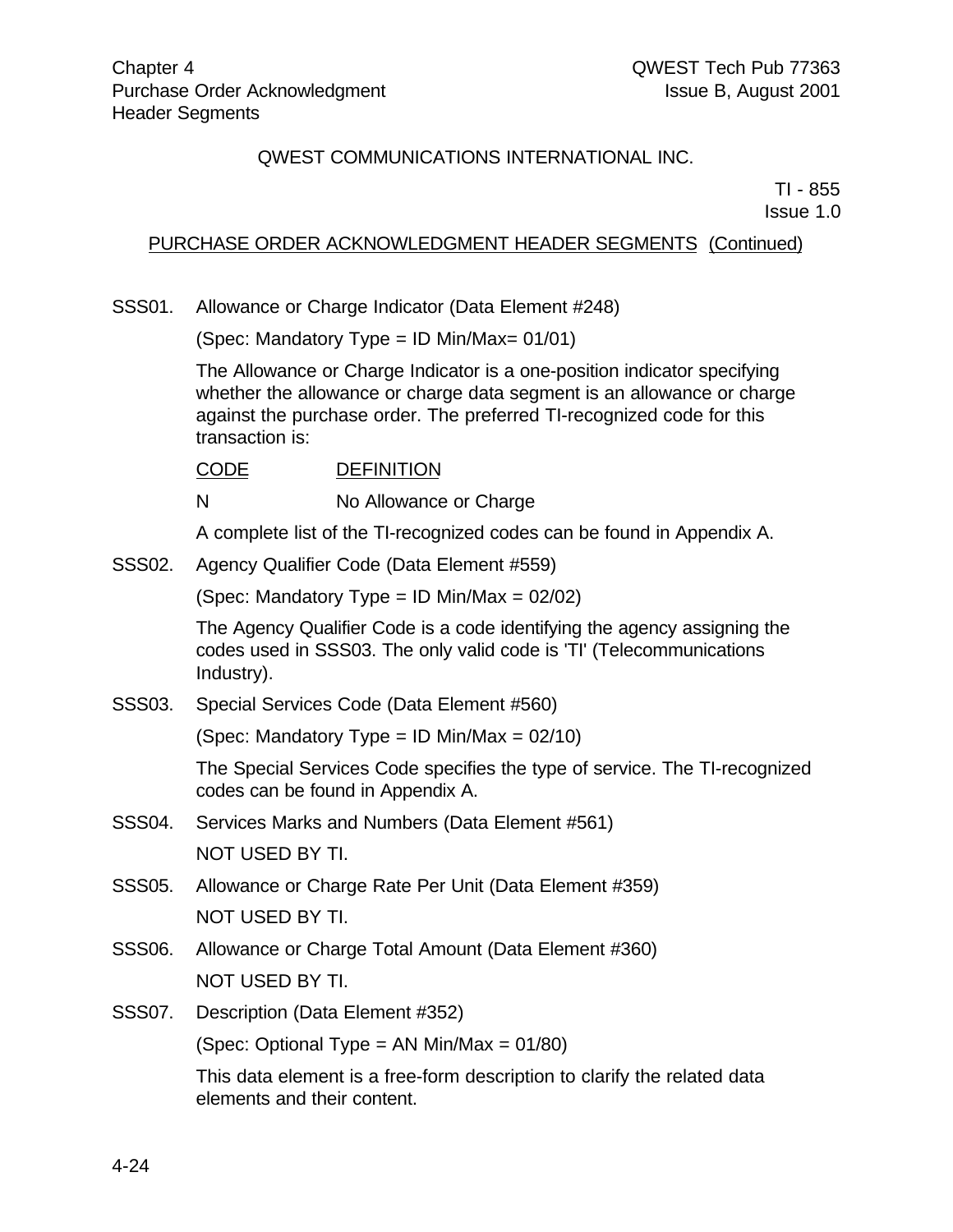TI - 855 Issue 1.0

PURCHASE ORDER ACKNOWLEDGMENT HEADER SEGMENTS (Continued)

### **4.13 CSH - Header Sale Condition**

Purpose: This segment is used to specify general conditions or requirements of the sale. Spec: Optional Max Length = 70 Max Use = 1

Diagram:

|     |   | CSH <sub>01</sub> | 563   |  | CSH <sub>02</sub> | 564                |               | CSH <sub>03</sub> | 565   |  |
|-----|---|-------------------|-------|--|-------------------|--------------------|---------------|-------------------|-------|--|
|     |   |                   |       |  |                   |                    |               |                   |       |  |
| CSH | ÷ | <b>BACK-ORDER</b> |       |  | DO-NOT-EXCEED     | $\star$            | DO-NOT-EXCEED | $\star$           |       |  |
|     |   |                   | CODE  |  |                   | <b>ACTION CODE</b> |               | <b>AMOUNT</b>     |       |  |
|     |   |                   | 01/01 |  |                   | 01/01              |               | N2                | 02/09 |  |
|     |   |                   |       |  |                   |                    |               |                   |       |  |

| CSH <sub>04</sub><br>595<br>SENDER'S                 |   | CSH <sub>05</sub><br>596     |         |         |   |
|------------------------------------------------------|---|------------------------------|---------|---------|---|
| <b>ACCOUNT</b>                                       | ÷ | <b>REQUIRED</b>              | $\star$ | $\star$ | N |
| <b>NUMBER</b><br>02/30<br>$^{\textregistered}$<br>ΑN |   | <b>INVOICE DATE</b><br>06/06 |         |         |   |
|                                                      |   |                              |         |         |   |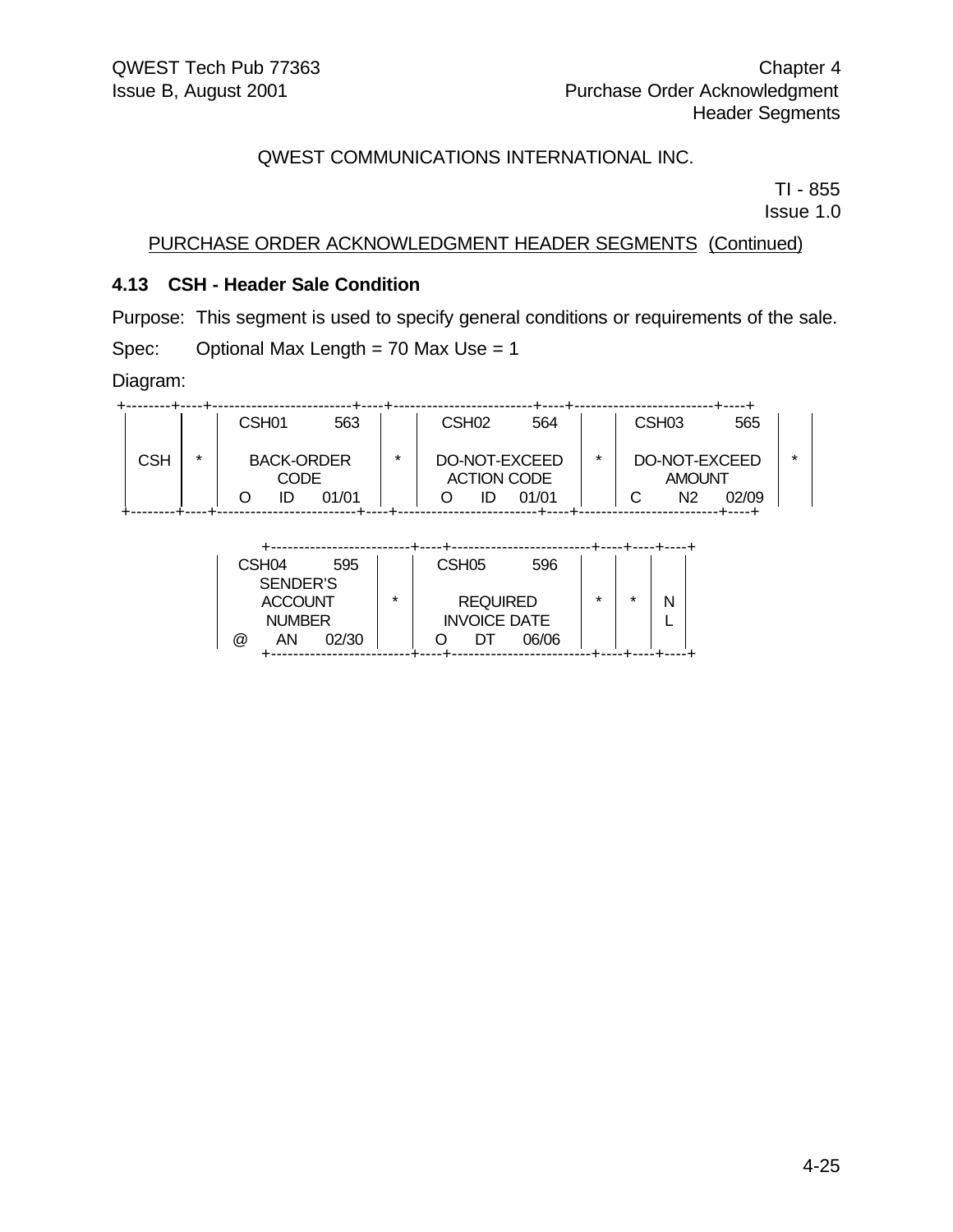TI - 855 Issue 1.0

## PURCHASE ORDER ACKNOWLEDGMENT HEADER SEGMENTS (Continued)

CSH01. Back-Order Code (Data Element #563)

(Spec: Optional Type = ID Min/Max =  $01/01$ )

This code identifies the back-order agreement. This data element can be overridden by the Back-Order Code (IT801). The preferred TI-recognized codes for this transaction are:

| <b>DEFINITION</b>           |
|-----------------------------|
| Back Order Only if New Item |
| No Back Order               |
| Back Order if Out of Stock  |
|                             |

A complete list of the TI-recognized codes can be found in Appendix A.

CSH02. Do-Not-Exceed Action Code (Data Element #564)

(Spec: Optional Type = ID Min/Max = 01/01)

This data element contains a code that indicates the action to be taken if the total value of all the Line Items (PO102) exceeds the value of the Do-Not-Exceed Amount data element (CSH03). See Note 1. The preferred TIrecognized codes for this transaction are:

| <b>CODE</b> | <b>DEFINITION</b>                                                                                |
|-------------|--------------------------------------------------------------------------------------------------|
| $\Omega$    | Cancel Balance of Order that Exceeds Value<br>specified in the Do-Not-Exceed Amount data element |
| $\mathbf 1$ | <b>Cancel Entire Order</b>                                                                       |
|             | A complete list of the TI researched codes can be found in Annondiv A                            |

A complete list of the TI-recognized codes can be found in Appendix A.

CSH03. Do-Not-Exceed Amount (Data Element #565)

(Spec: Conditional Type =  $N2$  Min/Max =  $02/09$ )

This data element contains the maximum monetary value which the order must not exceed. See Note 1.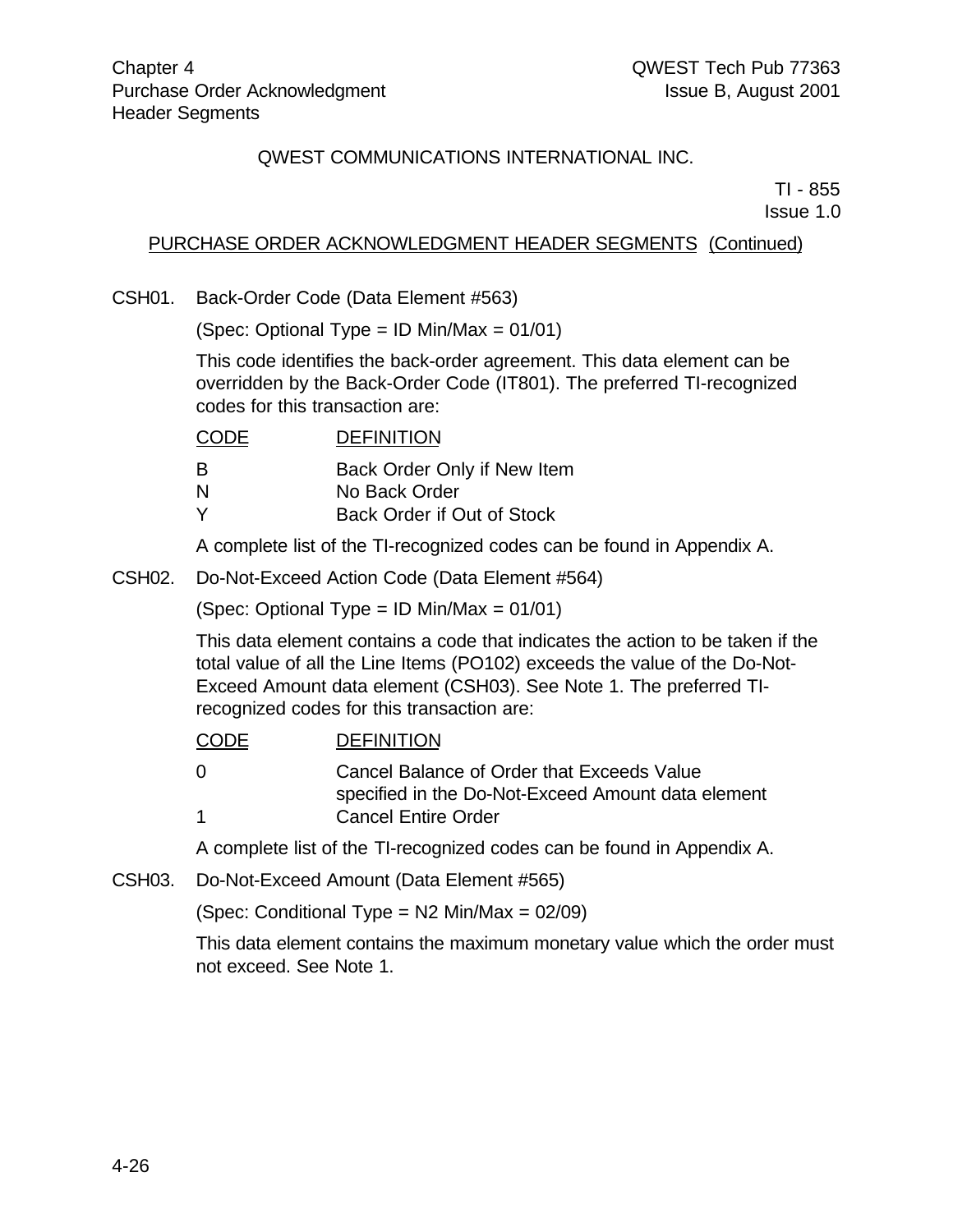TI - 855 Issue 1.0

### PURCHASE ORDER ACKNOWLEDGMENT HEADER SEGMENTS (Continued)

- CSH04. Sender's Account Number (Data Element #595) NOT USED BY TI.
- CSH05. Required Invoice Data (Data Element #596) (Spec: Optional Type =  $DT$  Min/Max =  $06/06$ ) This data element is the date specified by the sender to be shown on the invoice. CSH06. Agency Qualifier Code (Data Element #559) NOT USED BY TI. CSH07. Special Services Code (Data Element #560)

NOT USED BY TI.

NOTE: 1. If CSH02 is used CSH03 is required.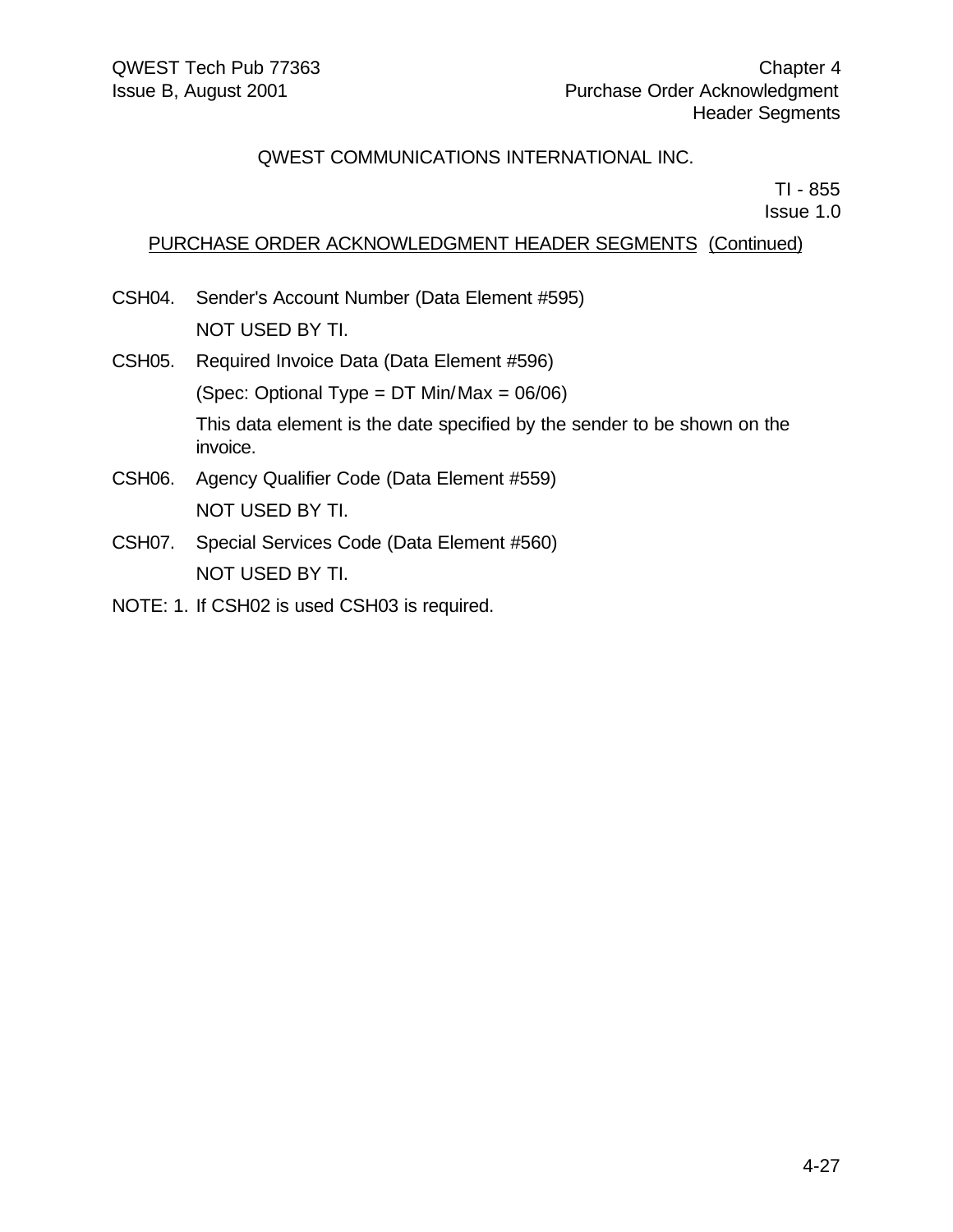TI - 855

Issue 1.0

### PURCHASE ORDER ACKNOWLEDGMENT HEADER SEGMENTS (Continued)

### **4.14 ITA - Allowance or Charge**

Purpose: To specify allowances or charges related to the entire purchase order.

Spec: Optional Max Length = 175 Max Use = 10

Diagram:

| ITA |                                            |     |                                                                                                                                                                     |           | $\star$ |
|-----|--------------------------------------------|-----|---------------------------------------------------------------------------------------------------------------------------------------------------------------------|-----------|---------|
|     |                                            |     | ITA04 331     ITA05 341     ITA06 359                                                                                                                               |           | $\star$ |
|     | ITA07 360<br>$C$ N2 01/09                  |     | TAO7 360<br>ALLOW OR<br>CHGE TOTAL<br>AMOUNT QUALIFIER PERCENT<br>AMOUNT QUALIFIER PERCENT<br>AMOUNT QUALIFIER PERCENT<br>AMOUNT QUALIFIER PERCENT<br>C R 01/06     | ITA09 332 | $\star$ |
|     |                                            |     | TTA10 339<br>ALLOWANCE OR CHARGE<br>OR CHARGE VINIT OF TREE<br>OR CHARGE MEASURE (SOODS<br>QUANTITY (@ R 01/10   @ ID 02/02   @ R 01/10<br>@ R 01/10     @ ID 02/02 |           | $\star$ |
|     | ITA13 352<br>DESCRIPTION   N<br>C AN 01/80 | - L |                                                                                                                                                                     |           |         |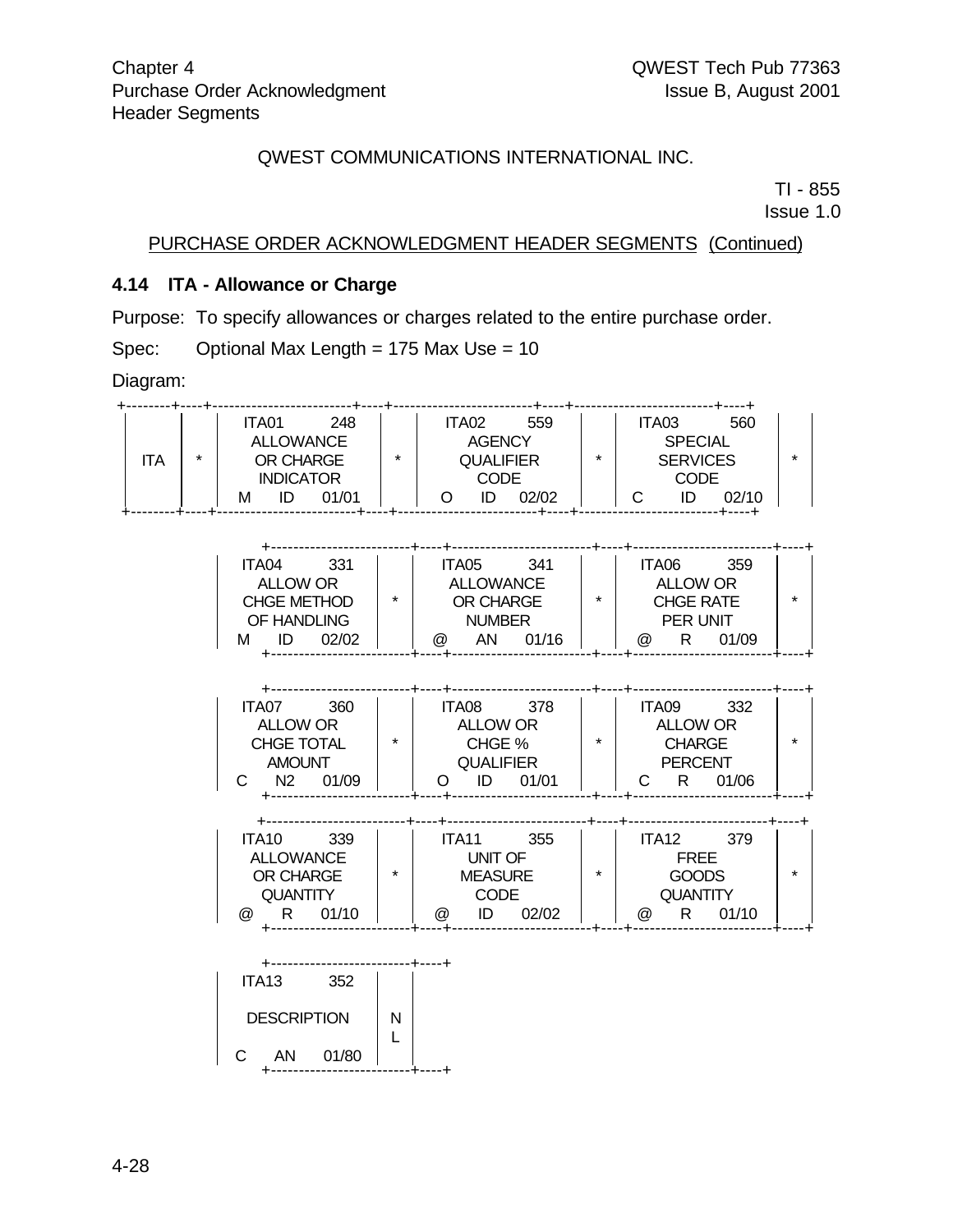TI - 855 Issue 1.0

### PURCHASE ORDER ACKNOWLEDGMENT HEADER SEGMENTS (Continued)

ITA01. Allowance or Charge Indicator (Data Element #248)

(Spec: Mandatory Type = ID Min/Max =  $01/01$ )

The Allowance or Charge Indicator is a one-position indicator specifying whether the allowance or charge data segment is an allowance or charge against the entire purchase order. The preferred TI-recognized codes for this transaction are:

| CODE | <b>DEFINITION</b> |
|------|-------------------|
| А    | Allowance         |
| C    | Charge            |

A complete list of the TI-recognized codes can be found in Appendix A.

ITA02. Agency Qualifier Code (Data Element #559)

(Spec: Optional Type = ID Min/Max = 02/02)

The Agency Qualifier Code is a code identifying the agency assigning the codes used in ITA03. See Note 1. The only TI-recognized code is 'TI' (Telecommunications Industry).

ITA03. Special Services Code (Data Element #560)

(Spec: Conditional Type = ID Min/Max =  $02/10$ )

The Special Services Code specifies the type of service. See Note 1. The TIrecognized codes can be found in Appendix A.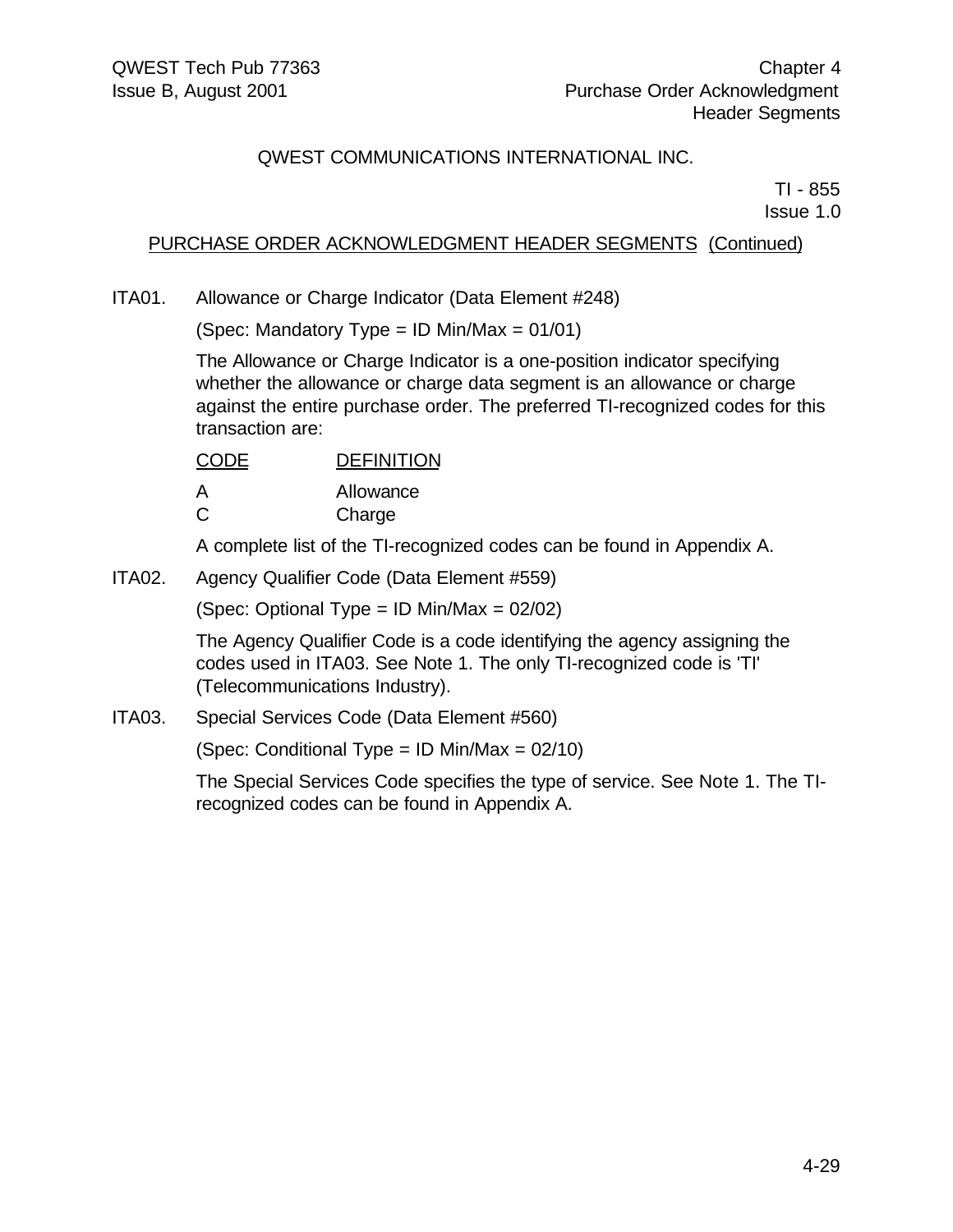TI - 855 Issue 1.0

### PURCHASE ORDER ACKNOWLEDGMENT HEADER SEGMENTS (Continued)

ITA04. Allowance or Charge Method of Handling (Data Element #331)

(Spec: Mandatory Type = ID Min/Max =  $02/02$ )

Allowance or Charge Method of Handling specifies how the allowance or charge on the purchase order acknowledgment should be handled. The preferred TI-recognized codes for this transaction are:

| <b>CODE</b> | <b>DEFINITION</b>              |
|-------------|--------------------------------|
| 04          | <b>Credit Customer Account</b> |
| 06          | Charge to be Paid by Customer  |

A complete list of the TI-recognized codes can be found in Appendix A.

- ITA05. Allowance or Charge Number (Data Element #341) NOT USED BY TI.
- ITA06. Allowance or Charge Rate Per Unit (Data Element #359) NOT USED BY TI.
- ITA07. Allowance or Charge Total Amount (Data Element #360)

(Spec: Conditional Type = N2 Min/Max = 01/09)

Allowance or Charge Total Amount is the dollar total of the allowance or charge for the entire purchase order. See Note 2.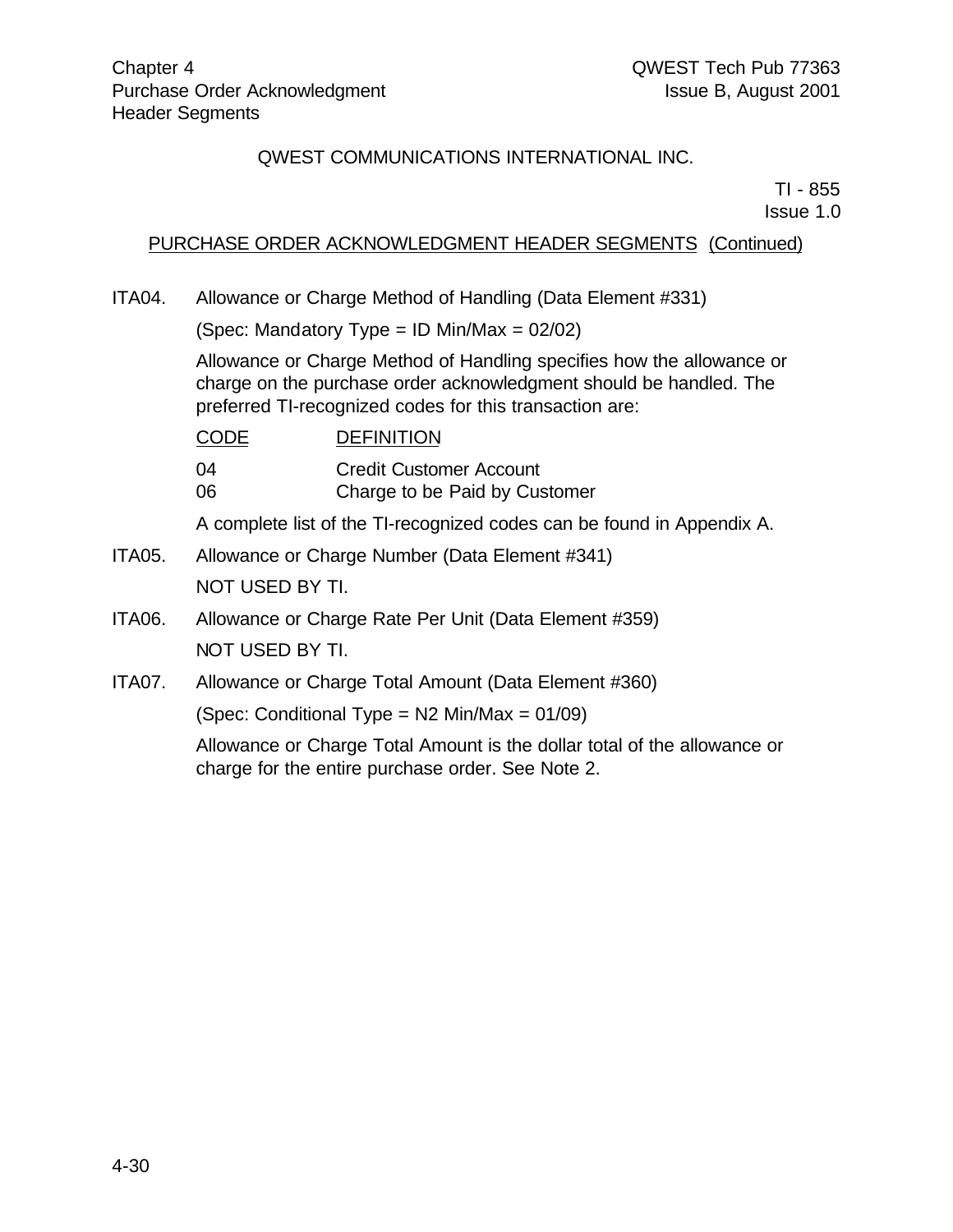TI - 855 Issue 1.0

### PURCHASE ORDER ACKNOWLEDGMENT HEADER SEGMENTS (Continued)

ITA08. Allowance or Charge Percent Qualifier (Data Element #378)

(Spec: Optional Type = ID Min/Max = 01/01)

Allowance or Charge Percent Qualifier is a code indicating on what basis the Allowance or Charge Percent (ITA09) is calculated. See Notes 2 and 3. The preferred TI-recognized codes for this transaction are:

| <b>CODE</b> | <b>DEFINITION</b> |
|-------------|-------------------|
| -1          | Item List Cost    |
| -2          | Item Net Cost     |

A complete list of the TI-recognized codes can be found in Appendix A.

ITA09. Allowance or Charge Percent (Data Element #332)

(Spec: Conditional Type = R Min/Max = 01/06)

Allowance or Charge Percent is the allowance or charge expressed as a percent for the purchase order based on the Allowance or Charge Percent Qualifier (ITA08). See Note 3.

- ITA10. Allowance or Charge Quantity (Data Element #339) NOT USED BY TI.
- ITA11. Unit of Measure Code (Data Element #355) NOT USED BY TI.
- ITA12. Free Goods Quantity (Data Element #379) NOT USED BY TI.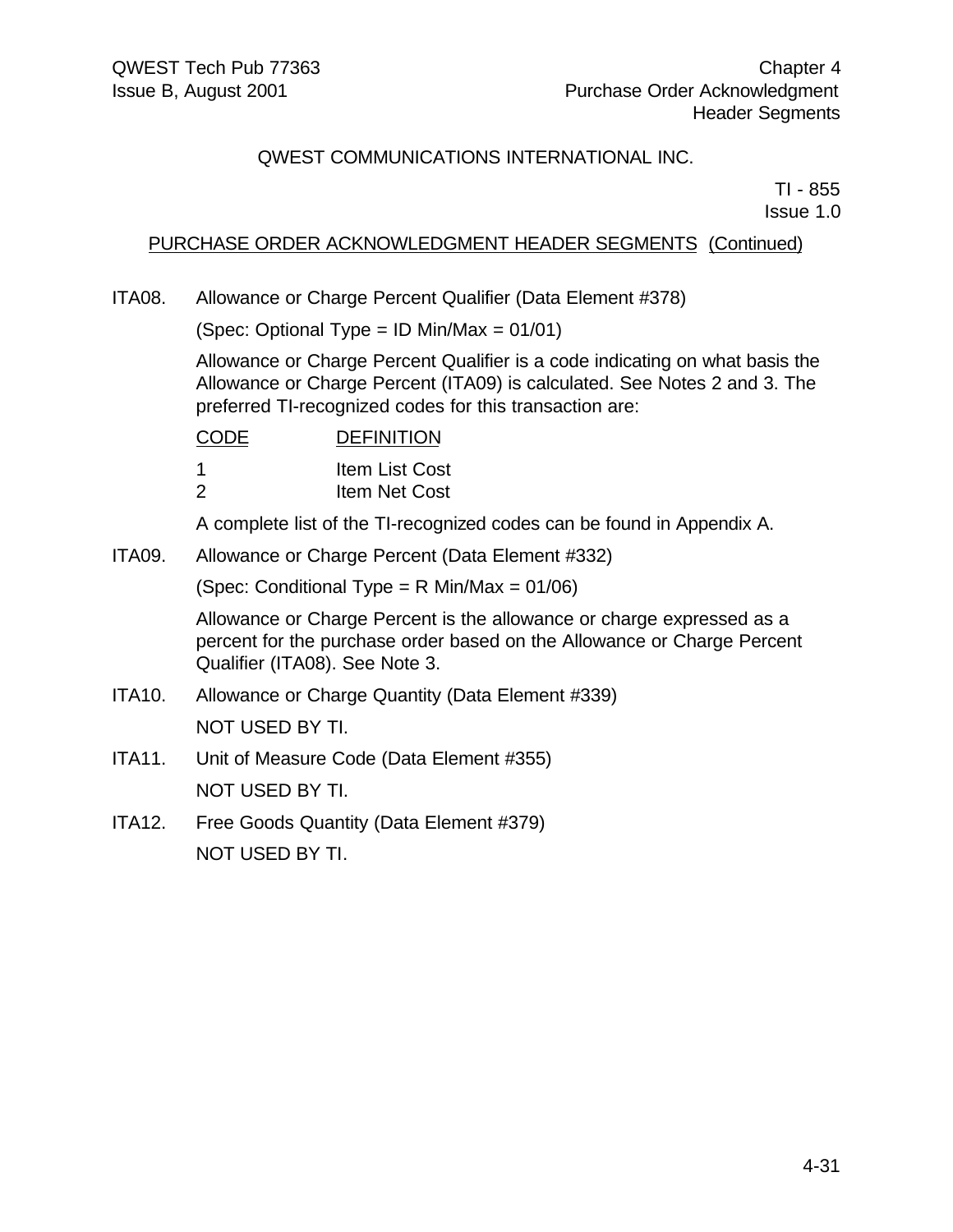TI - 855 Issue 1.0

#### PURCHASE ORDER ACKNOWLEDGMENT HEADER SEGMENTS (Continued)

ITA13. Description (Data Element #352)

(Spec: Conditional Type = AN Min/Max = 01/80)

This data element consists of a free-form description of the Allowance or Charge of a special service to be performed for the entire purchase order.

NOTES:

- 1. If ITA02 is used either ITA03 or ITA13 is required.
- 2. Either ITA07 or ITA08 is required.
- 3. If ITA08 is used ITA09 is required.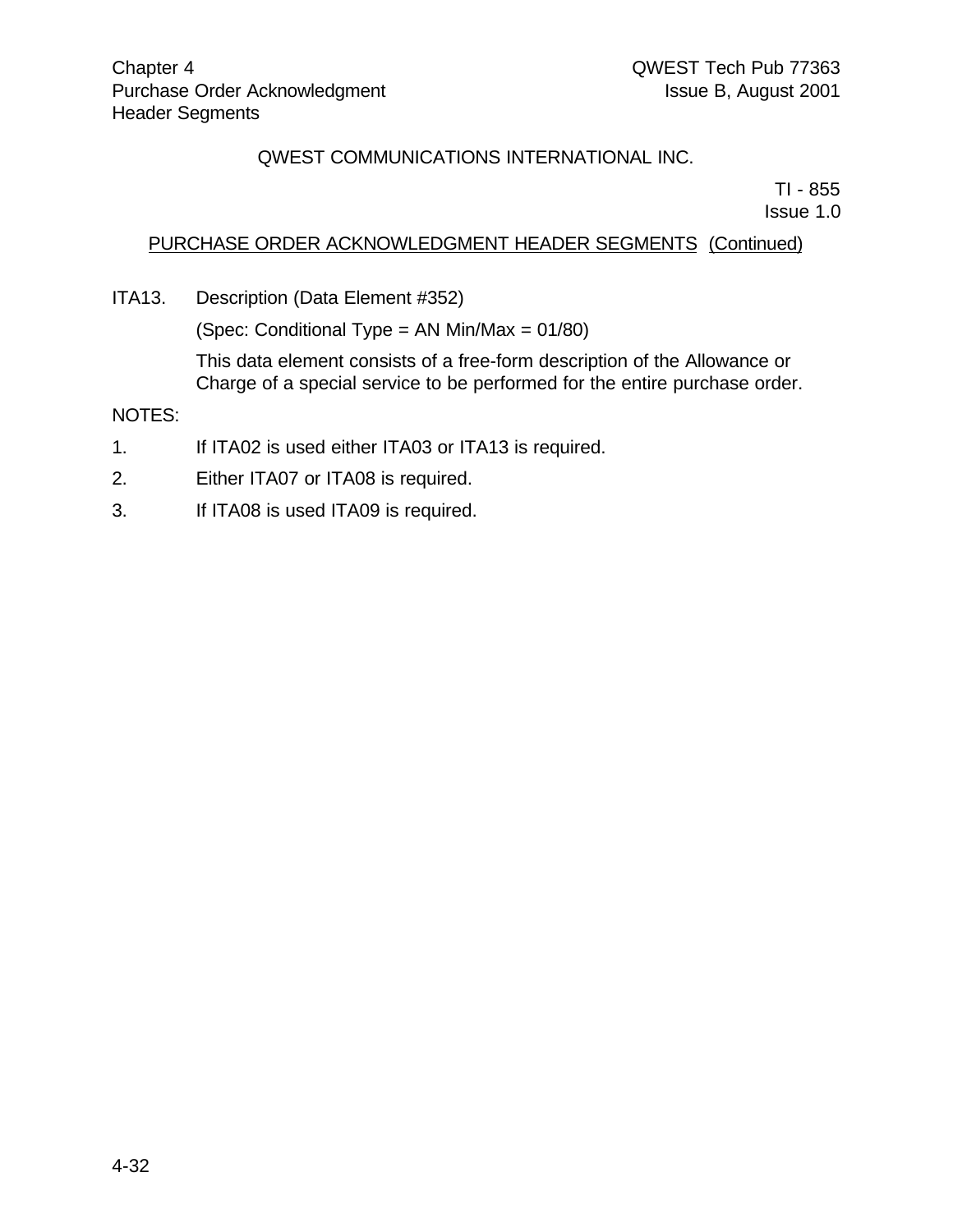TI - 855

Issue 1.0

## PURCHASE ORDER ACKNOWLEDGMENT HEADER SEGMENTS (Continued)

## **4.15 ITD - Terms of Sale/Deferred Terms of Sale**

Purpose: To specify terms of sale.

Spec: Optional Max Length = 155 Max Use = 2

Diagram:

|    |   | ITD01             | 336   |   | ITD02              |    | 333   |                 | TD03 |  | 338   |  |
|----|---|-------------------|-------|---|--------------------|----|-------|-----------------|------|--|-------|--|
|    |   |                   |       |   |                    |    |       | <b>TERMS</b>    |      |  |       |  |
| TD | ÷ | <b>TERMS TYPE</b> |       | ÷ | <b>TERMS BASIS</b> |    | ÷     | <b>DISCOUNT</b> |      |  |       |  |
|    |   | CODE              |       |   | CODE               |    |       | <b>PERCENT</b>  |      |  |       |  |
|    |   | IC<br>М           | 02/02 |   | М                  | ID | 01/02 |                 |      |  | 01/06 |  |
|    |   |                   |       |   |                    |    |       |                 |      |  |       |  |

| ITD04<br>370<br><b>TERMS DISC.</b><br><b>DUE DATE</b><br>06/06<br>C<br>DT  | $\star$ | ITD <sub>05</sub><br>351<br>TERMS DISC.<br><b>DAYS DUE</b><br>NO<br>01/03<br>C    | +<br>$\star$ |         | ITD06<br>446<br><b>TERMS NET</b><br>DUE DATE<br>06/06 | DT      | $\star$ |
|----------------------------------------------------------------------------|---------|-----------------------------------------------------------------------------------|--------------|---------|-------------------------------------------------------|---------|---------|
| ITD07<br>386<br><b>TERMS NET</b><br><b>DAYS</b><br>С<br>01/03<br><b>NO</b> | $\star$ | ITD <sub>08</sub><br>362<br>TERMS DISC.<br><b>AMOUNT</b><br>N2<br>01/10<br>С<br>٠ | $\star$<br>٠ | $\star$ | $\star$                                               | $\star$ | N       |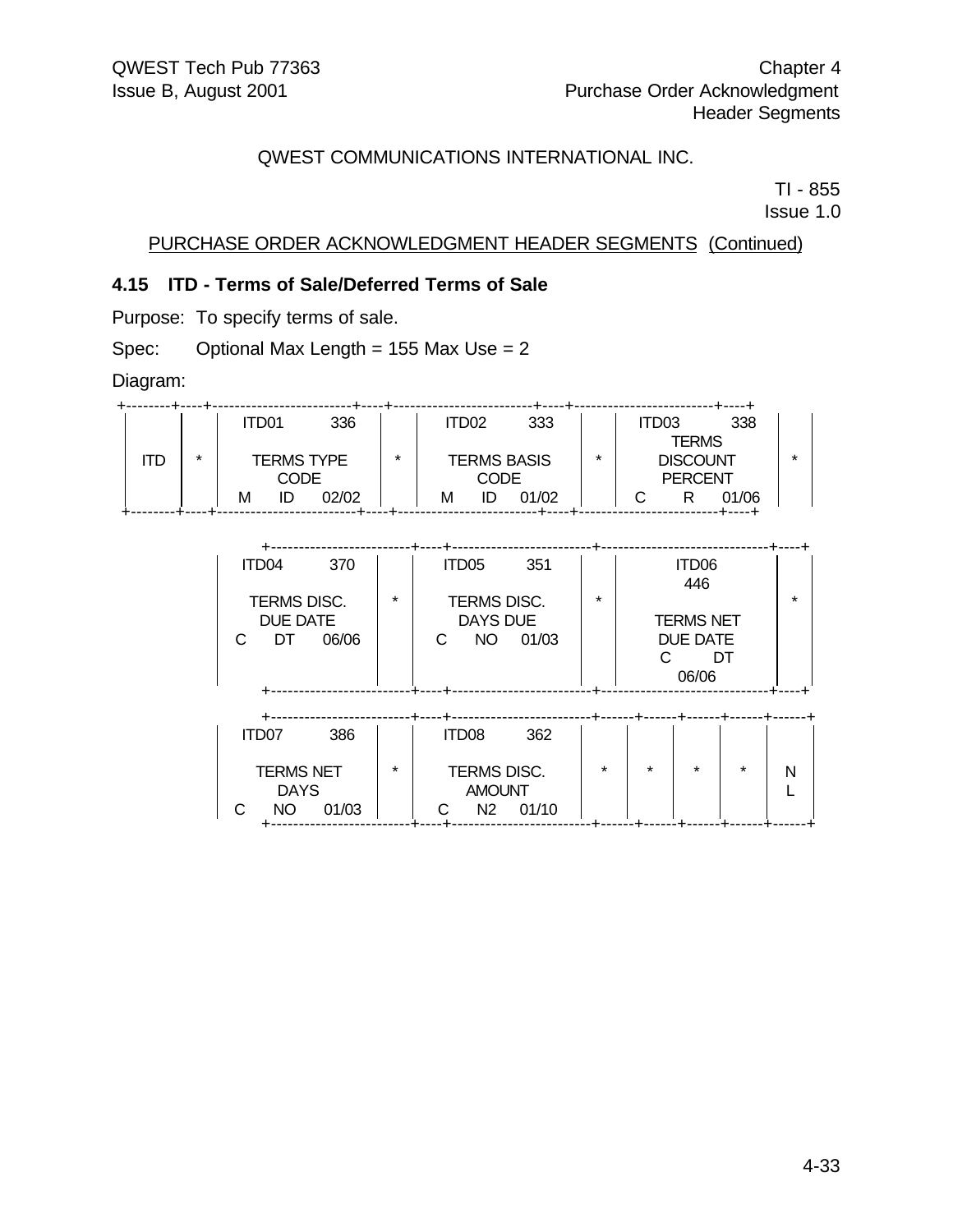TI - 855

Issue 1.0

#### PURCHASE ORDER ACKNOWLEDGMENT HEADER SEGMENTS (Continued)

ITD01. Terms Type Code (Data Element #336)

(Spec: Mandatory Type = ID Min/Max = 02/02)

This data element specifies the valid types of payment terms. See Note 3. The preferred TI-recognized codes for this transaction are:

| CODE | <b>DEFINITION</b>               |
|------|---------------------------------|
| 01   | Basic                           |
| 02   | <b>EOM</b>                      |
| 03   | <b>Fixed Date</b>               |
| 05   | <b>Discount Not Applicable</b>  |
| 06   | Mixed                           |
| 07   | Extended                        |
| 08   | <b>Basic - Discount Offered</b> |
| 09   | Proximo                         |
| 10   | Instant                         |
|      |                                 |

A complete list of the TI-recognized codes can be found in Appendix A, ASC X12.

ITD02. Terms Basis Date Code (Data Element #333)

(Spec: Mandatory Type = ID Min/Max = 01/02)

This data element defines the terms upon which payment will be based (TCIF interpretation). See Note 4. The preferred TI-recognized codes for this transaction are:

### CODE DEFINITION

- 1 Ship Date
- 2 Delivery Date
- 3 Invoice Date
- 4 Specified Date See Terms Net Due Date (ITD06)
- 5 Invoice Receipt Date

A complete list of the TI-recognized codes can be found in Appendix A, ASC X12.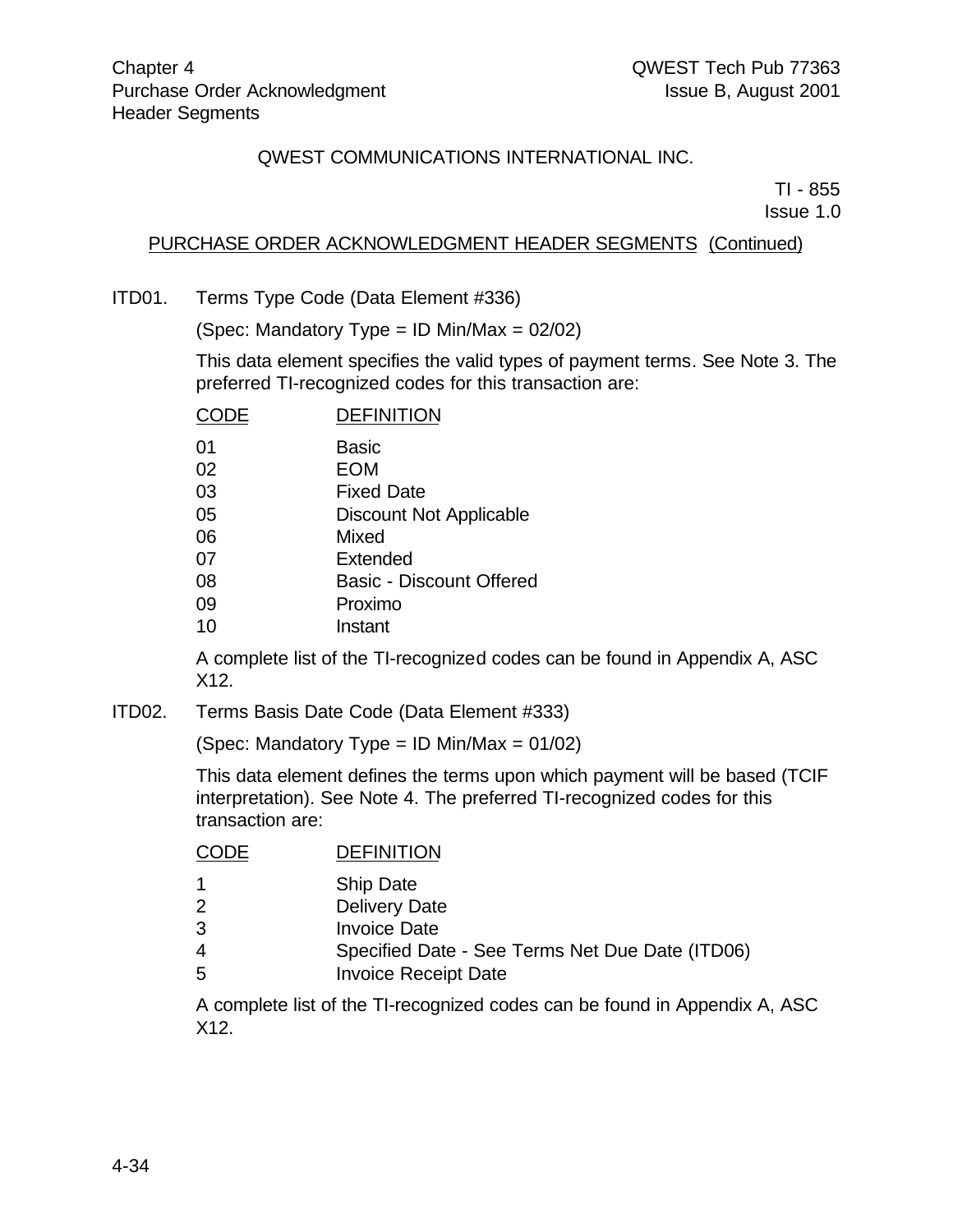TI - 855 Issue 1.0

#### PURCHASE ORDER ACKNOWLEDGMENT HEADER SEGMENTS (Continued)

ITD03. Terms Discount Percent (Data Element #338)

(Spec: Conditional Type = R Min/Max = 01/06)

This data element is the percentage discount available to the purchaser if the invoice for the purchase order is paid on or before the Terms Discount Due Date (ITD04) or within the Terms Discount Days Due (ITD05). See Notes 1 and 3.

ITD04. Terms Discount Due Date (Data Element #370)

(Spec: Conditional Type = DT Min/Max = 06/06)

This data element is the date payment is due if the discount is to be earned. See Notes 1 and 2

ITD05. Terms Discount Days Due (Data Element #351)

(Spec: Conditional Type = NO Min/Max = 01/03)

This data element is the number of days after the terms basis date by which payment is due if the discount is to be earned. See Notes 1 and 2.

ITD06. Terms Net Due Date (Data Element #446)

(Spec: Conditional Type = DT Min/Max = 06/06)

This data element is the date when the total invoice amount becomes due. See Notes 3 and 4.

ITD07. Terms Net Days (Data Element #386)

(Spec: Conditional Type = NO Min/Max = 01/03)

This data element is the number of days after the terms basis date when the total invoice amount becomes due. See Note 3.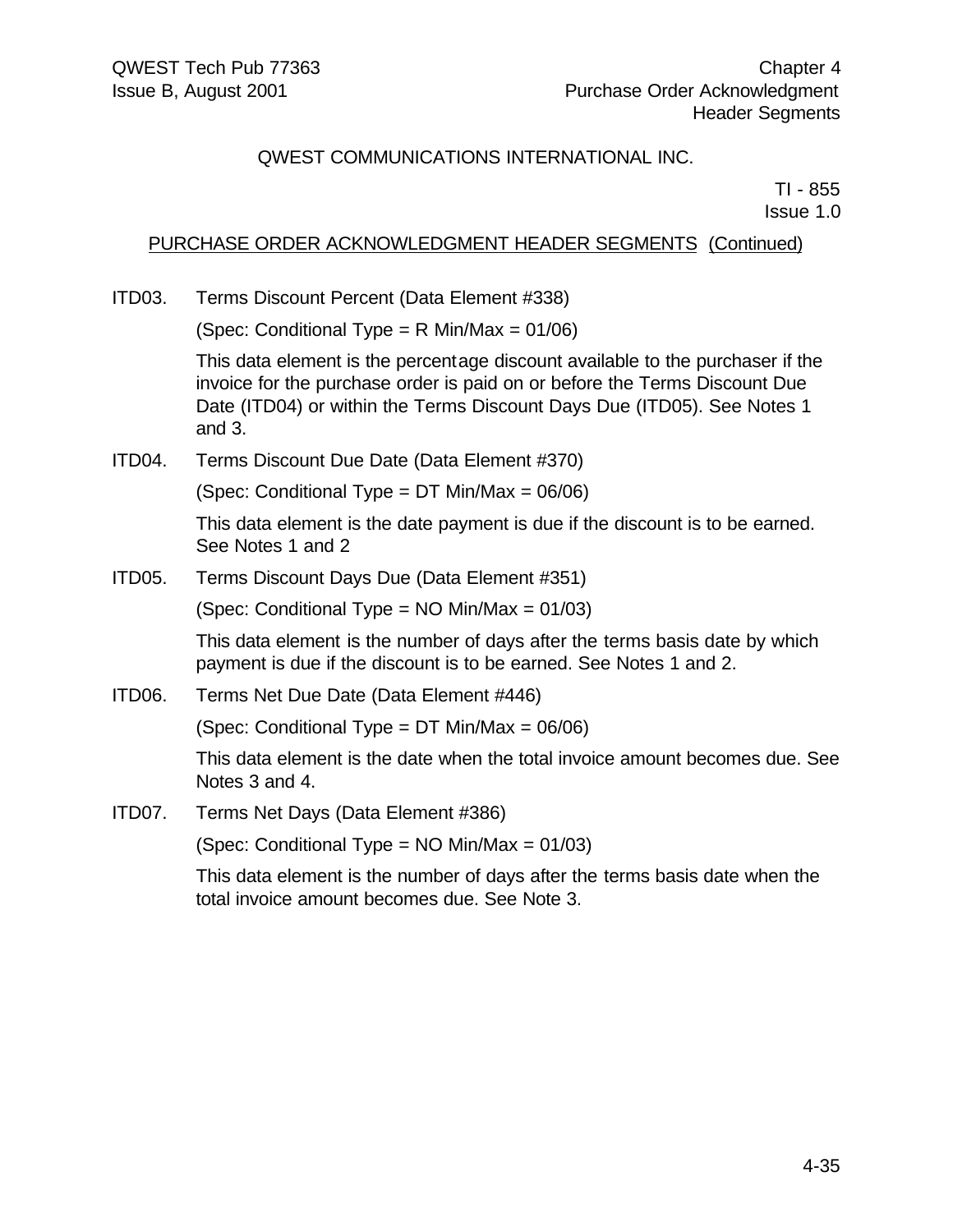TI - 855

Issue 1.0

### PURCHASE ORDER ACKNOWLEDGMENT HEADER SEGMENTS (Continued)

- ITD08. Terms Discount Amount (Data Element #362) (Spec: Conditional Type =  $N2$  Min/Max = 01/10) This data element is the total amount of the terms discount. See Notes 2 and 3.
- ITD09. Terms Deferred Due Date (Data Element #388) NOT USED BY TI.
- ITD10. Deferred Amount Due (Data Element #389) NOT USED BY TI.
- ITD11. Percent Invoice Payable (Data Element #342) NOT USED BY TI.
- ITD12. Description (Data Element #352) NOT USED BY TI.

NOTES:

- 1. If ITD03 is used either ITD04 or ITD05 is required.
- 2. If ITD08 is used either ITD04 or ITD05 is required.
- 3. If ITD01 equals 05, ITD06 or ITD07 is required. If ITD01 does not equal 05, ITD03 or ITD08 is required.
- 4. If Terms Basis Date Code is equal to '4' (Specific Date) then indicate that date in ITD06.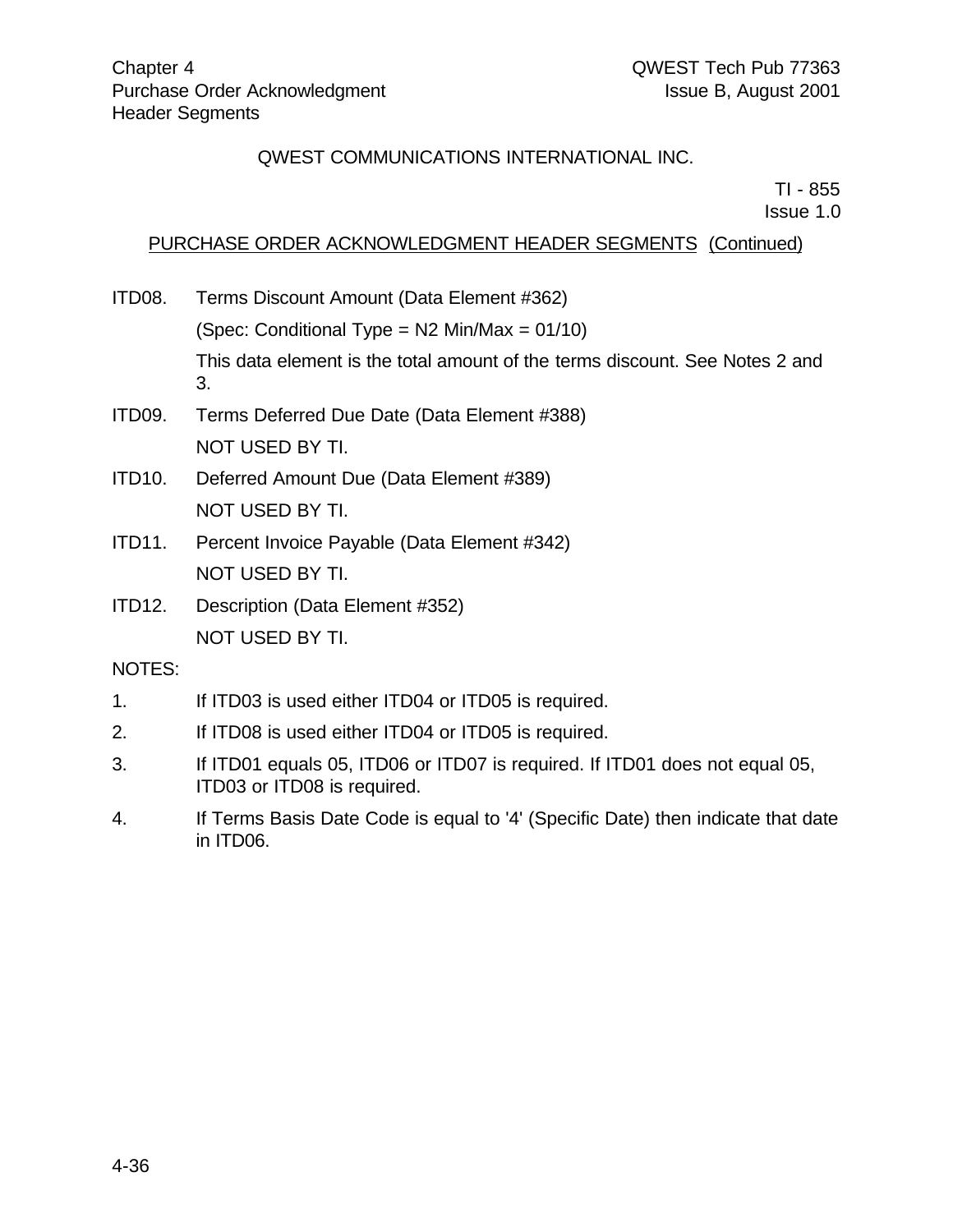TI - 855

Issue 1.0

#### PURCHASE ORDER ACKNOWLEDGMENT HEADER SEGMENTS (Continued)

#### **4.16 DTM - Date/Time Reference**

Purpose: To specify pertinent dates and times.

Spec: Optional Max Length = 20 Max Use = 10

Diagram:

|     |         | DTM01                         | 374   |         | DTM <sub>02</sub> |             | 373   |         | DTM03 |             | 337   |   |
|-----|---------|-------------------------------|-------|---------|-------------------|-------------|-------|---------|-------|-------------|-------|---|
| DTM | $\star$ | DATE/TIME<br><b>QUALIFIER</b> |       | $\star$ |                   | <b>DATE</b> |       | $\star$ |       | <b>TIME</b> |       | Ν |
|     |         | М<br>ID                       | 03/03 |         |                   | DT          | 06/06 |         |       | TM          | 04/04 |   |

DTM01. Date/Time Qualifier (Data Element #374)

(Spec: Mandatory Type = ID Min/Max =  $03/03$ )

This data element identifies the type of date/time information that is to follow. The TI-recognized codes can be found in Appendix A, ASC X12.

DTM02. Date (Data Element #373)

(Spec: Conditional Type = DT Min/Max = 06/06)

This data element is the date associated with the Date/Time Qualifier (DTM01). See Note 1.

DTM03. Time (Data Element #337)

(Spec: Conditional Type = TM Min/Max = 04/04)

This data element is the time associated with the Date/Time Qualifier (DTM01). See Note 1.

NOTE: 1. Either DTM02 or DTM03 is required.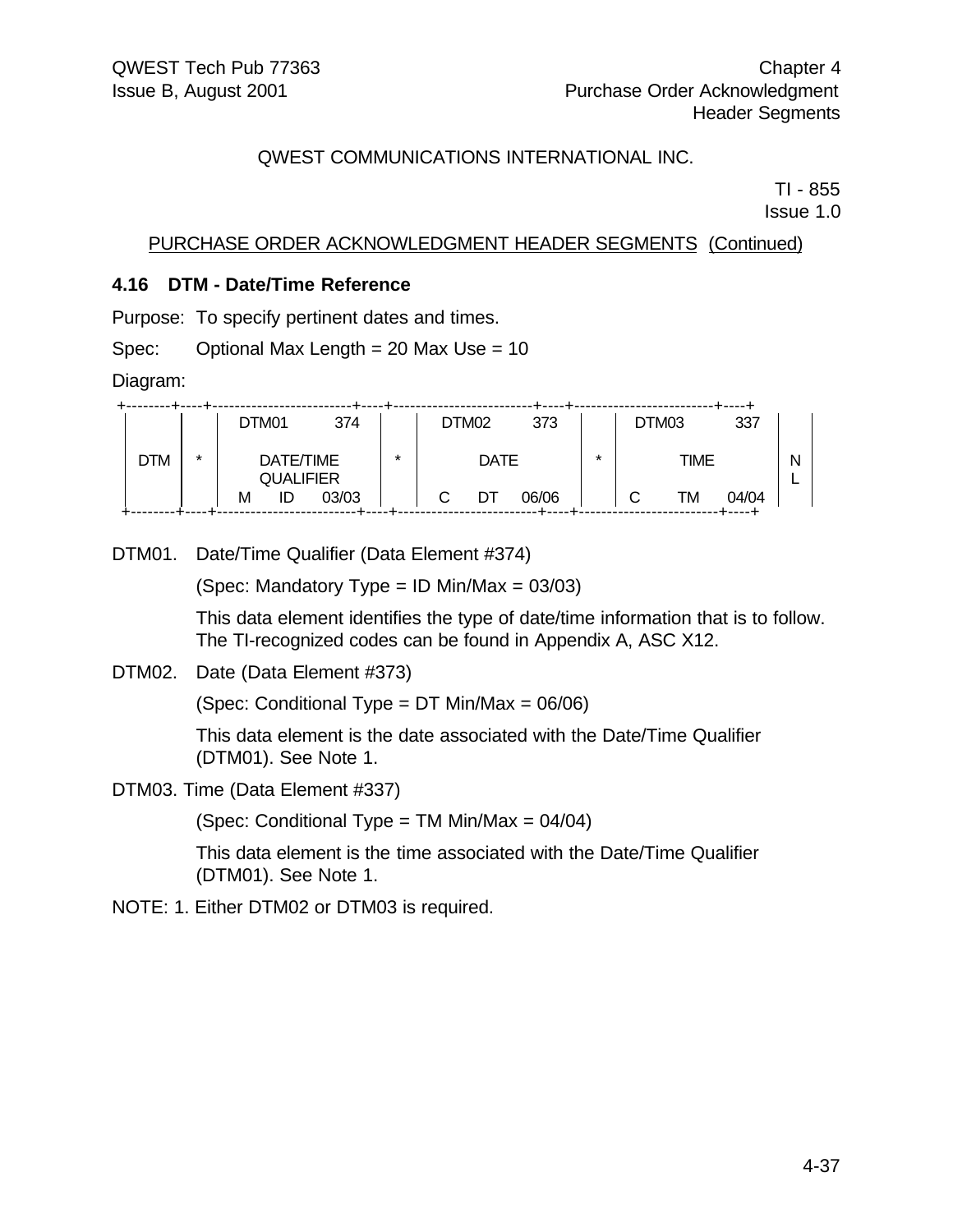TI - 855

Issue 1.0

#### PURCHASE ORDER ACKNOWLEDGMENT HEADER SEGMENTS (Continued)

#### **4.17 SHH - General Schedule**

Purpose: To specify general scheduling conditions.

Spec: Optional Max Length =  $104$  Max Use =  $5$ 

Diagram:

|            |         | SHH <sub>01</sub>       | 562   |         | SHH <sub>02</sub> | 374                           |   |   | SHH <sub>03</sub> | 373   |   |
|------------|---------|-------------------------|-------|---------|-------------------|-------------------------------|---|---|-------------------|-------|---|
| <b>SHH</b> | $\star$ | <b>SCHEDULE</b><br>CODE |       | $\star$ |                   | DATE/TIME<br><b>QUALIFIER</b> | ÷ |   | <b>DATE</b>       |       | ÷ |
|            |         | ID<br>М                 | 02/02 |         | м                 | 03/03                         |   | ⌒ |                   | 06/06 |   |

| SHH04 |             | 337   |         | SHH <sub>05</sub>  | 352   |  |
|-------|-------------|-------|---------|--------------------|-------|--|
|       | <b>TIME</b> |       | $\star$ | <b>DESCRIPTION</b> |       |  |
| C     | TM          | 04/04 |         | AN                 | 01/80 |  |

SHH01. Schedule Code (Data Element #562)

(Spec: Mandatory Type = ID Min/Max = 02/02)

This data element contains a code indicating the general scheduling arrangements. The TI-recognized codes can be found in Appendix A, ASC X12.

SHH02. Date/Time Qualifier (Data Element #374)

(Spec: Mandatory Type = ID Min/Max = 03/03)

This data element identifies the type of date/time information that is to follow. The TI-recognized codes can be found in Appendix A, ASC X12.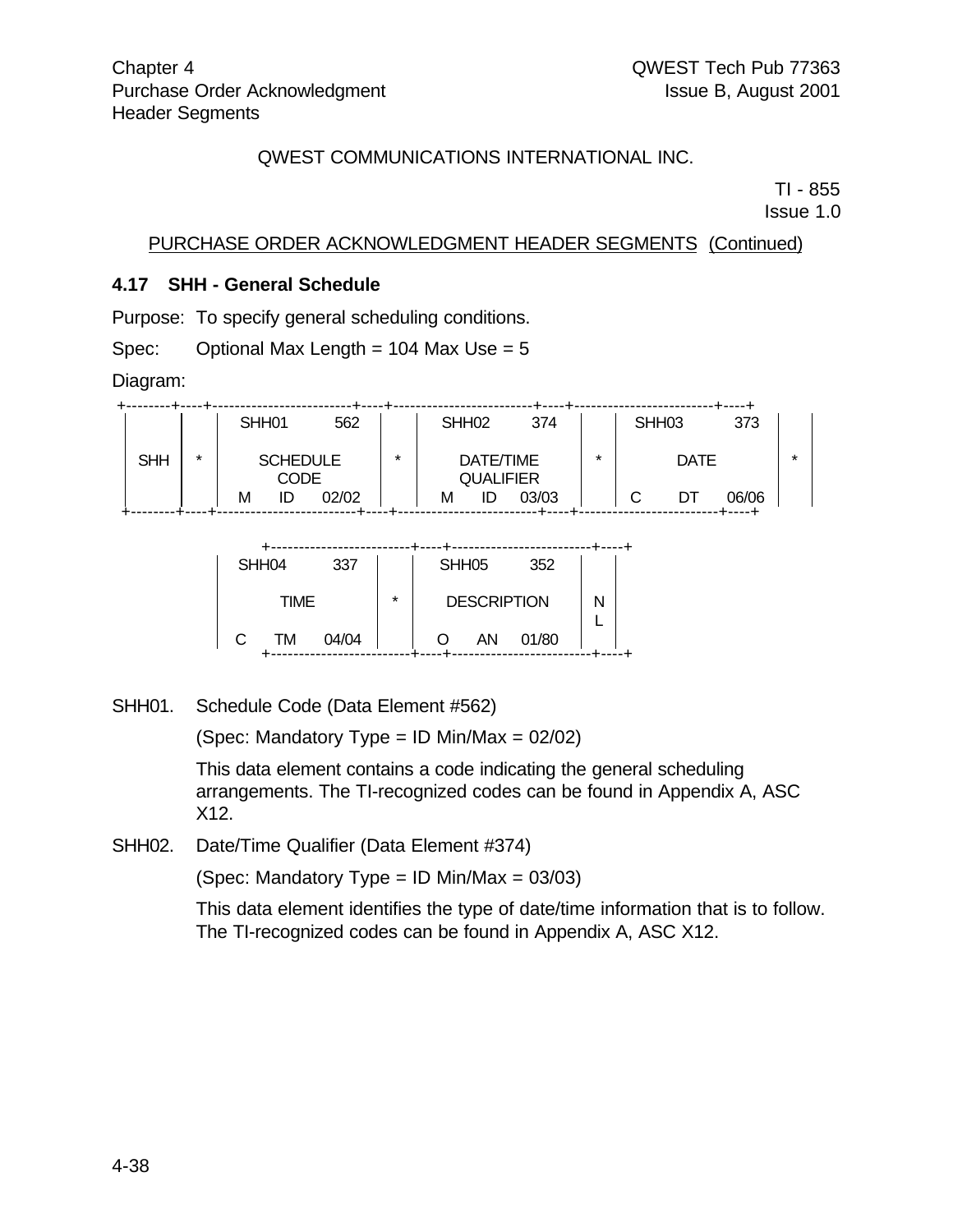TI - 855 Issue 1.0

#### PURCHASE ORDER ACKNOWLEDGMENT HEADER SEGMENTS (Continued)

SHH03. Date (Data Element #373)

(Spec: Conditional Type =  $DT$  Min/Max = 06/06)

This data element is the date associated with the Date/Time Qualifier (SHH02). See Note 1.

SHH04. Time (Data Element #337)

(Spec: Conditional)

This data element is the time associated with the Date/Time Qualifier (SHH02). See Note 1.

SHH05. Description (Data Element #352)

(Spec: Optional Type = AN Min/Max = 01/80)

This data element contains a free-form description to clarify the related data elements and their content.

#### NOTE:

1. Either SHH03 or SHH04 is required.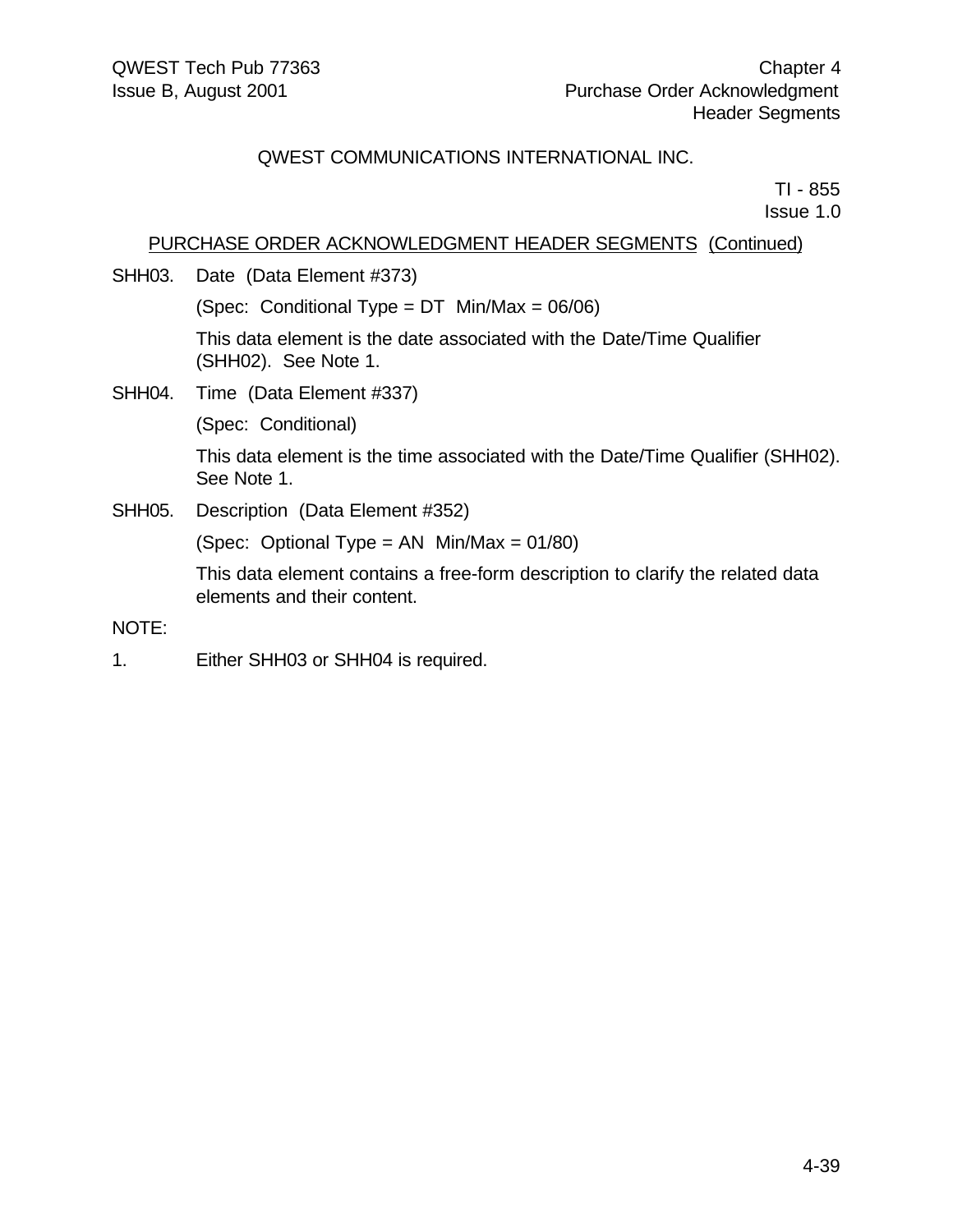TI - 855 Issue 1.0

#### PURCHASE ORDER ACKNOWLEDGMENT HEADER SEGMENTS (Continued)

#### **4.18 FOB - F.O.B. Related Instructions**

Purpose: To specify transportation instructions relating to shipment when the transportation instruction differ from the instructions specified in the formal agreement between trading partners.

Spec: Optional Max Length =  $185$  Max Use =  $1$ 

Diagram:

|                 |   | FOB <sub>01</sub>                  | 146   |         | FOB <sub>02</sub> | 376          |   | FOB <sub>03</sub> |                    | 352   |   |
|-----------------|---|------------------------------------|-------|---------|-------------------|--------------|---|-------------------|--------------------|-------|---|
| <b>SHIPMENT</b> |   |                                    |       |         |                   |              |   |                   |                    |       |   |
| FOB             | ÷ | <b>METHOD OF</b><br><b>PAYMENT</b> |       | $\star$ |                   | TRANS. RESP. | ÷ |                   | <b>DESCRIPTION</b> |       | ÷ |
|                 |   |                                    |       |         | LOC'N QUAL        |              |   |                   |                    |       |   |
|                 |   | ID<br>М                            | 02/02 |         |                   | 02/02        |   |                   | AN                 | 01/80 |   |
|                 |   |                                    |       |         |                   |              |   |                   |                    |       |   |

| FOB <sub>04</sub>                            | 334   |         | FOB <sub>05</sub> | 335                                        |         | FOB <sub>06</sub>                        | 377   |         |
|----------------------------------------------|-------|---------|-------------------|--------------------------------------------|---------|------------------------------------------|-------|---------|
| <b>TRADE TERMS</b><br><b>QUALIFIER</b><br>ID | 02/02 | $\star$ |                   | <b>TRADE TERMS</b><br><b>CODE</b><br>03/06 | $\star$ | <b>TITLE PASS.</b><br><b>LOCN QUALIF</b> | 02/02 | $\star$ |
|                                              |       |         |                   |                                            |         |                                          |       |         |

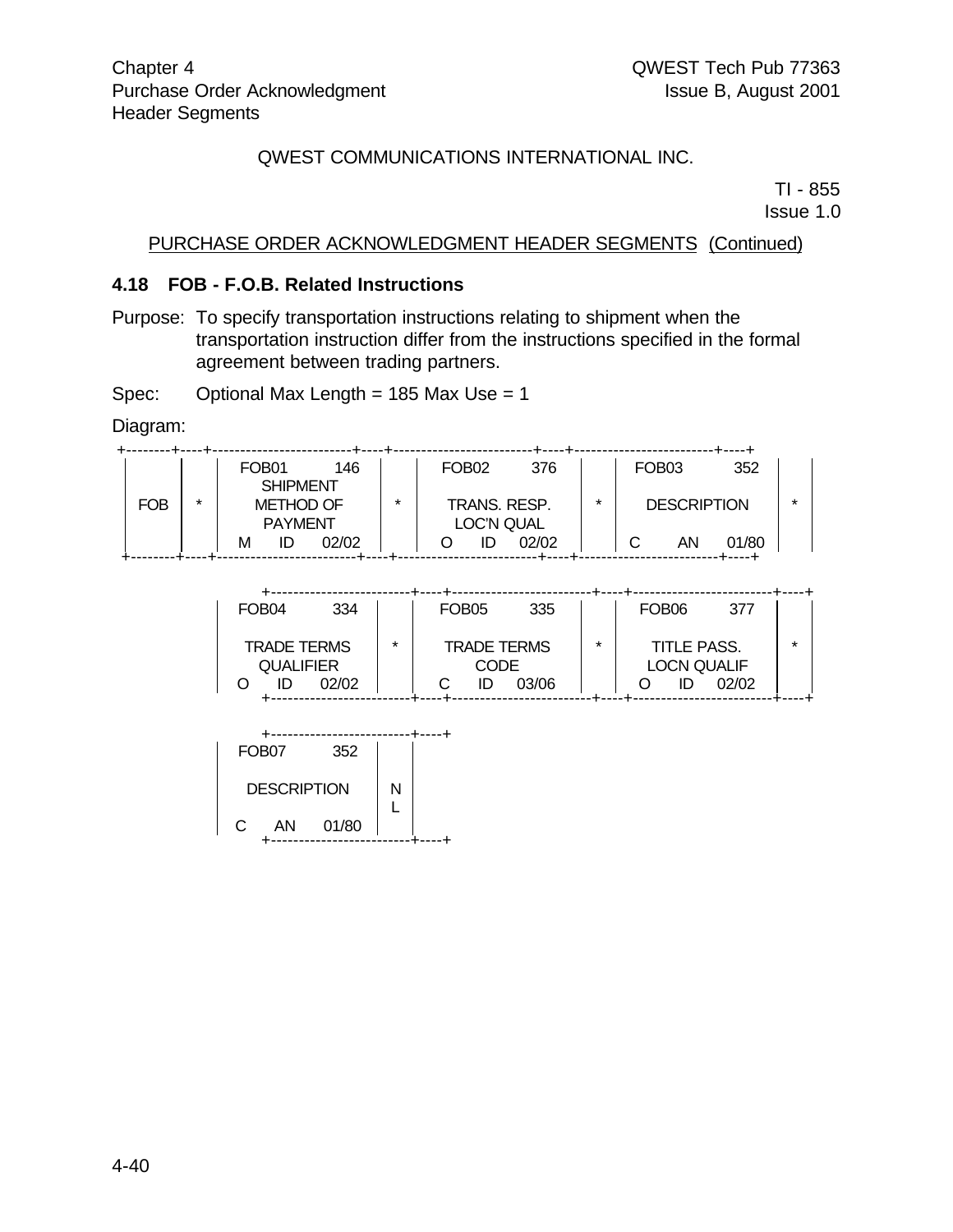TI - 855 Issue 1.0

### PURCHASE ORDER ACKNOWLEDGMENT HEADER SEGMENTS (Continued)

FOB01. Shipment Method of Payment (Data Element #146)

(Spec: Mandatory Type = ID Min/Max =  $02/02$ )

This data element contains a code that identifies the payment method for transportation charges. It usually indicates which party will pay the carrier. The TI-recognized codes can be found in Appendix A, ASC X12.

FOB02. Transportation Responsibility Location Qualifier (Data Element #376)

(Spec: Optional Type = ID Min/Max = 02/02)

This data element specifies the location at which responsibility for the shipment changes. See Note 1. The preferred TI-recognized codes for this transaction are:

| <b>CODE</b> | <b>DESCRIPTION</b>             |
|-------------|--------------------------------|
| DE          | Destination (Shipping)         |
| OR.         | <b>Origin (Shipping Point)</b> |

A complete list of the TI-recognized codes can be found in Appendix A, ASC X12.

FOB03. Description (Data Element #352)

(Spec: Conditional Type = AN Min/Max = 01/80)

This data element describes the transportation responsibility as identified by the Transportation Location Qualifier (FOB02). See Notes 1 and 4.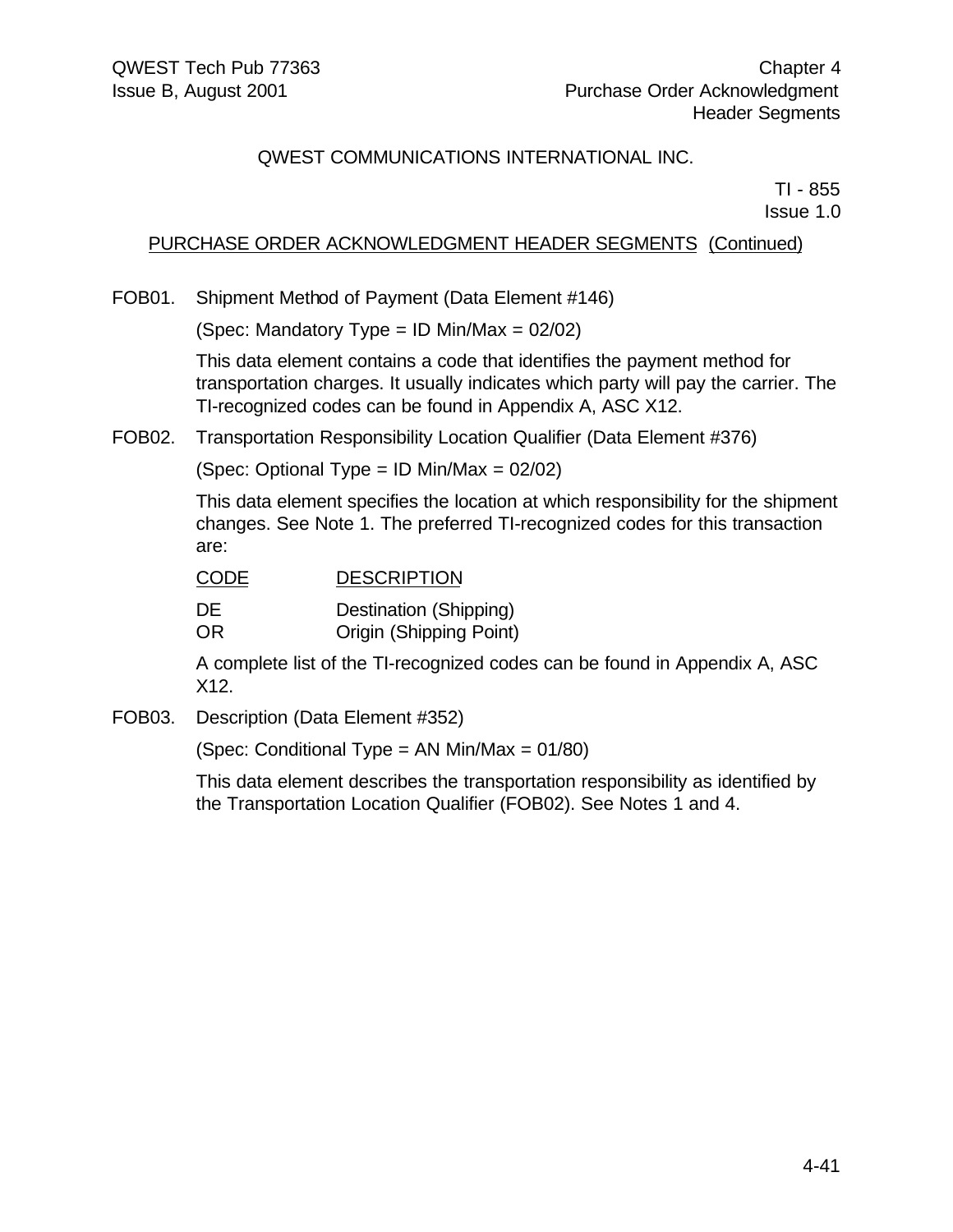TI - 855

Issue 1.0

#### PURCHASE ORDER ACKNOWLEDGMENT HEADER SEGMENTS (Continued)

FOB04. Trade Terms Qualifier (Data Element #334)

(Spec: Optional Type = ID Min/Max = 02/02)

This data element contains a code used to describe transportation responsibility criteria. See Notes 2 and 4. The preferred TI-recognized code for this transaction is:

CODE DEFINITION

02 TDCC List

A complete list of the TI-recognized codes can be found in Appendix A, ASC X12.

FOB05. Trade Terms Code (Data Element #335)

(Spec: Conditional Type = ID Min/Max =  $03/06$ )

This code indicates the trade terms which apply to the shipment transportation responsibility. See Notes 2 and 4. The TI-recognized codes can be found in Appendix A, ASC X12.

FOB06. Title Passage Location Qualifier (Data Element #377)

(Spec: Optional Type = ID Min/Max = 02/02)

This data element identifies the location at which the title passes. See Note 3. The TI-recognized codes can be found in Appendix A, ASC X12.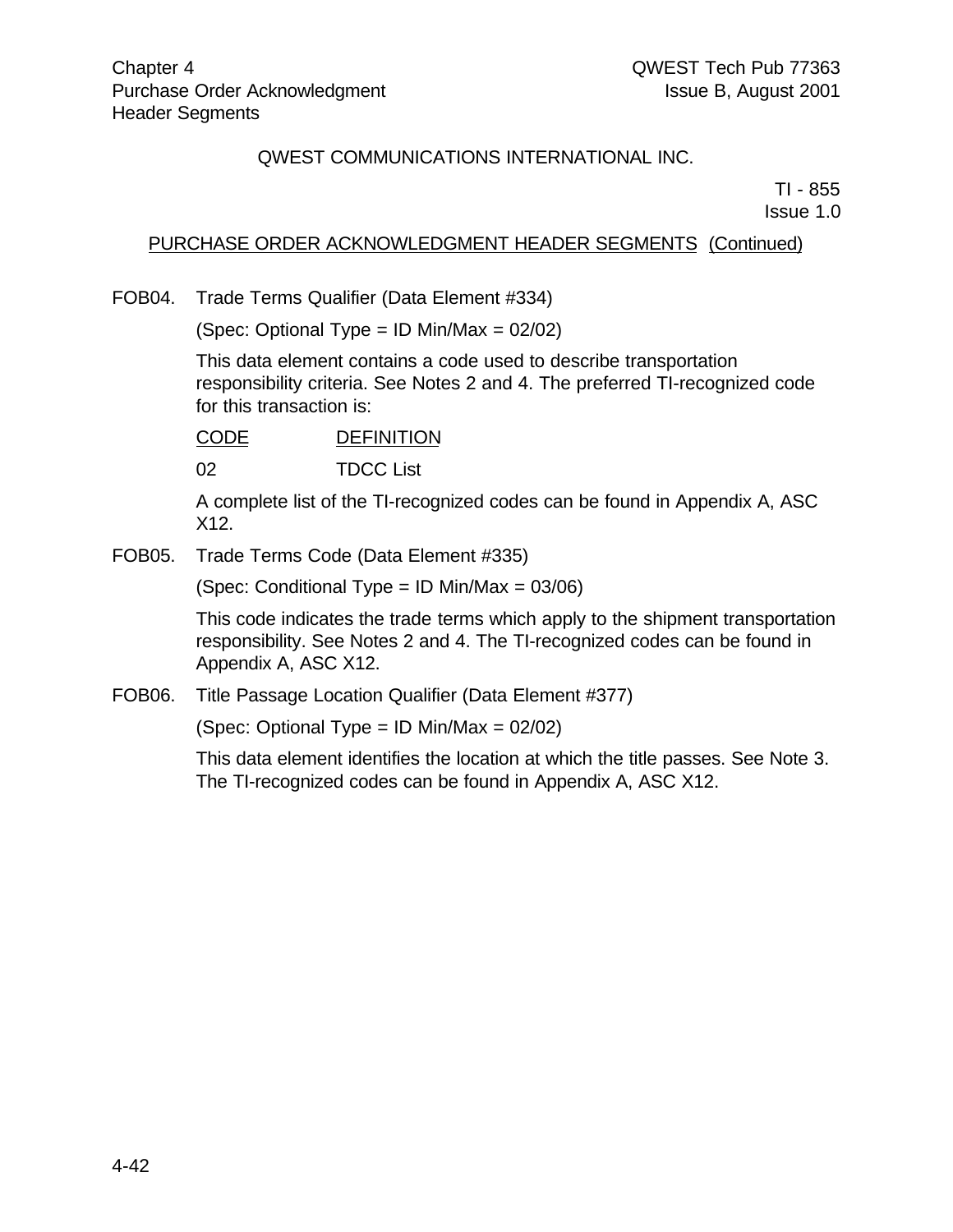TI - 855 Issue 1.0

#### PURCHASE ORDER ACKNOWLEDGMENT HEADER SEGMENTS (Continued)

FOB07. Description (Data Element #352)

(Spec: Conditional Type = AN Min/Max = 01/80)

This data element contains a description of the specific location at which title to the shipment passes as indicated by the Title Passage Location Qualifier (FOB06). See Note 3.

NOTES:

- 1. If FOB02 is used FOB03 is required.
- 2. If FOB04 is used FOB05 is required.
- 3. If FOB06 is used FOB07 is required.
- 4. FOB02, FOB03, FOB04, and FOB05 describe which party has the final responsibility for the cost of transportation and/or the risk of loss while the material is in transit.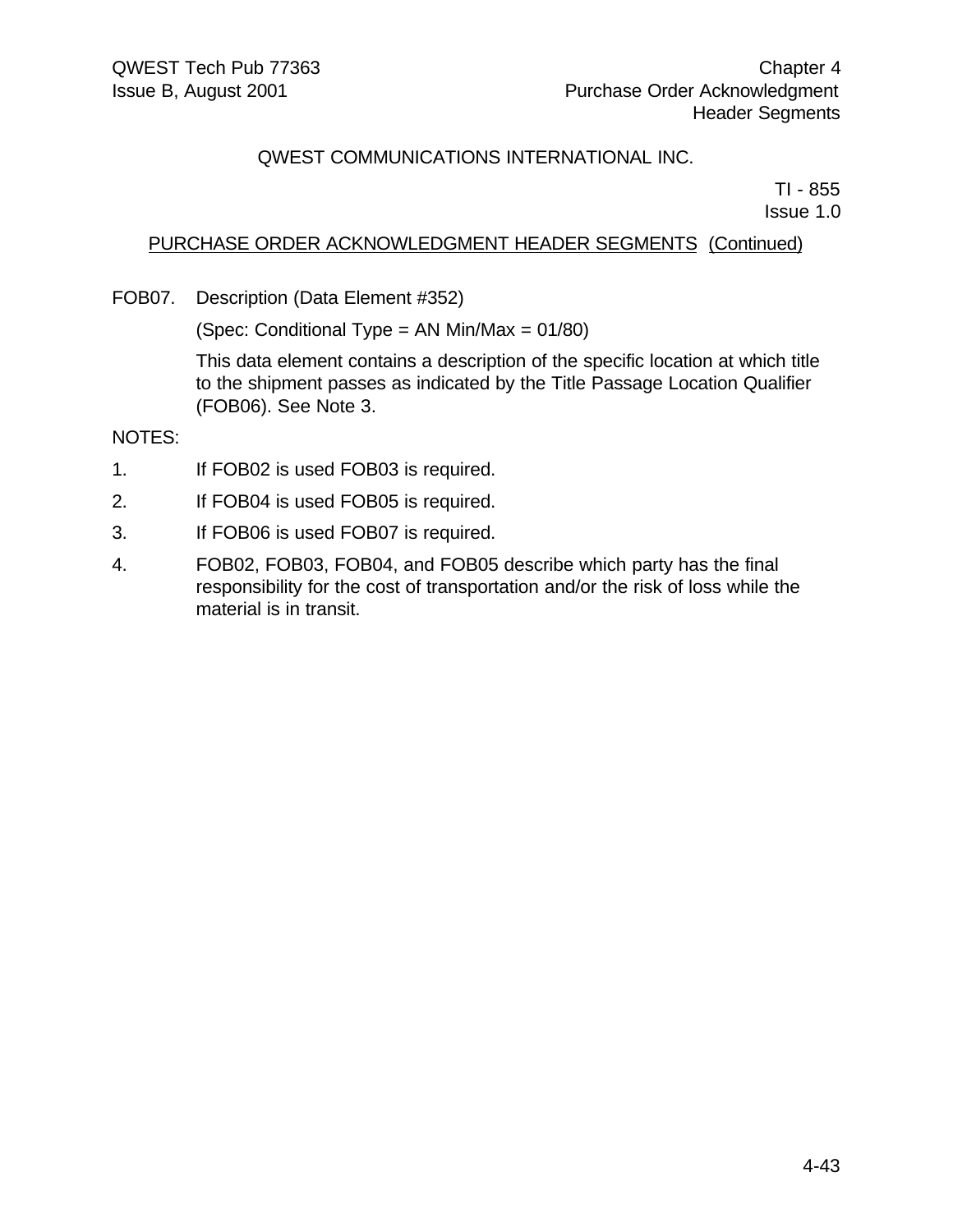TI - 855 Issue 1.0

## PURCHASE ORDER ACKNOWLEDGMENT HEADER SEGMENTS (Continued)

### **4.19 TD1- Carrier Details (Quantity and Weight)**

Purpose: To specify transportation details relative to commodity, weight and quantity.

Spec: Optional Max Length = 72 Max Use = 2

Diagram:

|     |   | TD101            | 103   |         | TD102           | 80    |   | TD103 |                    | 23    |  |
|-----|---|------------------|-------|---------|-----------------|-------|---|-------|--------------------|-------|--|
| TD1 | ÷ | <b>PACKAGING</b> |       | $\star$ | <b>LADING</b>   |       | ÷ |       | <b>COMMODITY</b>   |       |  |
|     |   | <b>CODE</b>      |       |         | <b>QUANTITY</b> |       |   |       | <b>CODE QUALIF</b> |       |  |
|     |   | IC               | 05/05 |         | NO              | 01/07 |   |       |                    | 01/01 |  |

| TD104                           | 22    |         | TD105 | 79                                           |   | TD106                             | 187   |  |
|---------------------------------|-------|---------|-------|----------------------------------------------|---|-----------------------------------|-------|--|
| <b>COMMODITY</b><br><b>CODE</b> | 01/10 | $\star$ | AN    | <b>LADING</b><br><b>DESCRIPTION</b><br>01/25 | Ν | <b>WEIGHT</b><br><b>QUALIFIER</b> | 01/02 |  |
|                                 |       |         |       |                                              |   |                                   |       |  |

| TD107 | 81            |         | TD108          | 355   |   |  |
|-------|---------------|---------|----------------|-------|---|--|
|       |               |         | <b>UNIT OF</b> |       |   |  |
|       | <b>WEIGHT</b> | $\star$ | <b>MEASURE</b> |       | N |  |
|       |               |         | <b>CODE</b>    |       |   |  |
|       | 01/08<br>R    |         | ID             | 02/02 |   |  |
|       |               |         |                |       |   |  |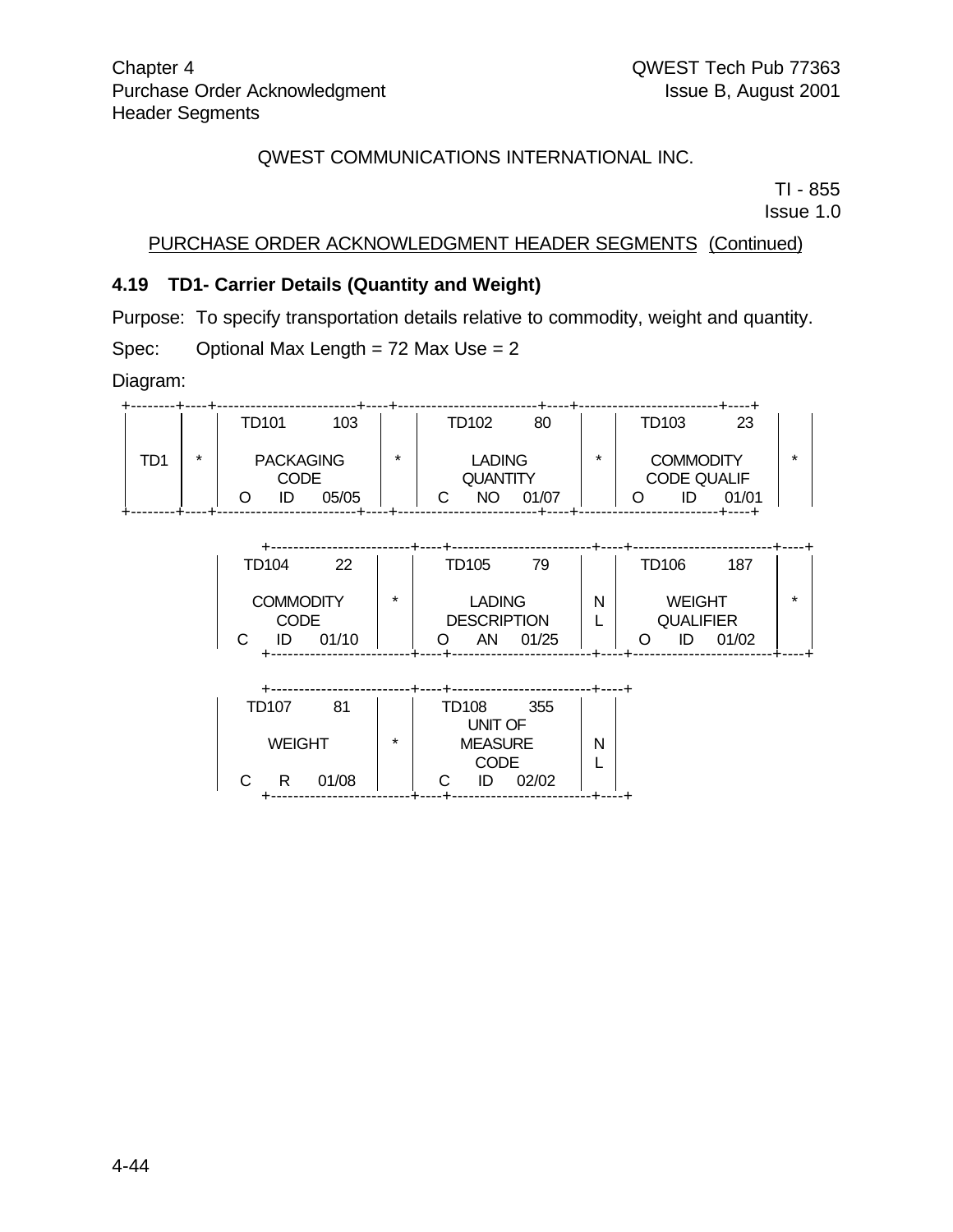TI - 855 Issue 1.0

### PURCHASE ORDER ACKNOWLEDGMENT HEADER SEGMENTS (Continued)

TD101. Packaging Code (Data Element #103)

(Spec: Optional Type = ID Min/Max = 05/05)

This data element is a two-part code identifying the type of packaging and material. See Note 1. The TI-recognized codes can be found in Appendix A, ASC X12.

TD102. Lading Quantity (Data Element #80)

(Spec: Conditional Type = NO Min/Max = 01/07)

This data element contains the number of units (pieces) of the lading commodity. See Note 1.

TD103. Commodity Code Qualifier (Data Element #23)

(Spec: Optional Type = ID Min/Max =  $01/01$ )

This data element identifies the coding system used for the Commodity Code (TD104). See Note 2. The TI-recognized codes can be found in Appendix A, ASC X12.

TD104. Commodity Code (Data Element #22)

(Spec: Conditional Type = ID Min/Max =  $01/10$ )

This code describes a commodity or group of commodities as defined by the Commodity Code Qualifier (TD103). See Note 2. The reference to the documents for this data element can be found in Appendix A, ASC X12.

TD105. Lading Description (Data Element #79)

(Spec: Optional Type = AN Min/Max =  $01/25$ )

This data element contains a free-form description of an item as required for rating and billing purposes.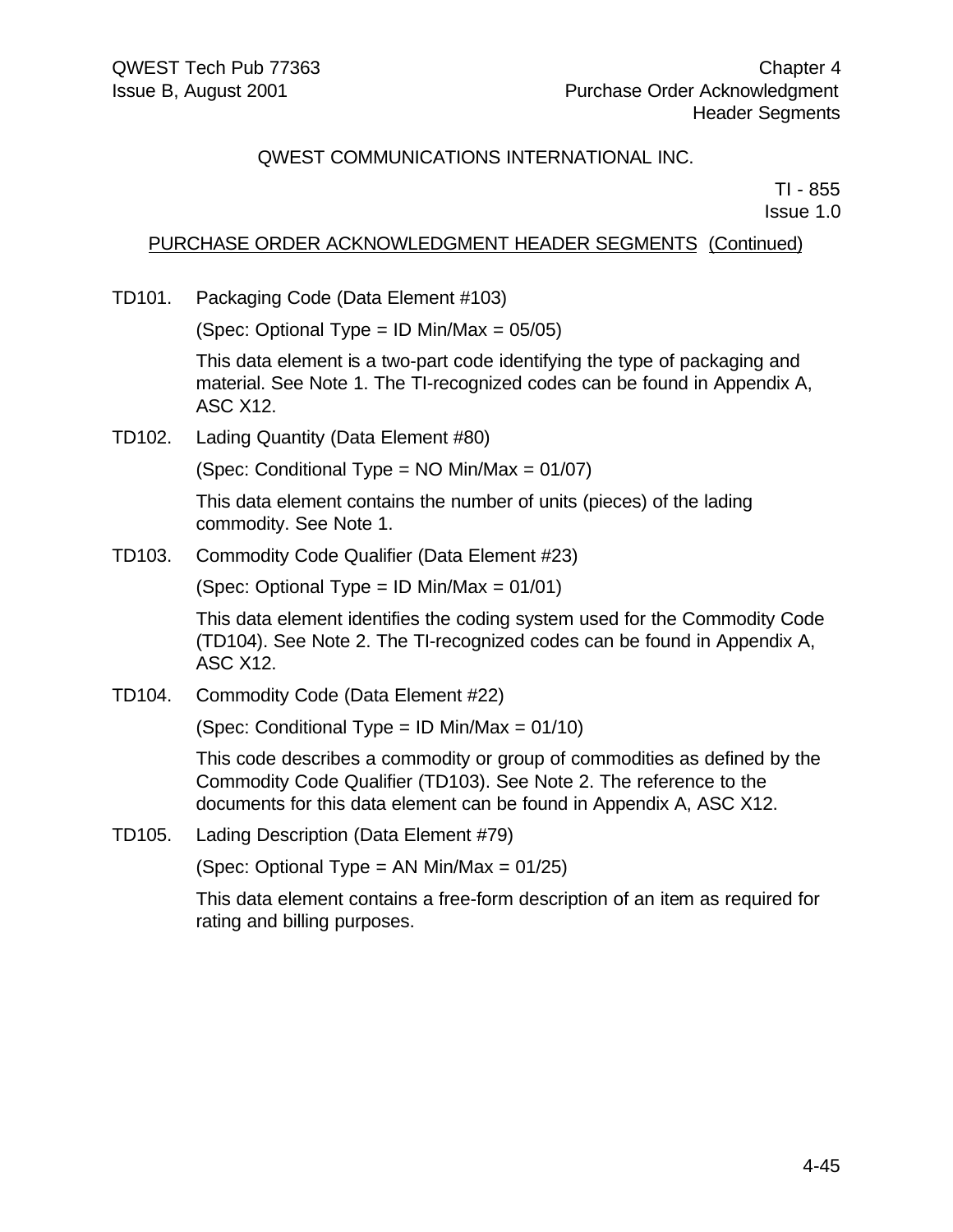TI - 855 Issue 1.0

# PURCHASE ORDER ACKNOWLEDGMENT HEADER SEGMENTS (Continued)

TD106. Weight Qualifier (Data Element #187)

(Spec: Optional Type = ID Min/Max = 01/02)

This data element is a code that defines the type of weight. See Note 3. The TI-recognized codes can be found in Appendix A, ASC X12.

TD107. Weight (Data Element #81)

(Spec: Conditional Type = R Min/Max = 01/08)

This data element is the numeric value of the weight. See Note 3.

TD108. Unit of Measure Code (Data Element #355)

(Spec: Conditional Type = ID Min/Max = 02/02)

This data element is a code identifying the basic unit of measure for Weight (TD107). See Note 3. The TI-recognized codes can be found in Appendix A, ASC X12.

#### NOTES:

- 1. If TD101 is used TD102 is required.
- 2. If TD103 is used TD104 is required.
- 3. If TD106 is used TD107 and TD108 are required.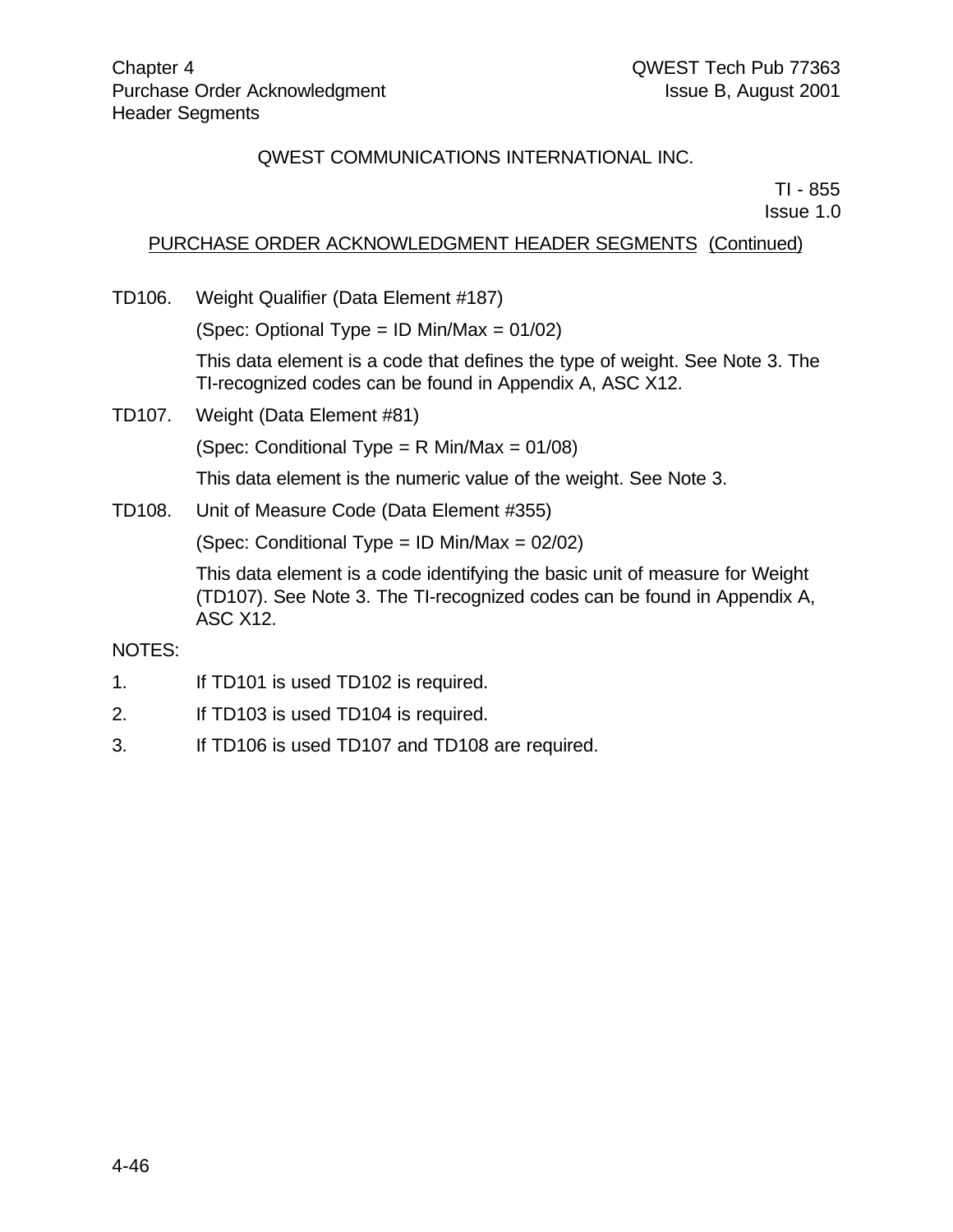TI - 855

Issue 1.0

### PURCHASE ORDER ACKNOWLEDGMENT HEADER SEGMENTS (Continued)

### **4.20 TD2 - Carrier Details (Routing)**

Purpose: To specify the carrier and sequence of routing.

Spec: Optional Max Length = 80 Max Use = 12

Diagram:

|     |         | TD201                       |       | TD202   | 91          |       | TD203 |  | 140         |       |  |
|-----|---------|-----------------------------|-------|---------|-------------|-------|-------|--|-------------|-------|--|
| TD2 | $\star$ | <b>ROUTING</b><br>SEQ. CODE |       | $\star$ | <b>MODE</b> |       | *     |  | <b>SCAC</b> |       |  |
|     |         | IC<br>M                     | 01/02 |         | ID          | 01/02 |       |  |             | 02/04 |  |

| TD204<br>309<br>310<br>387<br>TD205<br>TD206<br>$\star$<br><b>ROUTING</b><br><b>LOCATION</b><br>$\star$<br><b>LOCATION</b><br>N<br><b>QUALIFIER</b><br><b>IDENTIFIER</b> |  |  |  |  |  |  |  |
|--------------------------------------------------------------------------------------------------------------------------------------------------------------------------|--|--|--|--|--|--|--|
|                                                                                                                                                                          |  |  |  |  |  |  |  |
| 01/35<br>01/25<br>AΝ<br>02/02<br>AN<br>ID                                                                                                                                |  |  |  |  |  |  |  |

TD201. Routing Sequence Code (Data Element #133)

(Spec: Mandatory Type = ID Min/Max =  $01/02$ )

This code describes the relationship of a carrier to a specific shipment movement. The TI-recognized codes can be found in Appendix A, ASC X12.

TD202. Mode (Data Element #91)

(Spec: Conditional Type = ID Min/Max = 01/02)

This code specifies the mode of transportation for the shipment. See Note 1. The TI-recognized codes can be found in Appendix A, ASC X12.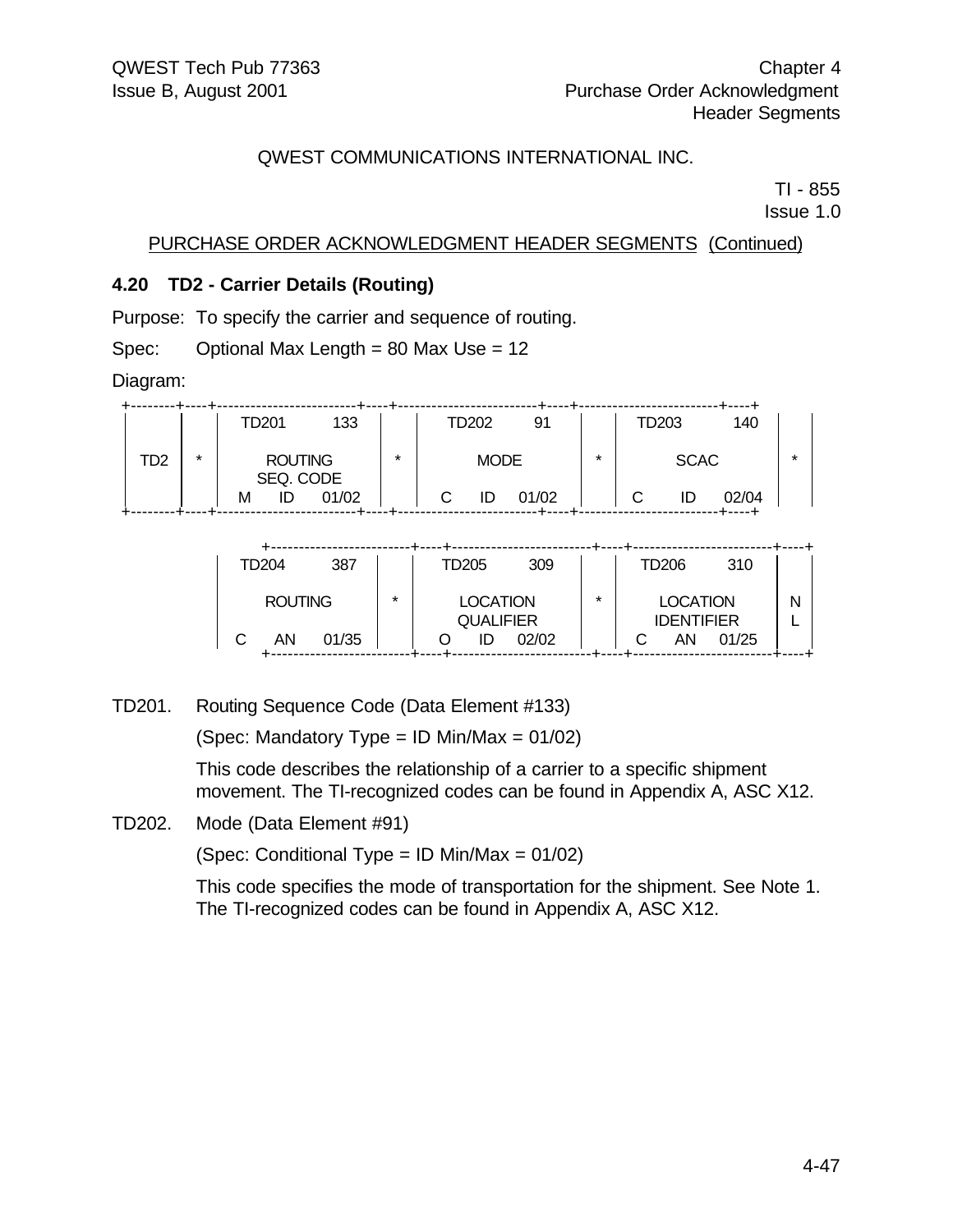TI - 855 Issue 1.0

## PURCHASE ORDER ACKNOWLEDGMENT HEADER SEGMENTS (Continued)

TD203. SCAC (Data Element #140)

(Spec: Conditional Type = ID Min/Max =  $02/04$ )

SCAC (Standard Carrier Alpha Code) is a unique two to four position code used as an abbreviation or to identify a particular carrier for transportation data processing purposes. See Note 1. The TI-recognized codes can be obtained from:

National Motor Freight Traffic Association, Inc. 1616 P Street, N.W. Washington, DC 20036

TD204. Routing (Data Element #387)

(Spec: Conditional Type = AN Min/Max = 01/35)

This data element contains a free-form description of the routing or requested routing for shipment, or the originating carrier's name or code. See Note 1.

TD205. Location Qualifier (Data Element #309)

(Spec: Optional Type = ID Min/Max = 02/02)

This code identifies the type of Location Identifier contained in TD206. See Note 2. The TI-recognized codes can be found in Appendix A, ASC X12.

TD206. Location Identifier (Data Element #310)

(Spec: Conditional Type = AN Min/Max = 01/25)

This data element is the a specific geographic location. See Note 2.

#### NOTES:

- 1. Either TD202, TD203 or TD204 is required.
- 2. If TD205 is used TD206 is required.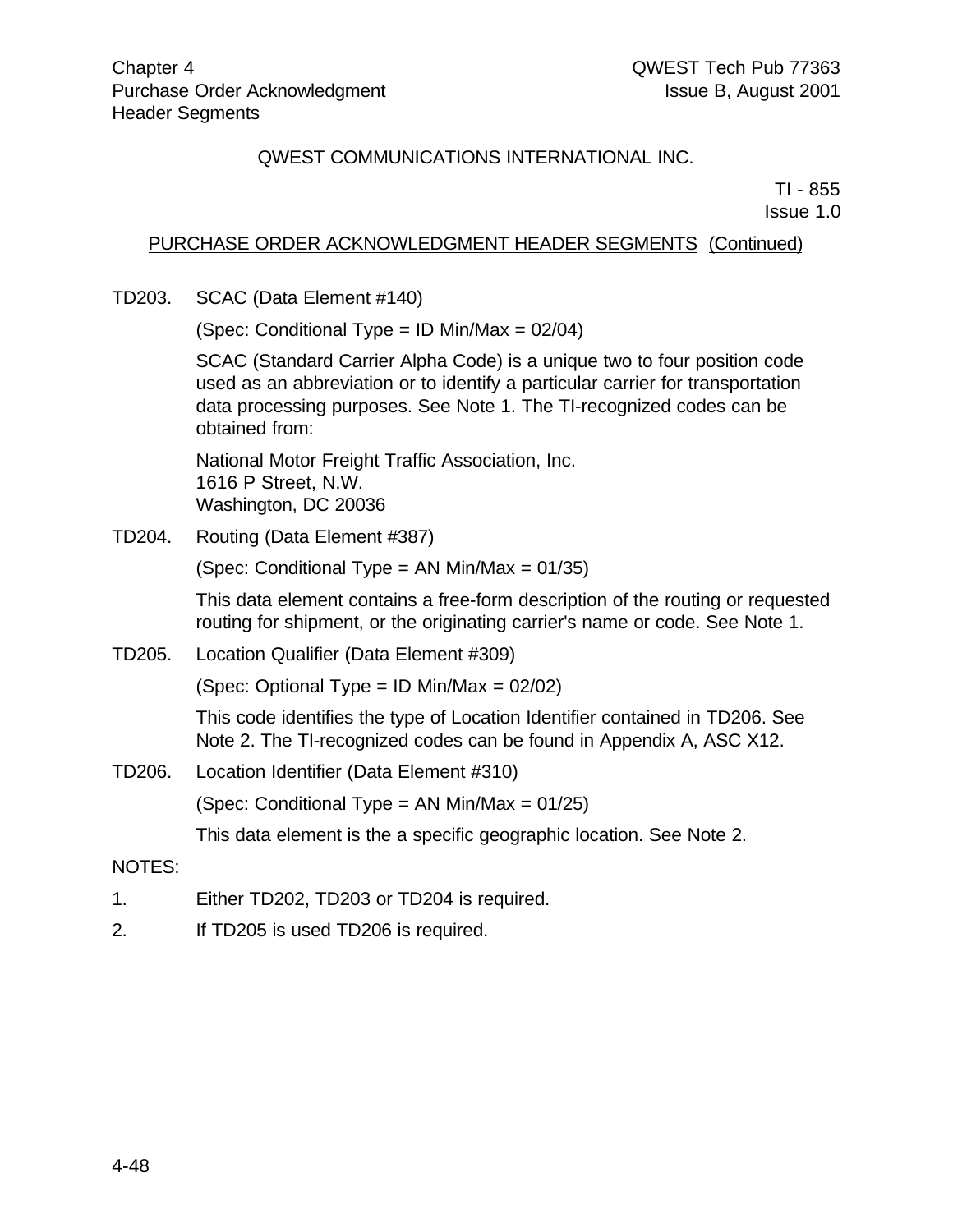TI - 855 Issue 1.0

### PURCHASE ORDER ACKNOWLEDGMENT HEADER SEGMENTS (Continued)

### **4.21 TD3 - Carrier Details (Equipment)**

Purpose: To specify transportation details relating to the equipment used by the carrier. Spec: Optional Max Length = 37 Max Use = 12

Diagram:

|     |            | TD301       |        | 43      |                  |  | TD302          | 206   |                  | TD303 |               | 207   |  |
|-----|------------|-------------|--------|---------|------------------|--|----------------|-------|------------------|-------|---------------|-------|--|
|     |            |             | EQUIP. |         |                  |  |                |       |                  |       |               |       |  |
| TD3 | ÷<br>DESC. |             |        | $\star$ | <b>EQUIPMENT</b> |  |                | ÷     | <b>EQUIPMENT</b> |       |               |       |  |
|     |            | <b>CODE</b> |        |         |                  |  | <b>INITIAL</b> |       |                  |       | <b>NUMBER</b> |       |  |
|     |            | M           | IC     | 02/02   |                  |  | AN             | 01/04 |                  |       | AN            | 01/07 |  |
|     |            |             |        |         |                  |  |                |       |                  |       |               |       |  |

| TD304<br>187                                     |  |  |   | TD305              | 81    |         | TD306                     | 355   |   |
|--------------------------------------------------|--|--|---|--------------------|-------|---------|---------------------------|-------|---|
| <b>WEIGHT</b><br><b>QUALIFIER</b><br>01/02<br>ID |  |  | C | <b>WEIGHT</b><br>R | 01/08 | $\star$ | UNIT OF<br><b>MEASURE</b> | 02/02 | × |
|                                                  |  |  |   |                    |       |         |                           |       |   |

| <b>TD307</b>     |             | 102   |  |  |
|------------------|-------------|-------|--|--|
| <b>OWNERSHIP</b> | N           |       |  |  |
|                  | <b>CODE</b> |       |  |  |
| ( )              | ID          | 01/01 |  |  |
|                  |             |       |  |  |

TD301. Equipment Description Code (Data Element #40)

(Spec: Mandatory Type = ID Min/Max =  $02/02$ )

This code identifies the type of equipment to be used for the shipment. The TIrecognized codes can be found in Appendix A, ASC X12.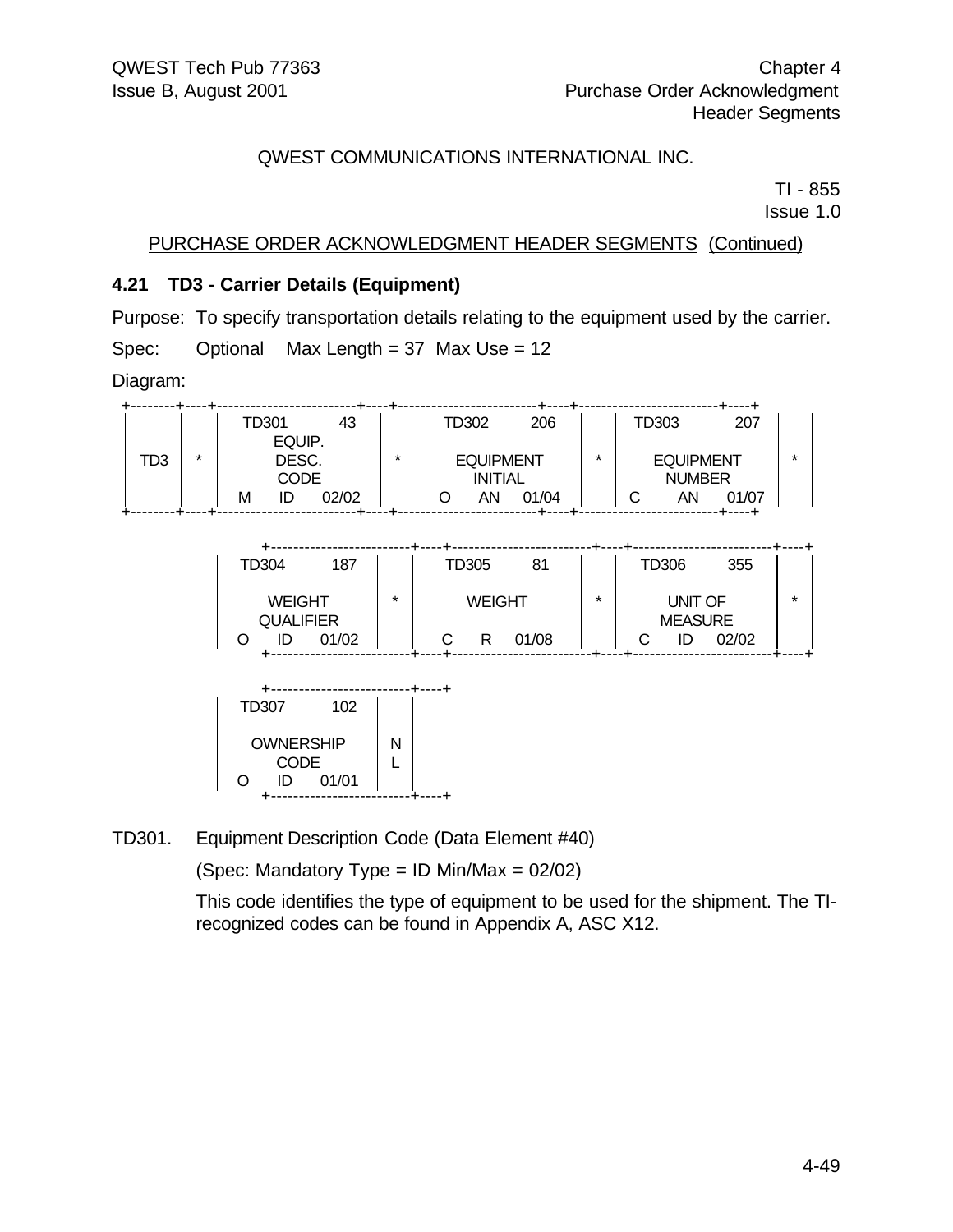TI - 855 Issue 1.0

# PURCHASE ORDER ACKNOWLEDGMENT HEADER SEGMENTS (Continued)

TD302. Equipment Initial (Data Element #206)

(Spec: Optional Type = AN Min/Max =  $01/04$ )

This data element contains the prefix or alpha part of an equipment unit's identifying number. See Note 1. The TI-recognized codes can be obtained from:

International Air Transport Association P.O. Box 315 1215 Geneva 15 Airport **Switzerland** 

TD303. Equipment Number (Data Element #207)

(Spec: Conditional Type = AN Min/Max = 01/07)

This data element contains the sequencing or serial part of the equipment unit's identifying number (pure numeric form for equipment number is preferred). See Note 1.

TD304. Weight Qualifier (Data Element #187)

(Spec: Optional Type = ID Min/Max = 01/02)

This data element contains a code that defines the type of weight. See Note 2. The TI-recognized codes can be found in Appendix A, ASC X12.

TD305. Weight (Data Element #81)

(Spec: Conditional Type = R Min/Max= 01/08)

This data element contains the numeric value of the weight. See Note 2.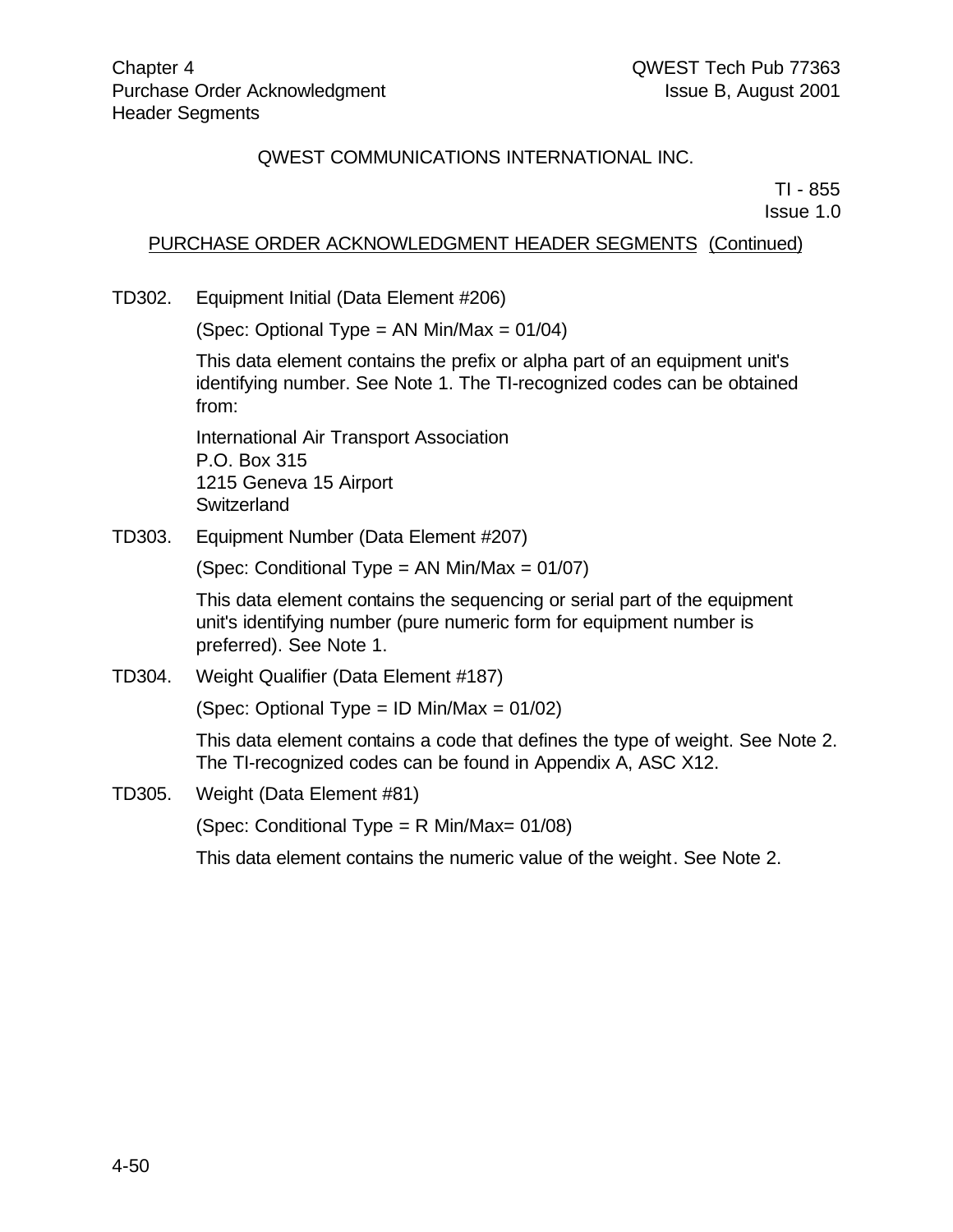TI - 855 Issue 1.0

# PURCHASE ORDER ACKNOWLEDGMENT HEADER SEGMENTS (Continued)

TD306. Unit of Measure Code (Data Element #355)

(Spec: Conditional Type = ID Min/Max = 02/02)

Unit of measure is a code identifying the basic unit of measurement. See Note 2. The TI-recognized codes can be found in Appendix A, ASC X12.

TD307. Ownership Code (Data Element #102)

(Spec: Optional Type = ID Min/Max =  $01/01$ )

This code indicates the relationship of the equipment to the carrier. The preferred TI-recognized codes for this transaction are:

| <b>CODE</b> | <b>DEFINITION</b>               |
|-------------|---------------------------------|
| N           | Not Customer Owned or Leased    |
| R           | Seller Owned, Returnable        |
| -S          | <b>Customer Owned or Leased</b> |
|             | <b>Trip Leased</b>              |

A complete list of the TI-recognized codes can be found in Appendix A, ASC X12.

#### NOTES:

- 1. If TD302 is used TD303 is required.
- 2. If TD304 is used TD305 and TD306 are required.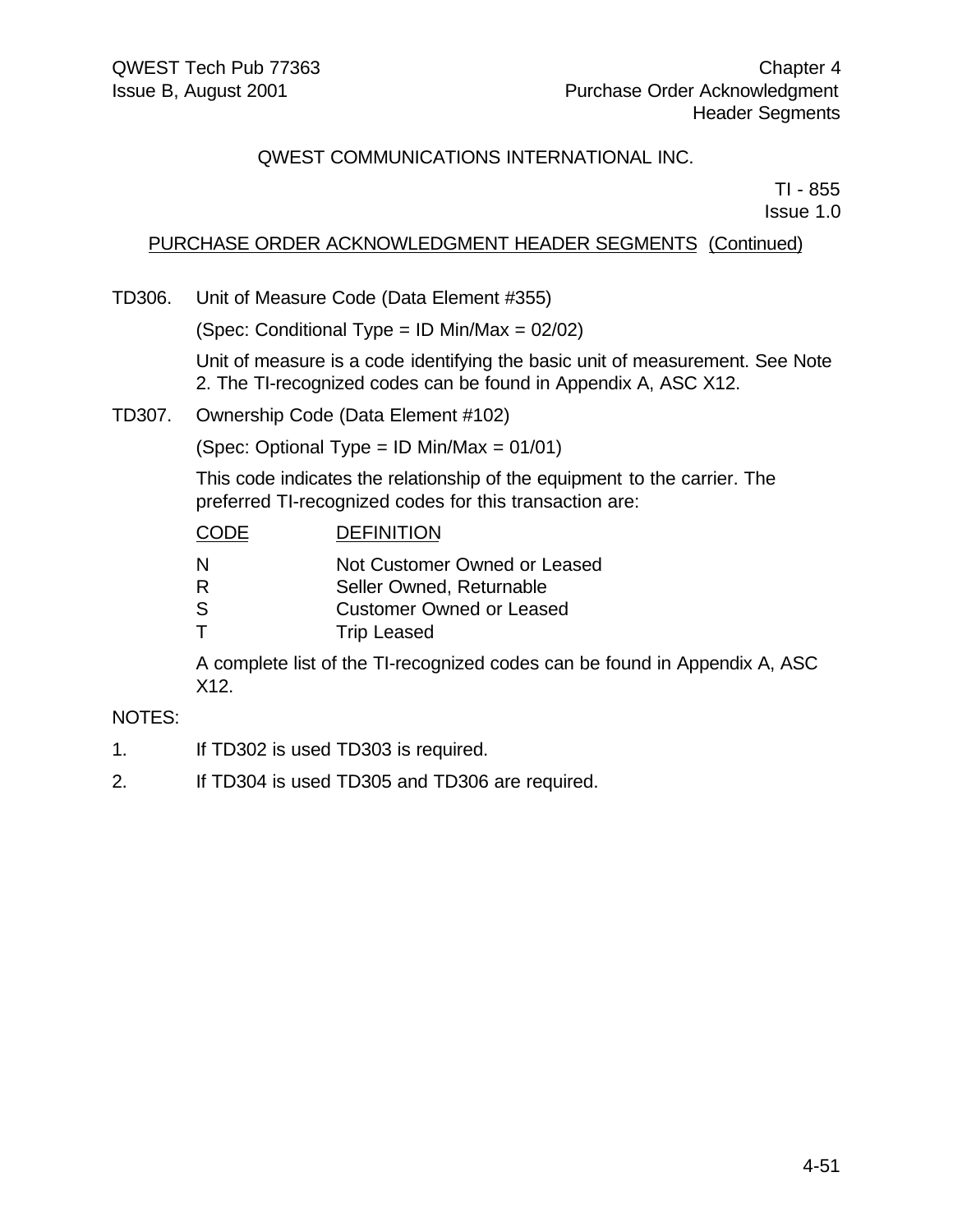TI - 855

Issue 1.0

## PURCHASE ORDER ACKNOWLEDGMENT HEADER SEGMENTS (Continued)

#### **4.22 TD4 - Carrier Details (Special Handling/Hazardous Material)**

Purpose: To specify transportation special handling requirements and hazardous materials information.

Spec: Optional Max Length =  $96$  Max Use =  $5$ 

Diagram:

|     |   | 152<br>TD401 |         |                  | TD402           |                    | 208   |                  | TD403             |    | 209   |  |  |  |
|-----|---|--------------|---------|------------------|-----------------|--------------------|-------|------------------|-------------------|----|-------|--|--|--|
|     |   |              |         | <b>HAZARDOUS</b> |                 |                    |       | <b>HAZARDOUS</b> |                   |    |       |  |  |  |
| TD4 | ÷ | SPEC. HAND.  | $\star$ |                  | <b>MATERIAL</b> |                    | ÷     |                  | <b>MATL CLASS</b> |    |       |  |  |  |
|     |   | CODE         |         |                  |                 | <b>CODE QUALIF</b> |       |                  | <b>CODE</b>       |    |       |  |  |  |
|     |   | ID           | 02/03   |                  |                 | ID                 | 01/01 |                  |                   | AN | 02/04 |  |  |  |
|     |   |              |         |                  |                 |                    |       |                  |                   |    |       |  |  |  |



TD401. Special Handling Code (Data Element #152)

(Spec: Conditional Type = ID Min/Max = 02/03)

This code specifies special transportation handling instructions. See Note 1. The TI-recognized codes can be found in Appendix A, ASC X12.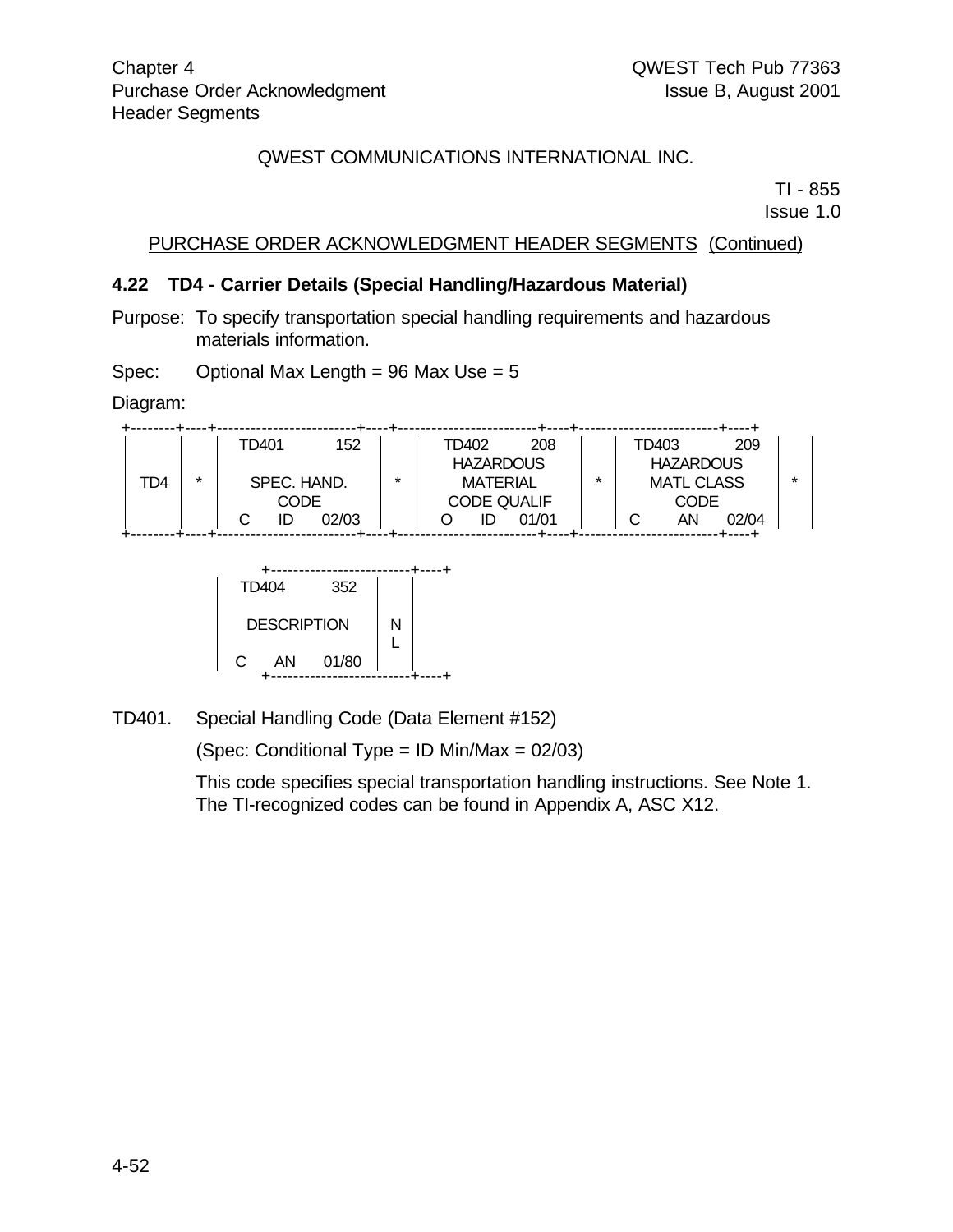TI - 855 Issue 1.0

## PURCHASE ORDER ACKNOWLEDGMENT HEADER SEGMENTS (Continued)

TD402. Hazardous Material Code Qualifier (Data Element #208)

(Spec: Optional Type =  $ID$  Min/Max = 01/01)

This code qualifies the Hazardous Material Class Code (TD403). See Note 2. The preferred TI-recognized codes for this transaction are:

| CODE | <b>DEFINITION</b>                                        |
|------|----------------------------------------------------------|
| 4    | 46 Level DOT Code                                        |
| 6    | Airline Tariff 6D                                        |
| 9    | 49 Level Code                                            |
| Α    | <b>ICAO Code</b>                                         |
|      | <b>IMO Code (Intergovernmental Maritime Consultative</b> |
|      | Organization)                                            |
| R    | <b>BOE 6000-A (Rail)</b>                                 |
| U    | <b>United Nations</b>                                    |

A complete list of the TI-recognized codes can be found in Appendix A, ASC X12.

TD403. Hazardous Material Class Code (Data Element #209)

(Spec: Conditional Type = AN Min/Max = 02/04)

This code specifies the kind of hazard for the material. See Note 2. The following documents contain these codes:

#### DOCUMENT

Hazardous Material Code (49 Level) Presently being developed by the Association of American Railroads.

Tariff 6D - Official Air Transport Regulations on Restricted Articles Airline Tariff Publishing Co. Dulles Airport Washington, DC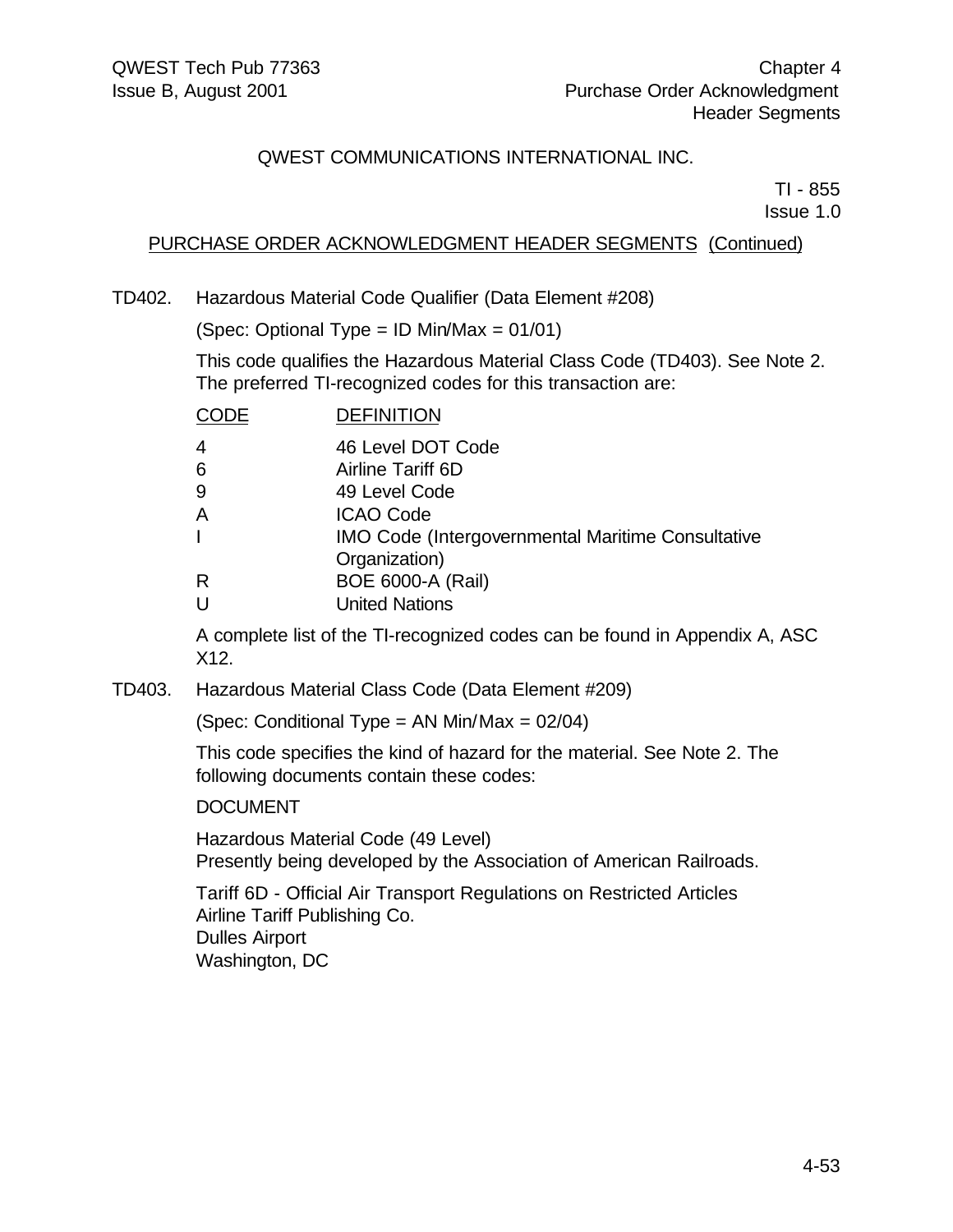TI - 855

Issue 1.0

## PURCHASE ORDER ACKNOWLEDGMENT HEADER SEGMENTS (Continued)

Dangerous Goods Code Inter-governmental Maritime Consultative Organization (IMCO) 101-104 Picadilly London W1 VOAE England IATA Restricted Articles Regulations International Air Transport Association P.O. Box 315 1215 Geneva 15 Airport **Switzerland** 

TD404. Description (Data Element #352)

(Spec: Conditional Type = AN Min/Max = 01/80)

This data element is a free-form description to clarify the related data elements and their content. See Note 1.

#### NOTES:

- 1. Either TD401 or TD404 is required.
- 2. If TD402 is used TD403 is required.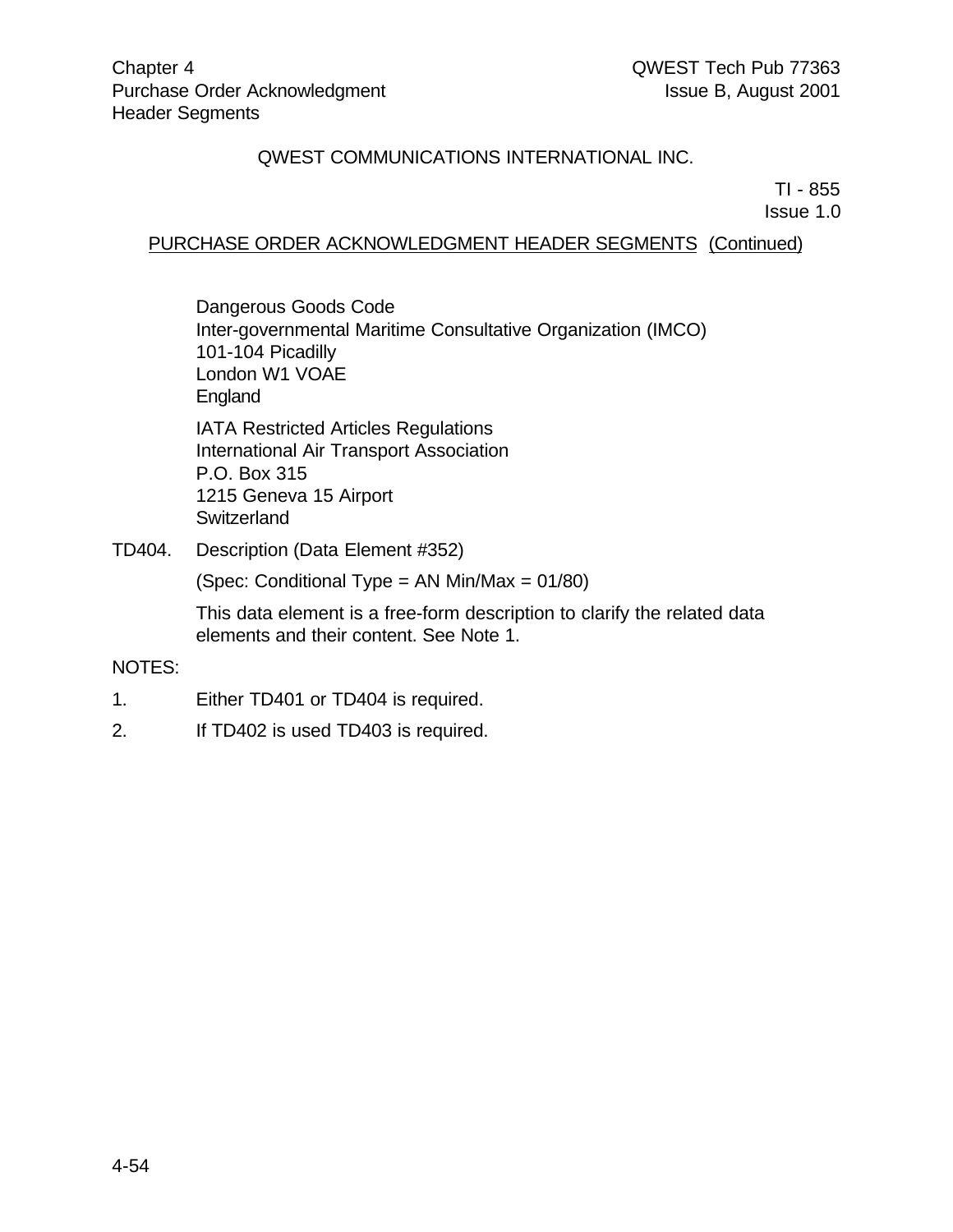TI - 855 Issue 1.0

### PURCHASE ORDER ACKNOWLEDGMENT HEADER SEGMENTS (Continued)

#### **4.23 MAN - Marks and Numbers**

Purpose: To indicate identifying marks and numbers for shipping containers.

Spec: Optional Max Length = 53 Max Use = 10

Diagram:

|            |         | MAN <sub>01</sub> |                                               | 88 |  |   | MAN <sub>02</sub>                        | 87    |  |
|------------|---------|-------------------|-----------------------------------------------|----|--|---|------------------------------------------|-------|--|
| <b>MAN</b> | $\star$ | м                 | <b>MARKS AND</b><br>NOS. QUAL.<br>01/02<br>ID |    |  | м | <b>MARKS AND</b><br><b>NUMBERS</b><br>AN | 01/45 |  |
|            |         |                   |                                               |    |  |   |                                          |       |  |

MAN01. Marks and Numbers Qualifier (Data Element #88)

(Spec: Mandatory Type = ID Min/Max =  $01/02$ )

This codes specifies the application or source of the Marks and Numbers (MAN02). The preferred TI-recognized codes for this transaction are:

| <b>CODE</b>    | <b>DEFINITION</b>         |
|----------------|---------------------------|
| P <sub>B</sub> | <b>Premarked by Buyer</b> |
| <b>SM</b>      | <b>Shipper Assigned</b>   |

A complete list of the TI-recognized codes can be found in Appendix A, ASC X12.

MAN02. Marks and Numbers (Data Element #87)

(Spec: Mandatory Type = AN Min/Max =  $01/45$ )

This data element contains the marks and numbers used to identify a shipment or parts of a shipment.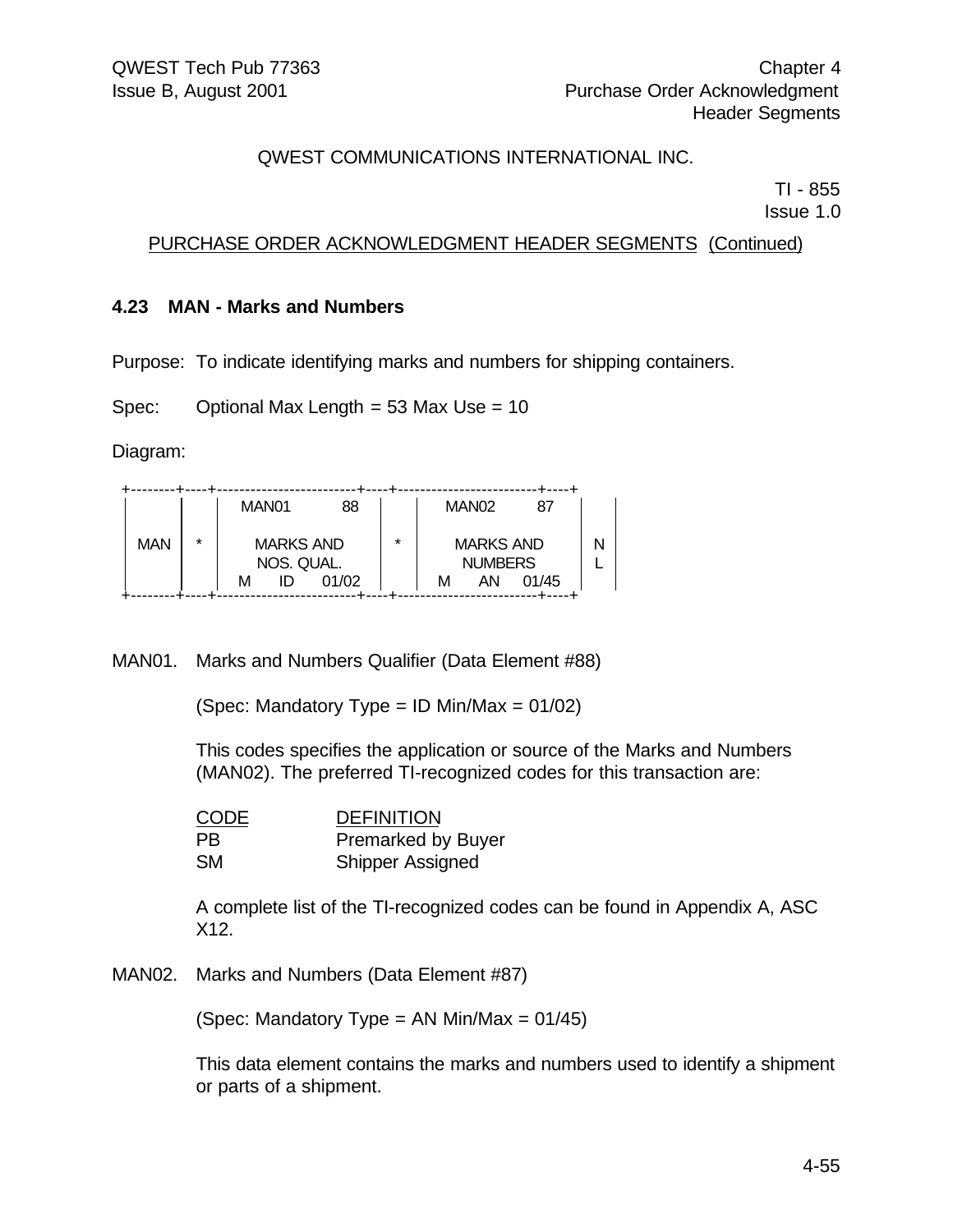#### **CONTENTS**

# 5. Purchase Order Acknowledgment Detail Segments.......................................5-1 5.1 PO1 - Baseline Item Data..............................................................5-1 5.2 SLN - Subline Item Detail...............................................................5-7 5.3 J2X - Item Description...................................................................5-14 5.4 P03 - Additional Item Detail............................................................5-16 5.5 SSS - Special Services..................................................................5-20 5.6 ITA - Allowance or Charge.............................................................5-23 5.7 IT8 - Conditions of Sale .................................................................5-29 5.8 TAX - Tax Reference.....................................................................5-35 5.9 N1 - Name....................................................................................5-37 5.10 N2 - Additional Name Information ...................................................5-39 5.11 N3 - Street Address ......................................................................5-40 5.12 N4 - City/State..............................................................................5-41 5.13 REF - Reference Numbers.............................................................5-43 5.14 PER - Administrative Communications Contact ................................5-44 5.15 DTM - Date/Time Reference..........................................................5-46 5.16 SCH - Line Item Schedule..............................................................5-47 5.17 FOB - F.O.B. Related Instructions..................................................5-50 5.18 TD1 - Carrier Details (Quantity and Weight)....................................5-53 5.19 TD2 - Carrier Details (Routing).......................................................5-56 5.20 TD3 - Carrier Details (Equipment) ..................................................5-58 5.21 TD4 - Carrier Details (Special Handling/Hazardous Material) ............5-61 5.22 MAN - Marks and Numbers............................................................5-64 5.23 ACK - Line Item Acknowledgments.................................................5-65

# TOC 5-i

#### **Chapter and Section Page**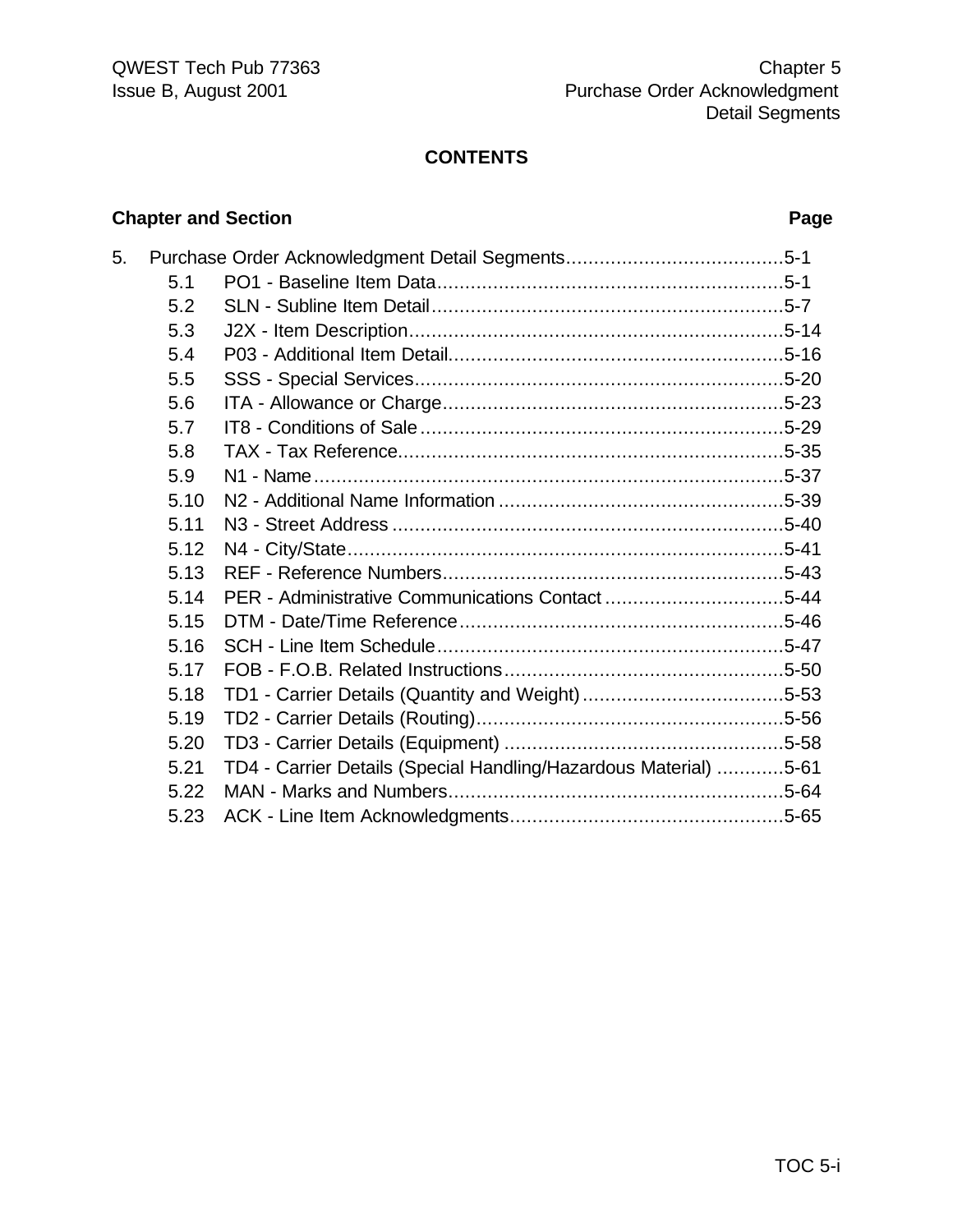TI - 855 Issue 1.0

### PURCHASE ORDER ACKNOWLEDGMENT DETAIL SEGMENTS

#### **5. Purchase Order Acknowledgment Detail Segments**

#### **5.1 PO1 - Baseline Item Data**

Purpose: To specify basic and most frequently used purchase order line item data.

Spec: Mandatory Max Length = 382 Max Use = 1 PO1 loop start  $Max$  loops = 10,000

Diagram:

|                 |         | PO <sub>101</sub> | 350   |         | PO <sub>102</sub> |                 | 330   |         | PO <sub>103</sub> |                | 355   |
|-----------------|---------|-------------------|-------|---------|-------------------|-----------------|-------|---------|-------------------|----------------|-------|
|                 |         |                   |       | $\star$ |                   |                 |       |         |                   | UNIT OF        |       |
| PO <sub>1</sub> | $\star$ | P.O. LINE         |       |         |                   | <b>QUANTITY</b> |       | $\star$ |                   | <b>MEASURE</b> |       |
|                 |         | <b>NUMBER</b>     |       |         | ORDERED           |                 |       |         | <b>CODE</b>       |                |       |
|                 |         | AN<br>М           | 01/04 |         | м                 | R               | 01/09 |         | М                 | ID             | 02/02 |

| PO <sub>104</sub> | 212     | PO <sub>105</sub>                              | 639   |  | PO <sub>106</sub> |            | 235   |  |
|-------------------|---------|------------------------------------------------|-------|--|-------------------|------------|-------|--|
|                   |         | <b>BASIS OF</b>                                |       |  |                   |            |       |  |
| UNIT              | $\star$ | <b>UNIT PRICE</b><br>$\star$<br><b>PRODUCT</b> |       |  |                   |            | *     |  |
| <b>PRICE</b>      |         | <b>CODE</b>                                    |       |  |                   | ID QUALIF. |       |  |
| М                 | 01/14   | ID                                             | 02/02 |  |                   |            | 02/02 |  |
|                   |         |                                                |       |  |                   |            |       |  |

| PO <sub>107</sub><br>234 |         | PO <sub>1xx</sub><br><b>PRODUCT</b> | 235   |         | PO <sub>1yy</sub> | 234   |  |
|--------------------------|---------|-------------------------------------|-------|---------|-------------------|-------|--|
| <b>PRODUCT</b>           | $\star$ |                                     |       | $\star$ | <b>PRODUCT</b>    |       |  |
|                          |         | <b>QUALIFIER</b>                    |       |         |                   |       |  |
| 01/30<br>ΑN              |         |                                     | 02/02 |         | AN                | 01/30 |  |

#### PO101. Purchase Order Line Number (Data Element #350)

(Spec: Mandatory Type AN Min/Max = 01/04)

This data element is the identifying number or code for a purchase order acknowledgment line item. Note that the maximum length of this data element is less than ASC X12.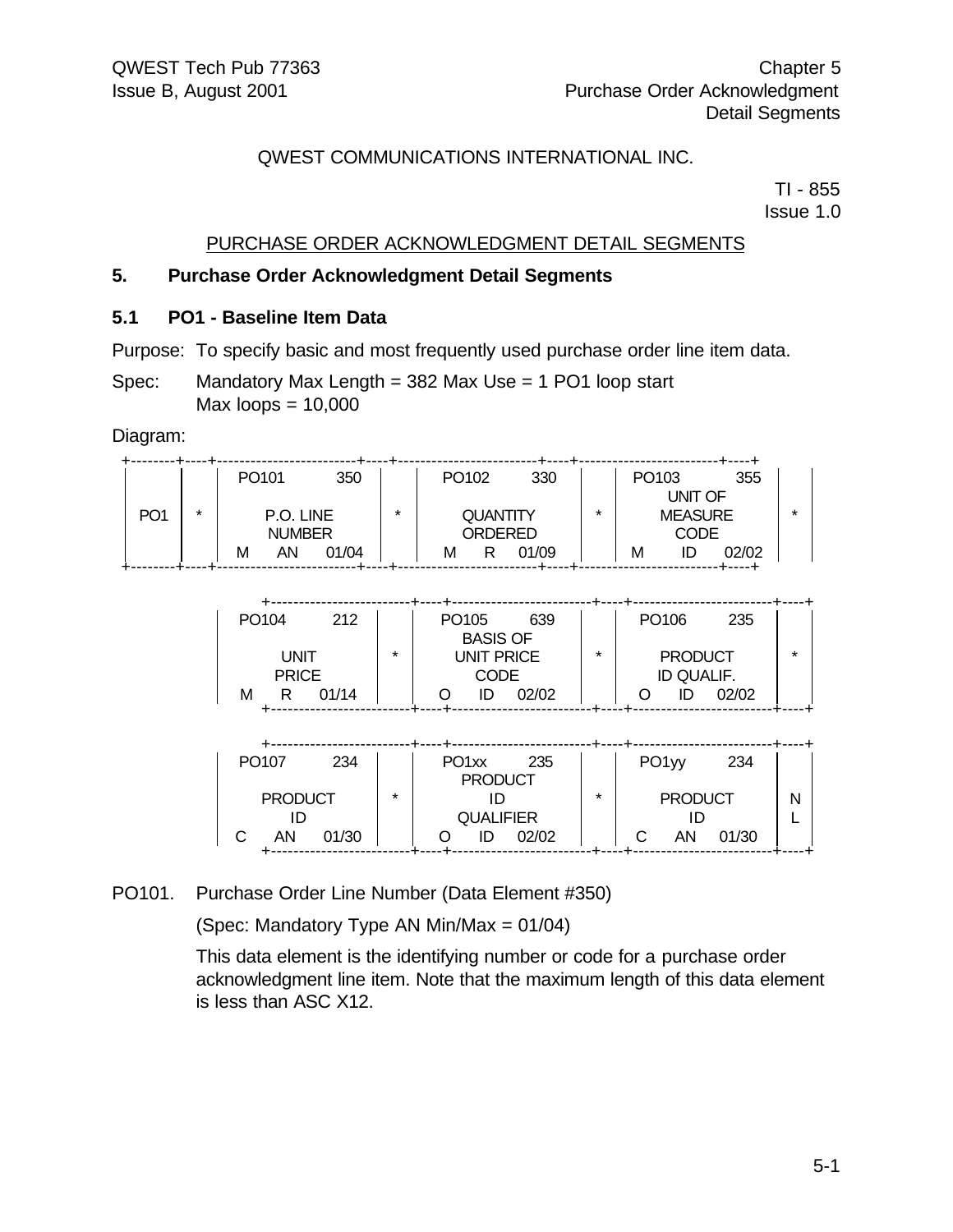TI - 855 Issue 1.0

### PURCHASE ORDER ACKNOWLEDGMENT DETAIL SEGMENTS (Continued)

PO102. Quantity Ordered (Data Element #330)

(Spec: Mandatory Type = R Min/Max 01/09)

This data element contains the quantity ordered as qualified by the Unit of Measure (PO103). See Notes 3 and 4.

NINE (9) CHARACTERS WITH NO IMPLIED DECIMALS IS REQUIRED.

PO103. Unit of Measure Code (Data Element #355)

(Spec: Mandatory Type = ID Min/Max =  $02/02$ )

This code identifies the basic unit of measurement for the item being acknowledged. The TI-recognized codes can be found in Appendix A.

PO104. Unit Price (Data Element #212)

(Spec: Mandatory Type = R Min/Max=  $01/14$ )

This data element contains the price per unit of the product, service, commodity, etc. See Note 3.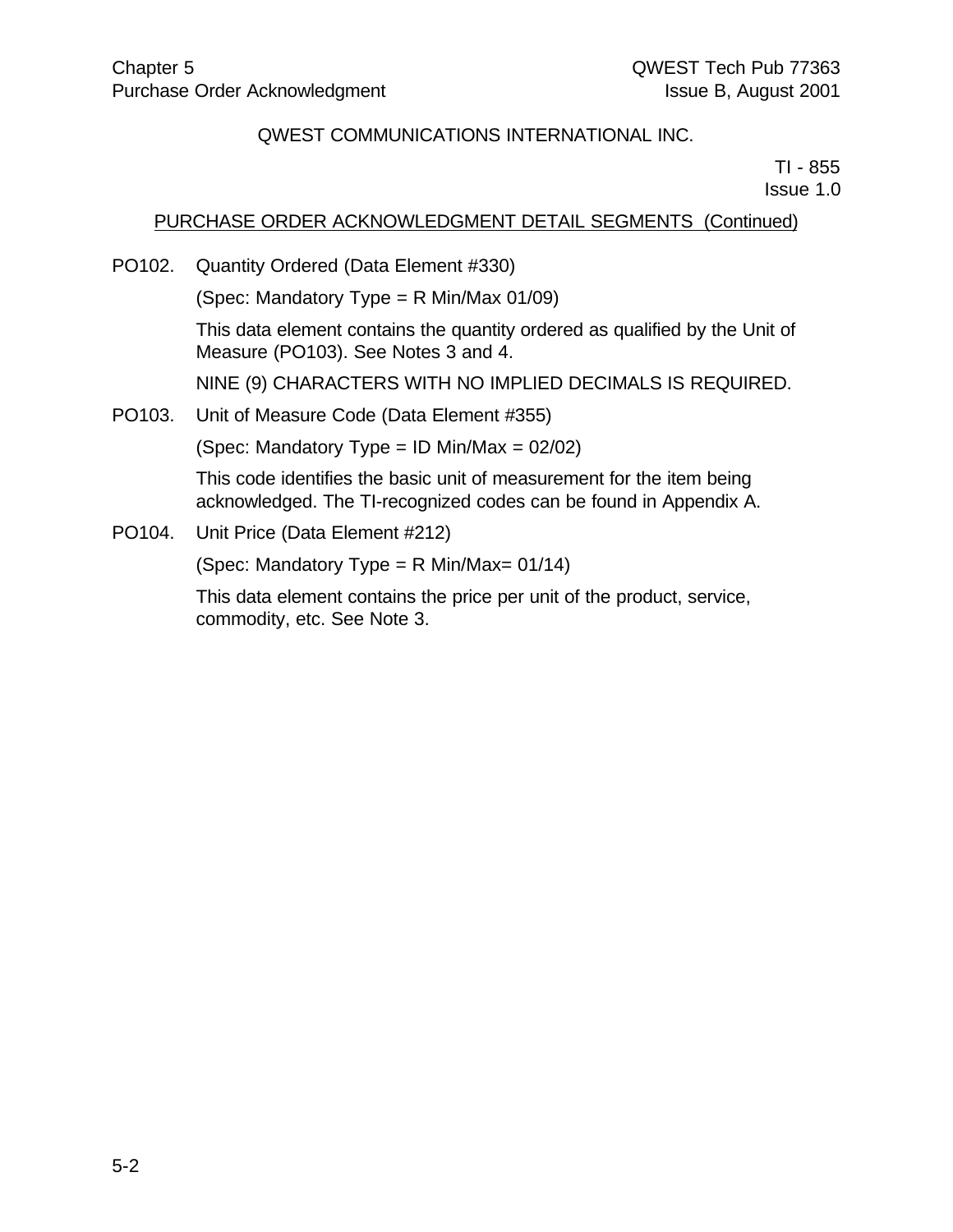TI - 855 Issue 1.0

## PURCHASE ORDER ACKNOWLEDGMENT DETAIL SEGMENTS (Continued)

PO105. Basis of Unit Price Code (Data Element #639)

(Spec: Optional Type = ID Min/Max = 02/02)

This code defines the price indicated for an item. The Basis of Unit Price Code represents a factor applied to the product of quantity and unit price to determine the cost of an item being acknowledged, as shown in the formula and examples listed below:

Formula: Extended value of item acknowledged =

Quantity Ordered (P0102) x Unit Price (PO104)

----------------------------------------------------------------

Basis of Unit Price (P0105)

Example 1: Assume PO102 = 10, PO104 =  $$1.00, PO105$  = TE (Price Each)

10 x \$1.00 ------------------ = \$10.00 1

Example 2: Assume PO102 = 10, PO104 = \$1.00, PO105 = TC (Price/Hundred)

$$
10 \times \$1.00
$$
  
-----  
100 = \$.10

See Notes 3 and 4. The TI-recognized codes can be found in Appendix A, ASC X12.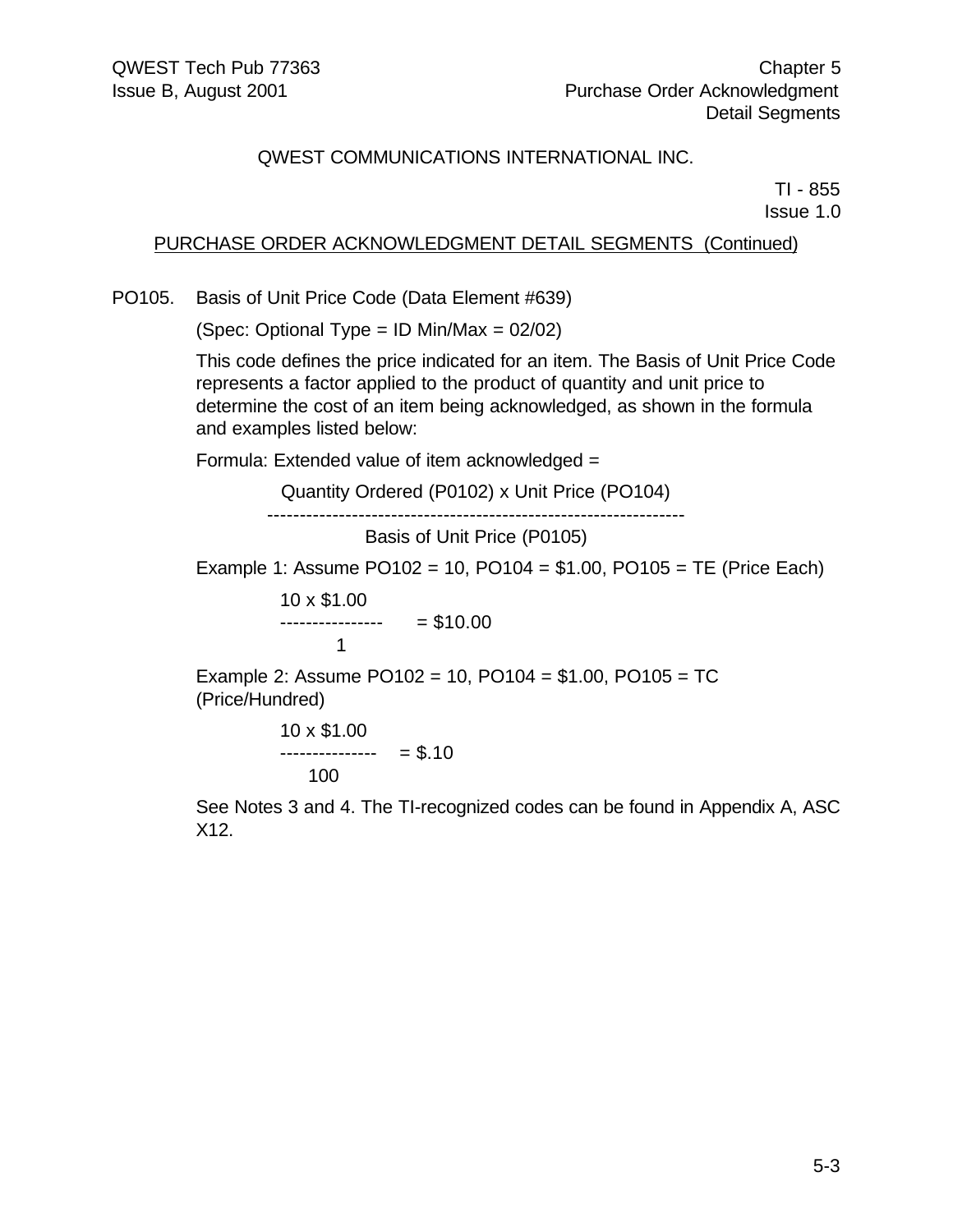TI - 855 Issue 1.0

### PURCHASE ORDER ACKNOWLEDGMENT DETAIL SEGMENTS (Continued)

PO106. Product I.D. Qualifier (Data Element #235)

(Spec: Optional Type = ID Min/Max = 02/02)

This qualifier identifies the type or source of the descriptive information being provided in the Product I.D. (PO107). See Notes 1 and 2. The preferred TIrecognized codes for this transaction are:

"CI" - CLEI<sup>™</sup> (COMMON LANGUAGE® Equipment Identifier) is an alphanumeric code describing a unique equipment item (10 characters) or a group of related equipment items (7 characters). The Language Standards Division of Bell Communications Research, Inc. controls the assignment of these codes. CI is an approved ANSI code and will be published in the next release.

"CR" - Contract Number is an alphanumeric code that specifies the purchase agreement between the trading partners.

"CT" - Continuation of the Part Number, used when the part number exceeds 30 characters.

"IN" - Buyer's Item Number is the Customer's Standard Supply Item Number used in the internal systems.

"MF" - Manufacturer is an alphanumeric code that specifies the manufacturer of the equipment. THIS QUALIFIER REQUIRED FOR PURCHASE OF MATERIAL CODED AS BASIC UNIT AND PART NUMBER.

"PN" - Company Part Number is a alphanumeric code which qualifies the basic unit to uniquely identify a specific piece of the vendor's equipment.

"RD" - Reel Number to be specified by the customer when ordering cable. A customer reel number can be provided and used or the vendor can assign a number so that the trading partners can maintain reel inventories and audit the return of non-billable reels to the vendor.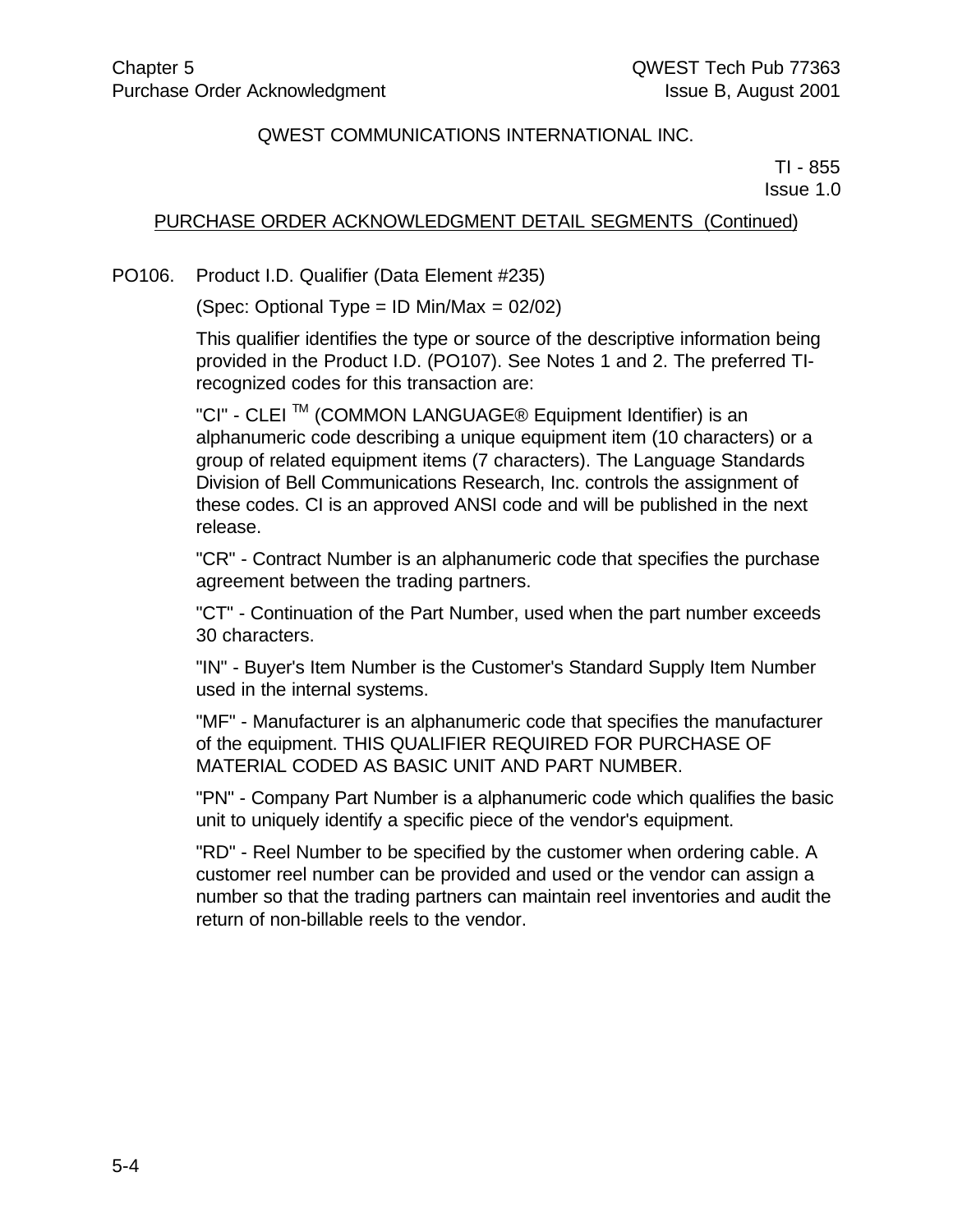TI - 855 Issue 1.0

### PURCHASE ORDER ACKNOWLEDGMENT DETAIL SEGMENTS (Continued)

"SV" - Services Rendered specifies a non-material charge such as engineering or installation. WHEN THE PRODUCT ID QUALIFIER EQUALS SV, THE VALID BILLING CATEGORIES MAY BE FOUND IN THE TABLE LABELED 'BILLING CATEGORIES'.

"UP" - Universal Product Code (UPC) (Full 11 Digit No.) is a common code used by the vendor and the customer to eliminate the necessity of descriptions. The codes are administrated by:

> Uniform Product Council 7051 Corporate Way Dayton, Ohio 45459

"VN" - Vendor's Item Number is an alphanumeric code that the vendor uses to identify the material ordered. This is the number that appears in the vendor's catalog.

"VO" - Vendor Order Number is a number assigned by the vendor to all or part of a customer order. The use of the vendor order number is at the vendor's discretion, as long as the use is consistent for the same items on related transaction sets.

"VS" - Vendor's Supplemental Item Number is an alphanumeric point item number used to subdivide a grouping of related pieces of equipment into separately orderable entities. It is also used for substitution items.

"VU" - Vendor's Basic Unit Number is an alphanumeric code which defines a family of related equipment items.

"VX" - Vendor Specification Number is a number assigned by the customer engineer or the vendor engineer, depending on who engineered the order, to all or part of the customer order. An engineer will usually use this field to subdivide an order. The use of the vendor specification number is at the vendor's discretion for vendor engineered jobs, as long as the use is consistent for the same items on all related transaction sets.

A complete list of the TI-recognized codes can be found in Appendix A, ASC X12.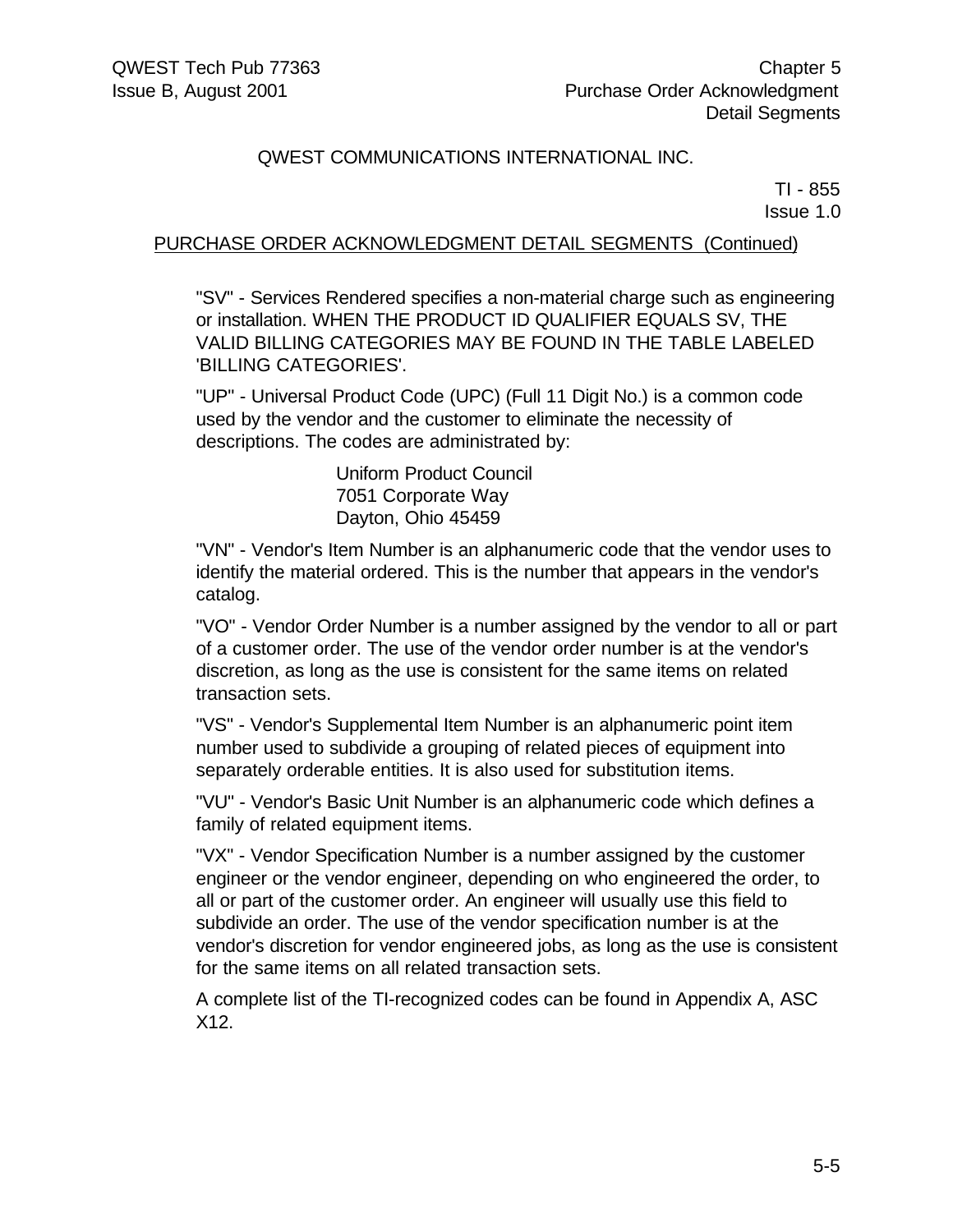TI - 855 Issue 1.0

## PURCHASE ORDER ACKNOWLEDGMENT DETAIL SEGMENTS (Continued)

PO107. Product I.D. (Data Element #234)

(Spec: Conditional Type = AN Min/Max = 1/30)

This data element identifies the number for a product or service. See Notes 1 and 2.

#### NOTES:

- 1. If PO106 is used PO107 is required.
- 2. The Product I.D. Qualifier (PO106)/Product I.D. (PO107) combination can occur a total of ten times. All notes applicable to PO106 and PO107 apply.
- 3. If quantity is not applicable as may be the case for some services Quantity Ordered (PO102) must contain a zero and Unit Price (PO104) will contain the total price. Since Unit Price (PO104) contains the total price, the formula shown in Basis of Unit Price Code (PO105) for calculation of the extended amount is not appropriate.
- 4. If Quantity Ordered (PO102) is other than zero, Basis of Unit Price Code (PO105) is required.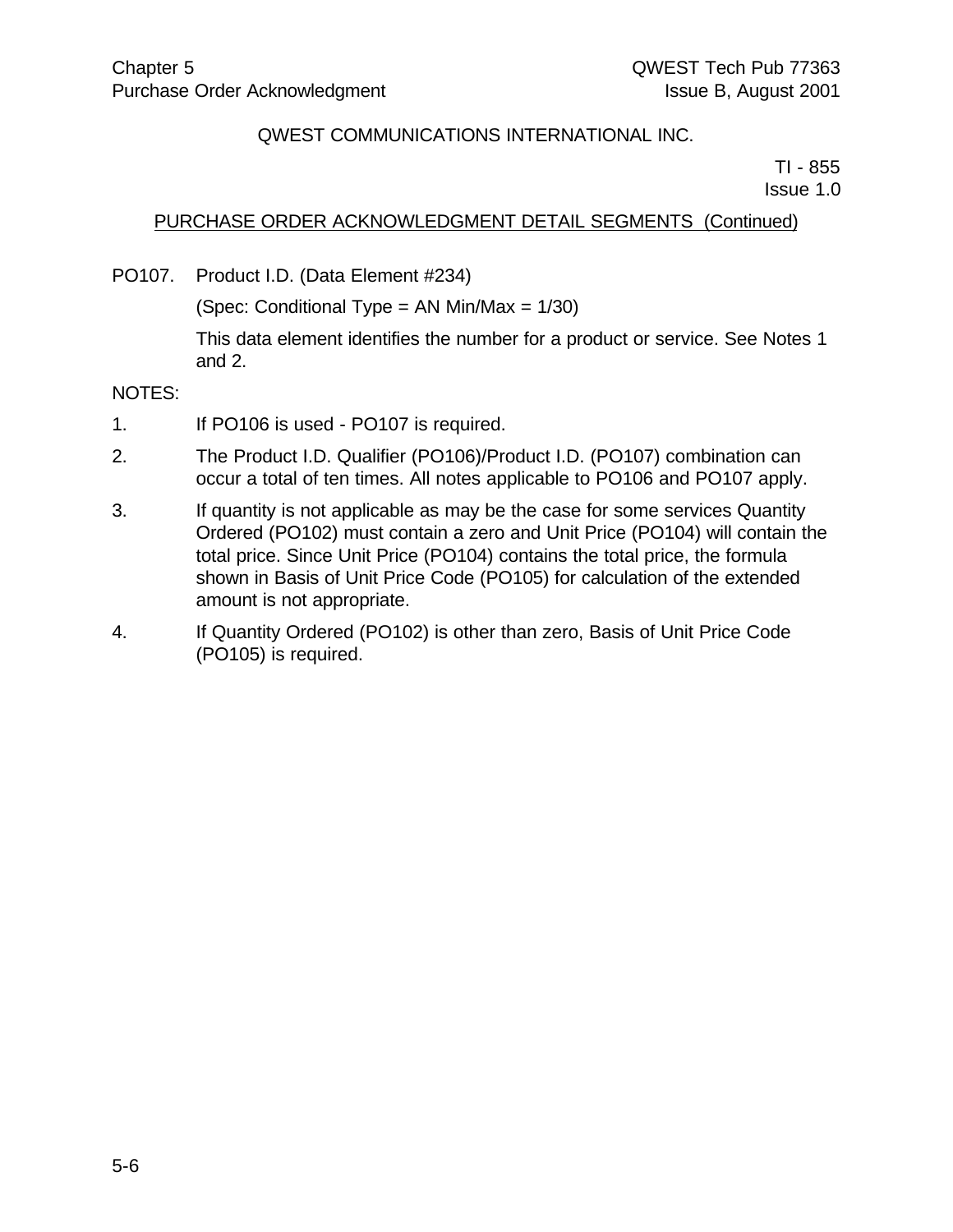TI - 855 Issue 1.0

### PURCHASE ORDER ACKNOWLEDGMENT DETAIL SEGMENTS (Continued)

# **5.2 SLN - Subline Item Detail**

Purpose: To specify product subline detail item data.

Spec: Optional Max Length = 390 Max Use = 1000 Within P01 loop

Diagram:

|     |         | SLN <sub>01</sub> | 659                             |         | SLN <sub>02</sub> |                         | 660   |   | SLN <sub>03</sub> |      | 661                  |  |
|-----|---------|-------------------|---------------------------------|---------|-------------------|-------------------------|-------|---|-------------------|------|----------------------|--|
| SLN | $\star$ |                   | <b>SUBLINE</b><br><b>NUMBER</b> | $\star$ |                   | <b>SUBLINE</b><br>LEVEL |       | * |                   | CODE | <b>CONFIGURATION</b> |  |
|     |         | AN<br>М           | 01/06                           |         | @                 | AN                      | 01/02 |   | М                 |      | 01/01                |  |

| SLN <sub>04</sub><br>380 |         | SLN <sub>05</sub><br>355<br>UNIT OF |         | SLN <sub>06</sub><br>212   |         |
|--------------------------|---------|-------------------------------------|---------|----------------------------|---------|
| <b>QUANTITY</b>          | $\star$ | <b>MEASURE</b>                      | $\star$ | <b>UNIT</b>                | $\star$ |
| 01/10<br>М<br>R          |         | <b>CODE</b><br>02/02<br>м<br>ID     |         | <b>PRICE</b><br>01/14<br>м |         |
|                          |         |                                     |         |                            |         |

| SLN <sub>07</sub><br>639<br><b>BASIS OF</b> |   | SLN <sub>08</sub><br>662                 |         | SLN <sub>09</sub>              | 235 |
|---------------------------------------------|---|------------------------------------------|---------|--------------------------------|-----|
| UNIT PRICE<br><b>CODE</b>                   | ÷ | <b>SUBLINE PRICE</b><br><b>CHANGE ID</b> | $\star$ | PRODUCT ID<br><b>QUALIFIER</b> | ×   |
| 02/02<br>חו                                 |   | 01/01<br>м                               |         | 02/02                          |     |

| SLN <sub>10</sub>    | 234   |         | <b>SLNxx</b> | 235                                     |         | <b>SLNyy</b>         | 234   |  |
|----------------------|-------|---------|--------------|-----------------------------------------|---------|----------------------|-------|--|
| <b>PRODUCT</b><br>AN | 01/30 | $\star$ |              | PRODUCT ID<br><b>QUALIFIER</b><br>02/02 | $\star$ | <b>PRODUCT</b><br>AN | 01/30 |  |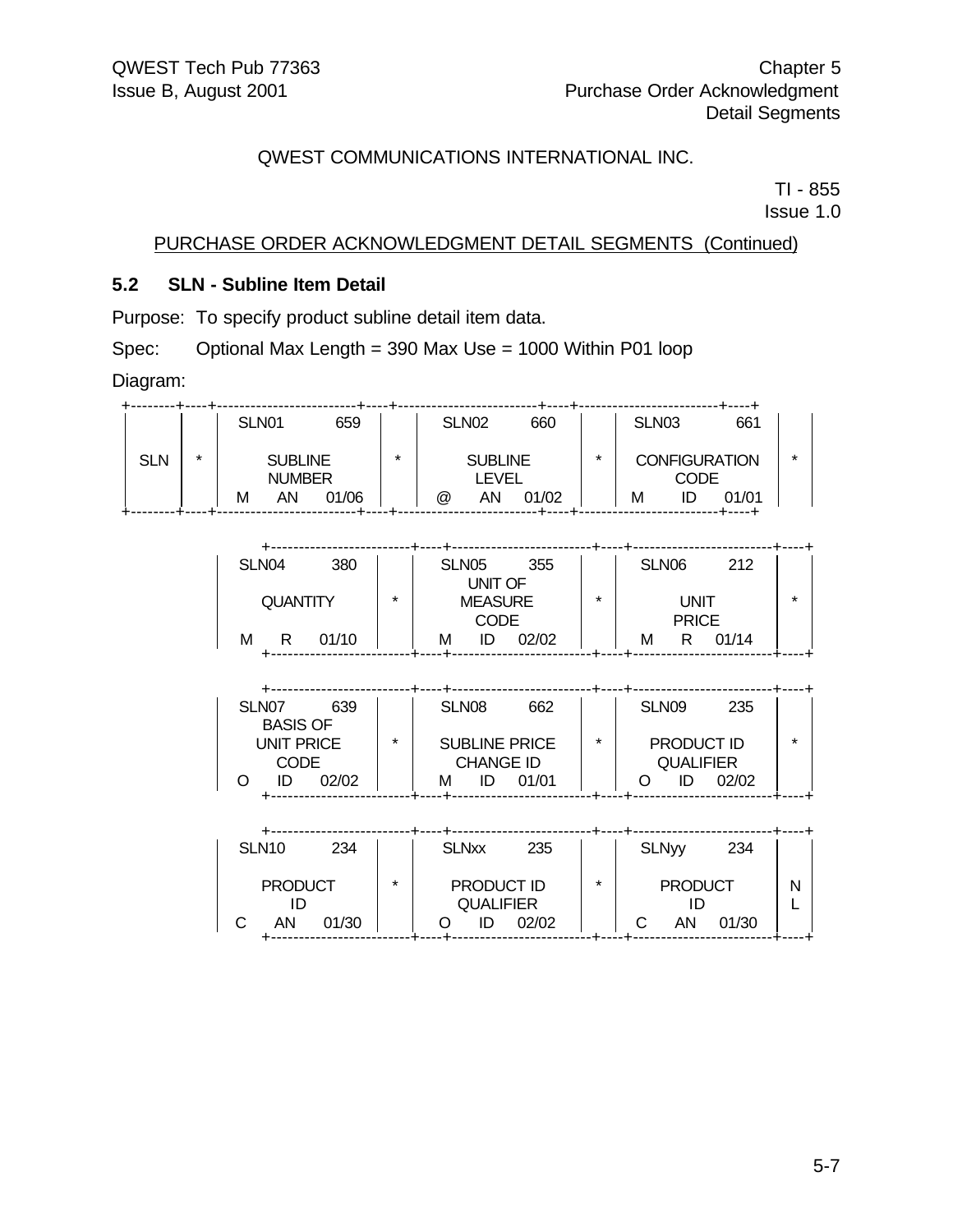TI - 855 Issue 1.0

## PURCHASE ORDER ACKNOWLEDGMENT DETAIL SEGMENTS (Continued)

SLN01. Subline Number (Data Element #659)

(Spec: Mandatory Type = AN Min/Max= 01/04)

This number identifies the subline item related to (but not necessarily equivalent to) the Baseline Purchase Order Acknowledgment Line Number (PO101). For example, if 2.1 or 2.A are used as subline or point item numbers for a baseline item number of 2, then SLN01 would be either 1 or A.

- SLN02. Subline Level (Data Element #661) NOT USED BY TI.
- SLN03. Configuration Code (Data Element #661)

(Spec: Mandatory Type = ID Min/Max =  $01/01$ )

The Configuration Code indicates whether the subline item is included in, added to, or deleted from the baseline item configuration. The only TIrecognized codes for PICS/DCPR (BVAPP) transactions is:

D Deleted from the Configuration

A complete list of the TI-recognized codes can be found in Appendix A, ASC X12.

SLN04. Quantity (Data Element #380)

(Spec: Mandatory Type = R Min/Max =  $01/10$ )

This data element contains the quantity to be added to, included in or deleted from the baseline item. See Note 4.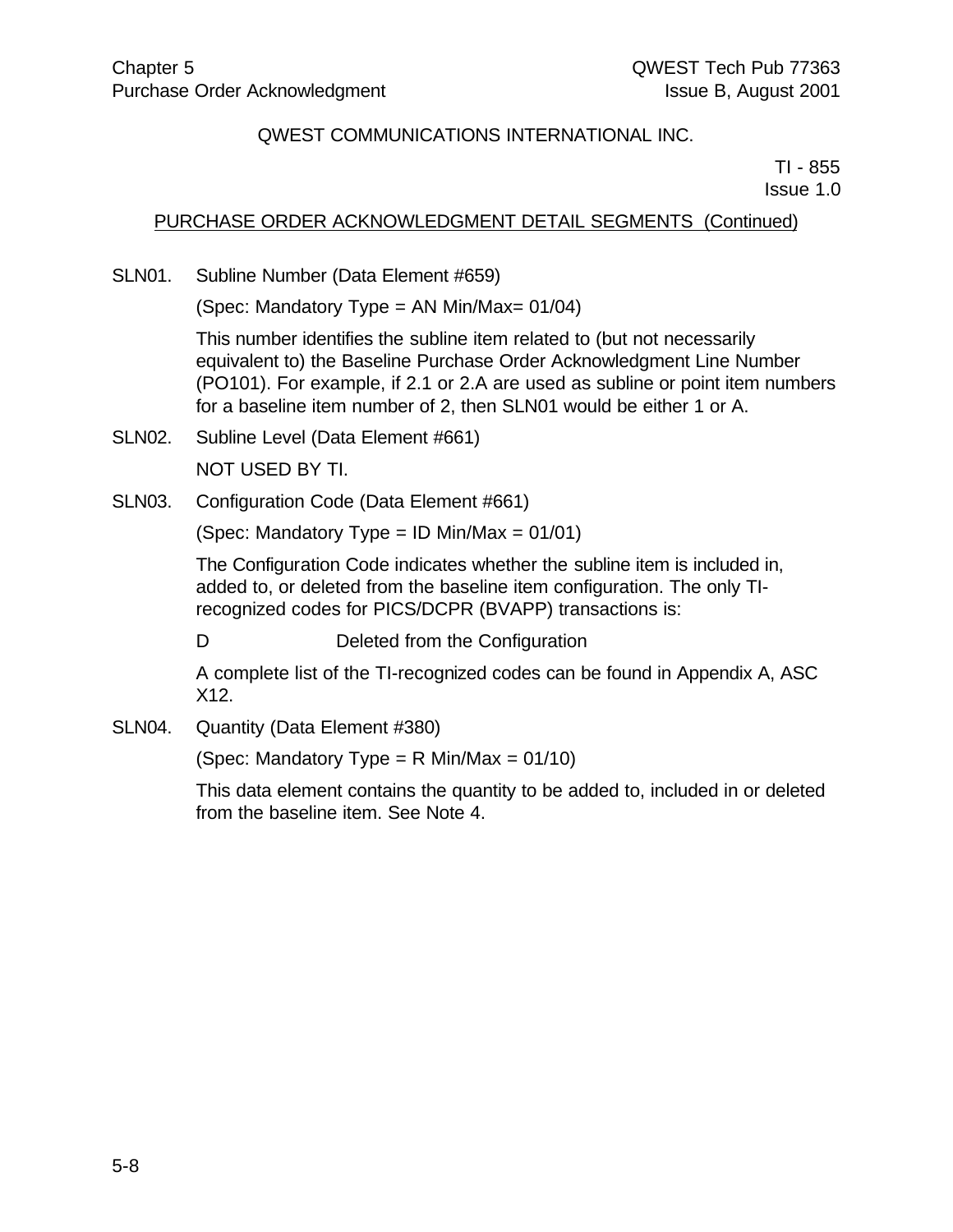TI - 855 Issue 1.0

## PURCHASE ORDER ACKNOWLEDGMENT DETAIL SEGMENTS (Continued)

SLN05. Unit of Measure Code (Data Element #355)

(Spec: Mandatory Type = ID Min/Max =  $02/02$ )

This code identifies the basic unit of measurement for the subline item being acknowledged. The TI-recognized codes can be found in Appendix A, ASC X12.

SLN06. Unit Price (Data Element #212)

(Spec: Mandatory Type - R Min/Max = 01/14)

This data element contains the price per unit of product, service, commodity, etc. of the subline item being added to, deleted from or included in the baseline item. See Notes 1 and 4.

SLN07. Basis of Unit Price Code (Data Element #639)

(Spec: Optional Type = ID Min/Max = 02/02)

This code defines the type of price indicated for an item. See Note 4. For calculation of extended amount, see formula under Basis of Unit Price (PO105). The TI-recognized codes can be found in Appendix A, ASC X12.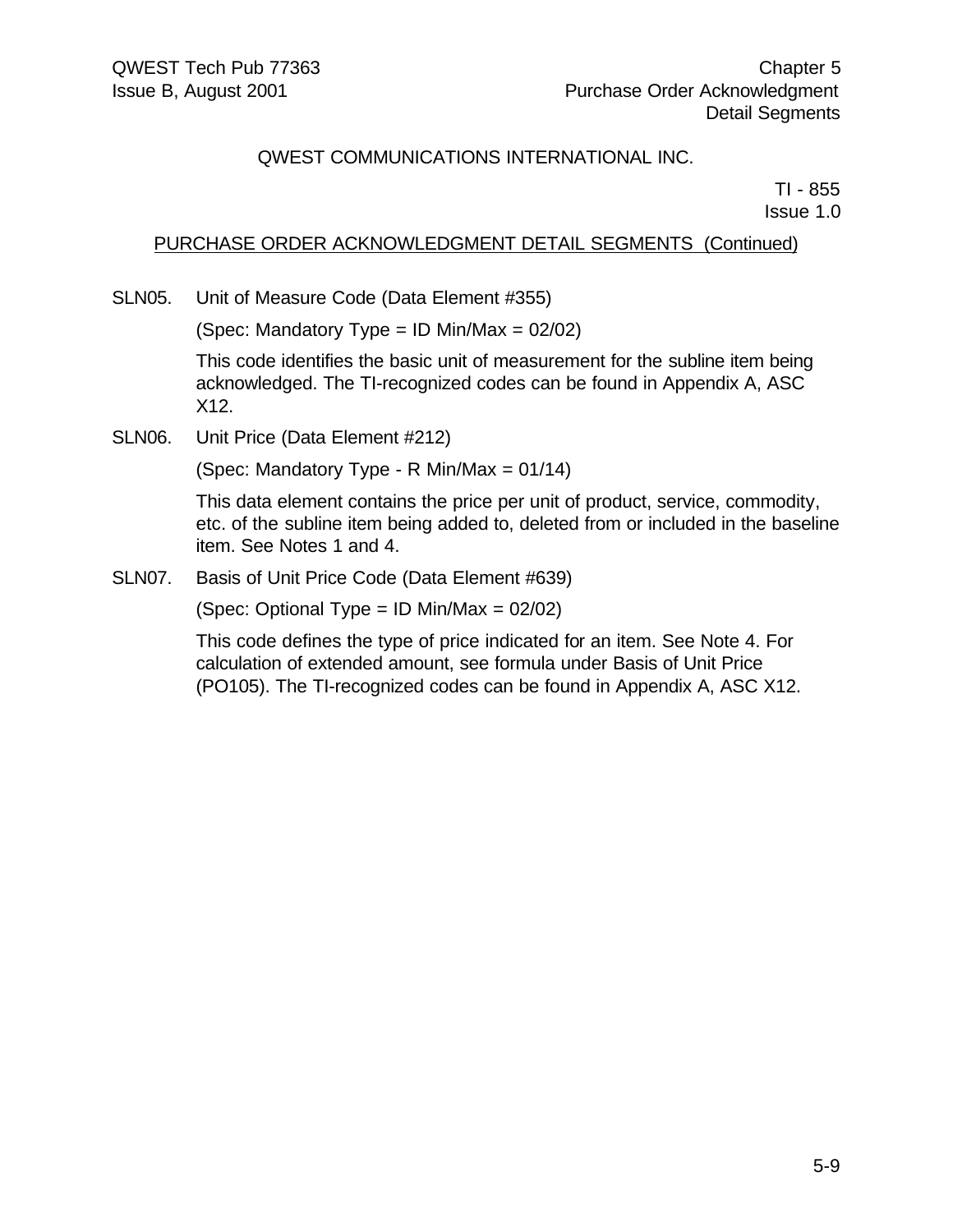TI - 855 Issue 1.0

# PURCHASE ORDER ACKNOWLEDGMENT DETAIL SEGMENTS (Continued)

SLN08. Subline Price Change I.D. (Data Element #662)

(Spec: Mandatory Type = ID Min/Max =  $01/01$ )

This code indicates whether the price of the subline item is included in, added to, or subtracted from the baseline item unit price (PO104). The preferred TIrecognized codes for this transaction are:

| CODE | <b>DEFINITION</b>                            |
|------|----------------------------------------------|
| А    | Added to the Baseline Item Unit Price        |
|      | Included in the Baseline Item Unit Price     |
| S    | Subtracted from the Baseline Item Unit Price |
|      |                                              |

A complete list of the TI-recognized codes can be found in Appendix A, ASC X12.

SLN09. Product I.D. Qualifier (Data Element #235)

(Spec: Optional Type = ID Min/Max = 02/02)

This qualifier identifies the type or source of the descriptive information being provided in the Product I.D. (SLN10). See Notes 1 and 2. The preferred TIrecognized codes for this transaction are: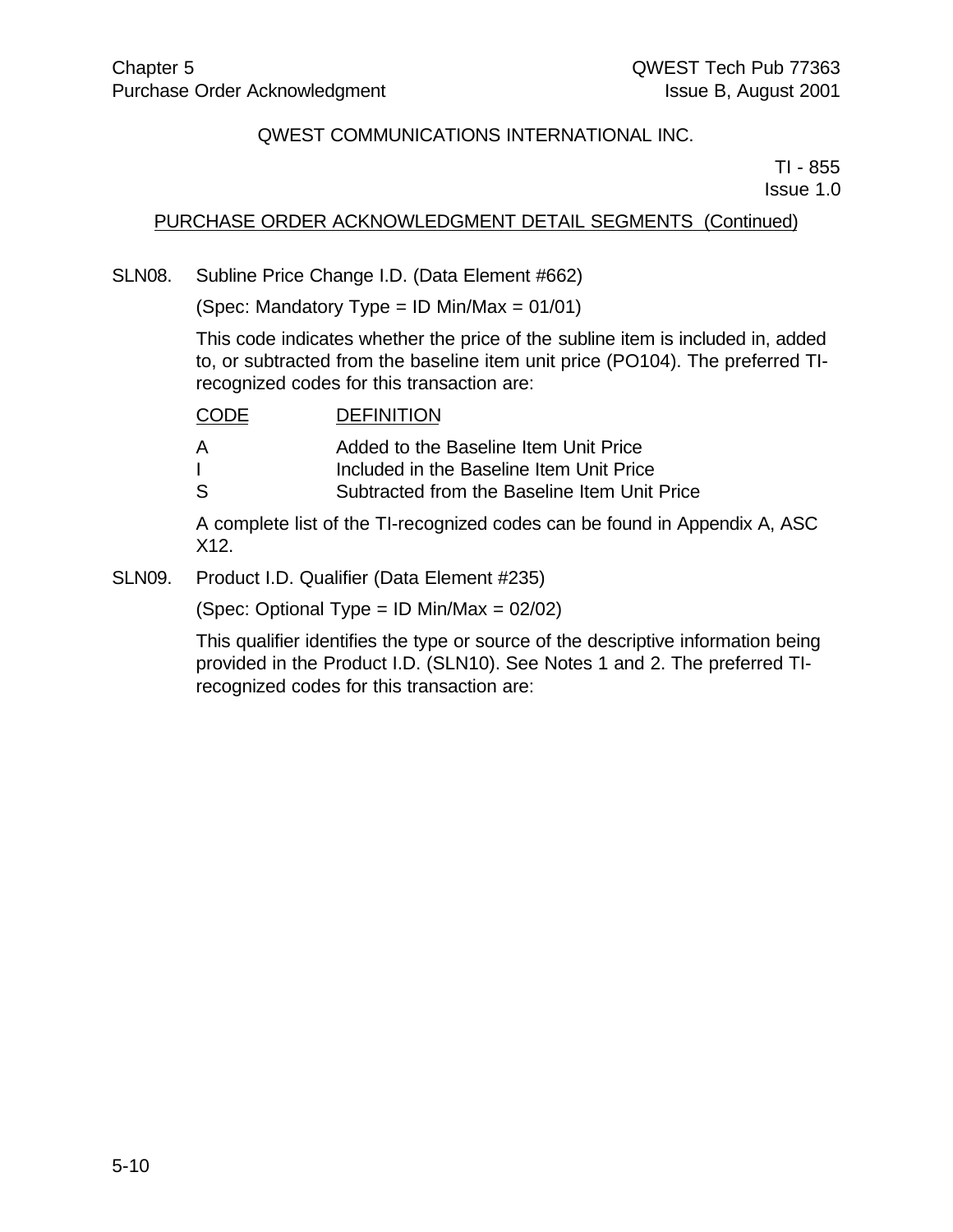TI - 855 Issue 1.0

## PURCHASE ORDER ACKNOWLEDGMENT DETAIL SEGMENTS (Continued)

"CI" - CLEI TM (COMMON LANGUAGE® Equipment Identifier) is an alphanumeric code describing a unique equipment item (10 characters) or a group of related equipment items (7 characters). The Language Standards Division of Bell Communications Research, Inc. controls the assignment of these codes. CI is an approved ANSI code and will be published in the next release.

"CT" - Continuation of the Part Number, used when the part number exceeds 30 characters.

"IN" - Buyer's Item number is the Customer's Standard Supply Item Number used in the internal systems.

"MF" - Manufacturer is an alphanumeric code that specifies the manufacturer of the equipment. THIS QUALIFIER REQUIRED FOR PURCHASE OF MATERIAL CODED AS BASIC UNIT AND PART NUMBER.

"PN" - Company Part Number is a alphanumeric code which qualifies the basic unit to uniquely identify a specific piece of the vendor's equipment.

"RD" - Reel Number to be specified by the customer when ordering cable. A customer reel number can be provided and used or the vendor can assign a number so that the trading partners can maintain reel inventories and audit the return of non-billable reels to the vendor.

"SV" - Services Rendered specifies a non-material charge such as engineering or installation. WHEN THE PRODUCT ID QUALIFIER EQUALS SV, THE VALID BILLING CATEGORIES MAY BE FOUND IN THE TABLE LABELED 'BILLlNG CATEGORIES' .

"UP" - Universal Product Code (UPC) (Full 11 Digit No.) is a common code used by the vendor and the customer to eliminate the necessity of descriptions. The codes are administrated by:

> Uniform Product Council 7051 Corporate Way Dayton, Ohio 45459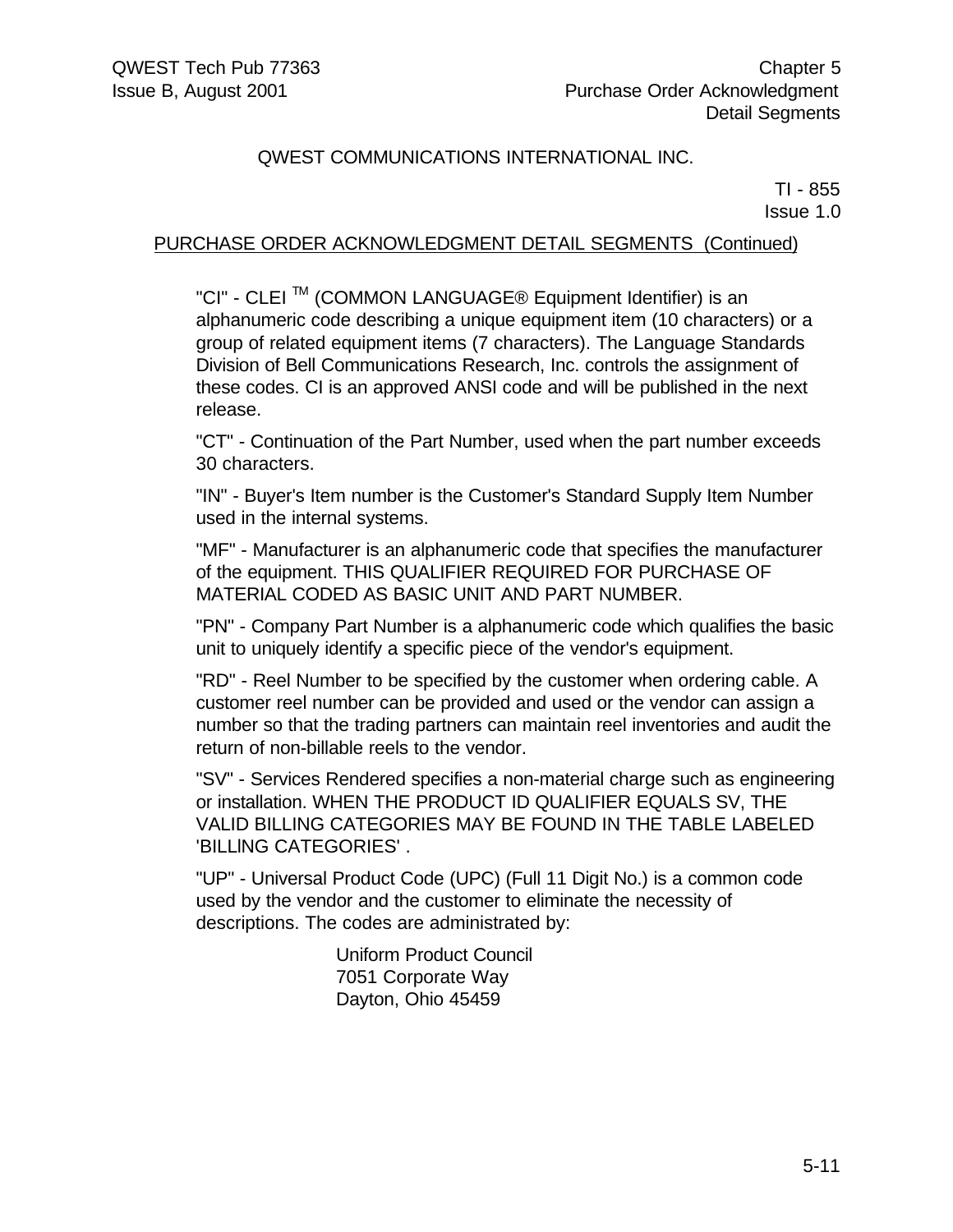TI - 855 Issue 1.0

#### PURCHASE ORDER ACKNOWLEDGMENT DETAIL SEGMENTS (Continued)

"VN" - Vendor's Item Number is an alphanumeric code that the vendor uses to identify the material ordered. This is the number that appears in the vendor's catalog.

"VO" - Vendor Order Number is a number assigned by the vendor to all or part of a Customer order. The use of the vendor order number is at the vendor's discretion, as long as the use is consistent for the same items on all related transaction sets.

"VS" - Vendor's Supplemental Item Number is an alphanumeric point item number used to subdivide a grouping of related pieces of equipment into separately orderable entities. It is also used for substitution items.

"VU" - Vendor's Basic Unit Number is an alphanumeric code which defines a family of related equipment items.

"VX" - Vendor Specification Number is a number assigned by the customer engineer or the vendor engineer, depending on who engineered the order, to all or part of the customer order. An engineer will usually use this field to subdivide an order. The use of the vendor specification number is at the vendor's discretion for vendor engineered jobs, as long as the use is consistent for the same items on all related transaction sets.

A complete list of the TI-recognized codes can be found in Appendix A, ASC X12.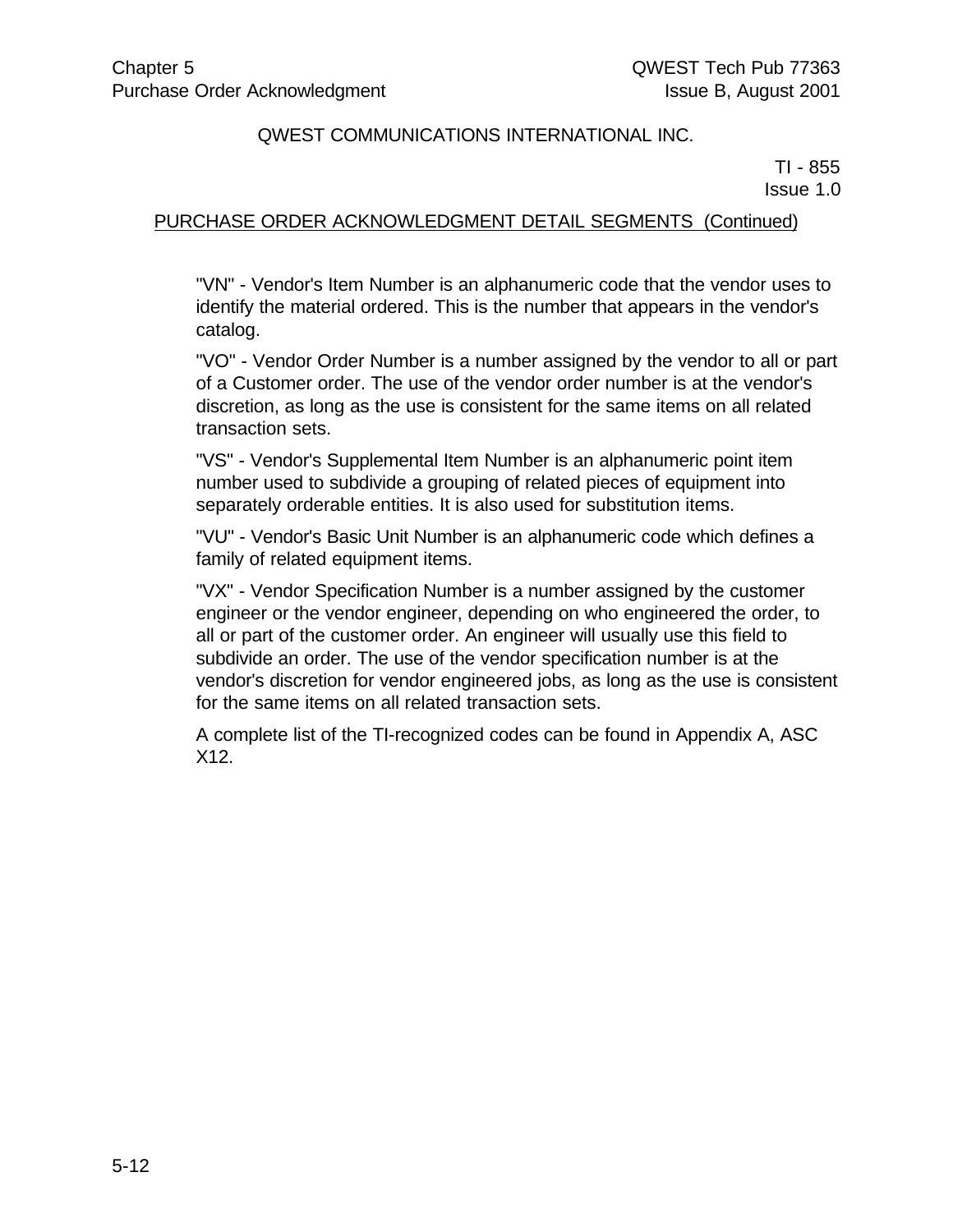TI - 855 Issue 1.0

## PURCHASE ORDER ACKNOWLEDGMENT DETAIL SEGMENTS (Continued)

SLN10. Product I.D. (Data Element #234)

(Spec: Conditional Type = AN Min/Max = 1/30)

This data element contains the number for a product or service. See Notes 1 and 2.

NOTES:

- 1. If SLN09 is used SLN10 is required.
- 2. The Product I.D. Qualifier (SLN09)/Product I.D. (SLN10) combination can occur a total of ten times. All notes applicable to SLN09 and SLN10 apply.
- 3. If quantity is not applicable as may be the case for some services Quantity (SLN04) must contain a zero and Unit Price (SLN06) will contain the total price. Since Unit Price (SLN06) contains the total price, the formula shown in Basis of Unit Price Code (PO105) for calculation of the extended amount is not appropriate.
- 4. If Quantity (SLN04) is other than zero, Basis of Unit Price (SLN07) is required.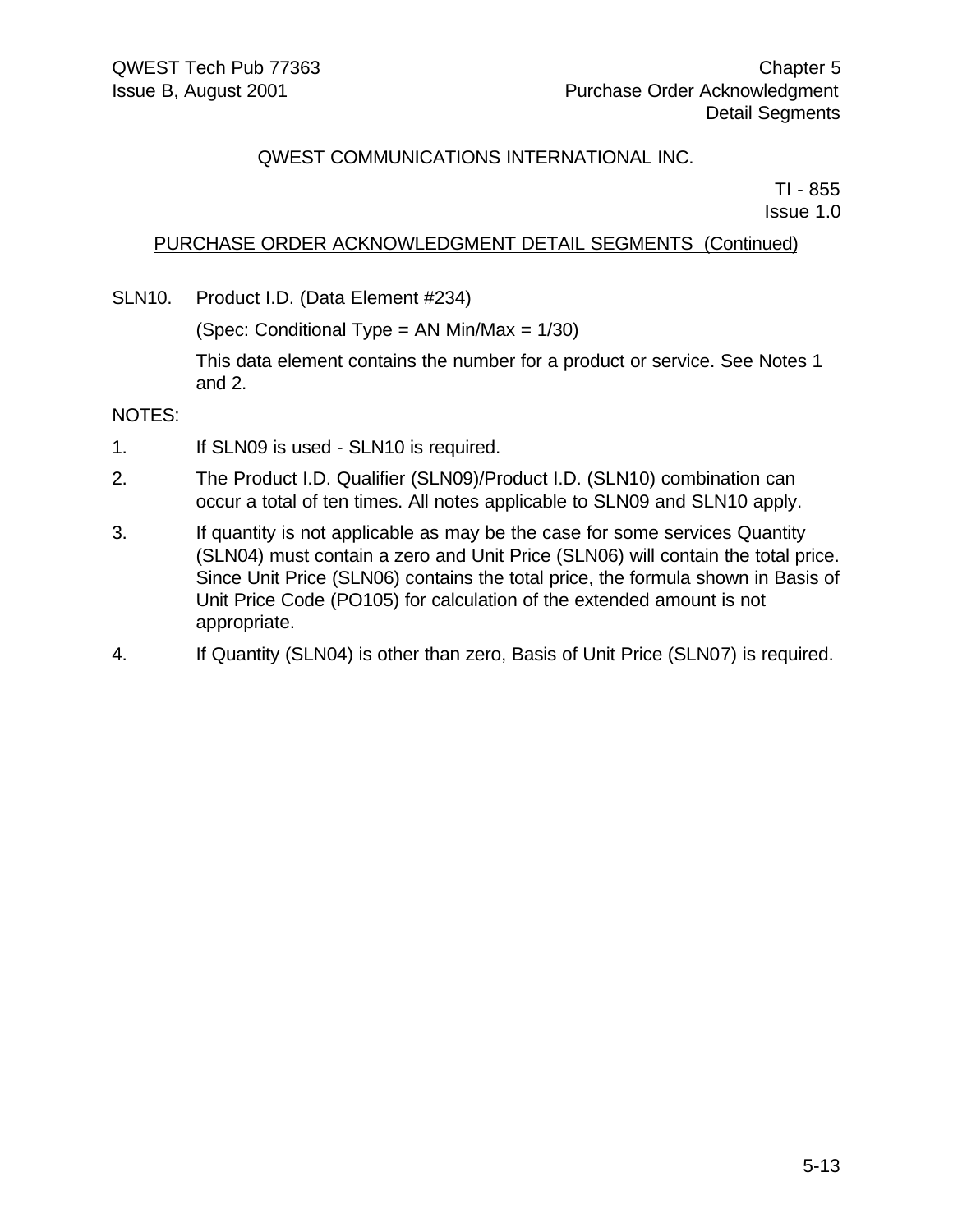TI - 855 Issue 1.0

PURCHASE ORDER ACKNOWLEDGMENT DETAIL SEGMENTS (Continued)

#### **5.3 J2X - Item Description**

Purpose: To describe an item in either an industry standard or free-form format.

Spec: Optional Max Length = 90 Max Use = 1,000 Within PO1 loop

Diagram:

|     |   | J2X01             | 348   |         | J2X02   | 349               |   | J2X03 |                    | 372   |   |
|-----|---|-------------------|-------|---------|---------|-------------------|---|-------|--------------------|-------|---|
|     |   |                   |       |         |         |                   |   |       |                    |       |   |
| J2X | ÷ | <b>ITEM DESC.</b> |       | $\star$ |         | <b>ITEM DESC.</b> | ÷ |       | ITEM               |       | Ν |
|     |   |                   |       |         |         |                   |   |       |                    |       |   |
|     |   | <b>QUALIFIER</b>  |       |         |         | TYPF              |   |       | <b>DESCRIPTION</b> |       |   |
|     |   | М<br>ID           | 02/02 |         | М<br>ID | 01/01             |   | М     | AN                 | 01/80 |   |
|     |   |                   |       |         |         |                   |   |       |                    |       |   |

J2X01. Item Description Qualifier (Data Element #348)

(Spec: Mandatory Type = ID Min/Max =  $02/02$ )

This code identifies the group or industry for the product. 'TI' (Telecommunications Industry) is the only TI-recognized code.

J2X02. Item Description Type (Data Element #349)

(Spec: Mandatory Type = ID Min/Max =  $01/01$ )

This code indicates the format of the description. The preferred TI-recognized codes for this transaction are:

| <b>CODE</b>  | <b>DEFINITION</b> |
|--------------|-------------------|
| E            | Free-form         |
| <sub>S</sub> | <b>Structured</b> |

A complete list of the TI-recognized codes can be found in Appendix A, ASC X12. IF FRAME ID IS INDICATED IN J2X03 THEN 'S' IS THE ONLY VALID CODE.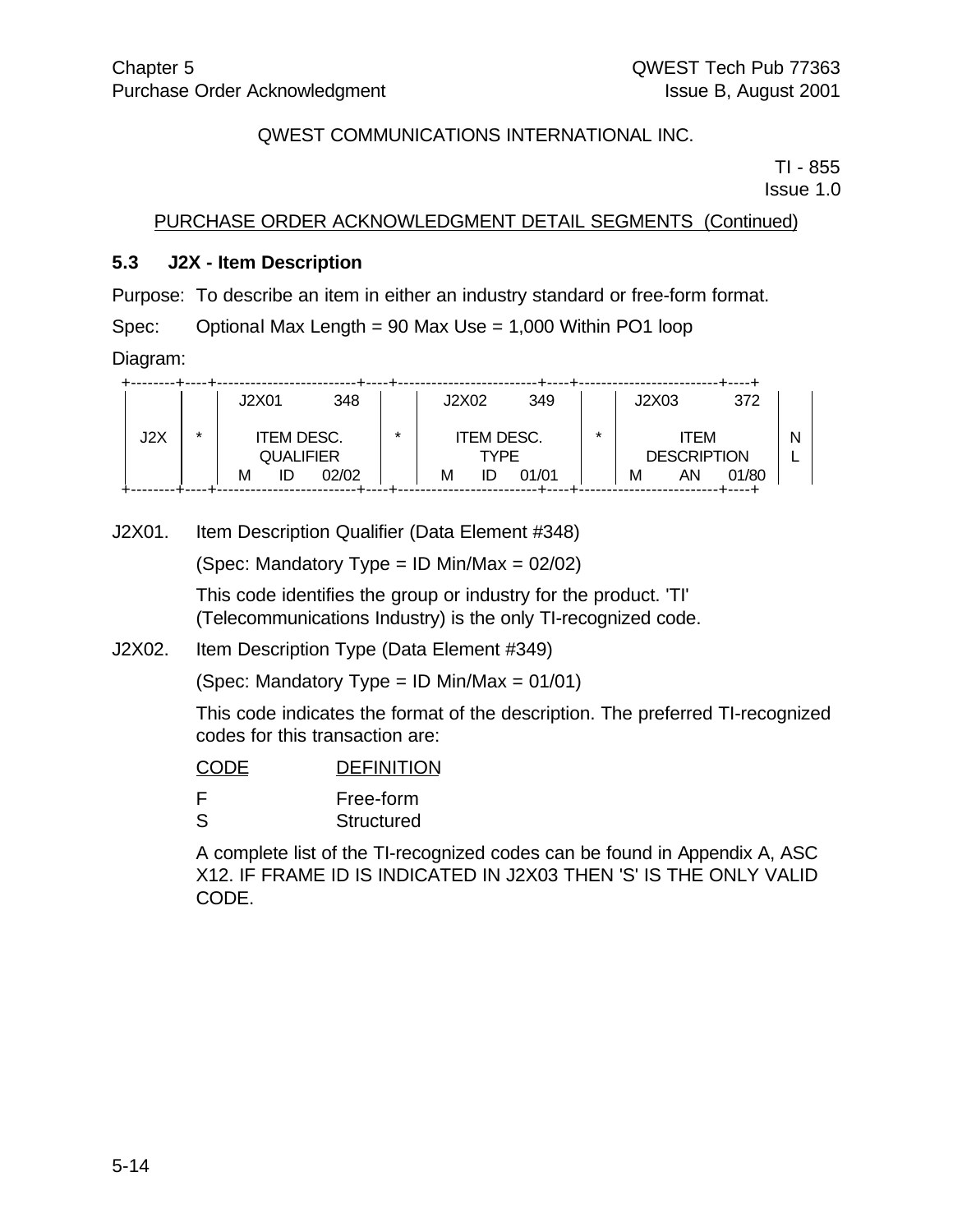TI - 855 Issue 1.0

### PURCHASE ORDER ACKNOWLEDGMENT DETAIL SEGMENTS (Continued)

J2X03. Item Description (Data Element #372)

(Spec: Mandatory Type = AN Min/Max = 01/80)

This data element contains the description of the item being purchased. If Item Description Type is 'S', then the data element contains structured data as agreed on by the trading partners.

BVAPP REQUIRES THE FRAME ID IN THIS ELEMENT, IF APPROPRIATE, AND J2X02=S.

VALID ENTRIES ARE:

FLOOR - POSITION 1-2 LINE-UP OR FRAME - POSITION 3-7 BAY NUMBER - POSITION 8-9 BAY DESIGNATION - POSITION 10 QUANTITY - POSITION 11-19 (INTEGERS ONLY, WITH LEADING ZEROS IF NECESSARY)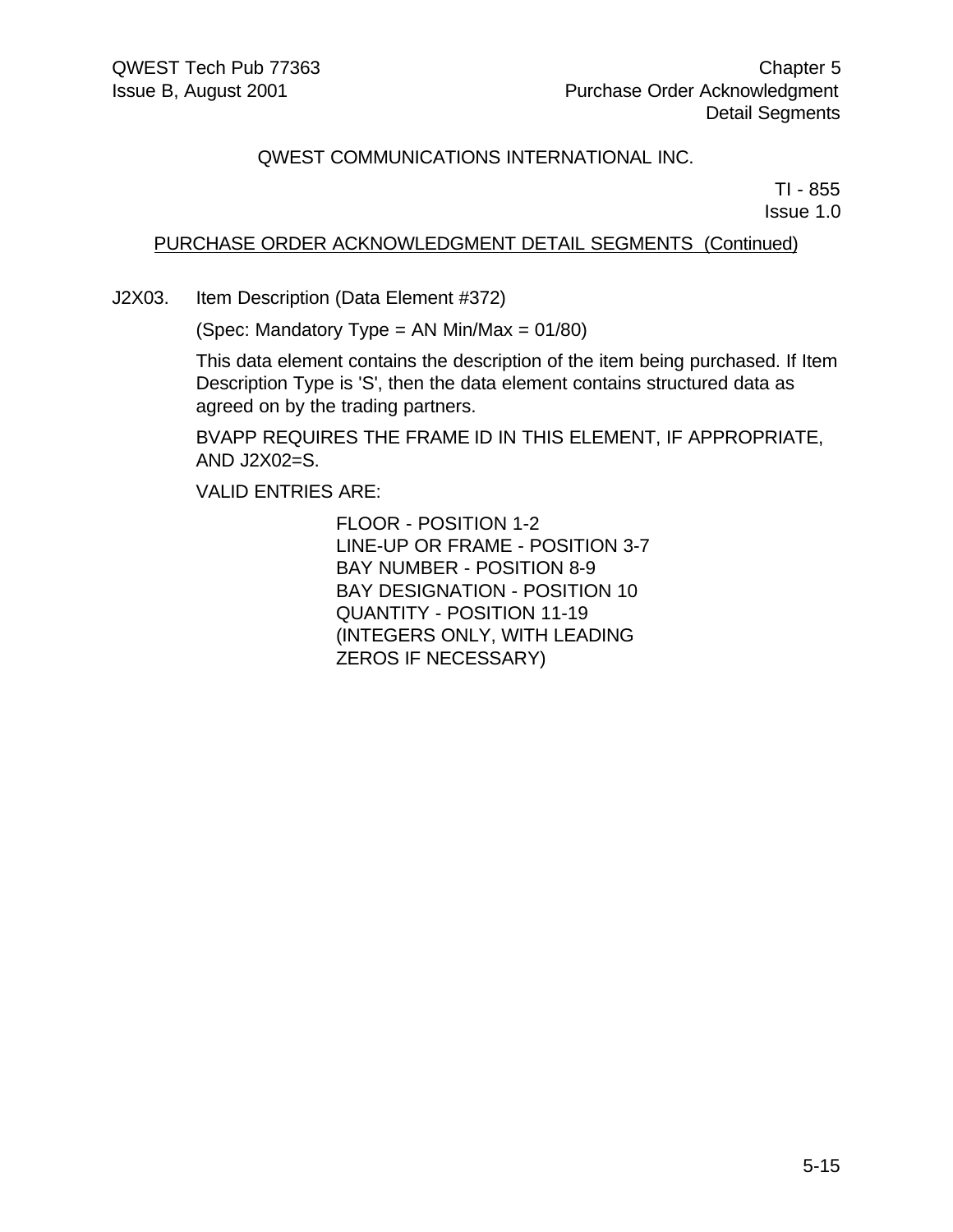TI - 855 Issue 1.0

#### PURCHASE ORDER ACKNOWLEDGMENT DETAIL SEGMENTS (Continued)

#### **5.4 P03 - Additional Item Detail**

- Purpose: To specify item related changes to the P01 or SLN segments in the purchase order or purchase order acknowledgment. These changes involve variations in the price/quantity information.
- Spec: Optional Max Length = 131 Max Use = 25 Within P01 loop.
- PICS/DCPR (BVAPP) USES THIS SEGMENT TO APPLY PRICE AND QUANTITY CHANGE.

Diagram:

|                 |         | PO301                               | 371   |         | PO302 |             | 373   |   | PO303 |                                  | 236   |   |
|-----------------|---------|-------------------------------------|-------|---------|-------|-------------|-------|---|-------|----------------------------------|-------|---|
| PO <sub>3</sub> | $\star$ | <b>CHANGE</b><br><b>REASON CODE</b> |       | $\star$ |       | <b>DATE</b> |       | * |       | <b>PRICE</b><br><b>QUALIFIER</b> |       | ÷ |
|                 |         | ID<br>м                             | 02/02 |         |       | DT          | 06/06 |   |       |                                  | 03/03 |   |

| PO304        | 212   |         | PO305 | <b>BASIS OF</b> | 639   |         | PO306 |                 | 380   |         |
|--------------|-------|---------|-------|-----------------|-------|---------|-------|-----------------|-------|---------|
| UNIT         |       | $\star$ |       | UNIT PRICE      |       | $\star$ |       | <b>QUANTITY</b> |       | $\star$ |
| <b>PRICE</b> | 01/14 |         |       | CODE            | 02/02 |         | м     |                 | 01/10 |         |

| PO307<br>355     |         | PO308              | 352   |  |
|------------------|---------|--------------------|-------|--|
| <b>UNIT OF</b>   |         |                    |       |  |
| <b>MEASURE</b>   | $\star$ | <b>DESCRIPTION</b> |       |  |
| <b>CODE</b>      |         |                    |       |  |
| 02/02<br>м<br>ID |         | ΑN                 | 01/80 |  |
|                  |         |                    |       |  |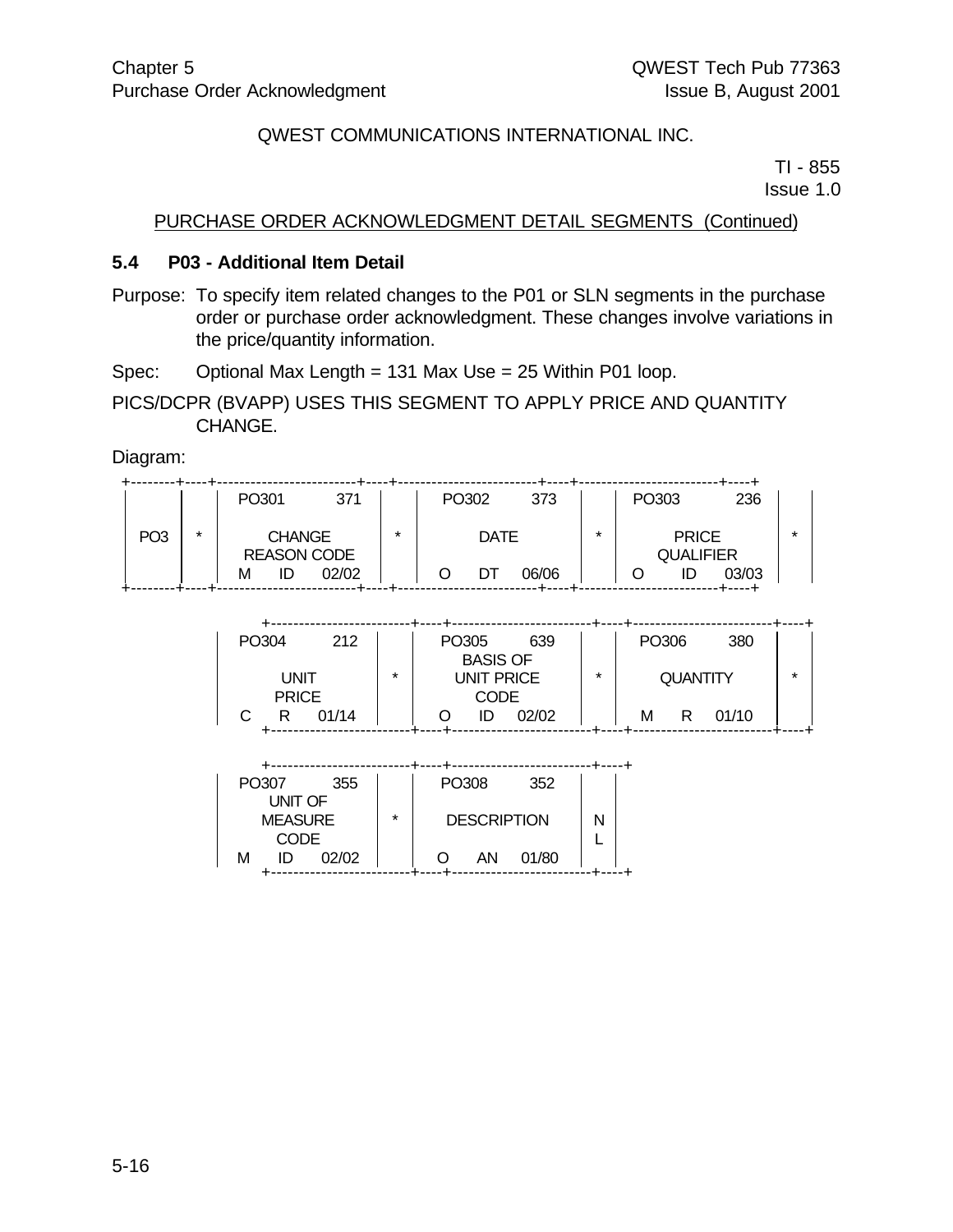TI - 855 Issue 1.0

## PURCHASE ORDER ACKNOWLEDGMENT DETAIL SEGMENTS (Continued)

PO301. Change Reason Code (Data Element #371)

(Spec: Mandatory Type = ID Min/Max 02/02)

The code specifies the reason for the price or quantity change. See Note 5. The TI-recognized codes for PICS/DCPR (BVAPP) transactions are:

| <b>CODE</b> | <b>DEFINITION</b>             |
|-------------|-------------------------------|
| QO.         | <b>Quantity Ordered</b>       |
| l JP        | Unit Price                    |
| 77          | Change applied to SLN Segment |

PO302. Date (Data Element #373)

(Spec: Optional Type = DT Min/Max = 06/06)

This data element is the effective date related to the Change Reason Code (PO301) whenever it may be applicable.

PO303. Price Qualifier (Data Element #236)

(Spec: Optional Type = ID Min/Max =  $03/03$ )

This code identifies the pricing specifications. See Note 1. The TI-recognized codes can be found in Appendix A, ASC X12.

PO304. Unit Price (Data Element #212)

(Spec: Conditional Type = R Min/Max =  $01/14$ )

This is the price per unit of the product, service, commodity, etc. See Notes 1 and 3.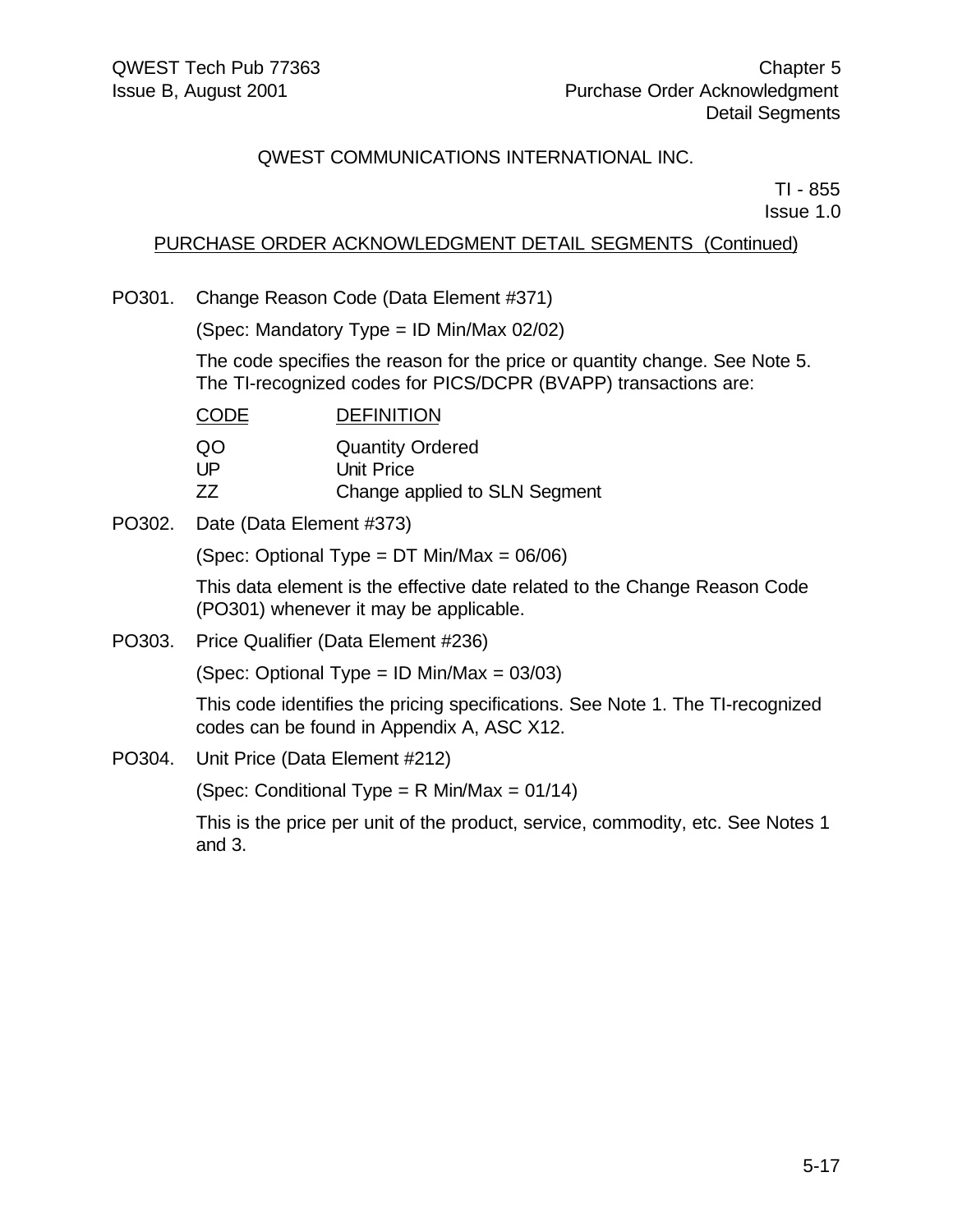TI - 855 Issue 1.0

### PURCHASE ORDER ACKNOWLEDGMENT DETAIL SEGMENTS (Continued)

PO305. Basis of Unit Price Code (Data Element #639)

(Spec: Optional Type = ID Min/Max =  $02/02$ )

This code identifies the type of price indicated for an item. For calculation of the extended amount, see the formula under Basis of Unit Price Code (PO105). See Notes 1 and 4. The TI-recognized codes can be found in Appendix A, ASC X12.

PO306. Quantity (Data Element #380) (Spec: Mandatory Type =  $R$  Min/Max = 01/10) This contains the numeric value of the quantity. See Notes 2 and 4. PO307. Unit of Measure Code (Data Element #355)

(Spec: Mandatory Type = ID Min/Max =  $02/02$ )

This code identifies the basic unit of measurement of the Quantity (PO306). See Note 2. The TI-recognized codes can be found in Appendix A, ASC X12.

PO308. Description (Data Element #352)

(Spec: Optional Type = AN Min/Max = 01/80)

This data element is a free-form description to clarify the related data elements and their content. See Note 5.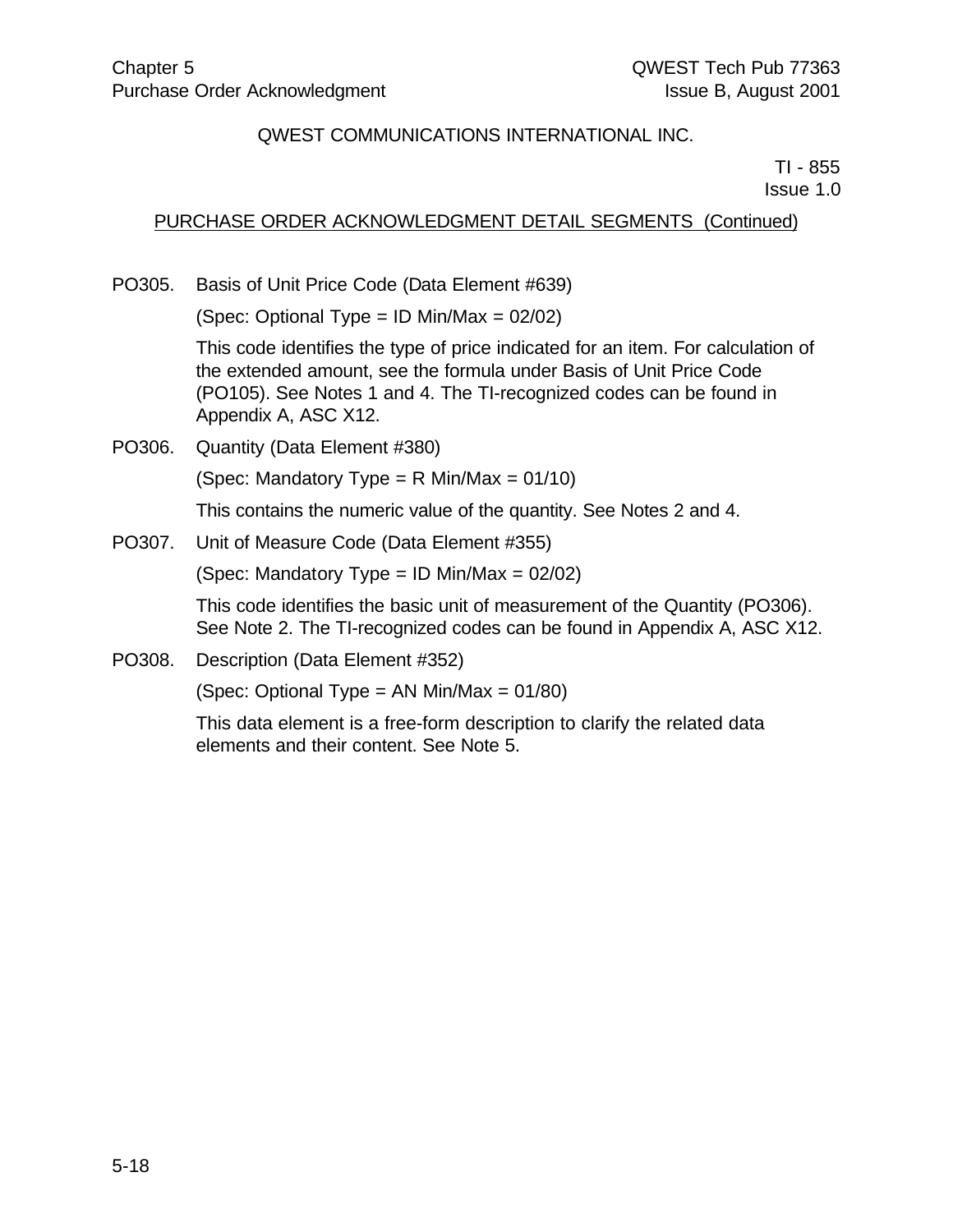TI - 855 Issue 1.0

### PURCHASE ORDER ACKNOWLEDGMENT DETAIL SEGMENTS (Continued)

#### NOTES:

- 1. If PO303 or PO305 are used PO304 is required.
- 2. PO307 defines the unit of measure for PO306.
- 3. If the quantity is not applicable as may be the case for some services Quantity (PO306) must contain a zero and Unit Price (PO304) will contain the total price. Since Unit Price (PO304) contains the total price, the formula shown in Basis of Unit Price Cost (PO105) for calculation of the extended amount is not appropriate.
- 4. If Quantity (PO306) is other than zero, Basis of Unit Price (PO305) is required.
- 5. If this segment is being used to modify a previous SLN segment, the Change Reason Code (PO301) must contain 'ZZ' and the Description (PO308) must be structured with the first two characters containing the Change Reason Code, the next six characters containing the Subline Number (SLN01) and the remaining seventy-two positions a free form description, if applicable.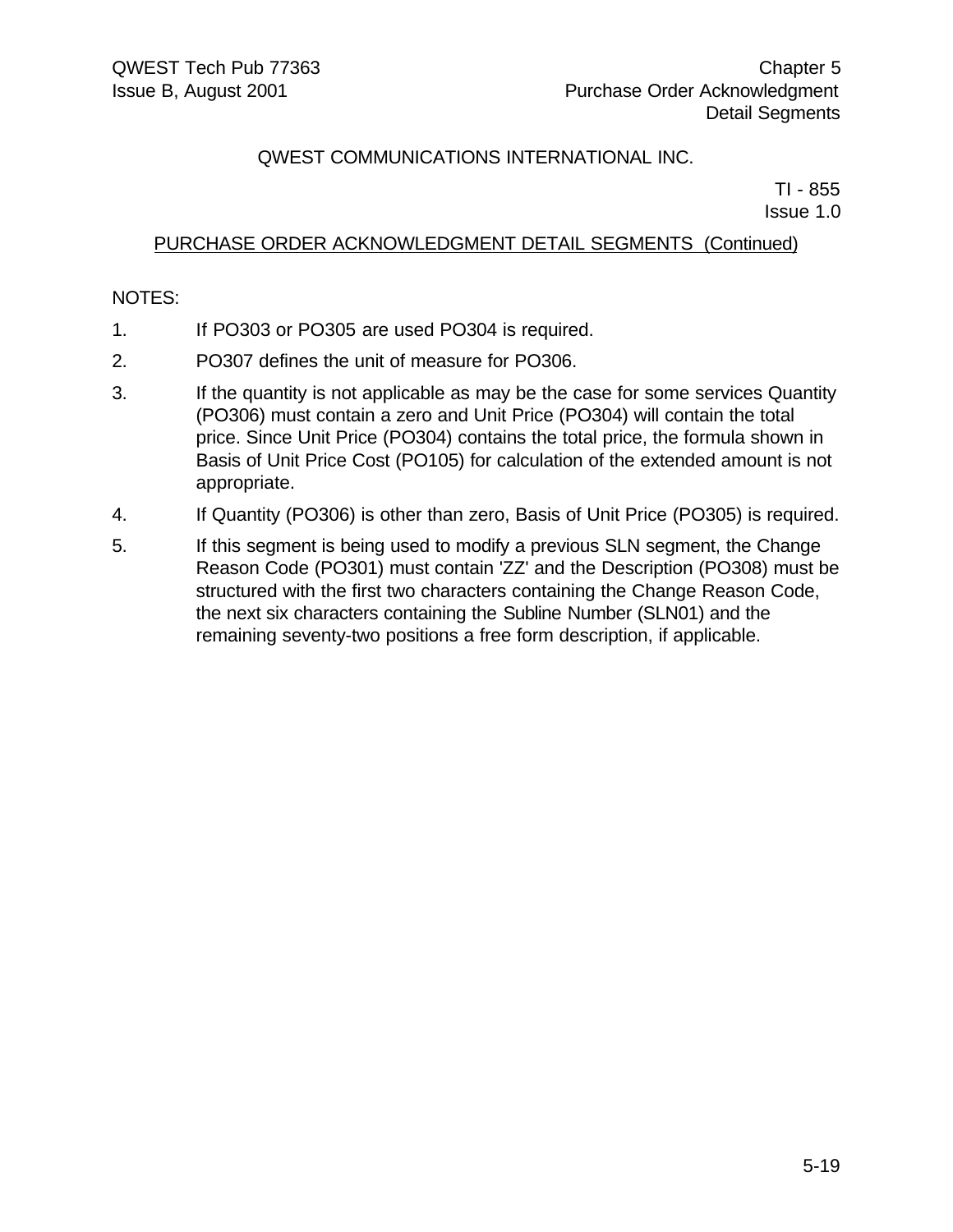TI - 855 Issue 1.0

### PURCHASE ORDER ACKNOWLEDGMENT DETAIL SEGMENTS (Continued)

#### **5.5 SSS - Special Services**

Purpose: To specify special conditions or services associated with the purchased product (line item). The Telecommunications Industry recommends that this segment be used for non billable services only.

Spec: Optional Max Length = 167 Max Use = 25 Within PO1 loop

Diagram:

|            |         | <b>SSS01</b>  | 248   |         | <b>SSS02</b> | 559              |   | <b>SSS303</b> |                 | 560   |  |
|------------|---------|---------------|-------|---------|--------------|------------------|---|---------------|-----------------|-------|--|
|            |         | ALLOWANCE OR  |       |         |              | <b>AGENCY</b>    |   |               | <b>SPECIAL</b>  |       |  |
| <b>SSS</b> | $\star$ | <b>CHARGE</b> |       | $\star$ |              | <b>QUALIFIER</b> | ÷ |               | <b>SERVICES</b> |       |  |
|            |         | IND.          |       |         |              | CODE             |   |               | <b>CODE</b>     |       |  |
|            |         | ID<br>М       | 01/01 |         | м            | 02/02<br>ID      |   | м             |                 | 02/10 |  |
|            |         |               |       |         |              |                  |   |               |                 |       |  |

|         |         |         | <b>SSS07</b><br>352 |  |
|---------|---------|---------|---------------------|--|
| $\star$ | $\star$ | $\star$ | <b>DESCRIPTION</b>  |  |
|         |         |         | AN<br>01/80<br>∩    |  |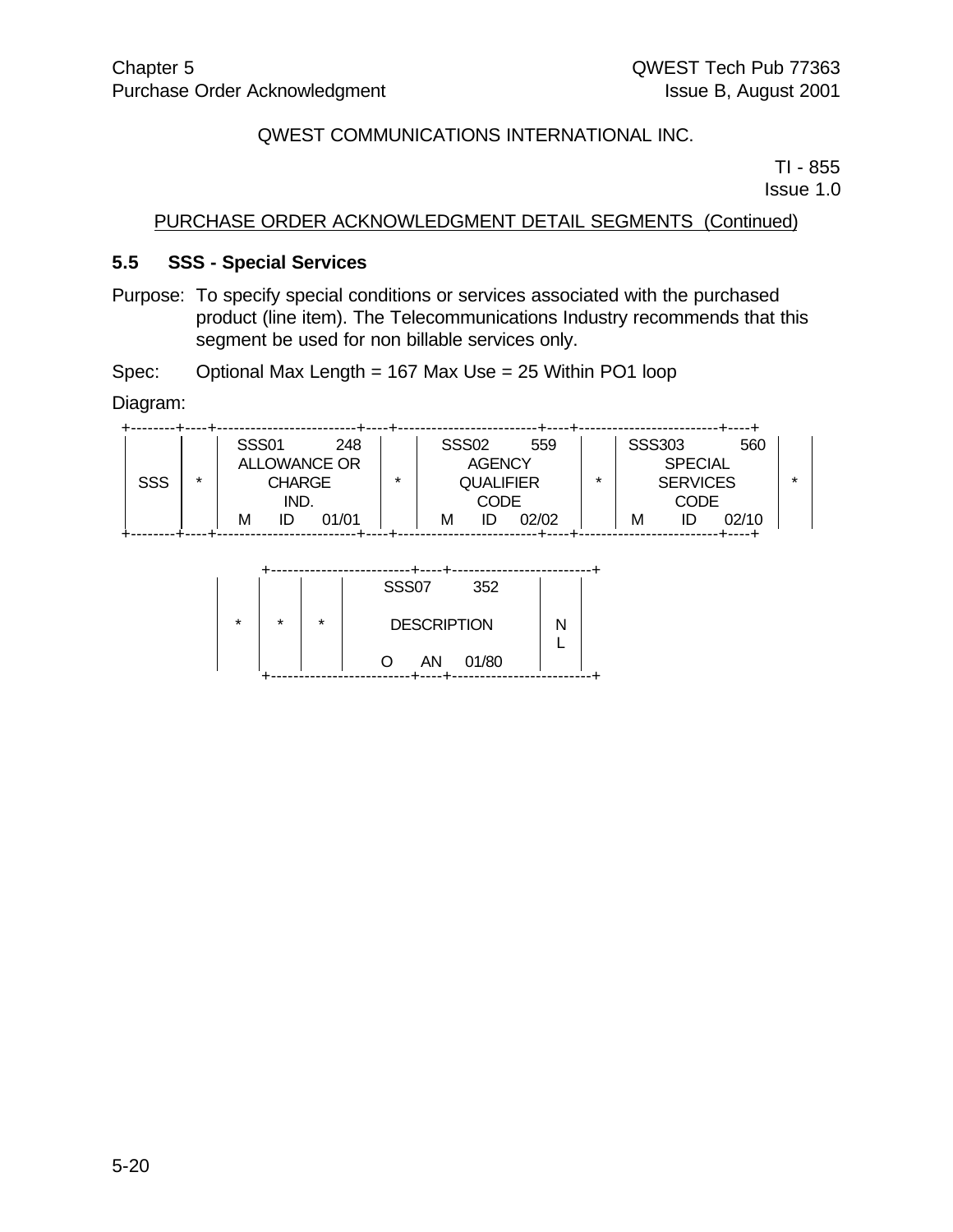TI - 855 Issue 1.0

## PURCHASE ORDER ACKNOWLEDGMENT DETAIL SEGMENTS (Continued)

SSS01. Allowance or Charge Indicator (Data Element #248)

(Spec: Mandatory Type = ID Min/Max =  $01/01$ 

The Allowance or Charge Indicator is a one-position indicator specifying whether the allowance or charge data segment is an allowance or charge against the purchase order item. The preferred TI-recognized code for this transaction is:

CODE DEFINITION

N No Allowance or Charge

A complete list of the TI-recognized codes can be found in Appendix A, ASC X12.

SSS02. Agency Qualifier Code (Data Element #559)

(Spec: Mandatory Type = ID Min/Max =  $02/02$ )

The Agency Qualifier Code is a code identifying the agency assigning the codes used in SSS03. The only TI-recognized code is 'TI' (Telecommunications Industry).

SSS03. Special Services Code (Data Element #560)

(Spec: Mandatory Type = ID Min/Max =  $02/10$ )

The Special Services Code specifies the type of service. The TI-recognized codes can be found in Appendix A, ASC X12.

- SSS04. Services Marks and Numbers (Data Element #561) NOT USED BY TI.
- SSS05. Allowance or Charge Rate Per Unit (Data Element #359) NOT USED BY TI.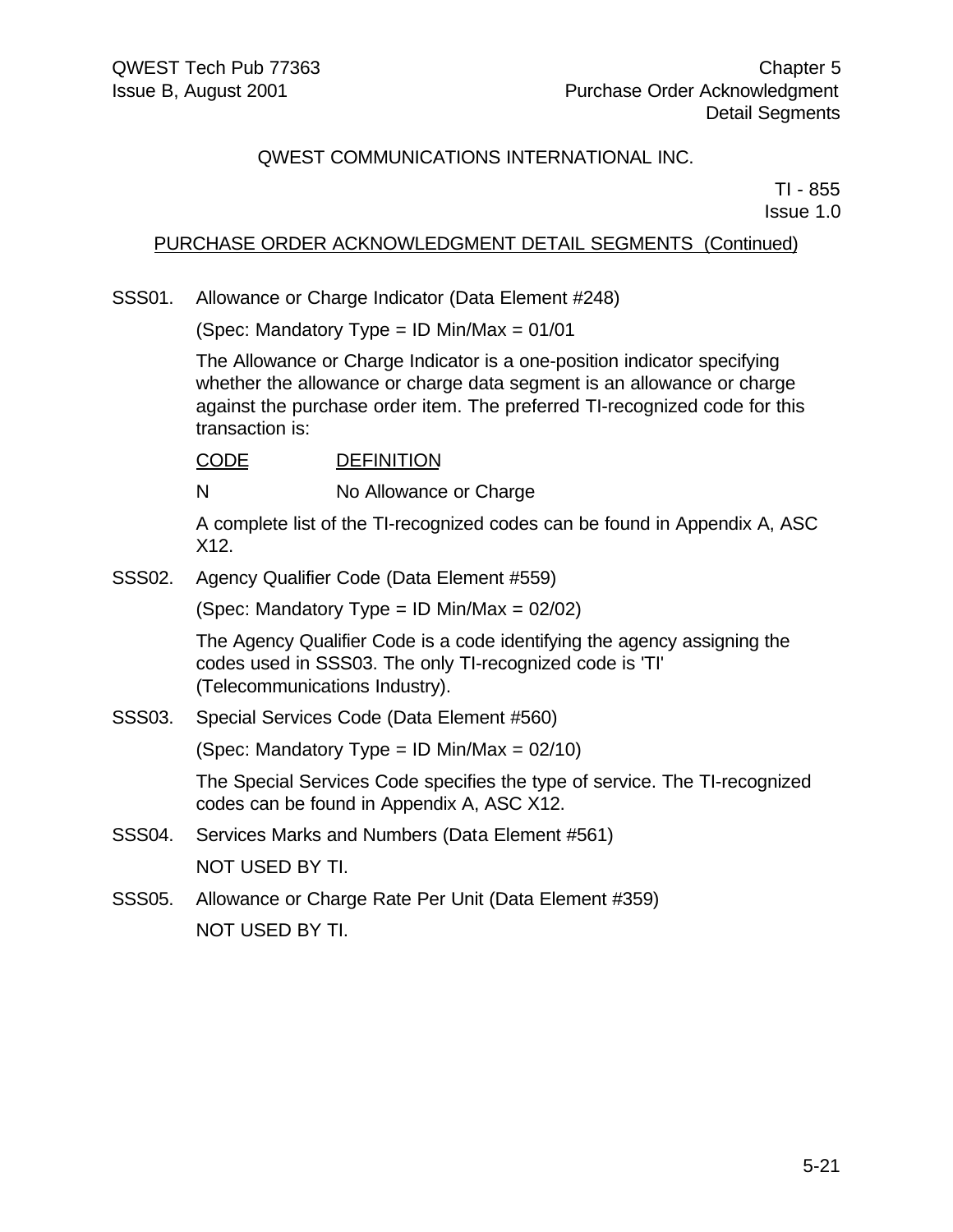TI - 855 Issue 1.0

# PURCHASE ORDER ACKNOWLEDGMENT DETAIL SEGMENTS (Continued)

- SSS06. Allowance or Charge Total Amount (Data Element #360) NOT USED BY TI.
- SSS07. Description (Data Element #352)

(Spec: Optional Type = AN Min/Max = 01/80)

This data element is a free-form description to clarify the related data elements and their content.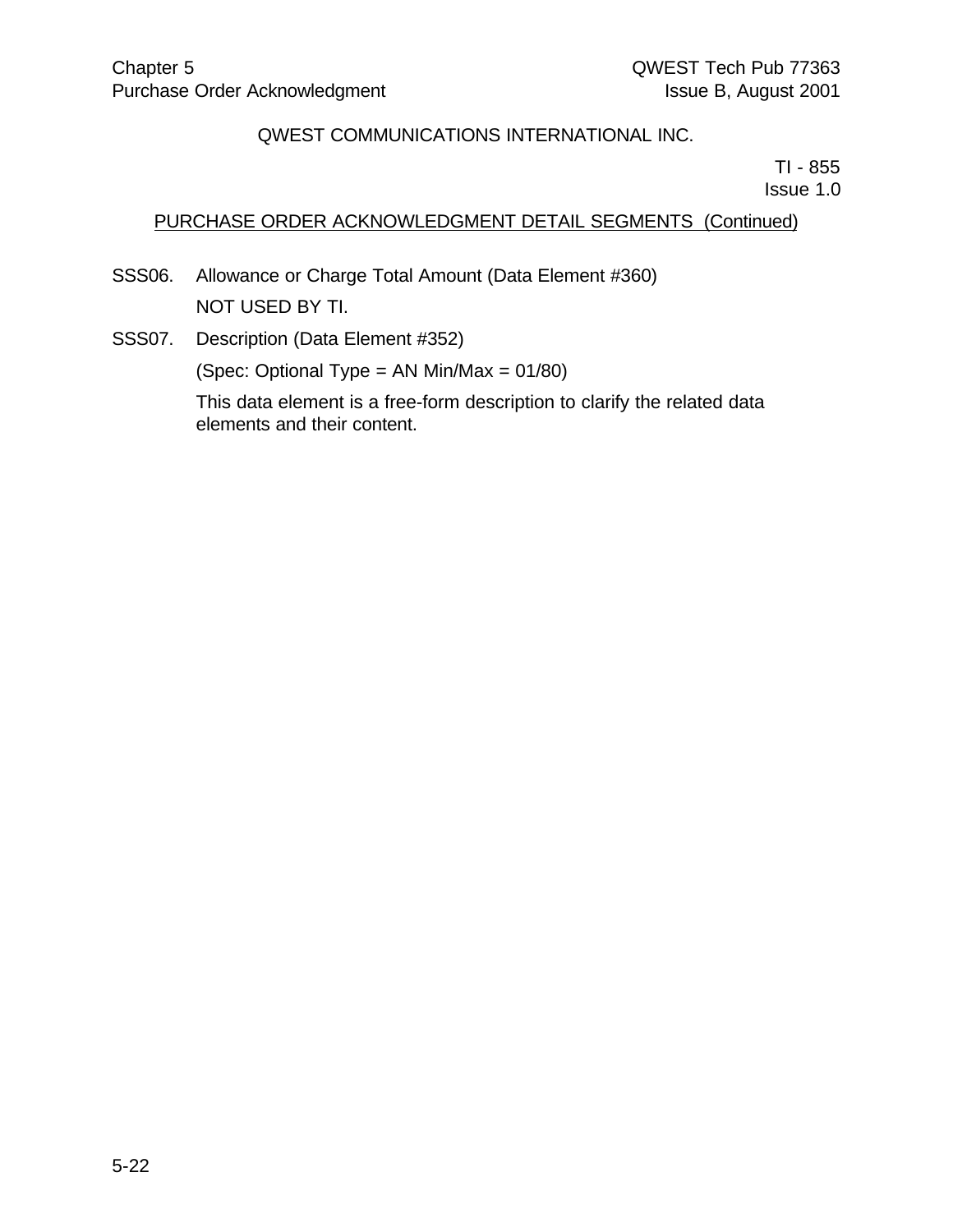TI - 855 Issue 1.0

PURCHASE ORDER ACKNOWLEDGMENT DETAIL SEGMENTS (Continued)

# **5.6 ITA - Allowance or Charge**

Purpose: To specify allowances or charges related to a line item.

Spec: Optional Max Length = 175 Max Use = 10 Within PO1 loop

Diagram:

| ITA.                                                                                                                                                                                                                                                                                               | $\star$            |  | <b>ITA01</b> 248<br><b>ALLOWANCE</b><br><b>INDICATOR</b><br>M ID 01/01 |  |                                               | <b>ITA02</b> 559<br>$\begin{array}{ c c c c c }\n\hline\n\text{LODE} & \text{LODE} \\ \text{M} & \text{ID} & \text{02/02} \\ \end{array}$ |               |  | ITA03 560<br>------------------+----+    |                               | $\star$ |
|----------------------------------------------------------------------------------------------------------------------------------------------------------------------------------------------------------------------------------------------------------------------------------------------------|--------------------|--|------------------------------------------------------------------------|--|-----------------------------------------------|-------------------------------------------------------------------------------------------------------------------------------------------|---------------|--|------------------------------------------|-------------------------------|---------|
| ITA04 331<br>ALLOW OR<br>CHGE METHOD $\left \begin{array}{ccc} \star & \star & \star \\ \star & \star & \star \\ \hline \end{array}\right $ TTA06 359<br>CHGE METHOD $\left \begin{array}{ccc} \star & \star & \star \\ \star & \star & \star \\ \hline \end{array}\right $ FER UNIT<br>M ID 02/02 |                    |  |                                                                        |  | <b>PER UNIT</b><br>C R 01/09                  |                                                                                                                                           | $\rightarrow$ |  |                                          |                               |         |
|                                                                                                                                                                                                                                                                                                    |                    |  | ITA07 360<br>ALLOW OR<br>CHGE TOTAL<br><b>AMOUNT</b><br>C N2 01/09     |  |                                               | ITA08 378<br>ALLOW OR ALLOW OR<br>CHGE %   *   CHARGE<br>QUALIFIER<br>O ID 01/01<br>-+---------------------------+-                       |               |  | ITA09 332<br><b>PERCENT</b><br>C R 01/06 | ---4------------------------- | $\star$ |
|                                                                                                                                                                                                                                                                                                    | $\star$<br>$\star$ |  |                                                                        |  | ITA13 352<br><b>DESCRIPTION</b><br>C AN 01/80 | N<br>L                                                                                                                                    |               |  |                                          |                               |         |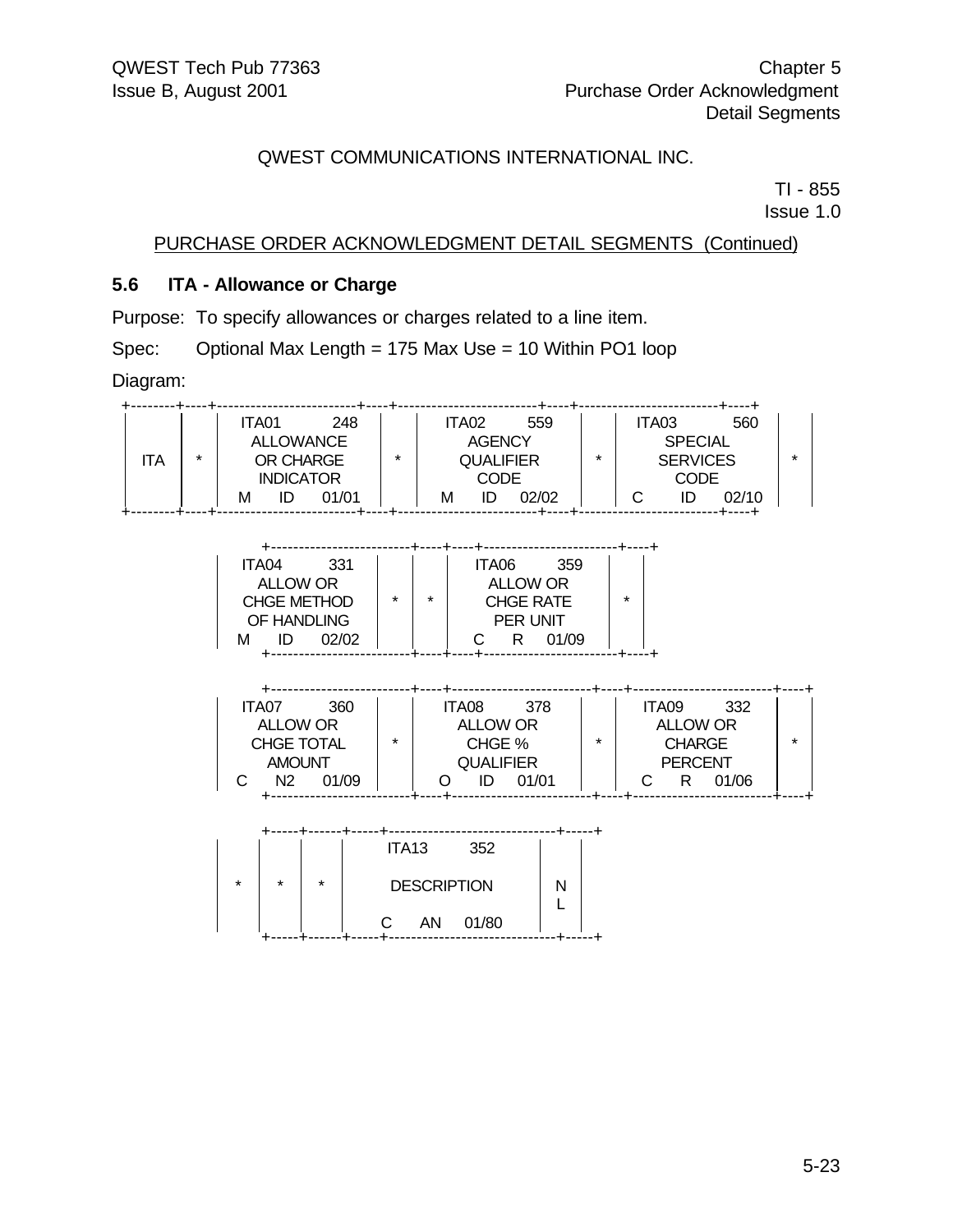TI - 855 Issue 1.0

### PURCHASE ORDER ACKNOWLEDGMENT DETAIL SEGMENTS (Continued)

ITA01. Allowance or Charge Indicator (Data Element # 248)

(Spec: Mandatory Type = ID Min/Max =  $01/01$ )

The Allowance or Charge Indicator is a one-position indicator specifying whether the allowance or charge data segment is an allowance or charge against the line item. The preferred TI-recognized codes for this transaction are:

| <b>CODE</b> | <b>DEFINITION</b> |
|-------------|-------------------|
| А           | Allowance         |
| C           | Charge            |

A complete list of the TI-recognized codes can be found in Appendix A.

ITA02. Agency Qualifier Code (Data Element #559)

(Spec: Mandatory Type = ID Min/Max =  $02/02$ )

The Agency Qualifier Code is a code identifying the agency assigning the codes used in ITA03. See Note 1. The only TI-recognized code is 'TI' (Telecommunications Industry).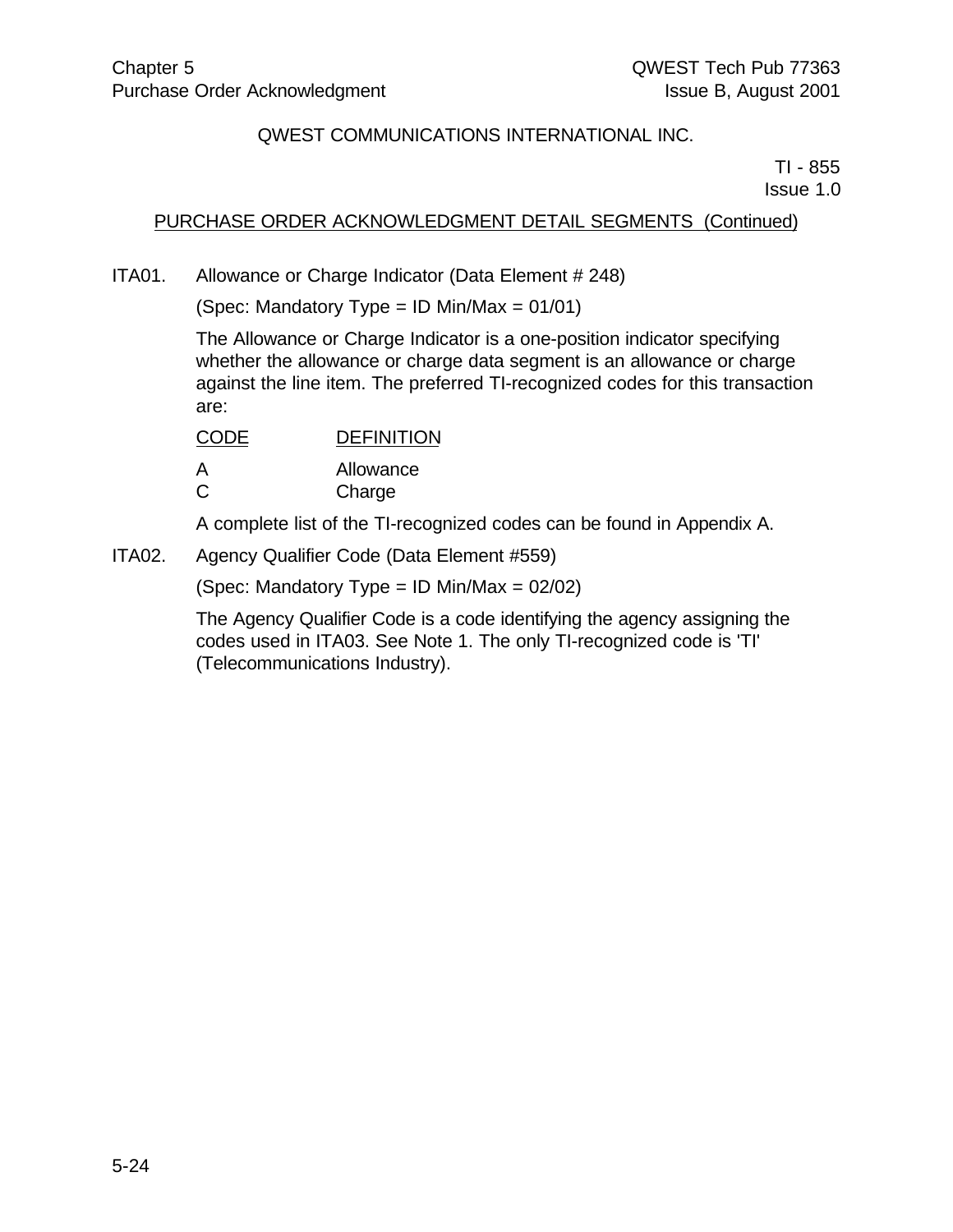TI - 855 Issue 1.0

## PURCHASE ORDER ACKNOWLEDGMENT DETAIL SEGMENTS (Continued)

ITA03. Special Services Code (Data Element #560)

(Spec: Conditional Type = ID Min/Max = 02/10)

The Special Services Code specifies the type of service. See Note 1. The TIrecognized codes can be found in Appendix A.

NOTE: VALID CODES USED BY BVAPP:

| EC        | ENGINEERING CHARGE ST                             |           | <b>SALES TAX</b>      |                       |  |
|-----------|---------------------------------------------------|-----------|-----------------------|-----------------------|--|
| <b>HS</b> | <b>HAULING &amp; HOISTING</b><br>(DIRECT BILLING) | <b>TB</b> |                       | <b>TRANSPORTATION</b> |  |
| 10012     | <b>INSTALLATION</b><br><b>TD</b>                  |           | <b>TRADE DISCOUNT</b> |                       |  |
| L0010     | LABOR CHARGES TT TRANSPORTATION (THIRD<br>PARTY)  |           |                       |                       |  |
| L0012     | LABOR (REPAIR & RETURN) TV TRANSPORTATION         |           |                       |                       |  |
| <b>SA</b> | <b>SALVAGE</b>                                    |           | (VENDOR PROVIDED)     |                       |  |
| <b>SE</b> | SERVICE CHARGE WH WAREHOUSING                     |           |                       |                       |  |

#### NOTES:

- 1. IF TD IS SENT IN THE HEADER, ITA03 OVERRIDES HEADER.
- 2. NON-MATERIAL ITEMS, IF POPULATED, WILL BE PRINTED ON A NON-MATERIAL REPORT.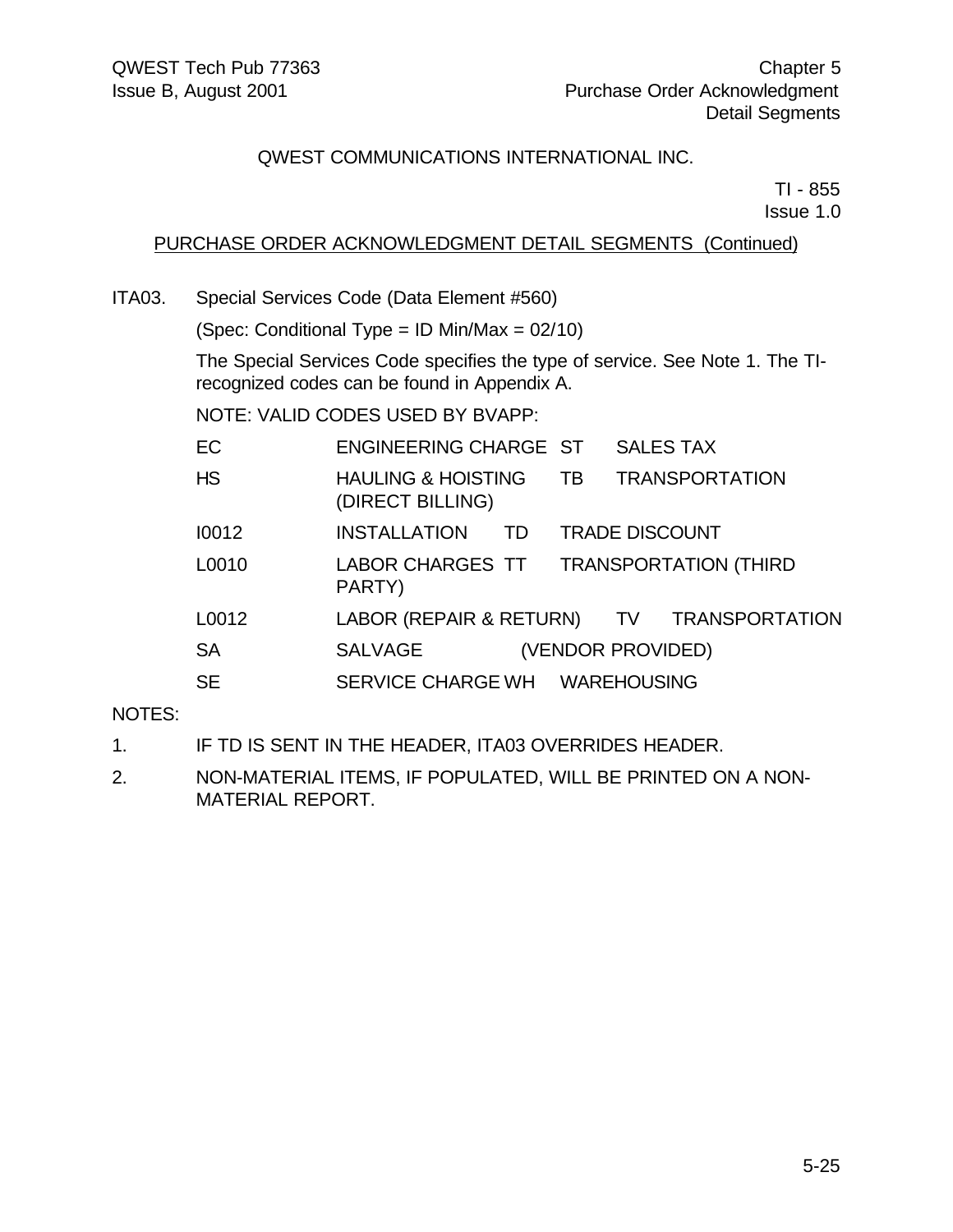TI - 855 Issue 1.0

#### PURCHASE ORDER ACKNOWLEDGMENT DETAIL SEGMENTS (Continued)

ITA04. Allowance or Charge Method of Handling (Data Element #331)

(Spec: Mandatory Type = ID Min/Max =  $02/02$ )

Allowance or Charge Method of Handling specifies how the allowance or charge on the line item should be handled. The preferred TI-recognized codes for this transaction are:

| CODE | <b>DEFINITION</b> |
|------|-------------------|
|      |                   |

04 Credit Customer Account

06 Charge to be Paid by Customer

A complete list of the TI-recognized codes can be found in Appendix A, ASC X12.

- ITA05. Allowance or Charge Number (Data Element #341) NOT USED BY TI.
- ITA06. Allowance or Charge Rate Per Unit (Data Element #359)

(Spec: Conditional Type =  $R$  Min/Max = 01/09)

This is the rate per unit for the allowance or charge. The Quantity (PO102) will be multiplied by the rate per unit to determine the allowance or charge. See Note 2.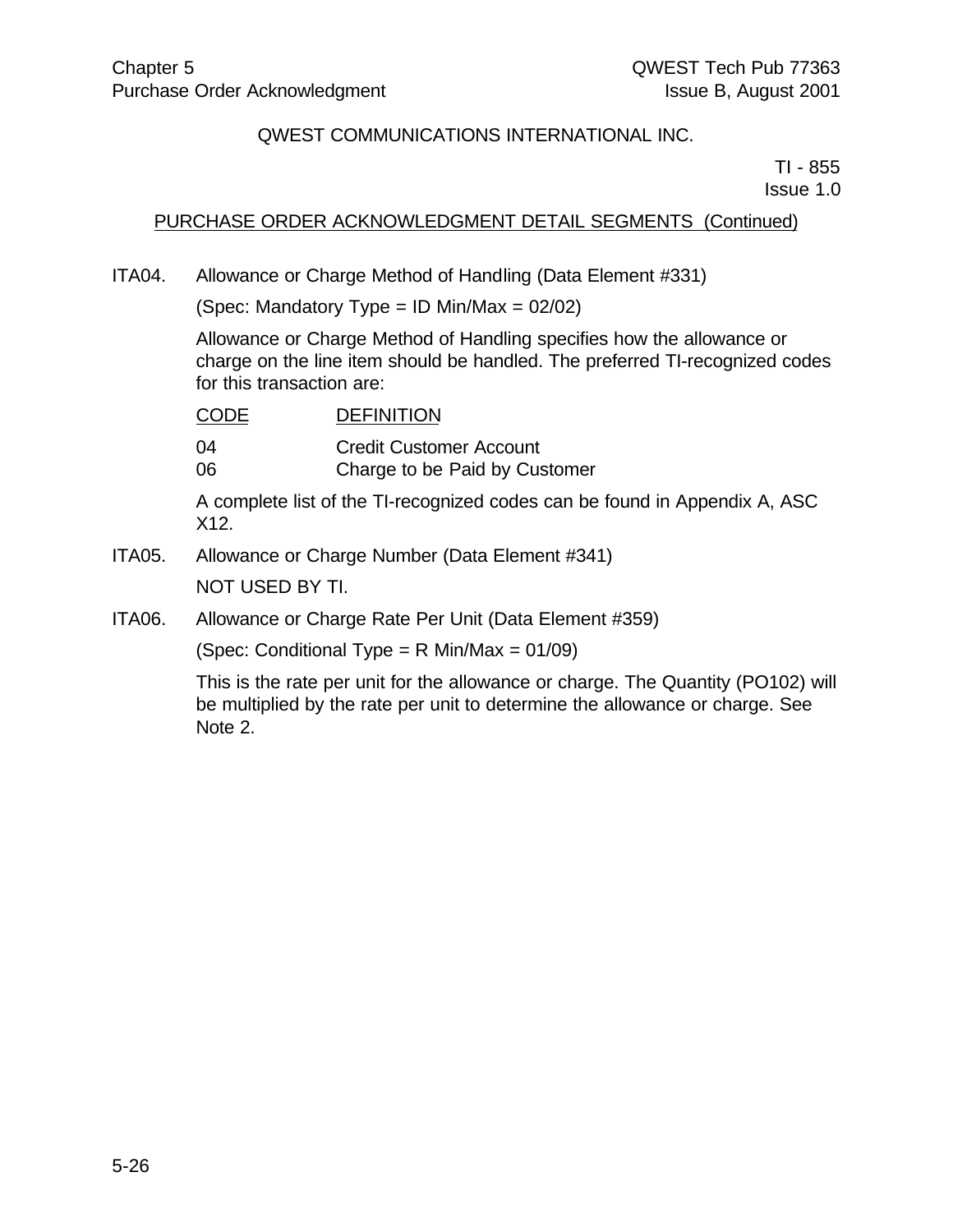TI - 855 Issue 1.0

# PURCHASE ORDER ACKNOWLEDGMENT DETAIL SEGMENTS (Continued)

ITA07. Allowance or Charge Total Amount (Data Element #360)

(Spec: Conditional Type = N2 Min/Max = 01/09)

Allowance or Charge Total Amount is the dollar total of the allowance or charge for the line item. See Note 2.

#### ITA08. Allowance or Charge Percent Qualifier (Data Element #378)

(Spec: Optional Type = ID Min/Max = 01/01)

Allowance or Charge Percent Qualifier is a code indicating on what basis the Allowance or Charge Percent (ITA09) is calculated. See Notes 2 and 3. The preferred TI-recognized codes for this transaction are ANS X12.

# CODE DEFINITION

| <b>Item List Cost</b> |
|-----------------------|
| Item Net Cost         |

A complete list of the TI-recognized codes can be found in Appendix A, ASC X12.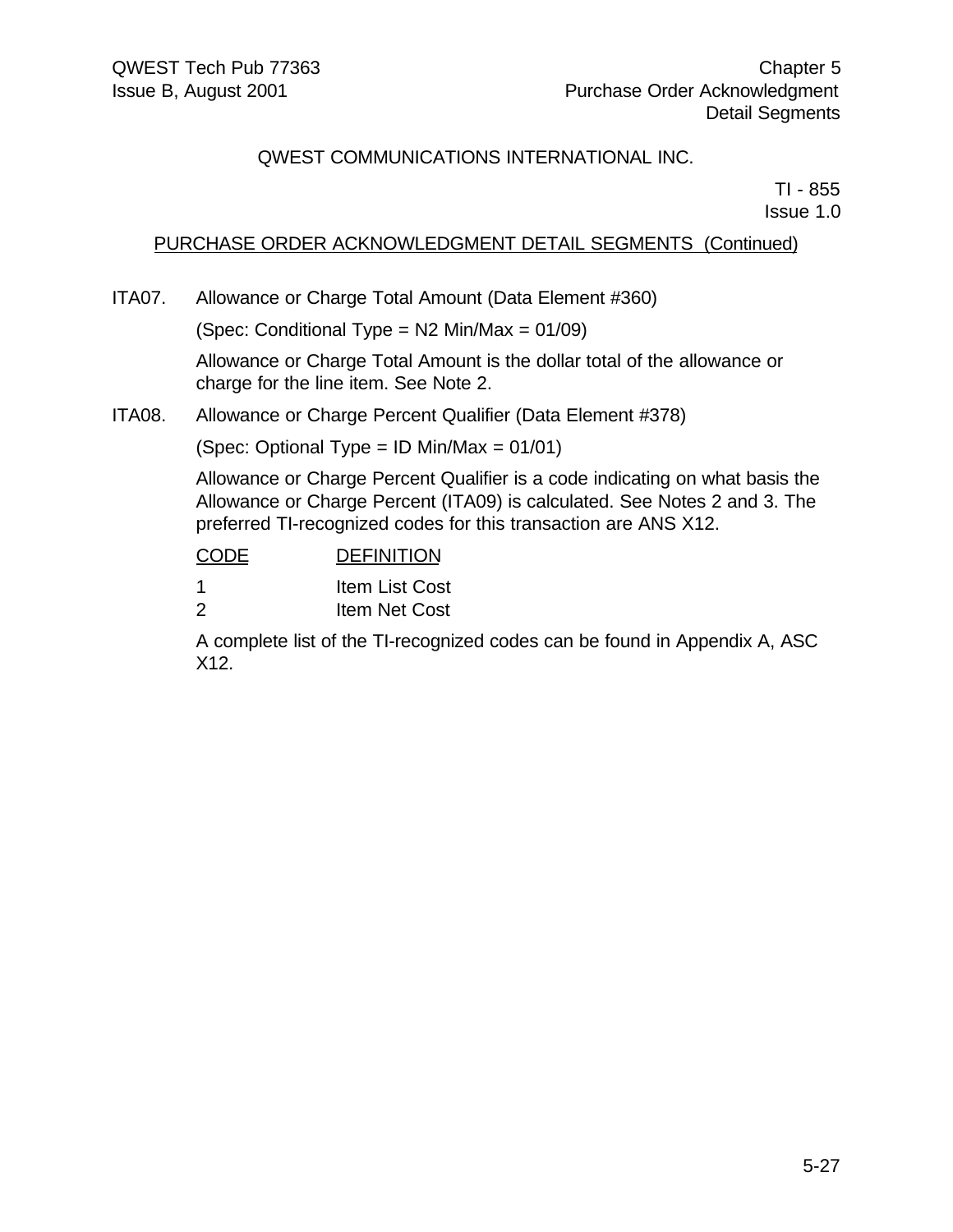TI - 855 Issue 1.0

### PURCHASE ORDER ACKNOWLEDGMENT DETAIL SEGMENTS (Continued)

ITA09. Allowance or Charge Percent (Data Element #332)

(Spec: Conditional Type = R Min/Max = 01/06)

Allowance or Charge Percent is the allowance or charge expressed as a percent for the line item based on the Allowance or Charge Percent Qualifier (ITA08). See Note 3.

- ITA10. Allowance or Charge Quantity (Data Element #339) NOT USED BY TI.
- ITA11. Unit of Measure (Data Element #355) NOT USED BY TI.
- ITA12. Free Goods Quantity (Data Element #379) NOT USED BY TI.
- ITA13. Description (Data Element #352)

(Spec: Conditional Type = AN Min/Max = 01/80)

This data element consists of a free-form description of the Allowance or Charge of a special service to be performed for the line item. See Note 1.

#### NOTES:

- 1. If ITA02 is used either ITA03 or ITA13 is required.
- 2. Either ITA06, ITA07 or ITA08 is required.
- 3. If ITA08 is used ITA09 is required.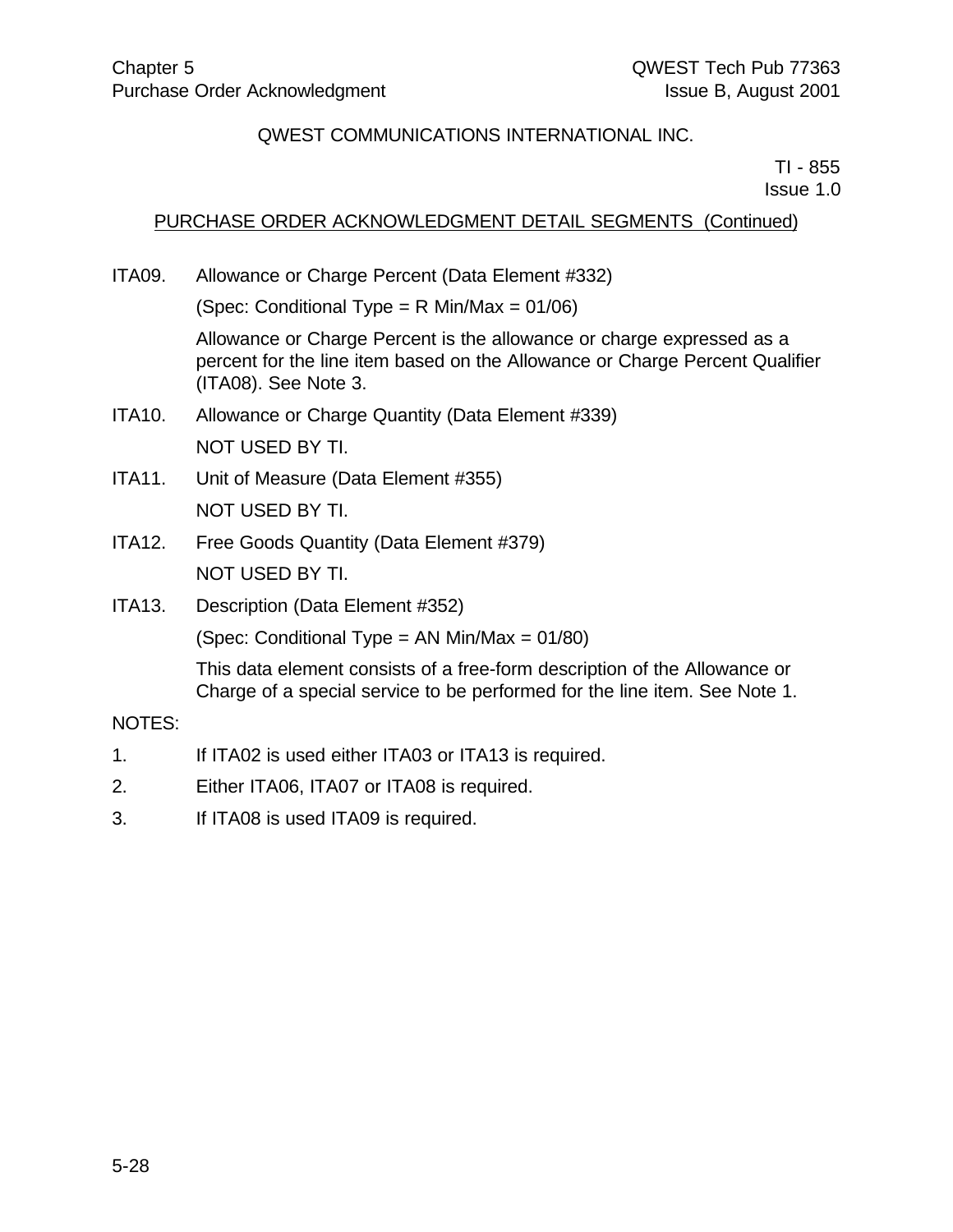TI - 855 Issue 1.0

#### PURCHASE ORDER ACKNOWLEDGMENT DETAIL SEGMENTS (Continued)

#### **5.7 IT8 - Conditions of Sale**

Purpose: To specify general conditions or requirements of the sale and to detail conditions for substitution of alternate products or services. This segment will override the CSH segment in the header.

Spec: Optional Max Length = 402 Max Use = 1 Within PO1 loop

Diagram:

|   | IT801 | 563   |                                  | IT802 | 564   |                                     |    | 565                                     |
|---|-------|-------|----------------------------------|-------|-------|-------------------------------------|----|-----------------------------------------|
|   |       |       |                                  |       |       |                                     |    |                                         |
| ÷ |       |       | ÷                                |       |       | ÷                                   |    |                                         |
|   |       |       |                                  |       |       |                                     |    |                                         |
|   | ID    | 01/01 |                                  |       | 01/01 |                                     | N2 | 02/09                                   |
|   |       |       | <b>BACK-ORDER</b><br><b>CODE</b> |       |       | DO-NOT-EXCEED<br><b>ACTION CODE</b> |    | IT803<br>DO-NOT-EXCEED<br><b>AMOUNT</b> |

| <b>IT805</b>                                 | 596   |         |         |  |
|----------------------------------------------|-------|---------|---------|--|
| <b>REQUIRED</b><br><b>INVOICE DATE</b><br>DТ | 06/06 | $\star$ | $\star$ |  |
|                                              |       |         |         |  |

| IT807               |  | 566   |         | IT808 |                  | 235        |   | <b>IT809</b> |                | 234   |
|---------------------|--|-------|---------|-------|------------------|------------|---|--------------|----------------|-------|
| <b>PRODUCT</b>      |  |       |         |       |                  |            |   |              |                |       |
| <b>SUBSTITUTION</b> |  |       | $\star$ |       |                  | PRODUCT ID | N |              | <b>PRODUCT</b> |       |
| <b>CODE</b>         |  |       |         |       | <b>QUALIFIER</b> |            |   |              |                |       |
|                     |  | 01/02 |         |       | ID               | 02/02      |   | ັ            |                | 01/30 |
|                     |  |       |         |       |                  |            |   |              |                |       |

|         | IT <sub>8</sub> xx             | 235   |         | IT <sub>8yy</sub> | 234   |  |
|---------|--------------------------------|-------|---------|-------------------|-------|--|
| $\star$ | PRODUCT ID<br><b>QUALIFIER</b> |       | $\star$ | <b>PRODUCT</b>    |       |  |
|         | ID                             | 02/02 |         | ID                | 01/30 |  |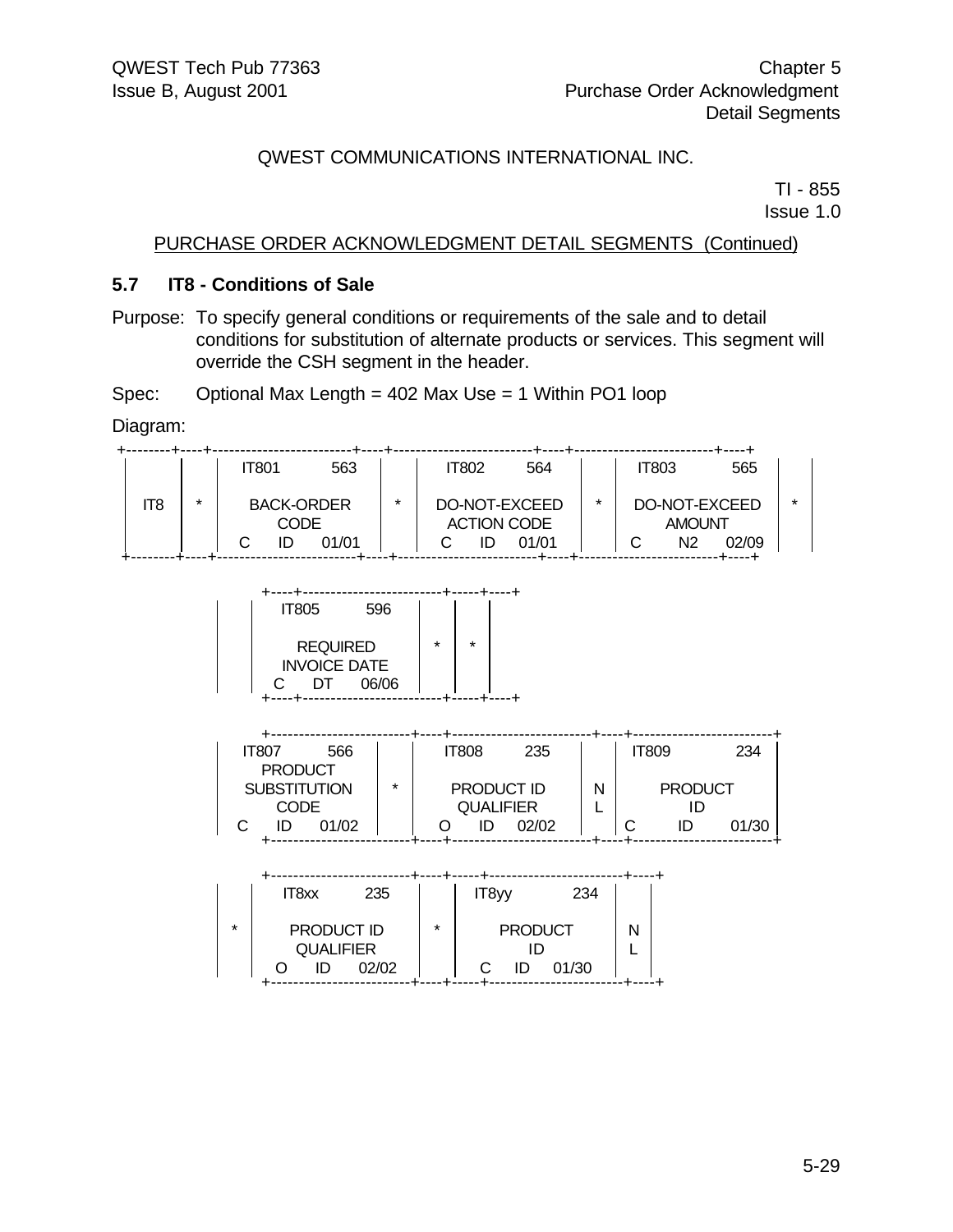TI - 855 Issue 1.0

### PURCHASE ORDER ACKNOWLEDGMENT DETAIL SEGMENTS (Continued)

IT801. Back-Order Code (Data Element #563)

(Spec: Conditional Type = ID Min/Max =  $01/01$ )

This code identifies the back-order agreement. See Note 1. The preferred TIrecognized codes for this transaction are:

| <b>CODE</b>  | <b>DEFINITION</b>                                                                                     |
|--------------|-------------------------------------------------------------------------------------------------------|
| <sup>N</sup> | No Back Order - Ship quantity on hand on ship date and<br>cancel remainder of item.                   |
| $\mathsf{Y}$ | Back Order if Out of Stock - Ship quantity on hand on ship<br>date and ship remainder when available. |
|              | A complete list of the TI-recognized codes can be found in Appendix A, ASC                            |

X12.

IT802. Do-Not-Exceed Action Code (Data Element #564)

(Spec: Conditional Type = ID Min/Max= 01/01)

This data element contains a code that indicates the action to be taken if the item amount exceeds the value of the Do-Not-Exceed Amount data element (IT803). See Note 1. The preferred TI-recognized codes for this transaction are:

| <b>CODE</b> | <b>DEFINITION</b> |
|-------------|-------------------|
|             |                   |

0 Cancel Balance of Item that Exceeds Value specified in the Do-Not-Exceed Amount data element

1 Cancel Entire Item

A complete list of the TI-recognized codes can be found in Appendix A, ASC X12.

IT803. Do-Not-Exceed Amount (Data Element #565)

(Spec: Conditional Type =  $N2$  Min/Max =  $02/09$ )

This data element contains the monetary amount which the item must not exceed. See Note 1.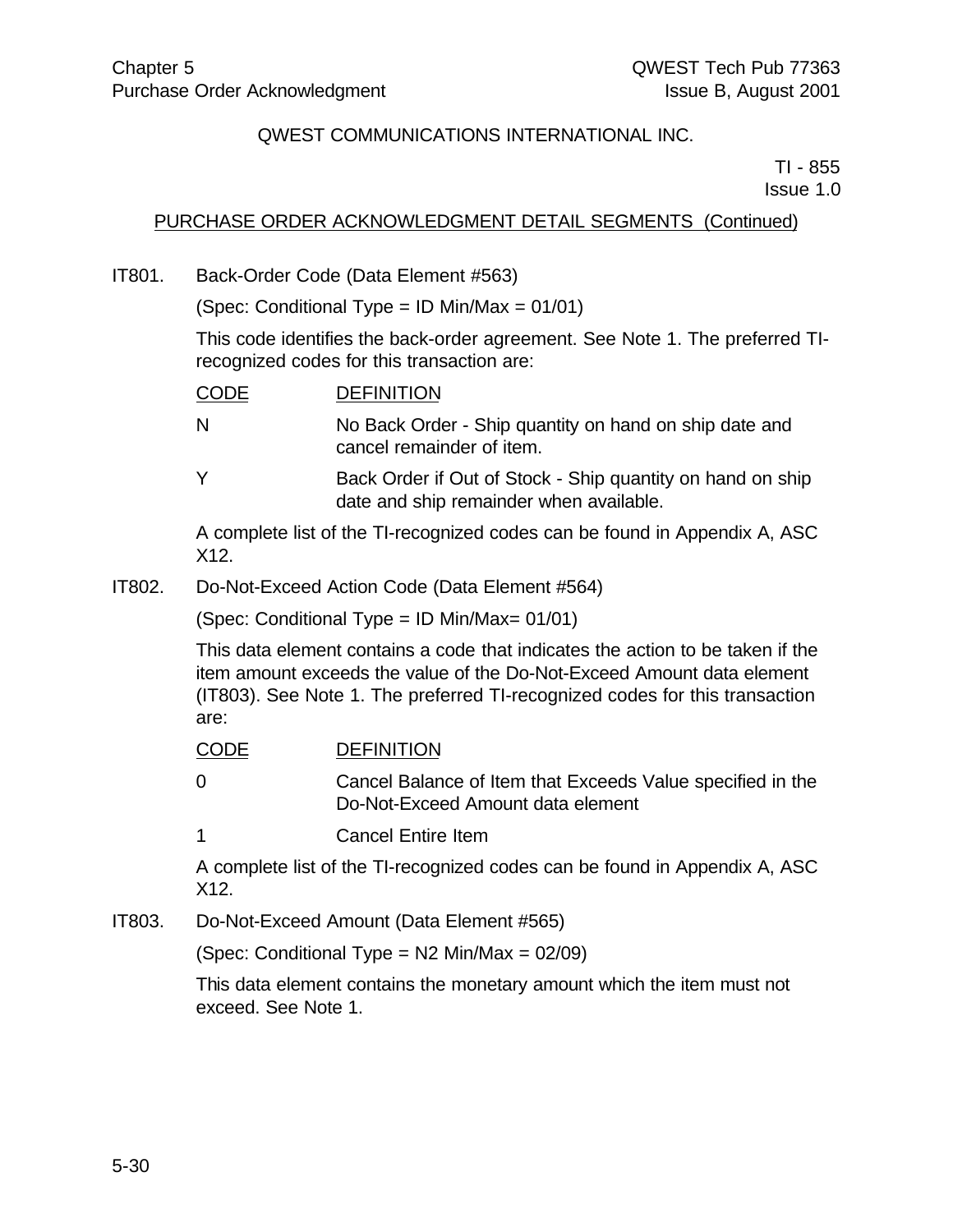TI - 855 Issue 1.0

# PURCHASE ORDER ACKNOWLEDGMENT DETAIL SEGMENTS (Continued)

- IT804. Sender's Account Number (Data Element #595) NOT USED BY TI.
- IT805. Required Invoice Data (Data Element #596) (Spec: Conditional Type = DT Min/Max = 06/06) This is the date specified by the sender to be shown on the invoice. See Note 1.
- IT806. Agency Qualifier Code (Data Element #559) NOT USED BY TI.
- IT807. Product Substitution Code (Data Element #566)

(Spec: Conditional Type = ID Min/Max = 01/02)

This code indicates the product or service substitution conditions. See Note 1. The preferred TI-recognized codes for this transaction are:

| CODE      | <b>DEFINITION</b>                   |
|-----------|-------------------------------------|
| B0 (zero) | No Substitution Allowed             |
| Y         | Alternate Item Substitution Allowed |

A complete list of the TI-recognized codes can be found in Appendix A, ASC X12.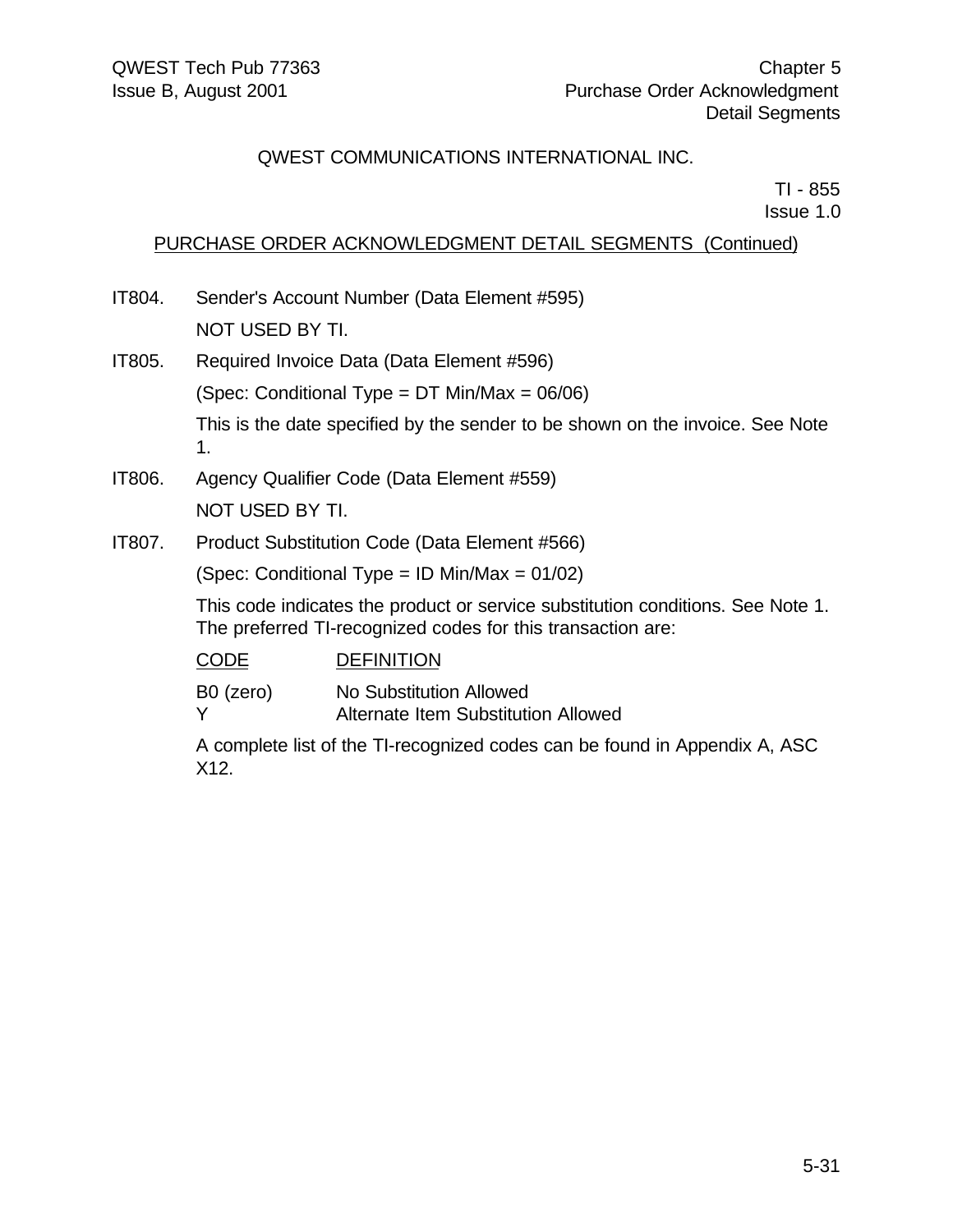TI - 855 Issue 1.0

### PURCHASE ORDER ACKNOWLEDGMENT DETAIL SEGMENTS (Continued)

IT808. Product I.D. Qualifier (Data Element #235)

(Spec: Optional Type = ID Min/Max = 02/02)

This qualifier identifies the type or source of the descriptive information being provided in the Product I.D. (IT809). See Notes 2 and 3. The preferred TIrecognized codes for this transaction are:

"CI" - CLEI TM (COMMON LANGUAGE® Equipment Identifier) is an alphanumeric code describing a unique equipment item (10 characters) or a group of related equipment items (7 characters). The Language Standards Division of Bell Communications Research, Inc. controls the assignment of these codes. CI is an approved ANSI code and will be published in the next release.

"CR" - Contract Number is an alphanumeric code that specifies the purchase agreement between the trading partners.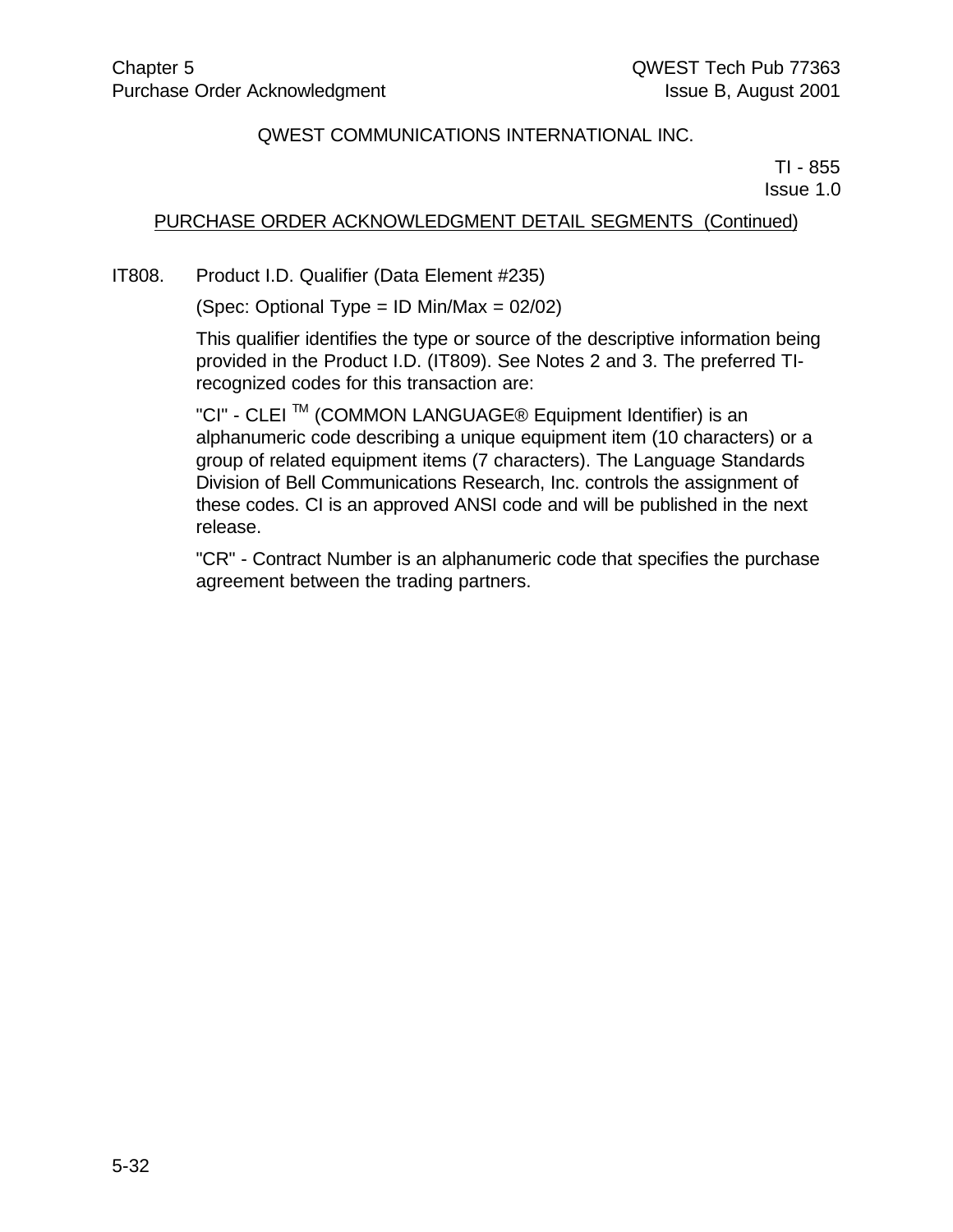TI - 855 Issue 1.0

### PURCHASE ORDER ACKNOWLEDGMENT DETAIL SEGMENTS (Continued)

"CT" - Continuation of the Part Number, used when the part number exceeds 30 characters.

"IN" - Buyer's Item number is the Customer's Standard Supply Item Number used in the internal systems.

"MF" - Manufacturer is an alphanumeric code that specifies the manufacturer of the equipment. THIS QUALIFIER REQUIRED FOR PURCHASE OF MATERIAL CODED AS BASIC UNIT AND PART NUMBER.

"PN" - Company Part Number is a alphanumeric code which qualifies the basic unit to uniquely identify a specific piece of the vendor's equipment.

"RD" - Reel Number to be specified by the customer when ordering cable. A customer reel number can be provided and used or the vendor can assign a number so that the trading partners can maintain reel inventories and audit the return of non-billable reels to the vendor.

"SV" - Services Rendered specifies a non-material charge such as engineering or installation. WHEN THE PRODUCT ID QUALIFIER EQUALS SV, THE VALID BILLING CATEGORIES MAY BE FOUND IN THE TABLE LABELED 'BILLING CATEGORIES' .

"UP" - Universal Product Code (UPC) (Full 11 Digit No.) is a common code used by the vendor and the customer to eliminate the necessity of descriptions. The codes are administrated by:

> Uniform Product Council 7051 Corporate Way Dayton, Ohio 45459

"VN" - Vendor's Item Number is an alphanumeric code that the vendor uses to identify the material ordered. This is the number that appears in the vendor's catalog.

"VO" - Vendor Order Number is a number assigned by the vendor to all or part of a Customer order. The use of the vendor order number is at the vendor's discretion, as long as the use is consistent for the same items on all related transaction sets.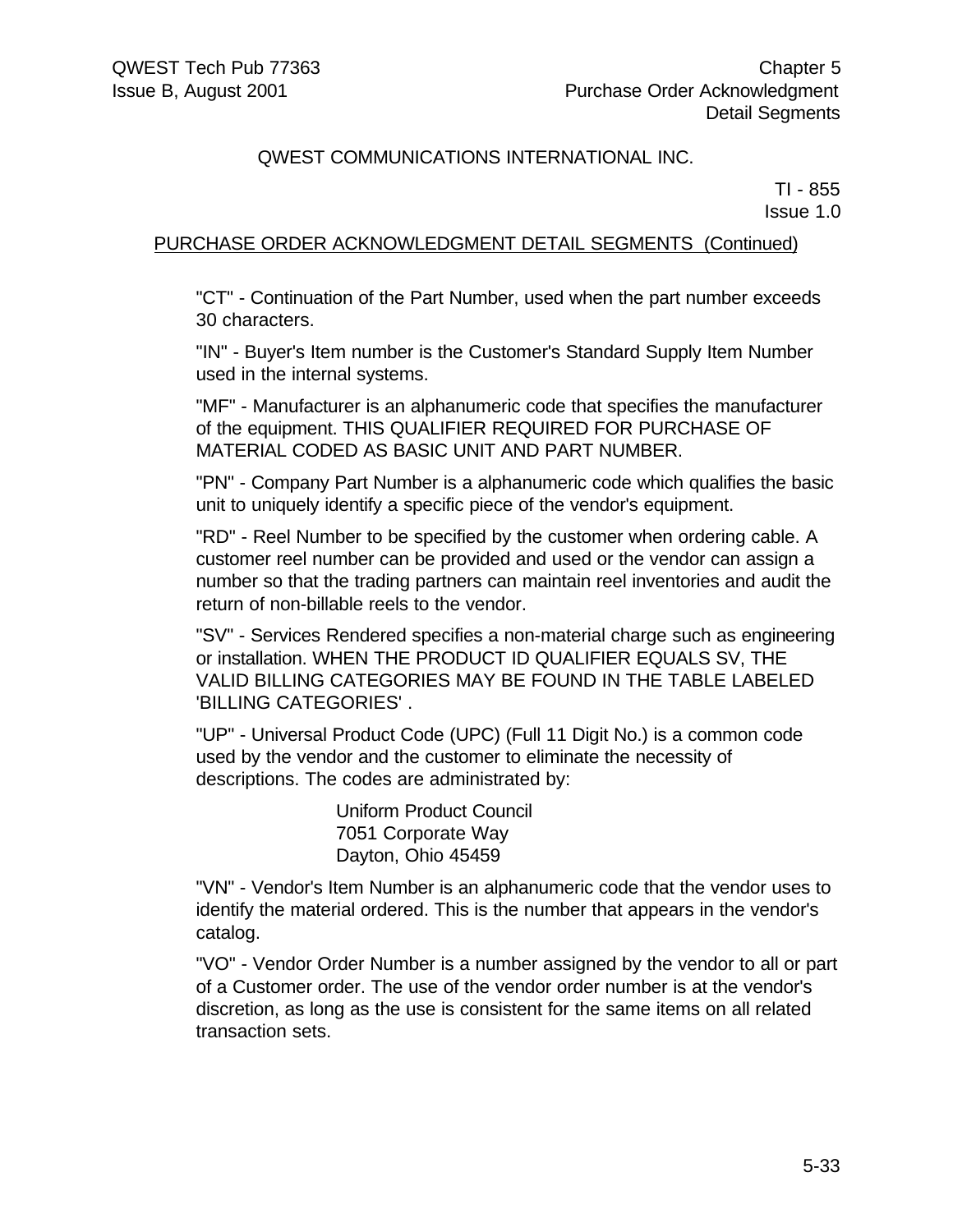TI - 855 Issue 1.0

#### PURCHASE ORDER ACKNOWLEDGMENT DETAIL SEGMENTS (Continued)

"VS" - Vendor's Supplemental Item Number is an alphanumeric point item number used to subdivide a grouping of related pieces of equipment into separately orderable entities. It is also used for substitution items.

"VU" - Vendor's Basic Unit Number is an alphanumeric code which defines a family of related equipment items.

"VX" - Vendor Specification Number is a number assigned by the customer engineer or the vendor engineer, depending on who engineered the order, to all or part of the customer order. An engineer will usually use this field to subdivide an order. The use of the vendor specification number is at the vendor's discretion for vendor engineered jobs, as long as the use is consistent for the same items on all related transaction sets.

A complete list of the TI-recognized codes can be found in Appendix A, ASC X12.

IT809. Product I.D. (Data Element #234)

(Spec: Conditional Type = AN Min/Max =  $1/30$ )

This data element contains the number for a product or service. See Notes 2 AND 3.

#### NOTES:

- 1. Either IT801, IT802, IT803, IT805, or IT807 is required.
- 2. If IT808 is used IT809 is required.
- 3. The Product I.D. Qualifier (IT808)/Product I.D. (IT809) combination can occur a total of ten times. All notes applicable to IT808 and IT809 apply.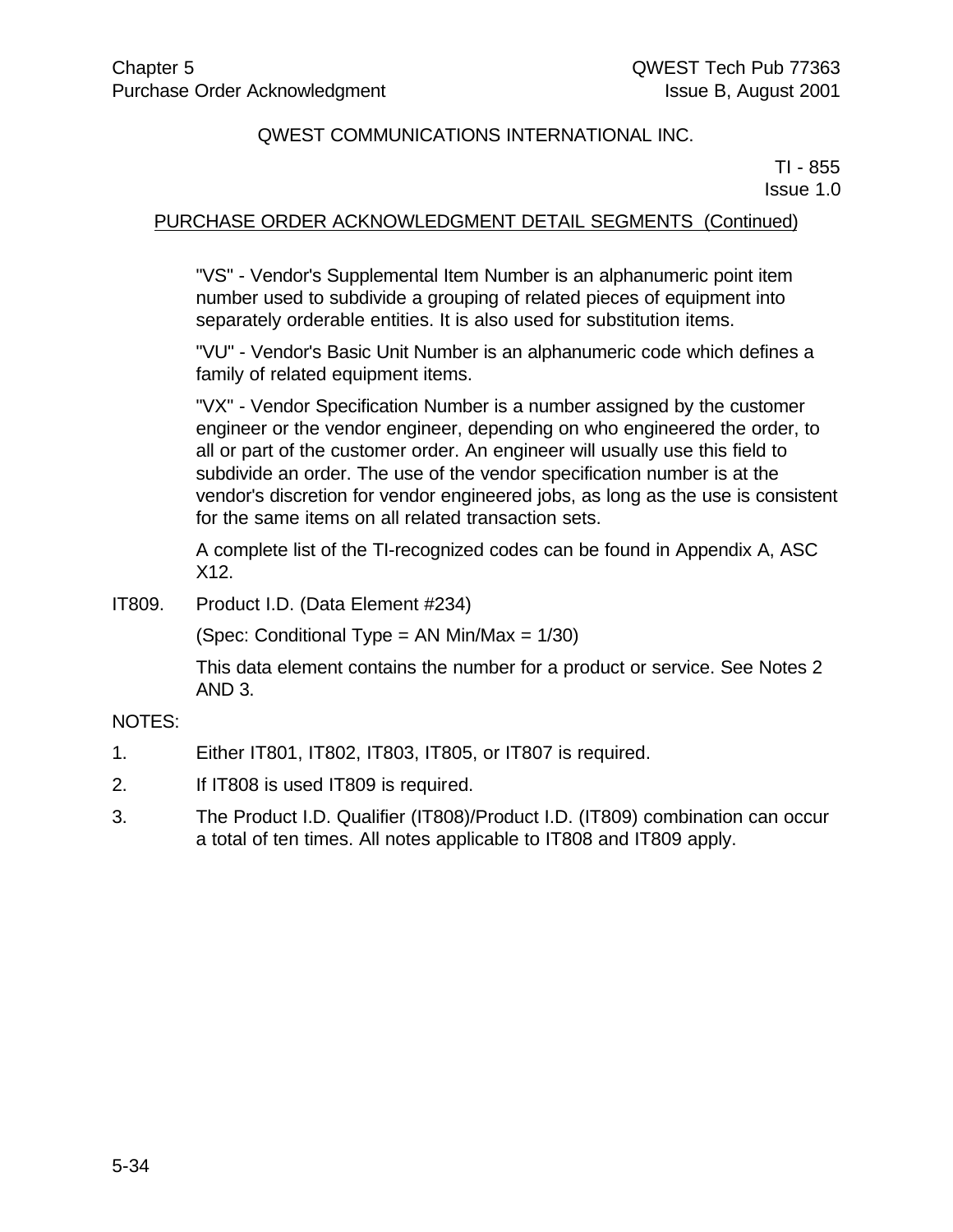TI - 855 Issue 1.0

# PURCHASE ORDER ACKNOWLEDGMENT DETAIL SEGMENTS (Continued)

#### **5.8 TAX - Tax Reference**

Purpose: To provide data required for proper notification/determination of applicable sales and related taxes applying to the item.

Spec: Optional Max Length = 170 Max Use = 1 Within PO1 loop

Diagram:

|     |   | TAX01 |                               | 325   |         | TAX02                               | 309   |   | <b>TAX03</b> |                                            | 310   |   |
|-----|---|-------|-------------------------------|-------|---------|-------------------------------------|-------|---|--------------|--------------------------------------------|-------|---|
| TAX | * |       | TAX ID<br><b>NUMBER</b><br>AN | 01/20 | $\star$ | <b>LOCATION</b><br><b>QUALIFIER</b> | 02/02 | ÷ |              | <b>LOCATION</b><br><b>IDENTIFIER</b><br>AN | 01/25 | * |

|         | <b>TAXxx</b>                        | 309   |         | <b>TAXyy</b>                         | 310   |   |  |
|---------|-------------------------------------|-------|---------|--------------------------------------|-------|---|--|
| $\star$ | <b>LOCATION</b><br><b>QUALIFIER</b> |       | $\star$ | <b>LOCATION</b><br><b>IDENTIFIER</b> |       | N |  |
|         | ID                                  | 02/02 |         | ΑN                                   | 01/25 |   |  |

TAX01. Tax I.D. Number (Data Element #325)

(Spec: Conditional Type = AN Min/Max = 01/20)

This is the number assigned to a purchaser (buyer, orderer) by a taxing jurisdiction (state, county, etc.). The number is also called a tax exemption number or certificate number. See Note 1.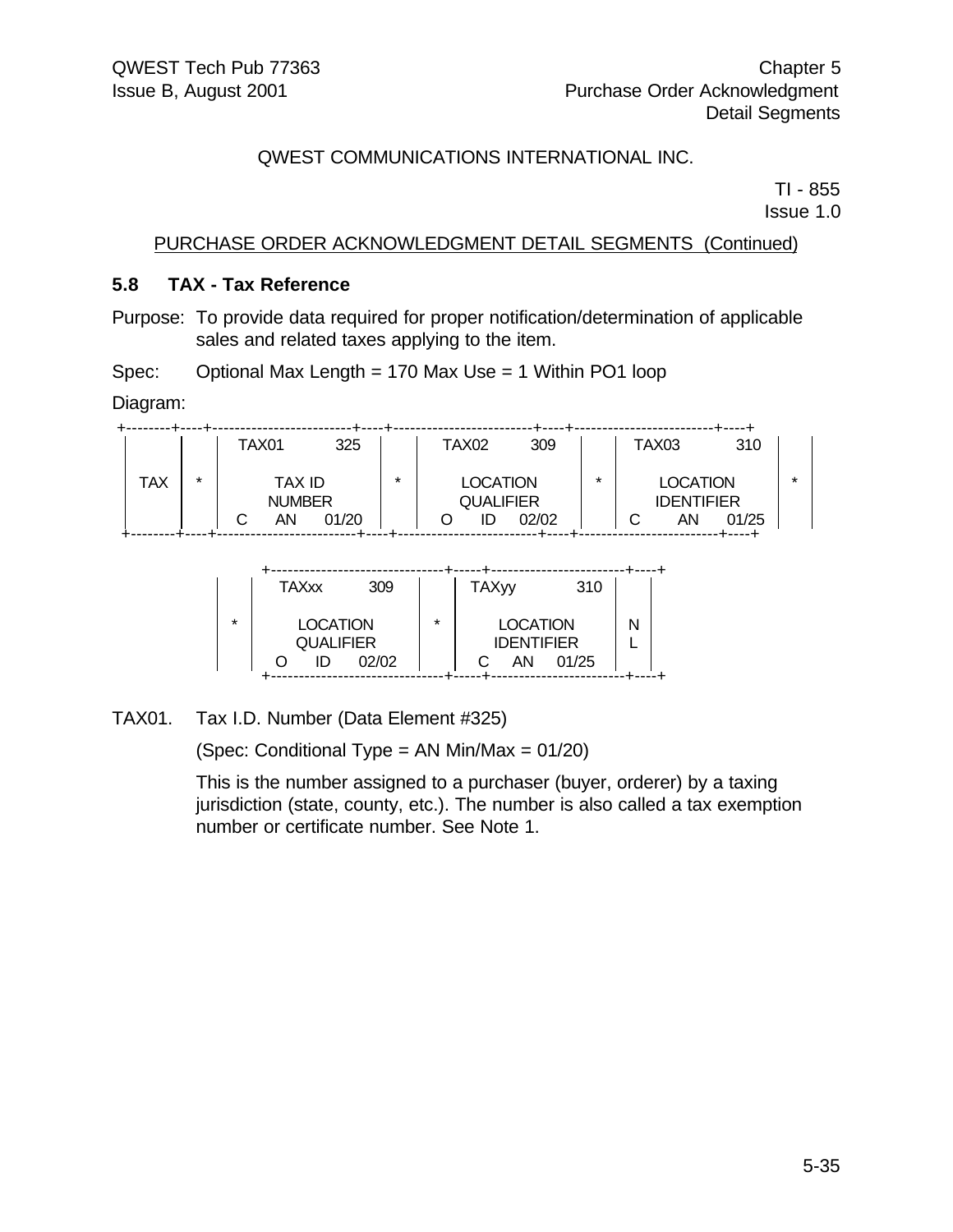TI - 855 Issue 1.0

#### PURCHASE ORDER ACKNOWLEDGMENT DETAIL SEGMENTS (Continued)

TAX02. Location Qualifier (Data Element #309)

(Spec: Optional Type = ID Min/Max = 02/02)

This data element defines the type of location identifier specified in TAX03. See Notes 1, 2, and 3. The preferred TI-recognized codes for this transaction are:

| CODE | <b>DEFINITION</b> |
|------|-------------------|
|      |                   |

| City and State |
|----------------|
|                |

- CC Country
- CI City
- CO County/Parish and State
- CY County/Parish
- NS City/State from Points
- SC **City/State and Points Within**
- SP State/Province
- TN Township
- TX Taxing District

A complete list of the TI-recognized codes can be found in Appendix A, ASC X12.

TAX03. Location Identifier (Data Element #310)

(Spec: Conditional Type = AN Min/Max =  $01/25$ )

This data element identifies a specific geographic location specified by the Location Qualifier (TAX02). See Notes 2 and 3.

#### NOTES:

- 1. Either TAX01 or TAX02 is required. TAX01 is required if tax exemption is to be claimed.
- 2. If TAX02 is used TAX03 is required.
- 3. The Location Qualifier (TAX02)/Location Identifier (TAX03) combinations can occur a total of five times. All notes that are applicable to TAX02 and TAX03 apply.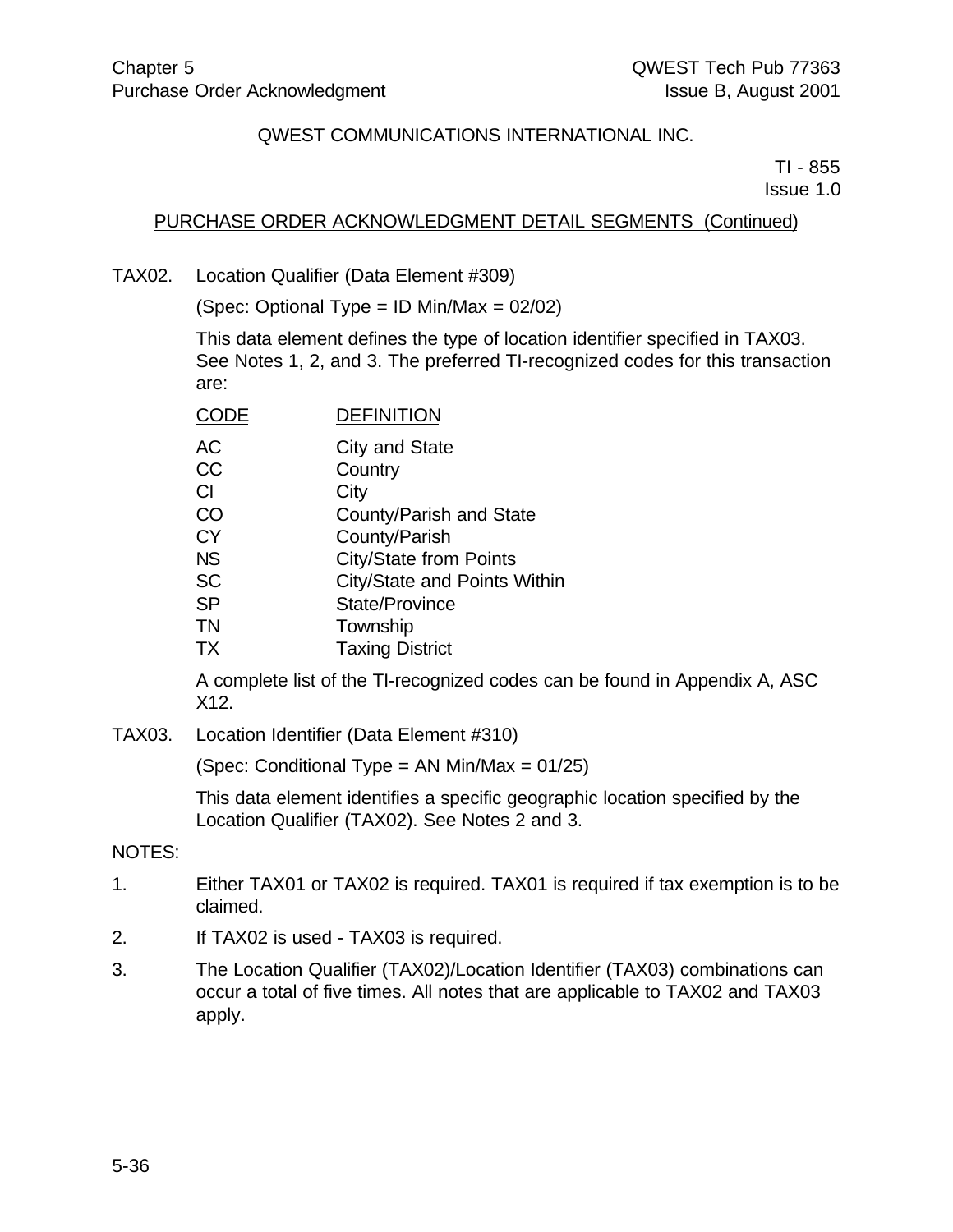TI - 855 Issue 1.0

#### PURCHASE ORDER ACKNOWLEDGMENT DETAIL SEGMENTS (Continued)

#### **5.9 N1 - Name**

Purpose: To identify a party by the type of organization, name and code. This segment (loop) will be used if the ship to address for an item is different than the ship to address provided in the header. If the Name (N102) is used in this segment, the N3 and N4 segments are required.

Spec: Optional Max Length = 63 Max Use = 1 N1 Loopstart Max

Loops = 1 Within PO1 loop

Diagram:

| N1 | $\star$ | N <sub>101</sub><br>98                              | $\star$ | N <sub>102</sub><br>93 | $\star$ | N <sub>103</sub><br>66                   |  |
|----|---------|-----------------------------------------------------|---------|------------------------|---------|------------------------------------------|--|
|    |         | <b>ORGANIZATION</b><br><b>IDENTIFIER</b><br>М<br>ID |         | <b>NAME</b><br>AN      |         | <b>ID CODE</b><br><b>QUALIFIER</b><br>ID |  |
|    |         | 02/02                                               |         | 01/35                  |         | 01/02                                    |  |



N101. Organization Identifier (Data Element #98)

(Spec: Mandatory Type = ID Min/Max =  $02/02$ )

This data element defines the organization specified in the Name data element (N102). The preferred TI-recognized code for this transaction is:

CODE DEFINITION

ST Ship to

A complete list of the TI-recognized codes can be found in Appendix A, ASC X12.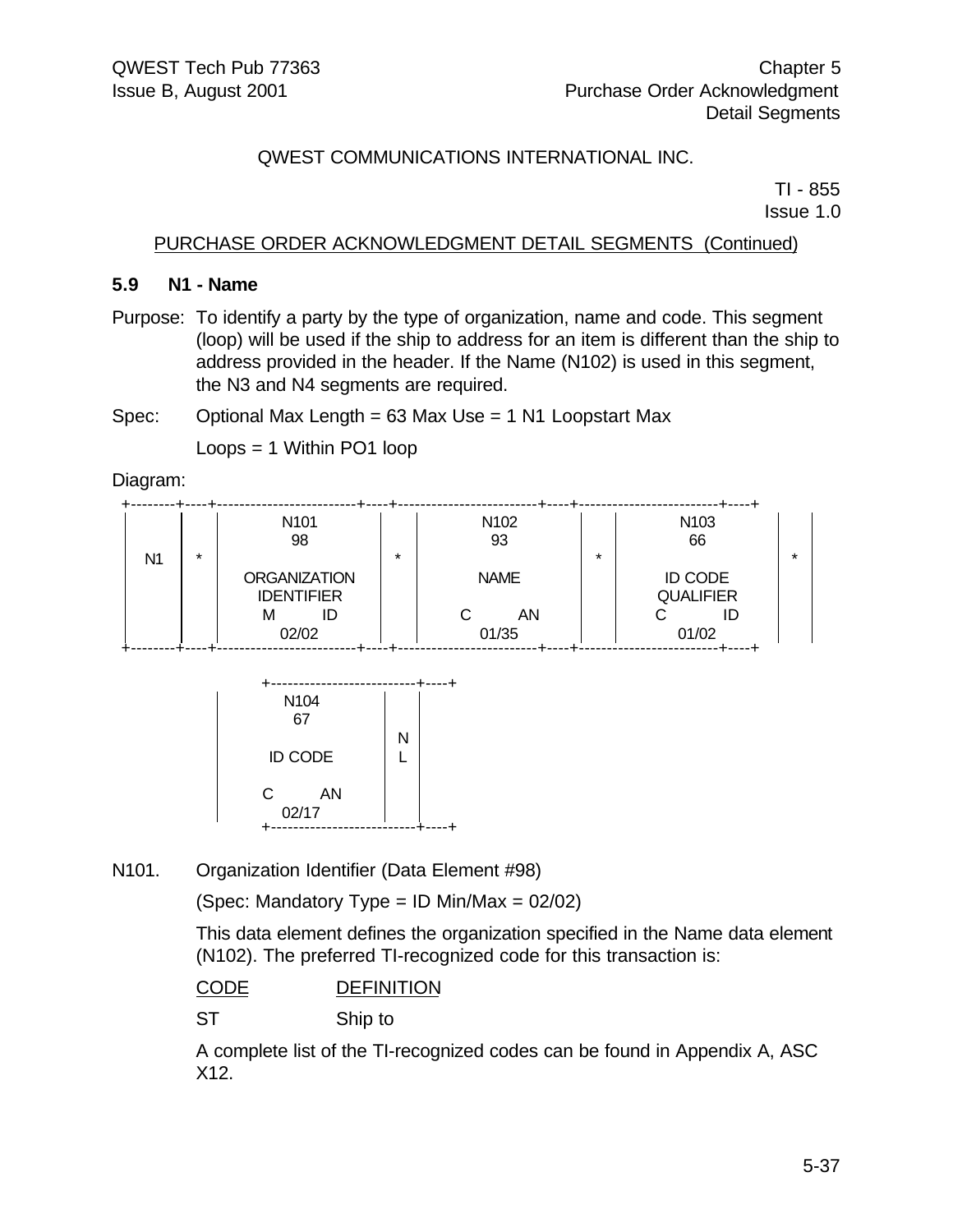TI - 855 Issue 1.0

### PURCHASE ORDER ACKNOWLEDGMENT DETAIL SEGMENTS (Continued)

N102. Name (Data Element #93)

(Spec: Conditional Type = AN Min/Max = 01/35)

This data element is the name of the party referenced by the Organization Identifier (N101). See Note 1.

N103. I.D. Code Qualifier (Data Element #66)

(Spec: Conditional Type = ID Min/Max = 01/02)

This data element identifies the type code found in the I.D. Code data element (N104). See Note 1. The TI-recognized codes can be found in Appendix A, ASC X12.

N104. I.D. Code (Data Element #67)

(Spec: Conditional Type = AN Min/Max =  $02/17$ )

This data element contains the mutually agreed upon code identifying the organization specified in the I.D. Code Qualifier (N103). See Note 1.

NOTE:

1. Either N102 or N104 is required.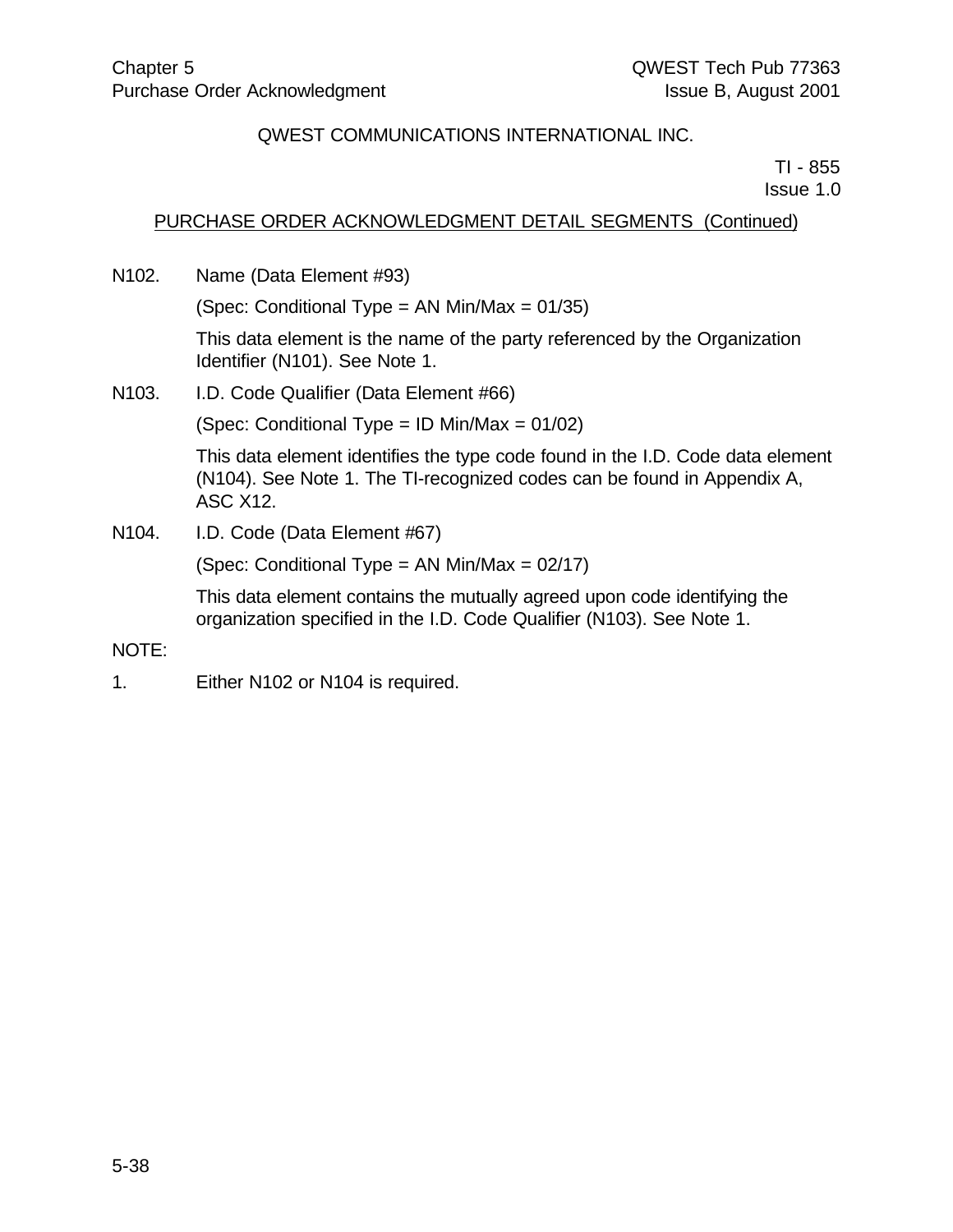TI - 855 Issue 1.0

### PURCHASE ORDER ACKNOWLEDGMENT DETAIL SEGMENTS (Continued)

#### **5.10 N2 - Additional Name Information**

Purpose: To specify additional names or those longer than 35 characters in length.

Spec: Optional Max Length = 75 Max Use =  $2$  Within the N1 loop Within PO1 loop

Diagram:

| $\star$<br>N2 |  | N201<br>93<br><b>NAME</b> | $\star$ | N202<br>93<br><b>NAME</b> | N |
|---------------|--|---------------------------|---------|---------------------------|---|
|               |  | ΑN<br>М<br>01/35          |         | AN<br>01/35               |   |

N201. Name (Data Element #93)

(Spec: Mandatory Type = AN Min/Max =  $01/35$ )

This data element contains the continuation of the Name data element (N102).

N202. Name (Data Element #93)

(Spec: Optional Type = AN Min/Max =  $01/35$ )

This data element contains the continuation of the Name data elements (N102 and N201).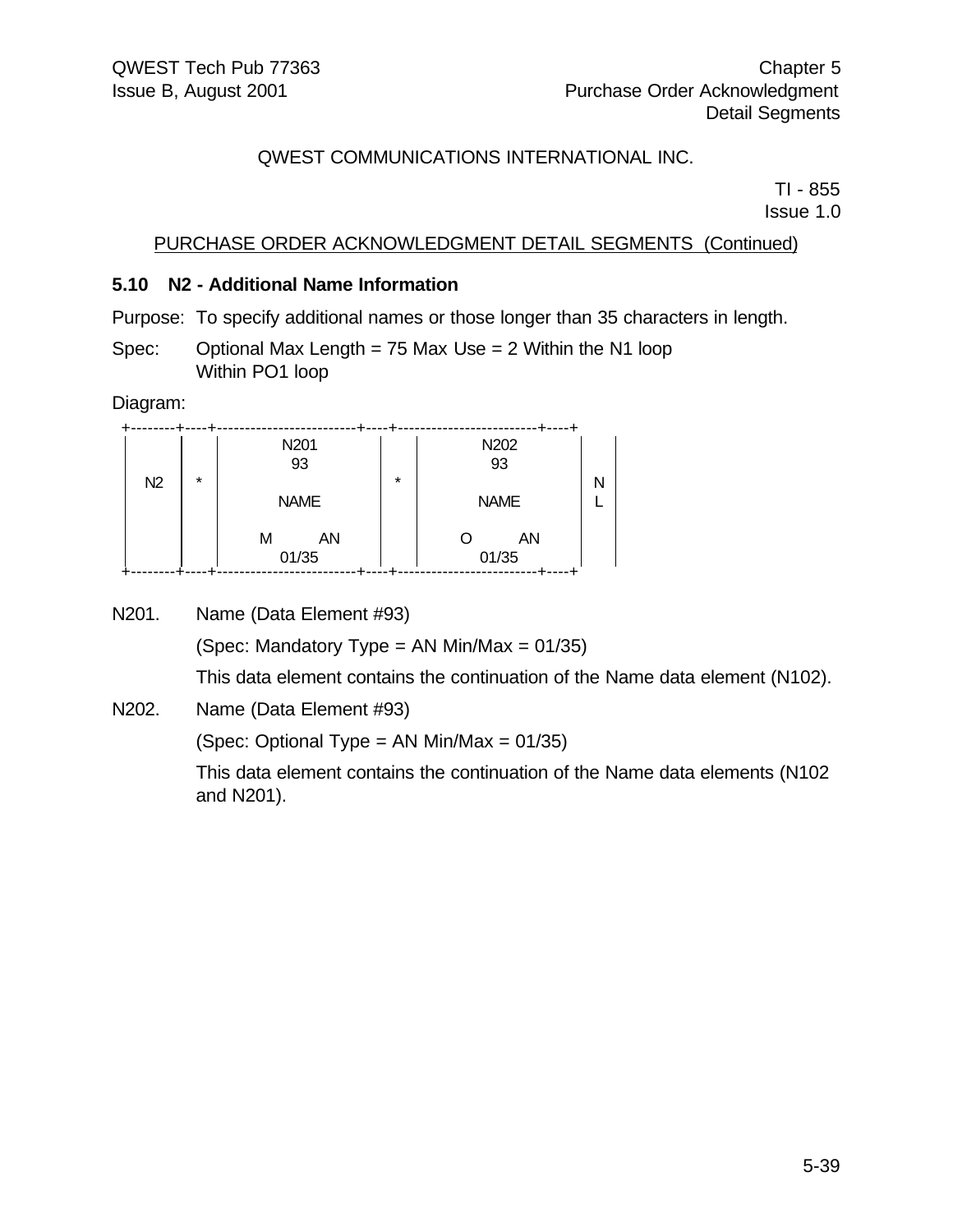TI - 855 Issue 1.0

# PURCHASE ORDER ACKNOWLEDGMENT DETAIL SEGMENTS (Continued)

#### **5.11 N3 - Street Address**

Purpose: To specify the street, building, or other address information. This segment is required if the Name (N102) was specified in the N1 Segment.

Spec: Optional Max Length = 75 Max Use = 2 Within N1 loop Within PO1 loop

Diagram:

|                | $\star$ | N301<br>166                                         | $\star$ | N302<br>166                                    |  |
|----------------|---------|-----------------------------------------------------|---------|------------------------------------------------|--|
| N <sub>3</sub> |         | <b>STREET</b><br><b>ADDRESS</b><br>AN<br>м<br>01/35 |         | <b>STREET</b><br><b>ADDRESS</b><br>ΑN<br>01/35 |  |

N301. Street Address (Data Element #166) (Spec: Mandatory Type = AN Min/Max= 01/35) This data element is used to give the street address information. N302. Street Address (Data Element #166) (Spec: Optional Type = AN Min/Max =  $01/35$ ) This data element is used to give additional street address information.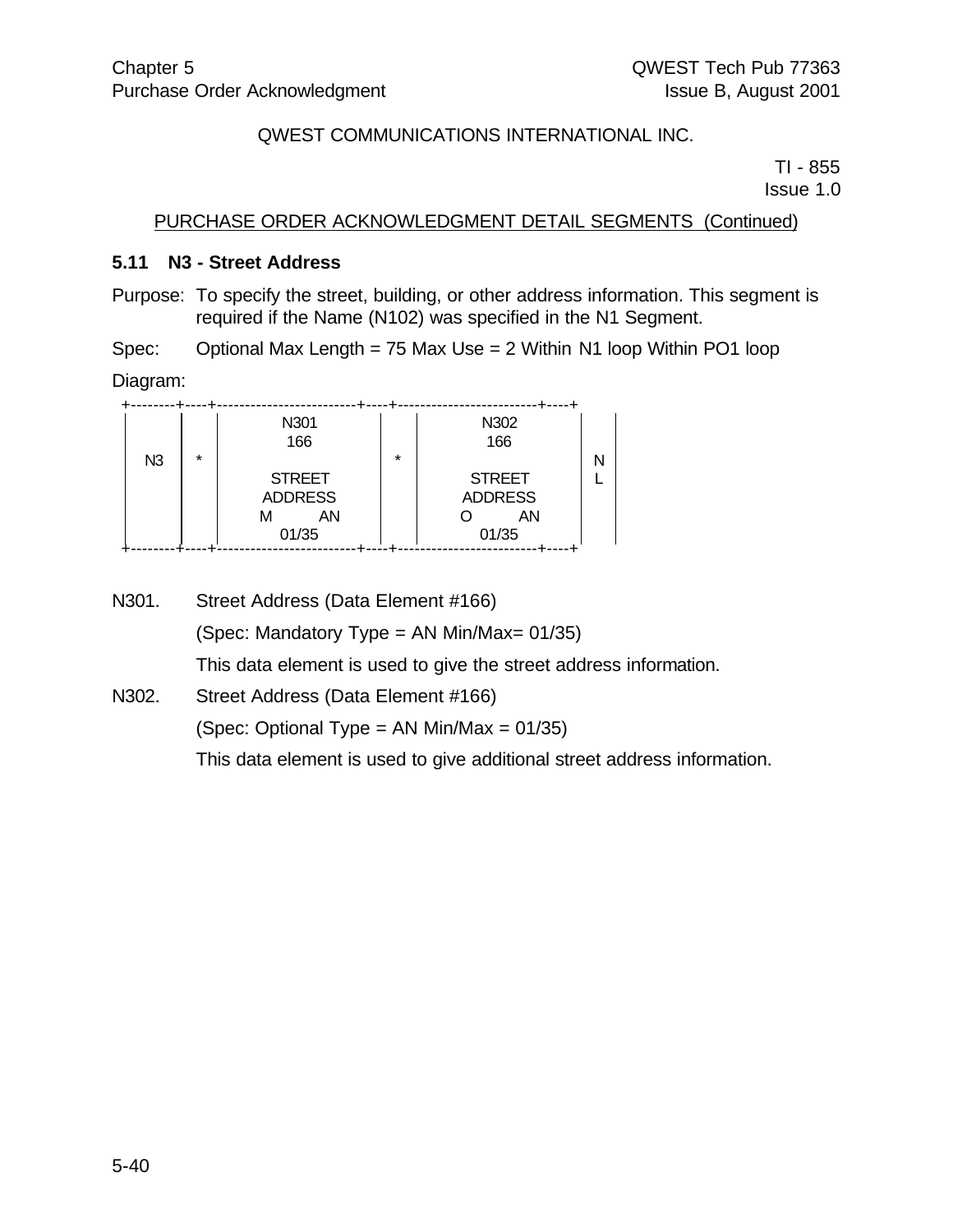TI - 855 Issue 1.0

PURCHASE ORDER ACKNOWLEDGMENT DETAIL SEGMENTS (Continued)

#### **5.12 N4 - City/State**

Purpose: To specify the geographic location of the named party. This segment is required if the Name (N102) was specified in the N1 Segment.

Spec: Optional Max Length = 68 Max Use = 1 Within N1 loop Within PO1 loop

Diagram:

|    | $\star$ | N401<br>19                 | $\star$ | N402<br>156               | $\star$ | N403<br>116                  | $\star$ |
|----|---------|----------------------------|---------|---------------------------|---------|------------------------------|---------|
| N4 |         | <b>CITY</b><br><b>NAME</b> |         | STATE/PROV<br><b>CODE</b> |         | <b>POSTAL</b><br><b>CODE</b> |         |
|    |         | AΝ<br>М<br>02/19           |         | ID<br>02/02               |         | 05/09                        |         |

| N404<br>26<br><b>COUNTRY</b><br><b>CODE</b><br>ID<br>O<br>02/02 | $\star$ | $\star$ | Ν |  |
|-----------------------------------------------------------------|---------|---------|---|--|
|                                                                 |         |         |   |  |

N401. City Name (Data Element #19)

(Spec: Mandatory Type = AN Min/Max =  $02/19$ )

This data element specifies the city of the named party. See Note 1.

N402. State/Province Code (Data Element #156)

(Spec: Conditional Type = ID Min/Max = 02/02)

This data element is a two-position abbreviation as contained in the document FIPS-PUB-5-1. See Note 1. The document is available from:

National Technical Information Service Springfield, Virginia 22161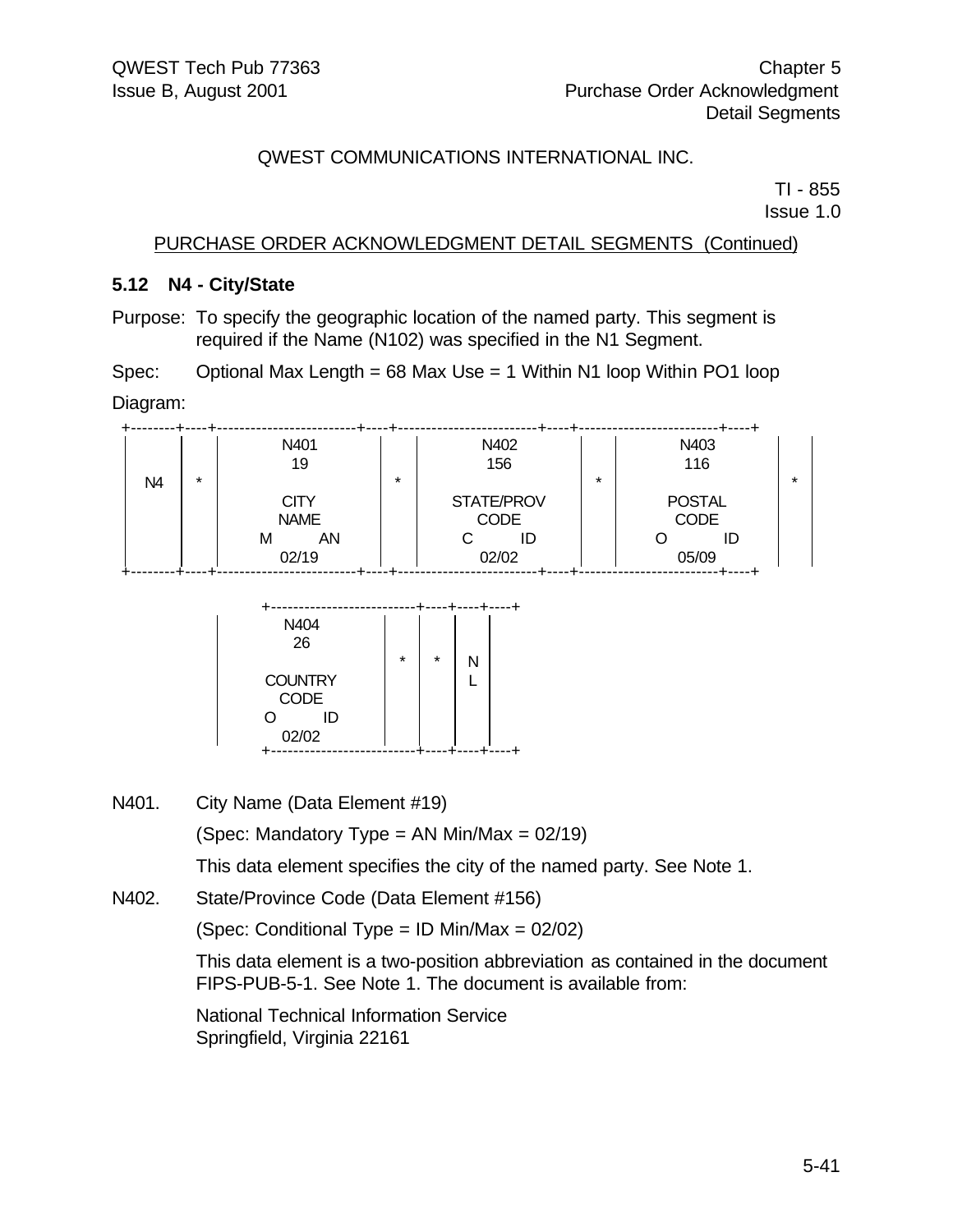TI - 855 Issue 1.0

# PURCHASE ORDER ACKNOWLEDGMENT DETAIL SEGMENTS (Continued)

N403. Postal Code (Data Element #116)

(Spec: Optional Type =  $ID$  Min/Max =  $05/09$ )

This data element identifies the postal zone code excluding punctuation or blanks. For the United States this is the ZIP Code.

N404. Country Code (Data Element #26)

(Spec: Optional Type = ID Min/Max = 02/02)

This data element is a two-position code contained in document Codes for Representation of Names of Countries (ISO 3166-1974(E)). The international standard provides a two-letter alphabetic code for representing the names of countries, dependencies, and other areas of special geopolitical interest for purposes of international exchange and general directions for the maintenance of the code. The standard is intended for use in any application requiring expression of entities in coded form. The document is available from:

American National Standards Institute, Inc. 1430 Broadway New York, New York 10018

- N405. Location Qualifier (Data Element #309) NOT USED BY TI.
- N406. Location Identifier (Data Element #310) NOT USED BY TI.

NOTE:

1. N402 is required only if city name (N401) is in the USA or Canada.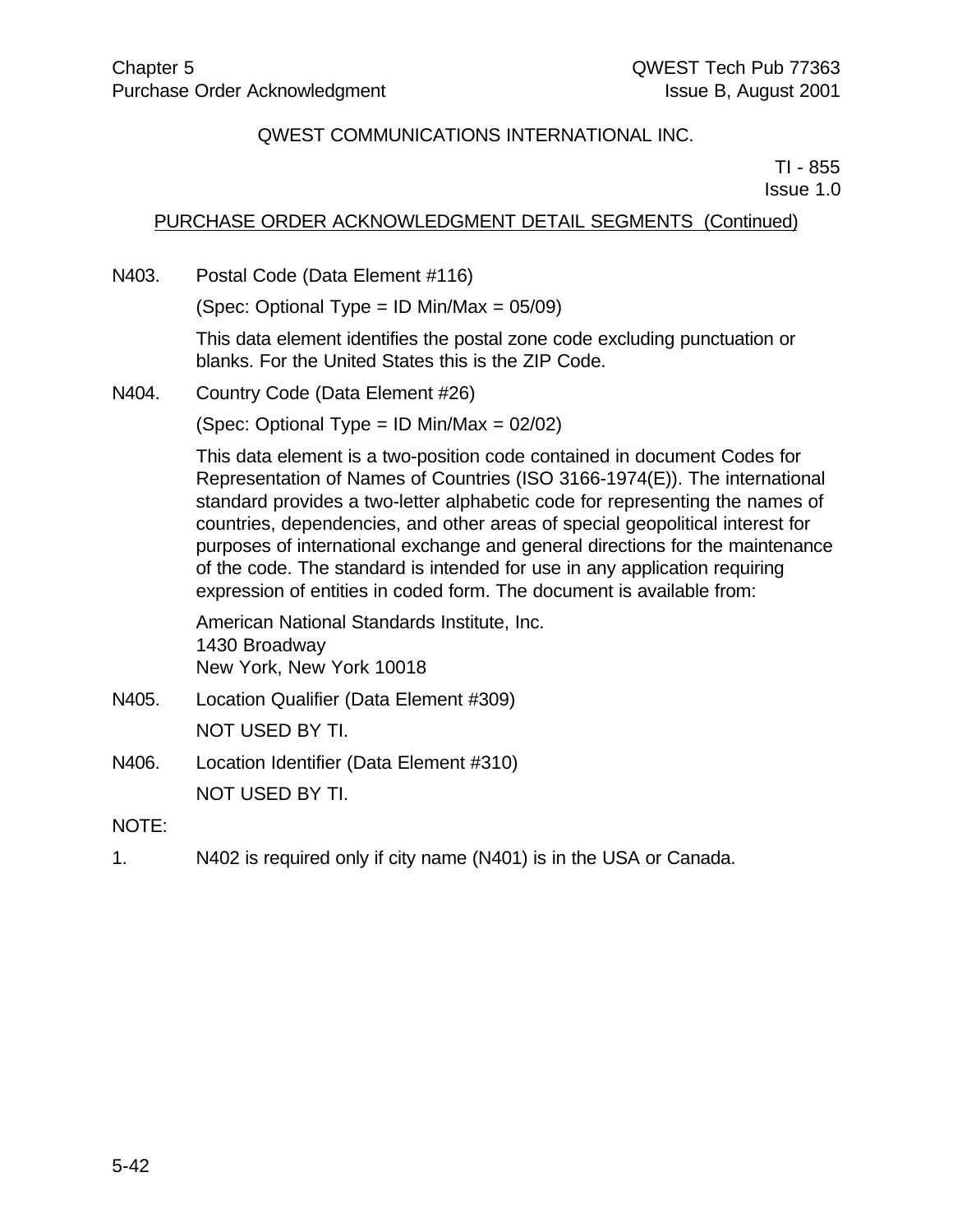TI - 855 Issue 1.0

### PURCHASE ORDER ACKNOWLEDGMENT DETAIL SEGMENTS (Continued)

#### **5.13 REF - Reference Numbers**

Purpose: To transmit identifying numbers associated with the named party.

Spec: Optional Max Length = 119 Max Use = 12 Within N1 loop

Within PO1 loop

Diagram:

|            |         | REF01            |         | REF <sub>02</sub> |         | REF03              |  |
|------------|---------|------------------|---------|-------------------|---------|--------------------|--|
|            |         | 128              |         | 127               |         | 352                |  |
| <b>REF</b> | $\star$ |                  | $\star$ |                   | $\star$ |                    |  |
|            |         | <b>REFERENCE</b> |         | <b>REFERENCE</b>  |         | <b>DESCRIPTION</b> |  |
|            |         | NO. QUALIF.      |         | <b>NUMBER</b>     |         |                    |  |
|            |         | М<br>ID          |         | AN                |         | AN                 |  |
|            |         | 02/02            |         | 01/30             |         | 01/80              |  |

REF01. Reference Number Qualifier (Data Element #128)

(Spec: Mandatory Type = ID Min/Max =  $02/02$ )

This data element identifies the type of reference number contained in the Reference Number data element (REF02) or the description in the Description data element (REF03). The TI-recognized codes can be found in appendix A, ASC X12.

REF02. Reference Number (Data Element #127)

(Spec: Conditional Type = AN Min/Max = 01/30)

This data element is the reference number or identification code as defined for a particular line item. See Note 1.

REF03. Description (Data Element #352)

(Spec: Conditional Type = AN Min/Max = 01/80)

This data element contains a description to clarify the related data elements and their content. See Note 1.

NOTE:

1. Either REF02 or REF03 is required.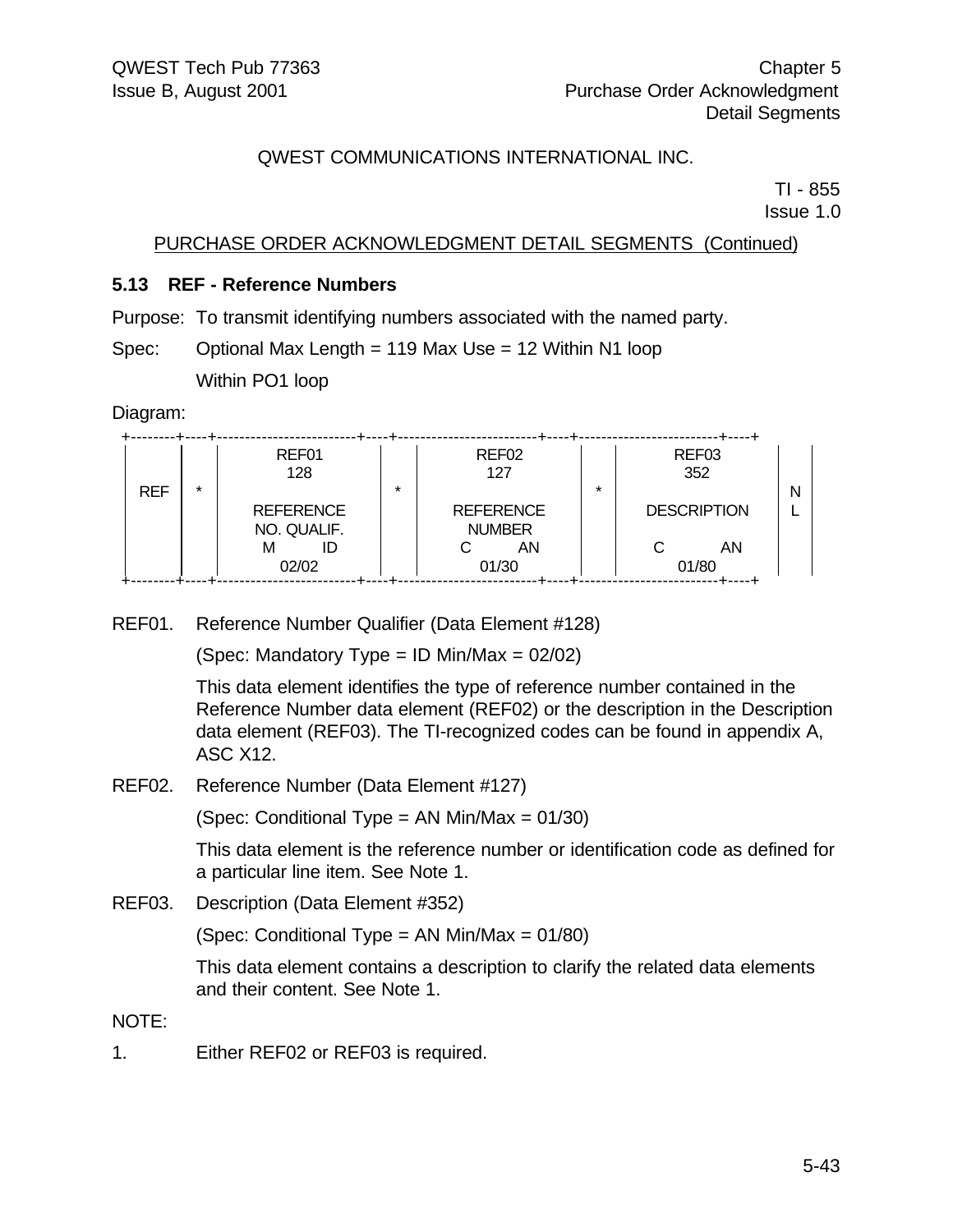TI - 855 Issue 1.0

#### PURCHASE ORDER ACKNOWLEDGMENT DETAIL SEGMENTS (Continued)

#### **5.14 PER - Administrative Communications Contact**

- Purpose: To identify a person or office to whom administrative communications should be directed.
- Spec: Optional Max Length = 114 Max Use = 3 N1 loop end, if used. Within PO1 loop

#### Diagram:

|            |         | PER <sub>01</sub><br>366                         | PER <sub>02</sub><br>93 |         | PER <sub>03</sub><br>365               | $\star$ |
|------------|---------|--------------------------------------------------|-------------------------|---------|----------------------------------------|---------|
| <b>PER</b> | $\star$ | <b>CONTACT</b><br><b>FUNCTION</b><br><b>CODE</b> | $\star$<br><b>NAME</b>  | $\star$ | <b>COMM NUMBER</b><br><b>QUALIFIER</b> |         |
|            |         | ID<br>м<br>02/02                                 | AN<br>01/35             |         | ID<br>02/02                            |         |



PER01. Contact Function Code (Data Element #366)

(Spec: Mandatory Type = ID Min/Max =  $02/02$ )

This data element contains a code identifying the major duty or responsibility of the person or group named. The TI-recognized codes can be found in Appendix A, ASC X12.

PER02. Name (Data Element #93)

(Spec: Optional Type = AN Min/Max = 01/35)

This data element is the free-form name of the person, official title, or related information.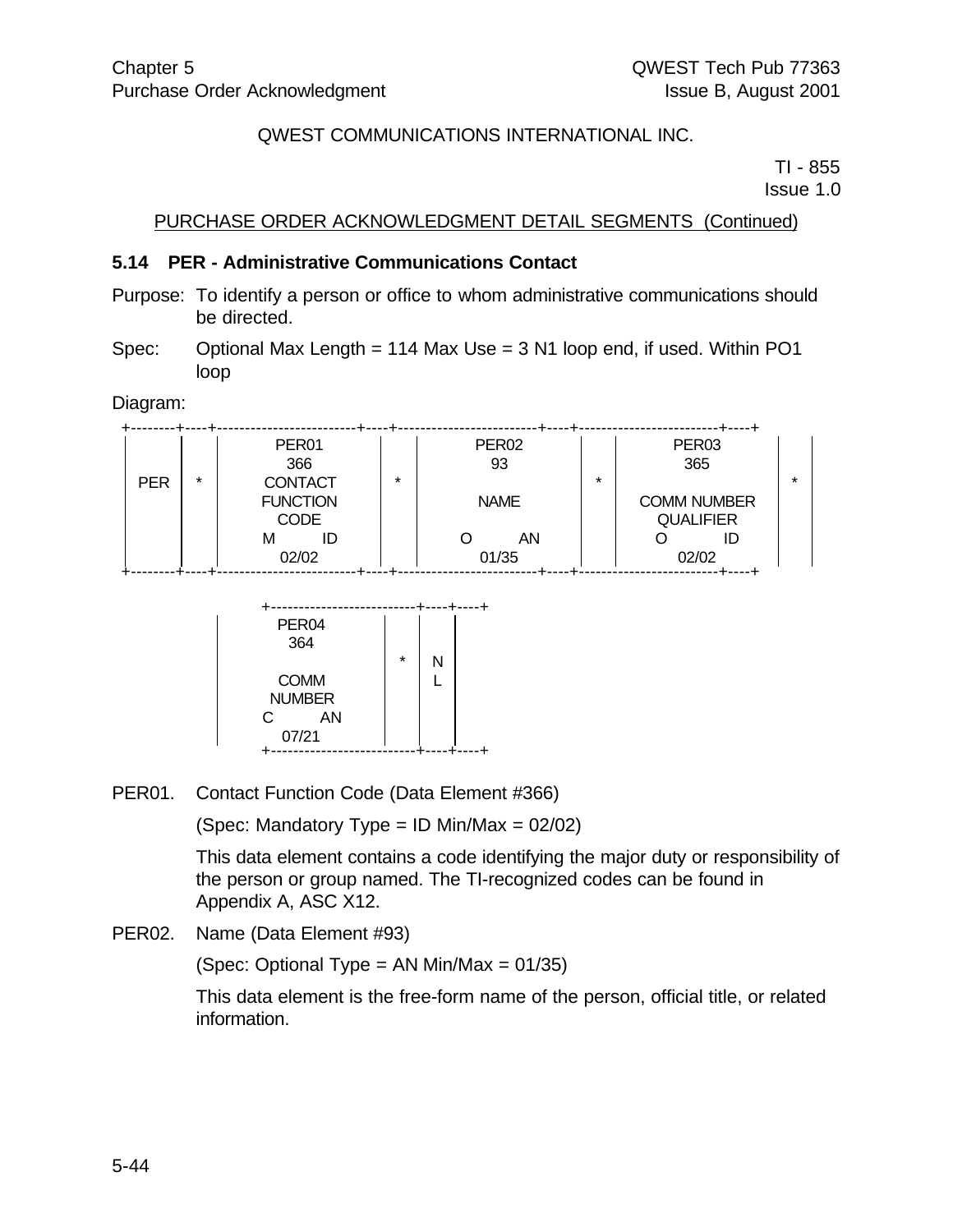TI - 855 Issue 1.0

### PURCHASE ORDER ACKNOWLEDGMENT DETAIL SEGMENTS (Continued)

PER03. Communication Number Qualifier (Data Element #365)

(Spec: Optional Type = ID Min/Max = 02/02)

This data element identifies the type of communication number which follows. See Note 1. The preferred TI-recognized codes for this transaction are:

| <b>CODE</b> | <b>DEFINITION</b>       |
|-------------|-------------------------|
| IT          | International Telephone |
| <b>PS</b>   | <b>Packet Switching</b> |
| <b>TE</b>   | Telephone               |
| TL          | <b>Telex</b>            |
| <b>TM</b>   | Telemail                |
| <b>TX</b>   | <b>TWX</b>              |

A complete list of the TI-recognized codes can be found in Appendix A, ASC X12.

PER04. Communications Number (Data Element #364)

(Spec: Conditional Type = AN Min/Max = 07/21)

This data element contains the complete communications number including the country or area code when applicable. See Note 1.

PER05. Request Reference Number (Data Element #326) NOT USED BY TI.

NOTE:

1. If PER03 is used - PER04 is required.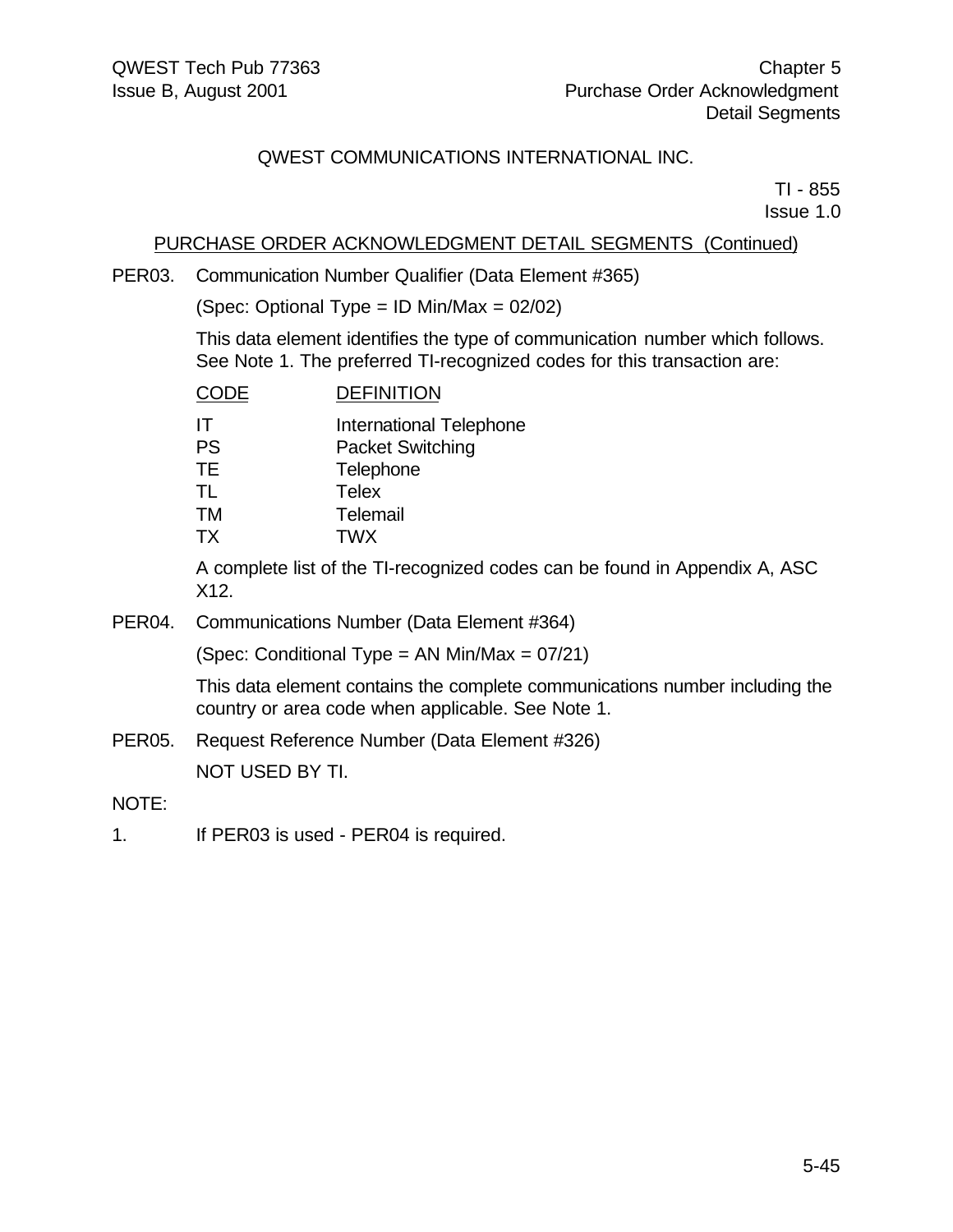TI - 855 Issue 1.0

PURCHASE ORDER ACKNOWLEDGMENT DETAIL SEGMENTS (Continued)

#### **5.15 DTM - Date/Time Reference**

Purpose: To specify pertinent dates and times.

Spec: Optional Max Length = 20 Max Use = 10 Within PO1 loop

Diagram:

|            |         | DTM01<br>374                  |         | DTM02<br>373 | $\star$ | DTM03<br>337     |  |
|------------|---------|-------------------------------|---------|--------------|---------|------------------|--|
| <b>DTM</b> | $\star$ | DATE/TIME<br><b>QUALIFIER</b> | $\star$ | <b>NAME</b>  |         | N<br><b>TIME</b> |  |
|            |         | M<br>ID<br>03/03              |         | DT<br>06/06  |         | TM<br>04/04      |  |

DTM01. Date/Time Qualifier (Data Element #374)

(Spec: Mandatory Type = ID Min/Max =  $03/03$ )

This data element identifies the type of date/time information that is to follow. The TI-recognized codes can be found in Appendix A, ASC X12.

DTM02. Date (Data Element #373)

(Spec: Conditional Type = DT Min/Max = 06/06)

This data element is the date associated with the Date/Time Qualifier (DTM01). See Note 1.

DTM03. Time (Data Element #337)

(Spec: Conditional Type = TM Min/Max = 04/04)

This data element is the time associated with the Date/Time Qualifier (DTM01). See Note 1.

NOTE:

1. Either DTM02 or DTM03 is required.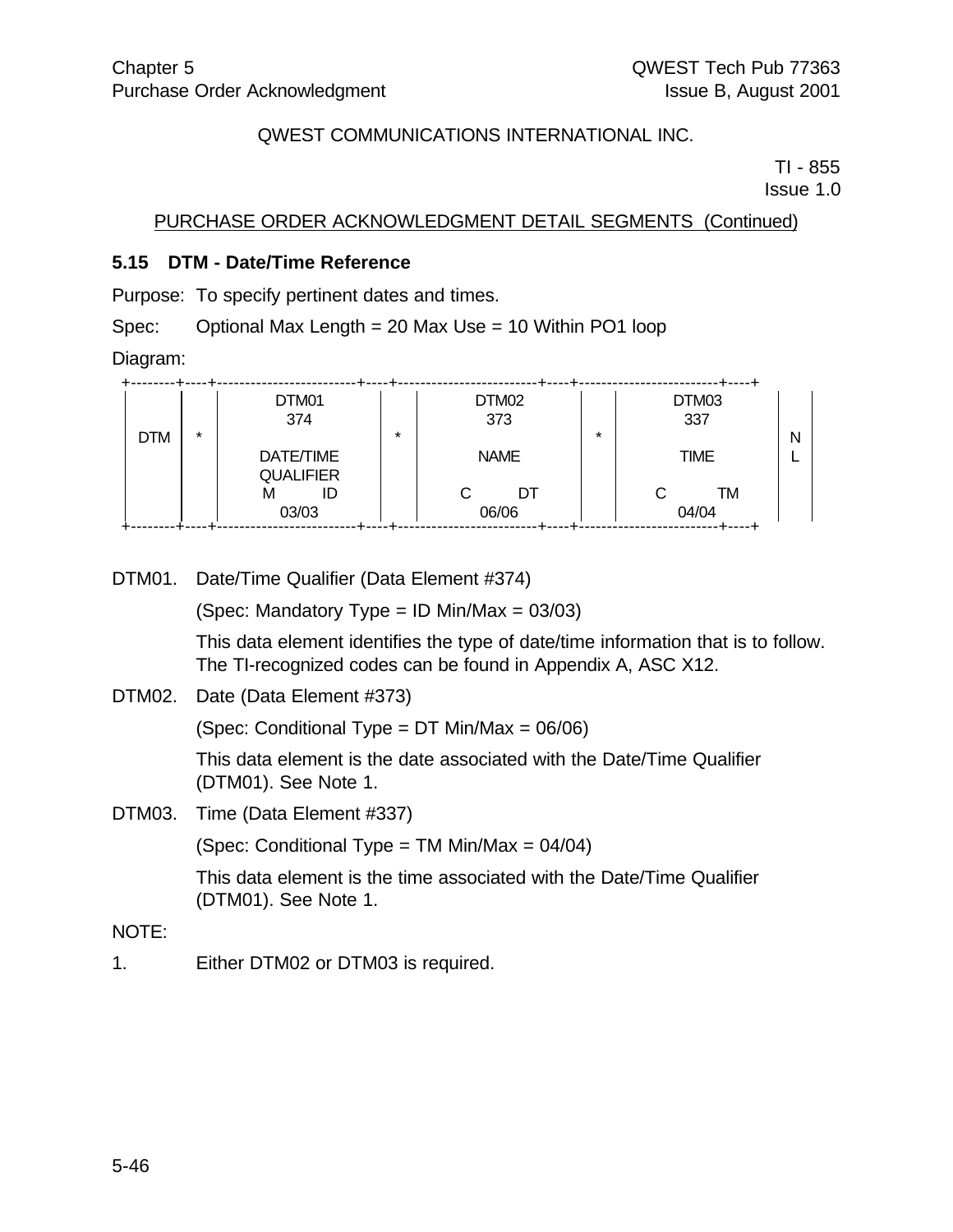TI - 855 Issue 1.0

PURCHASE ORDER ACKNOWLEDGMENT DETAIL SEGMENTS (Continued)

#### **5.16 SCH - Line Item Schedule**

Purpose: To specify the data for scheduling a specific line item. This segment will override the SHH segment in the header.

Spec: Optional Max Length = 154 Max Use = 104 Within PO1 loop

Diagram:

|            |         | SCH <sub>01</sub> | 380 |         |   | SCH <sub>02</sub> |       |         |         |
|------------|---------|-------------------|-----|---------|---|-------------------|-------|---------|---------|
|            |         |                   |     |         |   | 355               |       |         |         |
| <b>SCH</b> | $\star$ | <b>QUANTITY</b>   |     | $\star$ |   | <b>UNIT OF</b>    |       | $\star$ | $\star$ |
|            |         |                   |     |         |   | <b>MEASURE</b>    |       |         |         |
|            |         | М                 |     |         |   | <b>CODE</b>       |       |         |         |
|            |         | 01/10             |     |         | м | ID                | 02/02 |         |         |

|         |         |   | SCH <sub>06</sub><br>374 |       |         |  |
|---------|---------|---|--------------------------|-------|---------|--|
| $\star$ | $\star$ |   |                          |       | $\star$ |  |
|         |         |   | DATE/TIME                |       |         |  |
|         |         |   | <b>QUALIFIER</b>         |       |         |  |
|         |         | м | ID                       | 03/03 |         |  |
|         |         |   |                          |       |         |  |

| SCH07<br>373<br><b>DATE</b> | $\star$ | SCH <sub>08</sub><br>337<br><b>TIME</b> | N |  |
|-----------------------------|---------|-----------------------------------------|---|--|
| C<br>DT<br>06/06            |         | TM<br>04/04                             |   |  |

SCH01. Quantity (Data Element #380)

(Spec: Mandatory Type =  $R$  Min/Max = 01/10) This data element contains the numeric value of the quantity. See Note 1.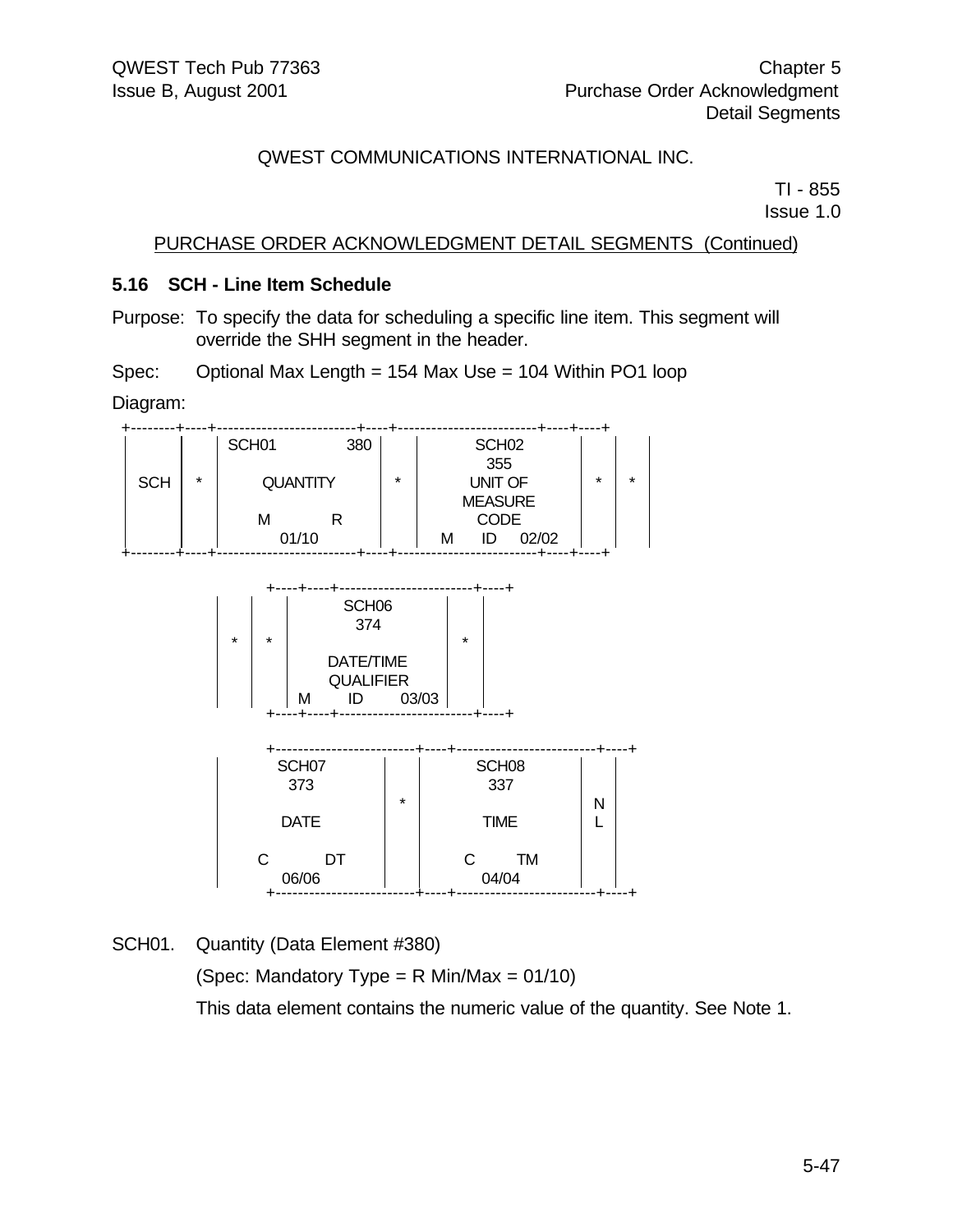TI - 855 Issue 1.0

## PURCHASE ORDER ACKNOWLEDGMENT DETAIL SEGMENTS (Continued)

- SCH02. Unit of Measure Code (Data Element #355) (Spec: Mandatory Type = ID Min/Max =  $02/02$ ) This code identifies the basic unit of measurement. See Note 1. The TIrecognized codes can be found in Appendix A, ASC X12. SCH03. Description (Data Element #352) NOT USED BY TI. SCH04. Organization Identifier (Data Element #98) NOT USED BY TI. SCH05. Name (Data Element #93) NOT USED BY TI. SCH06. Date/Time Qualifier (Data Element #374) (Spec: Mandatory Type = ID Min/Max =  $03/03$ ) This data element identifies the type of date/time information that is to follow. The TI-recognized codes can be found in Appendix A, ASC X12. SCH07. Date (Data Element #373) (Spec: Conditional Type = DT Min/Max = 06/06) This data element is the date associated with the Date/Time Qualifier (SCH06).
- NOTE: THIS DATA ELEMENT IS MANDATORY FOR HARDWIRED EQUIPMENT PROCESSED THROUGH PICS/DCPR (BVAPP).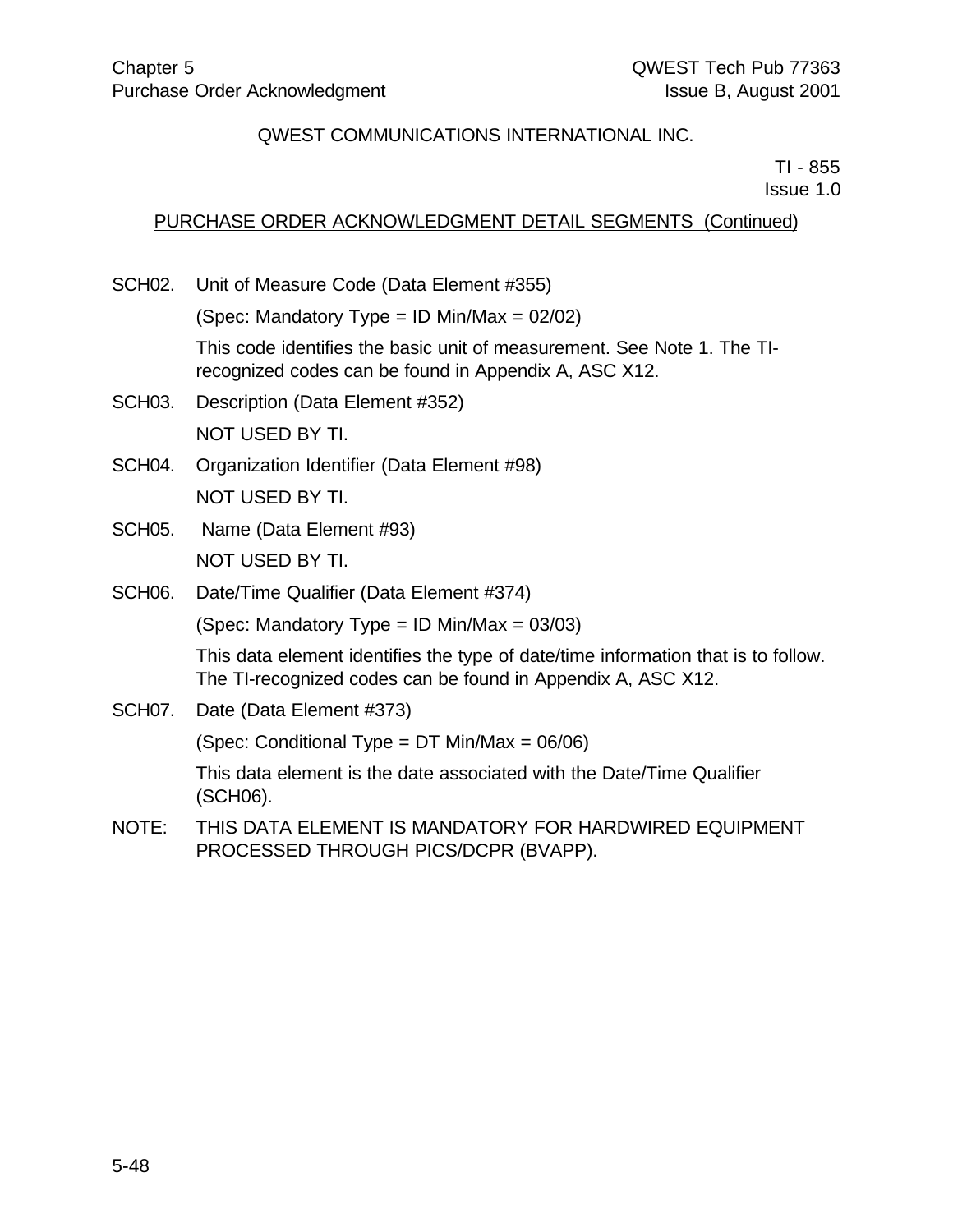TI - 855 Issue 1.0

# PURCHASE ORDER ACKNOWLEDGMENT DETAIL SEGMENTS (Continued)

SCH08. Time (Data Element #337)

(Spec: Conditional Type = TM Min/Max = 04/04)

This data element is the time associated with the Date/Time Qualifier (SCH06).

NOTES:

1. The Unit of Measure Code (SCH02) should always be the same as the Unit of Measure Code in the associated PO1 Segment (PO103), and the sum of the values of the Quantity (SCH01) should always equal the Quantity Ordered (PO102) in the PO1 Segment.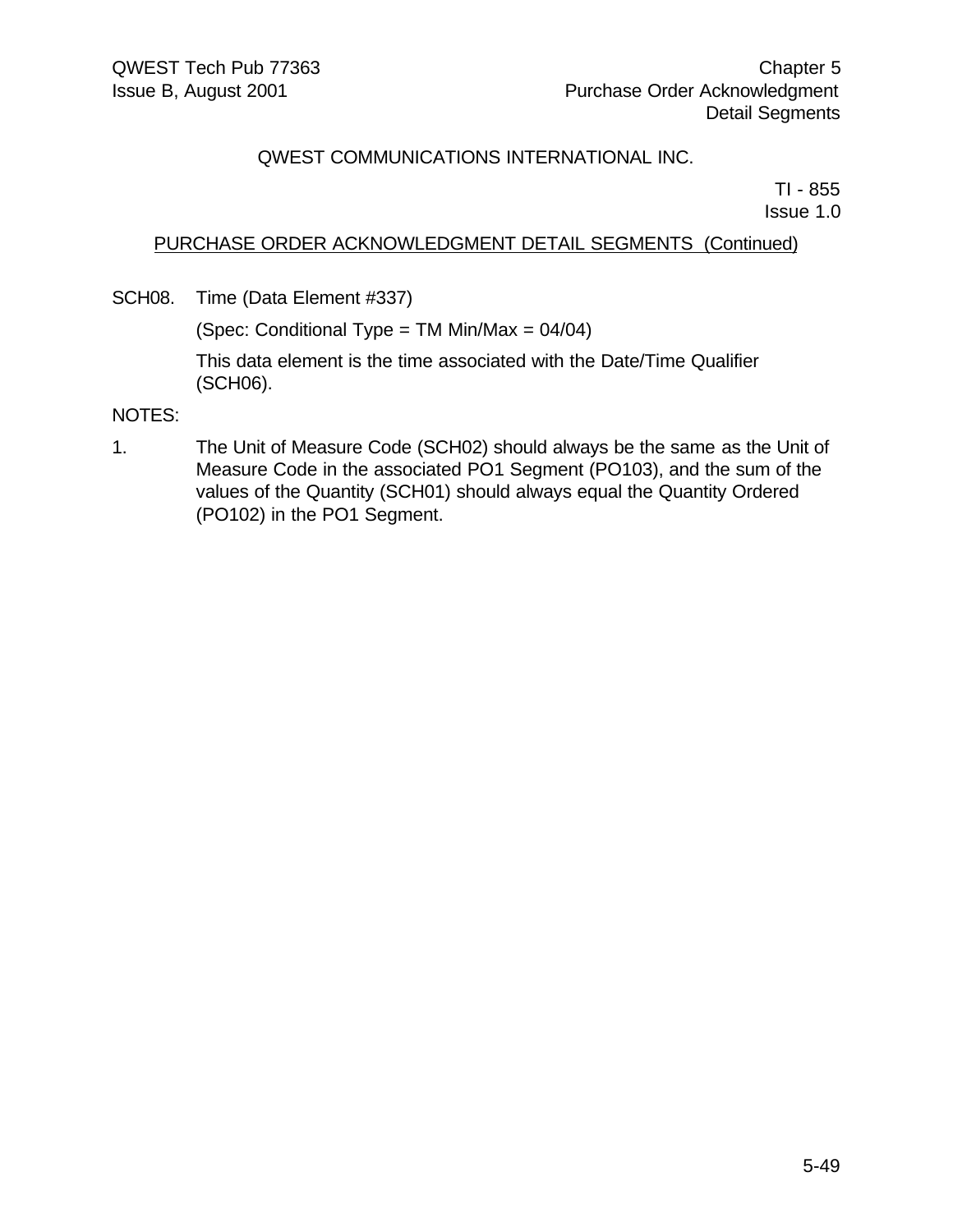TI - 855 Issue 1.0

### PURCHASE ORDER ACKNOWLEDGMENT DETAIL SEGMENTS (Continued)

#### **5.17 FOB - F.O.B. Related Instructions**

Purpose: To specify transportation instructions relating to shipment when the transportation instructions differ from the instructions specified in the formal agreement between the trading partners.

Spec: 
$$
Optional Max Length = 185 Max Use = 1 Within PO1 loop
$$

Diagram:

|            |         | FOB <sub>01</sub><br>146                              |         | FOB <sub>02</sub><br>376   |         | FOB <sub>03</sub><br>352 |   |
|------------|---------|-------------------------------------------------------|---------|----------------------------|---------|--------------------------|---|
| <b>FOB</b> | $\star$ | <b>SHIPMENT</b><br><b>METHOD OF</b><br><b>PAYMENT</b> | $\star$ | TRANS. RESP.<br>LOC'N QUAL | $\star$ | <b>DESCRIPTION</b>       | ÷ |
|            |         | м<br>02/02                                            |         | ID<br>02/02                |         | ΑN<br>01/80              |   |

| FOB <sub>04</sub><br>334                        | FOB <sub>05</sub><br>335<br>$\star$              | FOB <sub>06</sub><br>377<br>$\star$              | $\star$ |
|-------------------------------------------------|--------------------------------------------------|--------------------------------------------------|---------|
| <b>TRADE TERMS</b><br><b>QUALIFIER</b><br>02/02 | <b>TRADE TERMS</b><br><b>CODE</b><br>ID<br>03/06 | TITLE PASS.<br><b>LOCN QUALIF</b><br>ID<br>02/02 |         |

| FOB <sub>07</sub><br>352 | N |  |
|--------------------------|---|--|
| <b>DESCRIPTION</b>       |   |  |
| C<br>ΑN<br>01/80         |   |  |

FOB01. Shipment Method of Payment (Data Element #146)

(Spec: Mandatory Type = ID Min/Max = 02/02)

This data element contains a code that identifies the payment method for transportation charges. This usually indicates which party will pay the carrier. The TI-recognized codes can be found in Appendix A, ASC X12.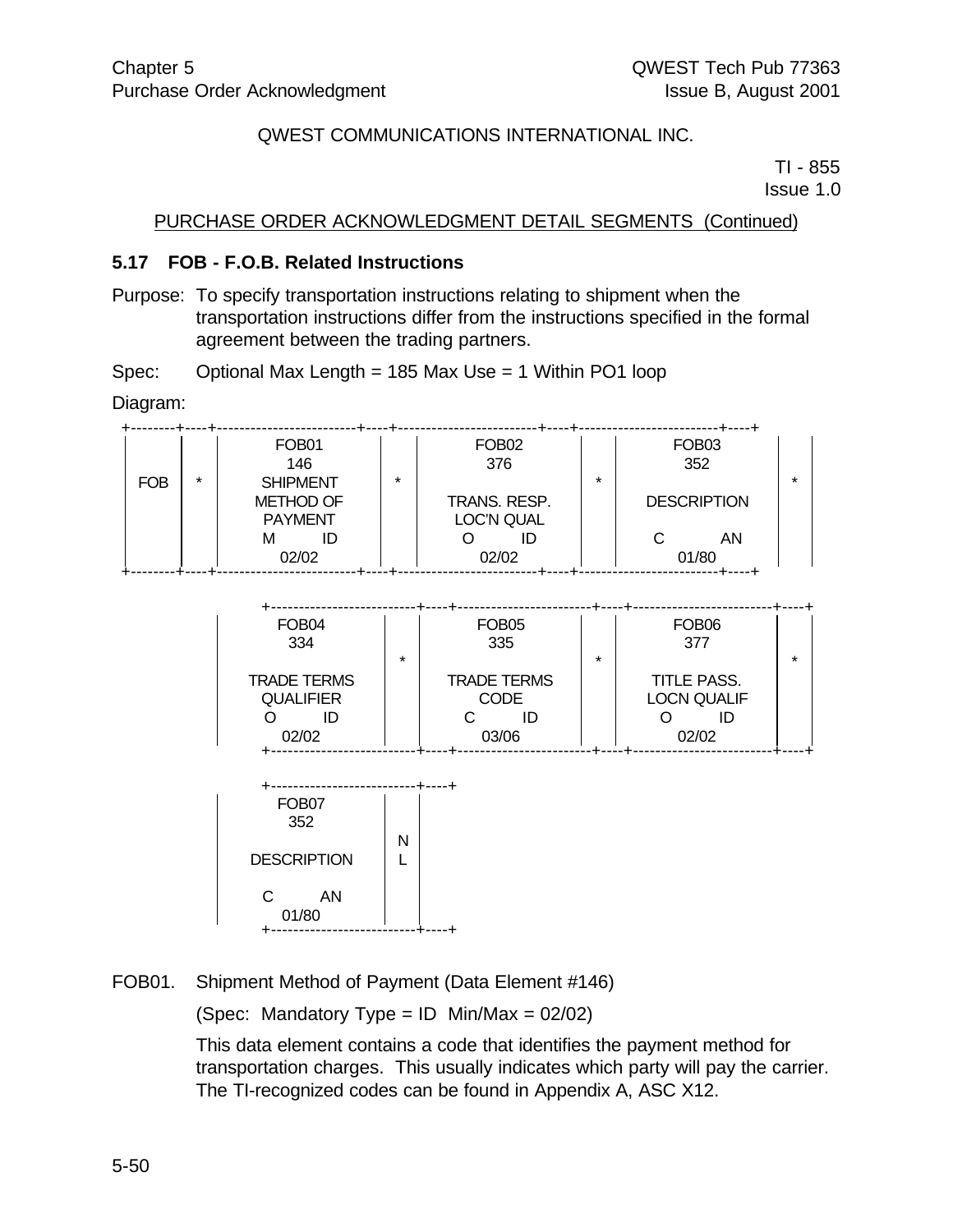TI - 855 Issue 1.0

# PURCHASE ORDER ACKNOWLEDGMENT DETAIL SEGMENTS (Continued)

FOB02. Transportation Responsibility Location Qualifier (Data Element #376)

(Spec: Optional Type = ID Min/Max = 02/02)

This data element specifies the location at which responsibility for the shipment changes. See Notes 1 and 4. The preferred TI-recognized codes for this transaction are:

CODE DEFINITION DE Destination (Shipping) OR Origin (Shipping Point)

A complete list of the TI-recognized codes can be found in Appendix A, ASC X12, data element list #309.

FOB03. Description (Data Element #352)

(Spec: Conditional Type = AN Min/Max = 01/80)

This data element describes the transportation responsibility as identified by the Transportation Location Qualifier (FOB02). See Notes 1 and 4.

FOB04. Trade Terms Qualifier (Data Element #334)

(Spec: Optional Type = ID Min/Max = 02/02)

This data element contains a code used to describe transportation responsibility criteria. See Notes 2 and 4. The preferred TI-recognized code for this transaction is:

| <b>CODE</b> | <b>DEFINITION</b> |
|-------------|-------------------|
|             |                   |

02 TD C C List

A complete list of the TI-recognized codes can be found in Appendix A, ASC X12.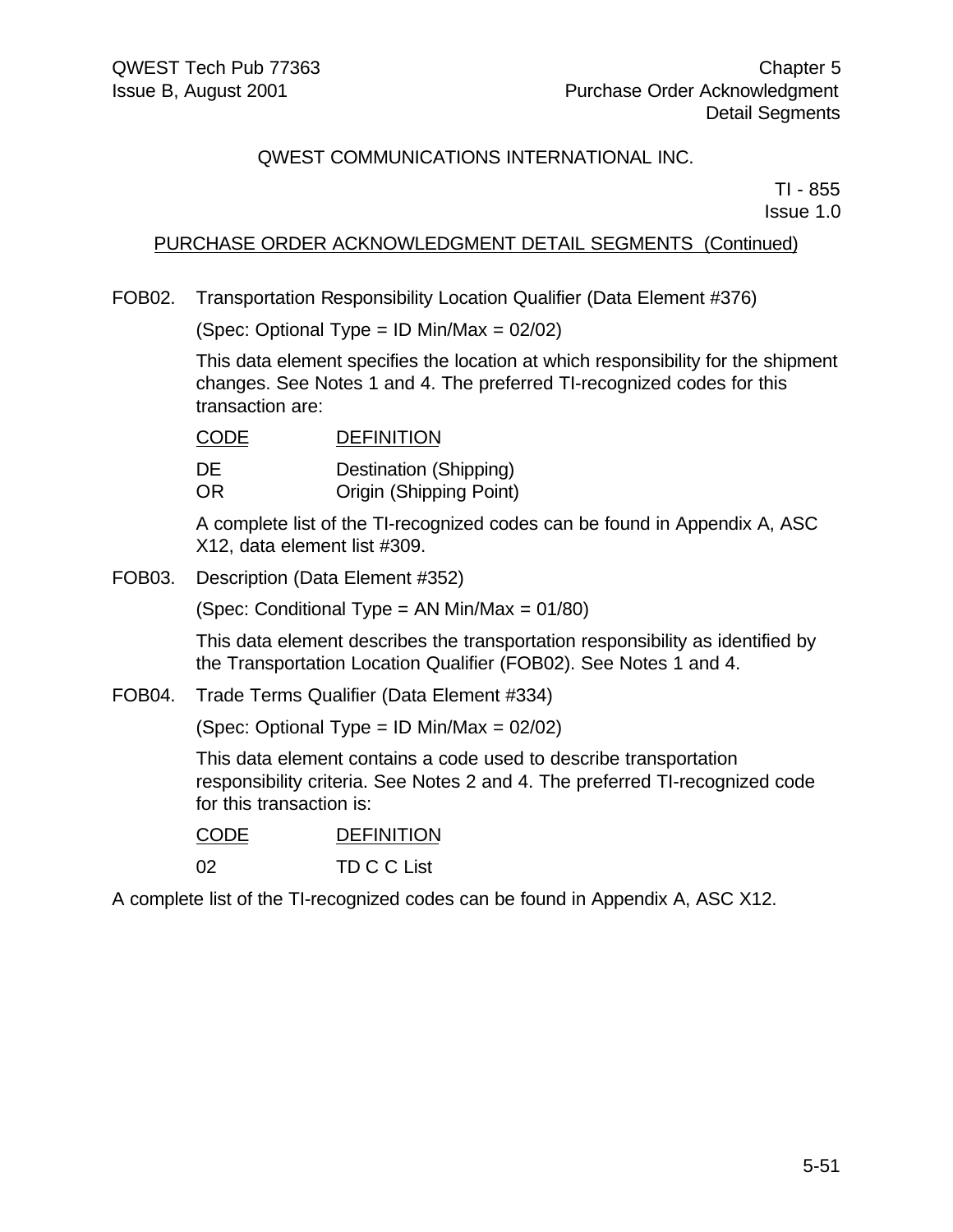TI - 855 Issue 1.0

### PURCHASE ORDER ACKNOWLEDGMENT DETAIL SEGMENTS (Continued)

FOB05. Trade Terms Code (Data Element #335)

(Spec: Conditional Type = ID Min/Max =  $03/06$ )

This code indicates the trade terms which apply to the responsibility for shipment transportation. See Notes 2 and 4. The TI-recognized codes can be found in Appendix A, ASC X12.

FOB06. Title Passage Location Qualifier (Data Element #377)

(Spec: Optional Type = ID Min/Max = 02/02)

This data element identifies the location at which the title passes. See Note 3. The TI-recognized codes can be found in Appendix A, ASC X12, data element list #309.

FOB07. Description (Data Element #352)

(Spec: Conditional Type = AN Min/Max =  $01/80$ )

This data element contains a description of the specific location at which title to the shipment passes as indicated by Title Passage Location Qualifier (FOB06). See Note 3.

#### NOTES:

- 1. If FOB02 is used FOB03 is required.
- 2. If FOB04 is used FOB05 is required.
- 3. If FOB06 is used FOB07 is required.
- 4. FOB02, FOB03, FOB04, and FOB05 describe which party has the final responsibility for the cost of transportation and/or risk of loss while the material is in transit.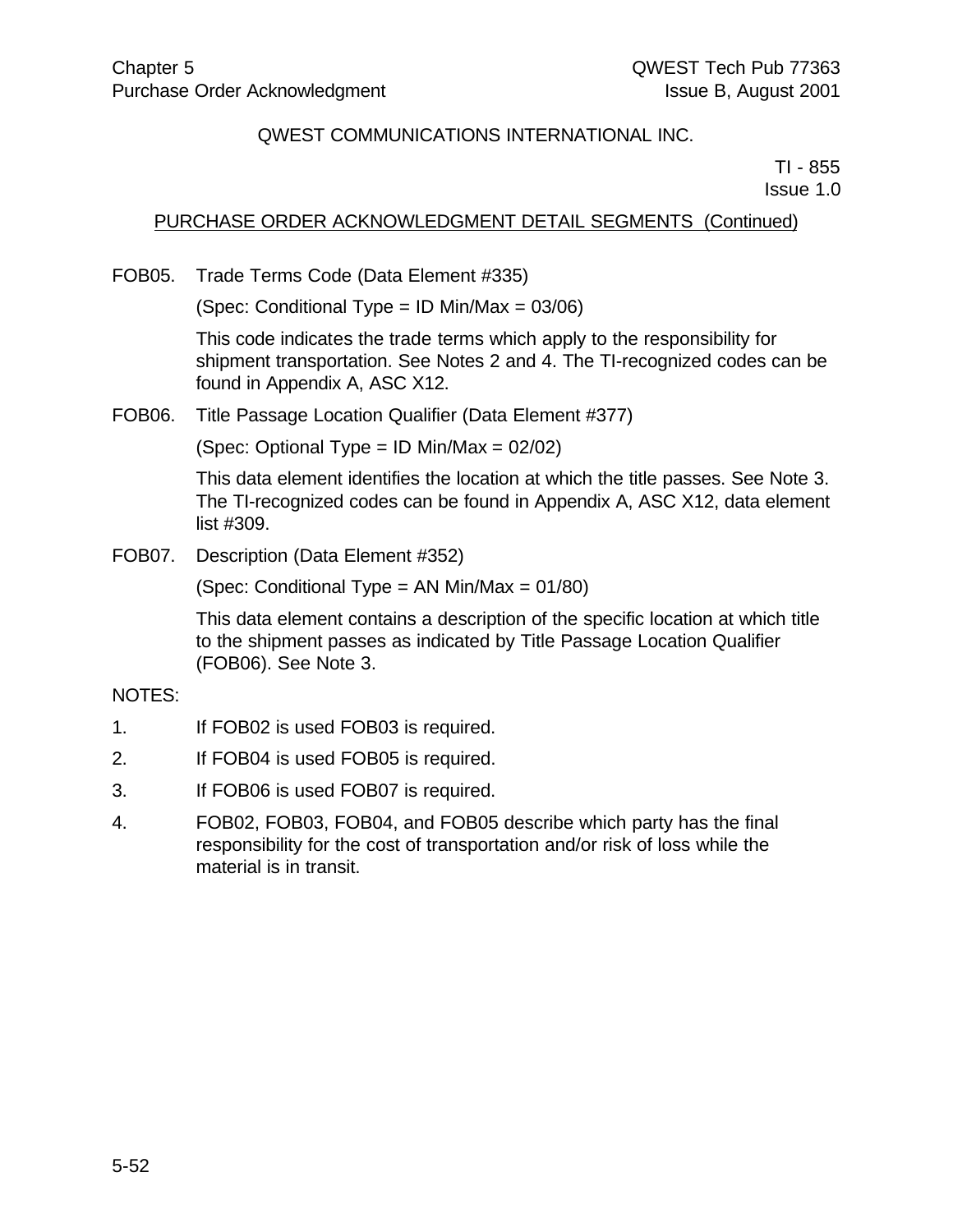TI - 855 Issue 1.0

### PURCHASE ORDER ACKNOWLEDGMENT DETAIL SEGMENTS (Continued)

#### **5.18 TD1 - Carrier Details (Quantity and Weight)**

Purpose: To specify transportation details relative to commodity, weight and quantity.

Spec: Optional Max Length = 72 Max Use = 1 Within P01 loop

Diagram:

|     | $\star$ | TD101<br>103                    | TD102<br>80<br>$\star$                        | $\star$ | TD103<br>23                                  | $\star$ |
|-----|---------|---------------------------------|-----------------------------------------------|---------|----------------------------------------------|---------|
| TD1 |         | <b>PACKAGING</b><br><b>CODE</b> | <b>LADING</b><br><b>QUANTITY</b><br><b>NO</b> |         | <b>COMMODITY</b><br><b>CODE QUALIF</b><br>ID |         |
|     |         | 05/05                           | 01/07                                         |         | 01/01                                        |         |

| TD104<br>22      | <b>TD105</b><br>79<br>$\star$ | TD106<br>187<br>$\star$ | $\star$ |
|------------------|-------------------------------|-------------------------|---------|
| <b>COMMODITY</b> | <b>LADING</b>                 | <b>WEIGHT</b>           |         |
| <b>CODE</b>      | <b>DESCRIPTION</b>            | <b>QUALIFIER</b>        |         |
| ID               | ΑN                            | ID                      |         |
| 01/10            | 01/25                         | 01/02                   |         |

|   | <b>TD107</b><br>81<br><b>WEIGHT</b> |       | $\star$ | <b>TD108</b><br>355<br>UNIT OF<br><b>MEASURE</b> | N |
|---|-------------------------------------|-------|---------|--------------------------------------------------|---|
| С | R                                   | 01/08 |         | CODE<br>ID<br>02/02                              |   |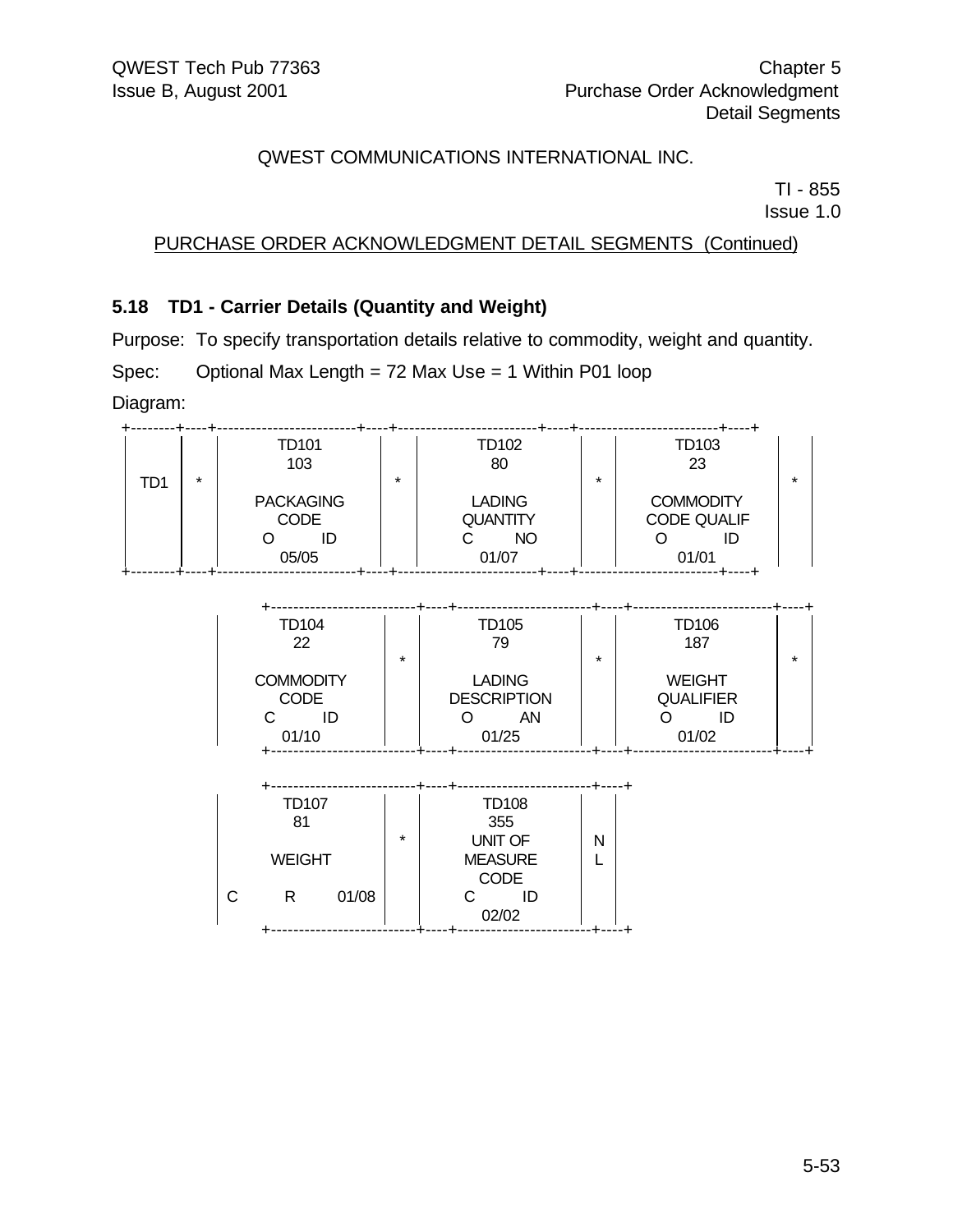TI - 855 Issue 1.0

### PURCHASE ORDER ACKNOWLEDGMENT DETAIL SEGMENTS (Continued)

TD101. Packaging Code (Data Element #103)

(Spec: Optional Type = ID Min/Max =  $05/05$ )

This data element is a two-part code identifying the type of packaging and material. See Note 1. The TI-recognized codes can be found in Appendix A, ASC X12.

TD102. Lading Quantity (Data Element #80)

(Spec: Conditional Type = NO Min/Max = 01/07)

This data element contains the number of units (pieces) of the lading commodity. See Note 1.

TD103. Commodity Code Qualifier (Data Element #23)

(Spec: Optional Type = ID Min/Max = 01/01)

This data element identifies the coding system used for the Commodity Code (TD104). See Note 2. The TI-recognized codes can be found in Appendix A, ASC X12.

TD104. Commodity Code (Data Element #22)

(Spec: Conditional Type = ID Min/Max =  $01/10$ )

This code describes a commodity or group of commodities as defined by the Commodity Code Qualifier (TD103). See Note 2. The reference to the documents for this data element can be found in Appendix A associated with Data Element 23.

TD105. Lading Description (Data Element #79)

(Spec: Optional Type = AN Min/Max =  $01/25$ )

This data element contains a free-form description of an item as required for rating and billing purposes.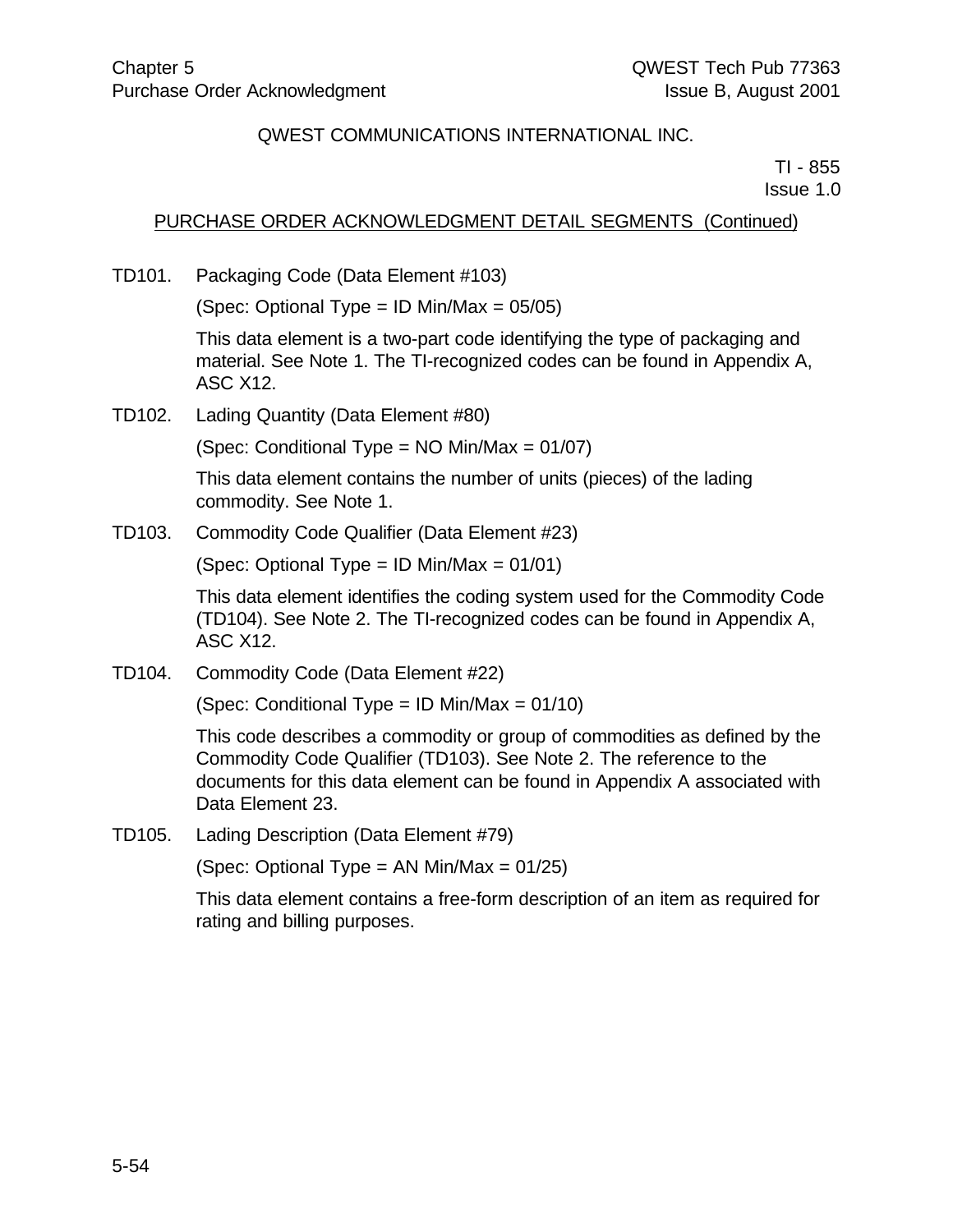TI - 855 Issue 1.0

# PURCHASE ORDER ACKNOWLEDGMENT DETAIL SEGMENTS (Continued)

TD106. Weight Qualifier (Data Element #187)

(Spec: Optional Type = ID Min/Max =  $01/02$ )

This data element is a code that defines the type of weight. See Note 3. The TI-recognized codes can be found in Appendix A, ASC X12.

TD107. Weight (Data Element #81)

(Spec: Conditional Type = R Min/Max = 01/08)

This data element contains the numeric value of the weight. See Note 3.

TD108. Unit of Measure Code (Data Element #355)

(Spec: Conditional Type = ID Min/Max =  $02/02$ )

This data element is a code identifying the basic unit of measurement for the Weight (TD107). See Note 3. The TI-recognized codes can be found in Appendix A, ASC X12.

#### NOTES:

- 1. If TD101 is used TD102 is required.
- 2. If TD103 is used TD104 is required.
- 3. If TD106 is used TD107 and TD108 are required.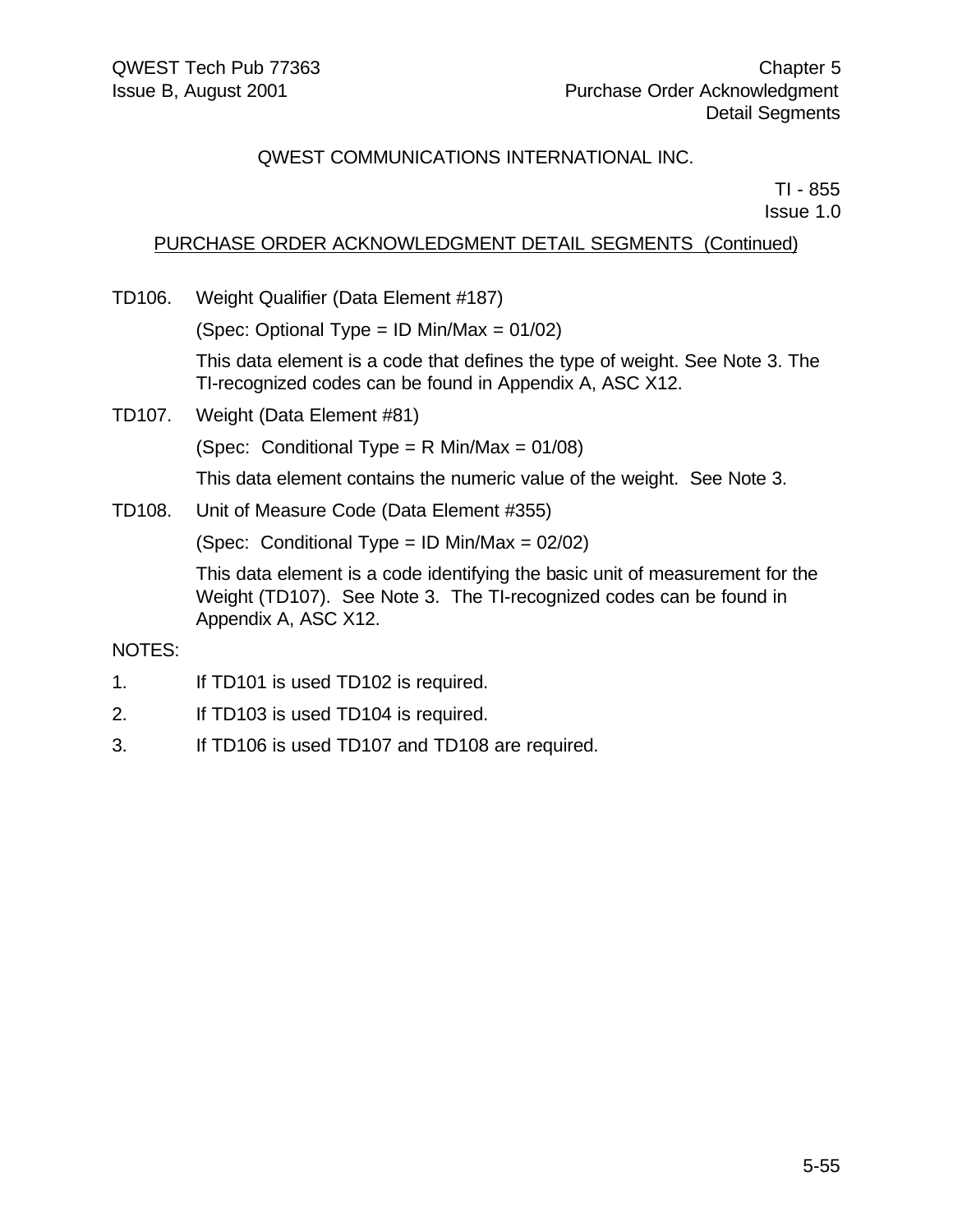TI - 855 Issue 1.0

PURCHASE ORDER ACKNOWLEDGMENT DETAIL SEGMENTS (Continued)

### **5.19 TD2 - Carrier Details (Routing)**

Purpose: To specify the carrier and sequence of routing.

Spec: Optional Max Length = 80 Max Use = 12 Within PO1 loop

Diagram:

|     |         | TD201<br>133                |         |   | TD202<br>91 |       |         |   | TD203<br>140 |   |
|-----|---------|-----------------------------|---------|---|-------------|-------|---------|---|--------------|---|
| TD2 | $\star$ | <b>ROUTING</b><br>SEQ. CODE | $\star$ |   | <b>MODE</b> |       | $\star$ |   | <b>SCAC</b>  | * |
|     |         | м<br>ID<br>01/02            |         | С | ID          | 01/02 |         | C | ID<br>02/04  |   |

| <b>TD204</b><br>387<br>$\star$ | TD205<br>309                              | $\star$ | <b>TD206</b><br>310                        | Ν |
|--------------------------------|-------------------------------------------|---------|--------------------------------------------|---|
| <b>ROUTING</b><br>C<br>AN      | <b>LOCATION</b><br><b>QUALIFIER</b><br>ID |         | <b>LOCATION</b><br><b>IDENTIFIER</b><br>ΑN |   |
| 01/35                          | 02/02                                     |         | 01/25                                      |   |

TD201. Routing Sequence Code (Data Element #133)

(Spec: Mandatory Type = ID Min/Max =  $01/02$ )

This code describes the relationship of a carrier to a specific shipment movement. The TI-recognized codes can be found in Appendix A, ASC X12.

TD202. Mode (Data Element #91)

(Spec: Conditional Type = ID Min/Max = 01/02)

This code specifies the mode of transportation for the shipment. See Note 1. The TI-recognized codes can be found in Appendix A, ASC X12.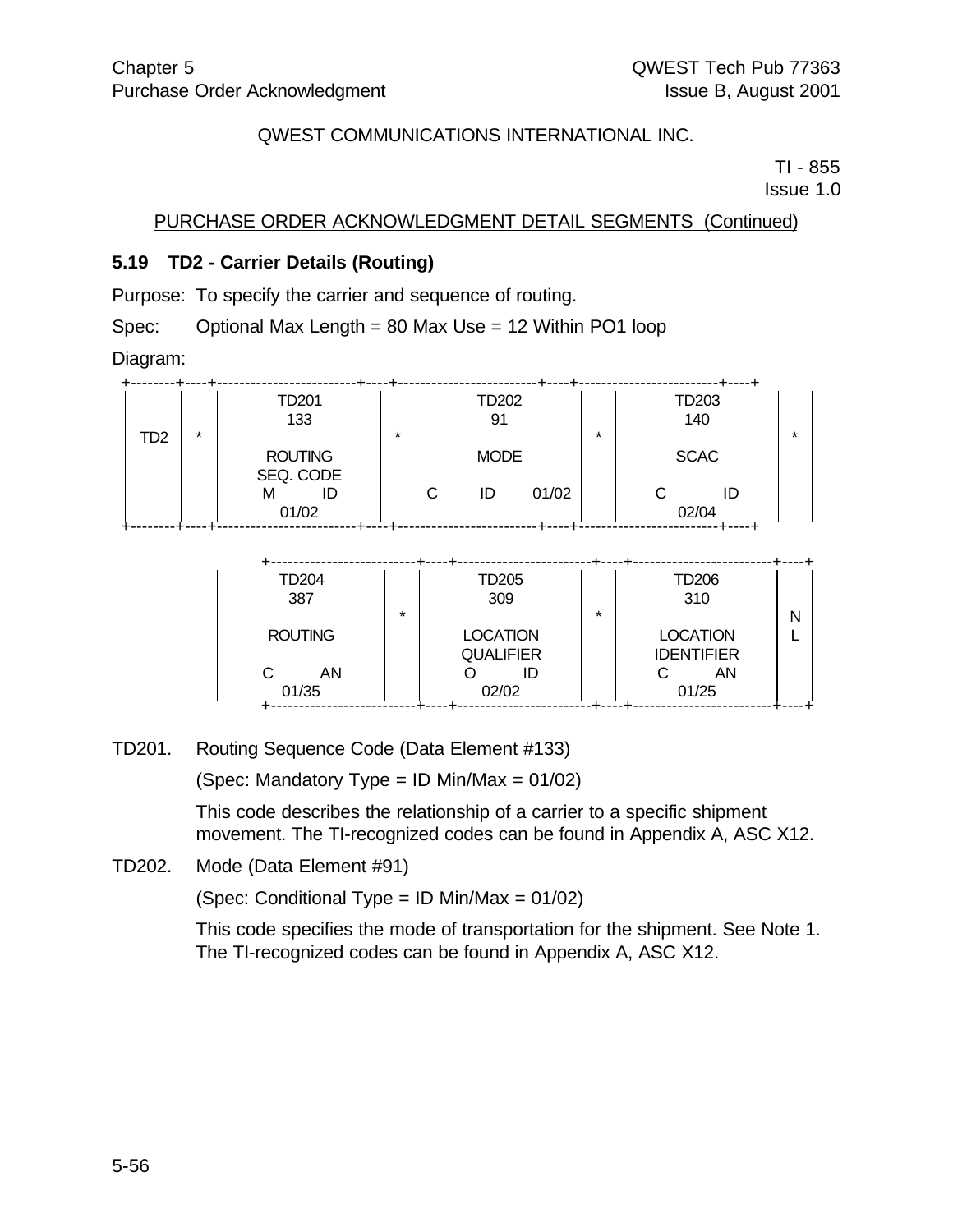TI - 855 Issue 1.0

# PURCHASE ORDER ACKNOWLEDGMENT DETAIL SEGMENTS (Continued)

TD203. SCAC (Data Element #140)

(Spec: Conditional Type = ID Min/Max =  $02/04$ )

SCAC (Standard Carrier Alpha Code) is a unique two to four position code used as an abbreviation or to identify a particular carrier for transportation data processing purposes. See Note 1. The TI-recognized codes can be obtained from:

National Motor Freight Traffic Association, Inc. 1616 P Street, N.W. Washington, DC 20036

TD204. Routing (Data Element #387)

(Spec: Conditional Type = AN Min/Max = 01/35)

This data element contains a free-form description of the routing or requested routing for shipment, or the originating carrier's name or code. See Note 1.

TD205. Location Qualifier (Data Element #309)

(Spec: Optional Type = ID Min/Max = 02/02)

This code identifies the type of Location Identifier contained in TD206. See Note 2. The TI-recognized codes can be found in Appendix A, ASC X12.

TD206. Location Identifier (Data Element #310)

(Spec: Conditional Type = AN Min/Max = 01/25)

This data element is the specific geographic location. See Note 2.

#### NOTES:

- 1. Either TD202, TD203, or TD204 is required.
- 2. If TD205 is used TD206 is required.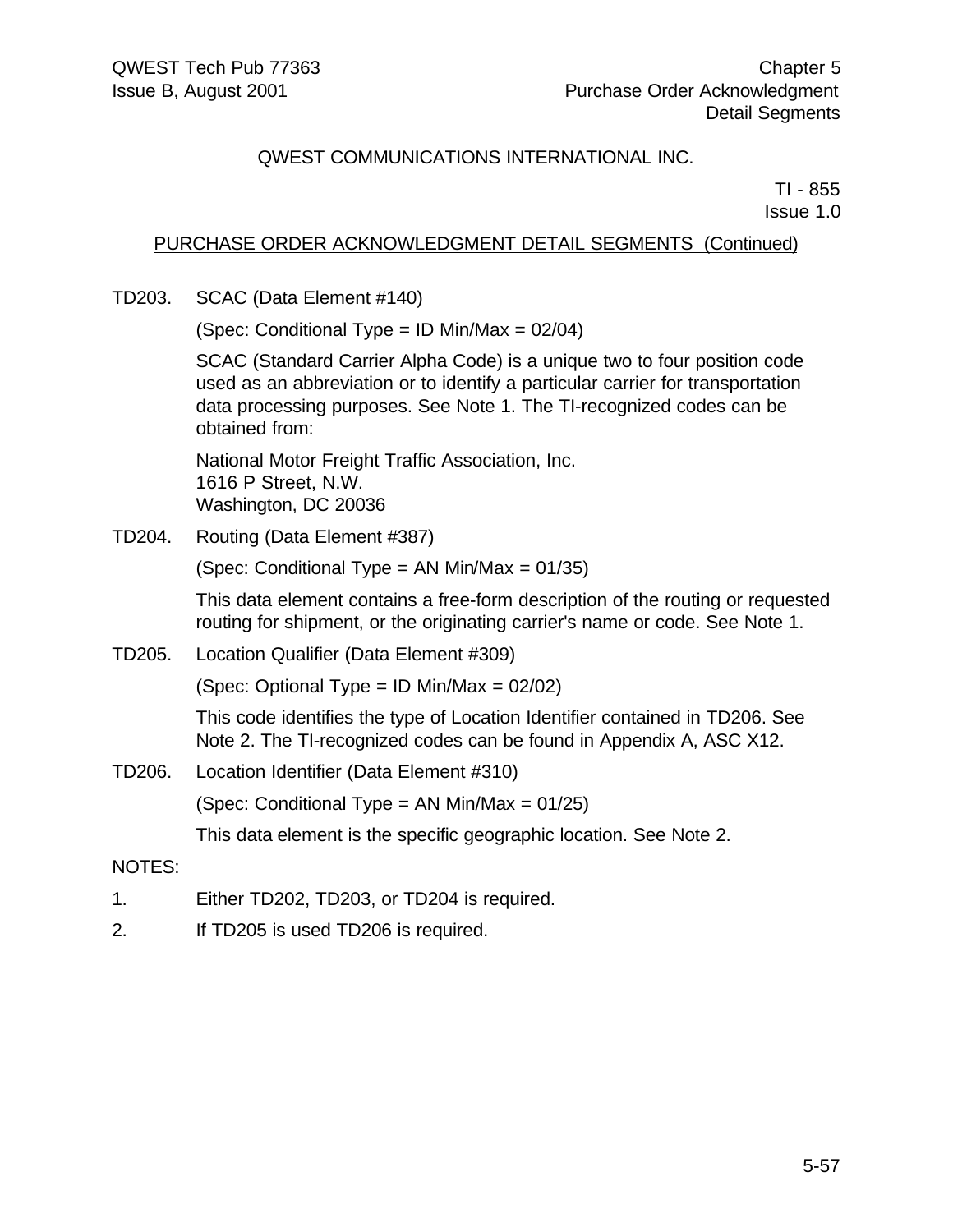TI - 855 Issue 1.0

PURCHASE ORDER ACKNOWLEDGMENT DETAIL SEGMENTS (Continued)

# **5.20 TD3 - Carrier Details (Equipment)**

Purpose: To specify transportation details relating to the equipment used by the carrier Spec: Optional Max Length = 37 Max Use = 12 Within PO1 loop Diagram:

|     |         | TD301<br>40          |         | TD302<br>206                       |         | TD303<br>207                      |  |
|-----|---------|----------------------|---------|------------------------------------|---------|-----------------------------------|--|
| TD3 | $\star$ | EQUIP.               | $\star$ |                                    | $\star$ |                                   |  |
|     |         | DESC.<br><b>CODE</b> |         | <b>EQUIPMENT</b><br><b>INITIAL</b> |         | <b>EQUIPMENT</b><br><b>NUMBER</b> |  |
|     |         | M<br>02/02           |         | AN<br>01/04                        |         | ΑN<br>01/07                       |  |

| TD304<br>187<br>$\star$                          | TD305<br>81                      | $\star$ | TD306<br>355                                    | $\star$ |
|--------------------------------------------------|----------------------------------|---------|-------------------------------------------------|---------|
| <b>WEIGHT</b><br><b>QUALIFIER</b><br>ID<br>01/02 | <b>WEIGHT</b><br>C<br>R<br>01/08 |         | <b>UNIT OF</b><br><b>MEASURE</b><br>ID<br>02/02 |         |



TD301. Equipment Description Code (Data Element #40)

(Spec: Mandatory Type = ID Min/Max =  $02/02$ )

This code identifies the type of equipment to be used for the shipment. The TIrecognized codes can be found in Appendix A, ASC X12.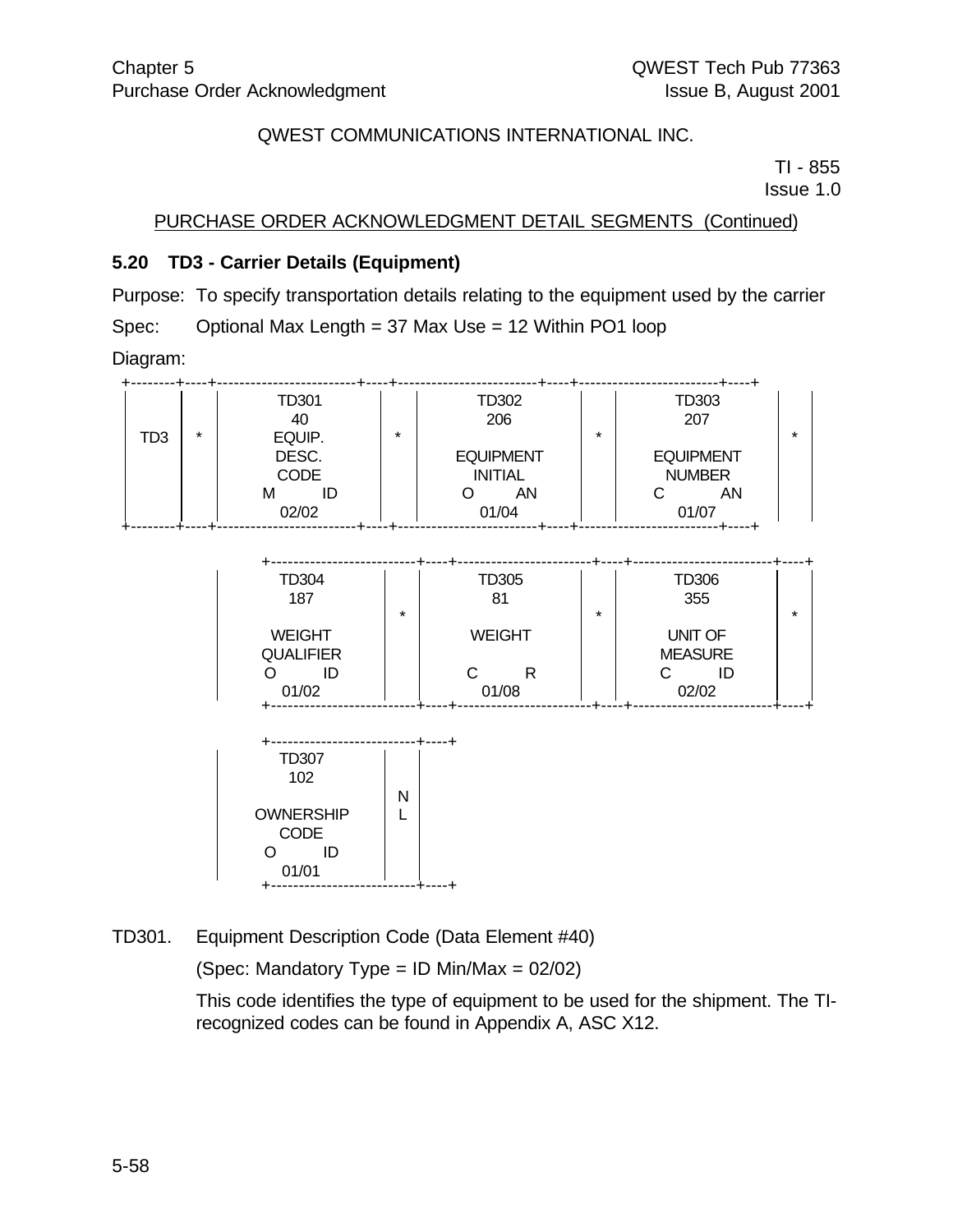TI - 855 Issue 1.0

### PURCHASE ORDER ACKNOWLEDGMENT DETAIL SEGMENTS (Continued)

TD302. Equipment Initial (Data Element #206)

(Spec: Optional Type = AN Min/Max =  $01/04$ )

This data element contains the prefix or alpha part of an equipment unit's identifying number. See Note 1. The TI-recognized codes can be obtained from:

International Air Transport Association P.O. Box 315 1215 Geneva 15 Airport **Switzerland** 

TD303. Equipment Number (Data Element #207)

(Spec: Conditional Type = AN Min/Max = 01/07)

This data element contains the sequencing or serial part of the equipment unit's identifying number (pure numeric form for equipment number is preferred). See Note 1.

TD304. Weight Qualifier (Data Element #187)

(Spec: Optional Type = ID Min/Max = 01/02)

This data element contains a code that defines the type of weight. See Note 2. The TI-recognized codes can be found in Appendix A, ASC X12.

TD305. Weight (Data Element #81)

(Spec: Conditional Type = R Min/Max = 01/08)

This data element contains the numeric value of the weight. See Note 2.

TD306. Unit of Measure Code (Data Element #355)

(Spec: Conditional Type = ID Min/Max = 02/02)

Unit of measure is a code identifying the basic unit of measurement. See Note 2. The TI-recognized codes can be found in Appendix A, ASC X12.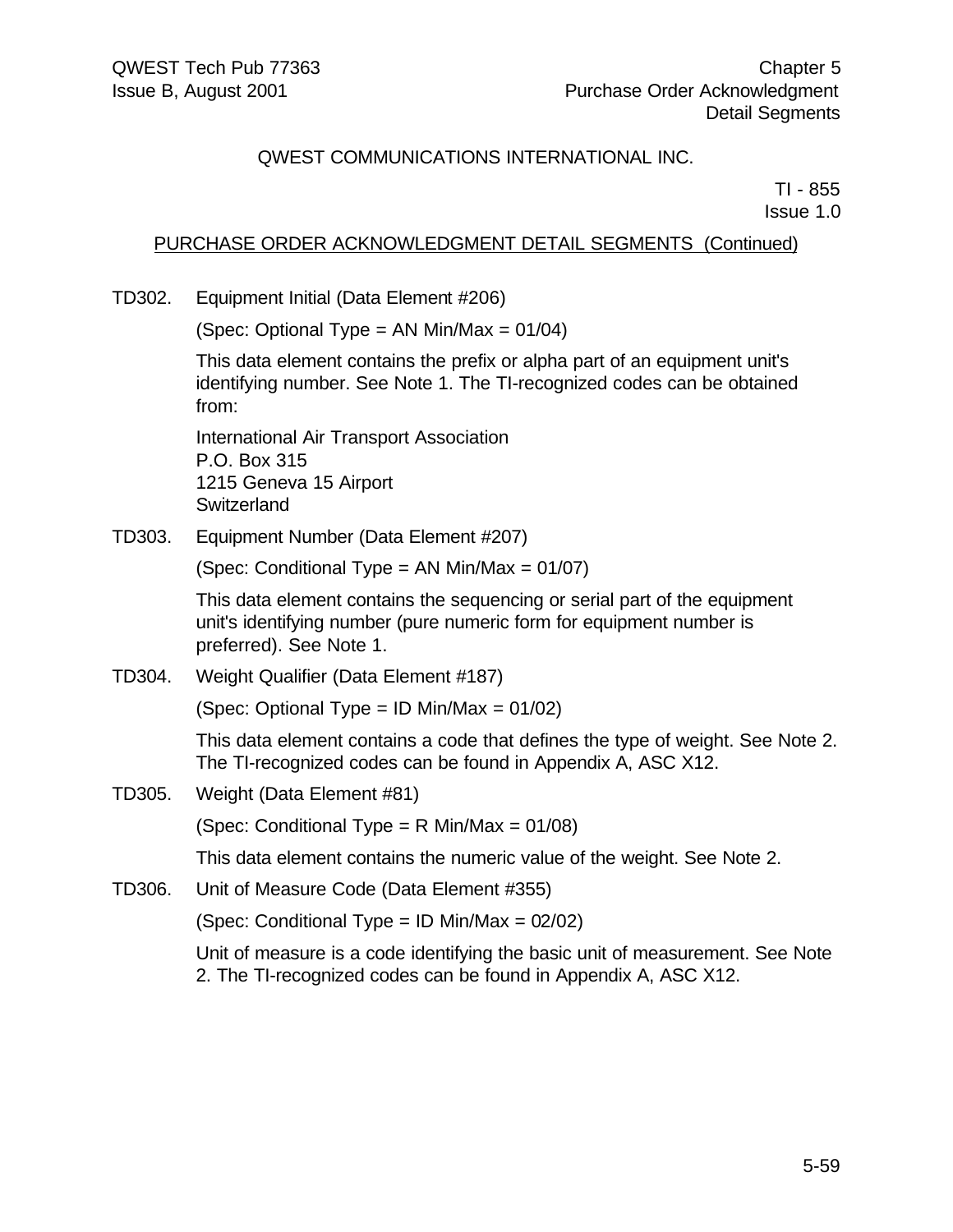TI - 855 Issue 1.0

# PURCHASE ORDER ACKNOWLEDGMENT DETAIL SEGMENTS (Continued)

TD307. Ownership Code (Data Element #102)

(Spec: Optional Type = ID Min/Max =  $01/01$ )

This code indicates the relationship of the equipment to the carrier. The preferred TI-recognized codes for this transaction are:

| CODE | <b>DEFINITION</b>               |
|------|---------------------------------|
| N    | Not Customer Owned or Leased    |
| R    | Seller Owned, Returnable        |
| S    | <b>Customer Owned or Leased</b> |
|      | <b>Trip Leased</b>              |
|      | .                               |

A complete list of the TI-recognized codes can be found in Appendix A, ASC X12.

#### NOTES:

- 1. If TD302 is used TD303 is required.
- 2. If TD304 is used TD305 and TD306 are required.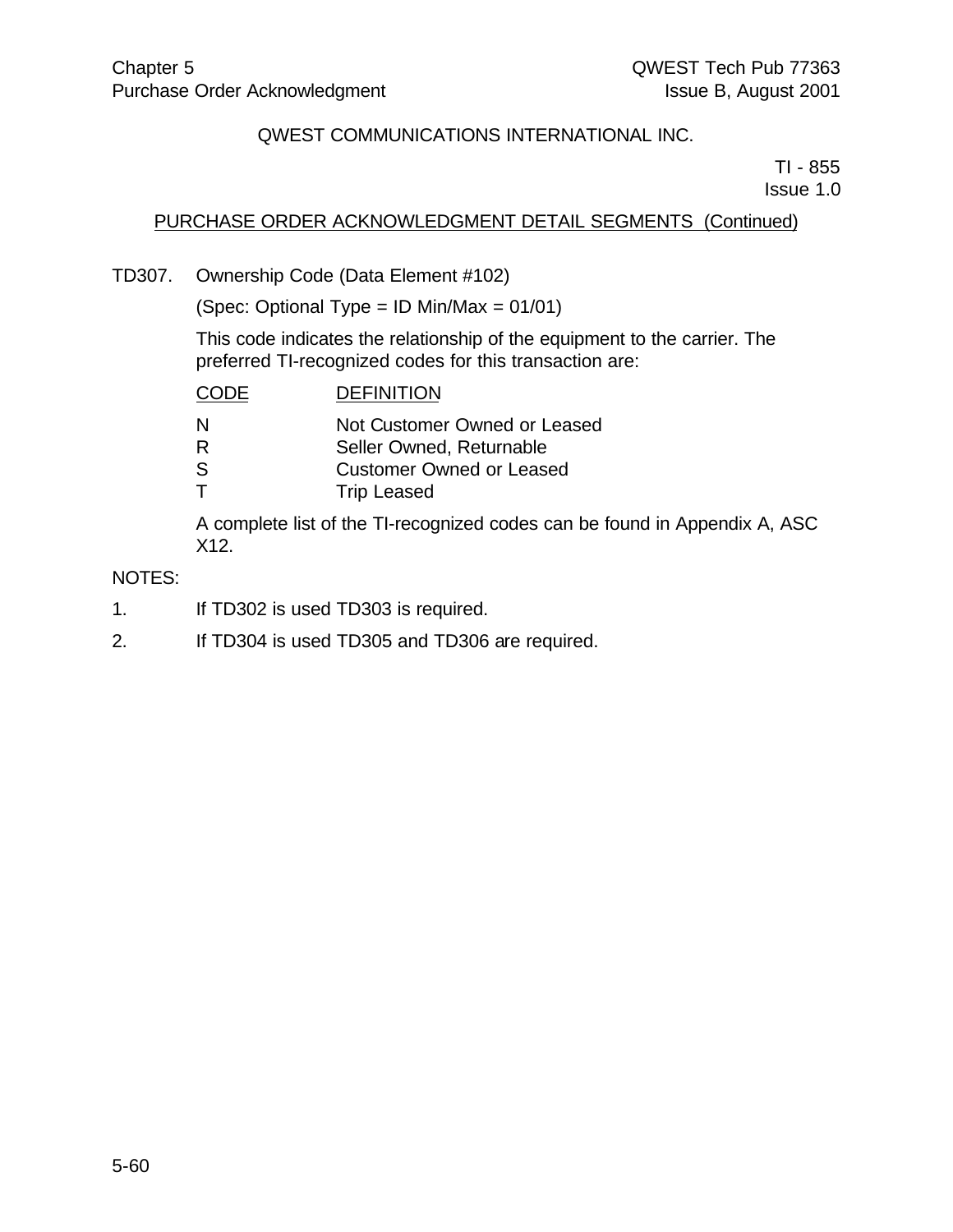TI - 855 Issue 1.0

### PURCHASE ORDER ACKNOWLEDGMENT DETAIL SEGMENTS (Continued)

#### **5.21 TD4 - Carrier Details (Special Handling/Hazardous Material)**

Purpose: To specify transportation special handling requirements and hazardous materials information.

Spec: Optional Max Length = 96 Max Use = 5 Within PO1 loop

Diagram:

|     |         | TD401       |         |                    | TD402                       |                   |                  | TD403 |  |
|-----|---------|-------------|---------|--------------------|-----------------------------|-------------------|------------------|-------|--|
|     |         | 152         |         |                    | 208                         |                   |                  | 209   |  |
| TD4 | $\star$ |             | $\star$ |                    | $\star$<br><b>HAZARDOUS</b> |                   | <b>HAZARDOUS</b> |       |  |
|     |         | SPEC. HAND. |         | <b>MATERIAL</b>    |                             | <b>MATL CLASS</b> |                  |       |  |
|     |         | <b>CODE</b> |         | <b>CODE QUALIF</b> |                             | <b>CODE</b>       |                  |       |  |
|     |         | ID          |         |                    | ID                          | 01/01             |                  | ΑN    |  |
|     |         | 02/03       |         |                    |                             |                   | 02/04            |       |  |
|     |         |             |         |                    |                             |                   |                  |       |  |



TD401. Special Handling Code (Data Element #152)

(Spec: Conditional Type = ID Min/Max = 02/03)

This code specifies special transportation handling instructions. See Note 1. The TI-recognized codes can be found in Appendix A, ASC X12.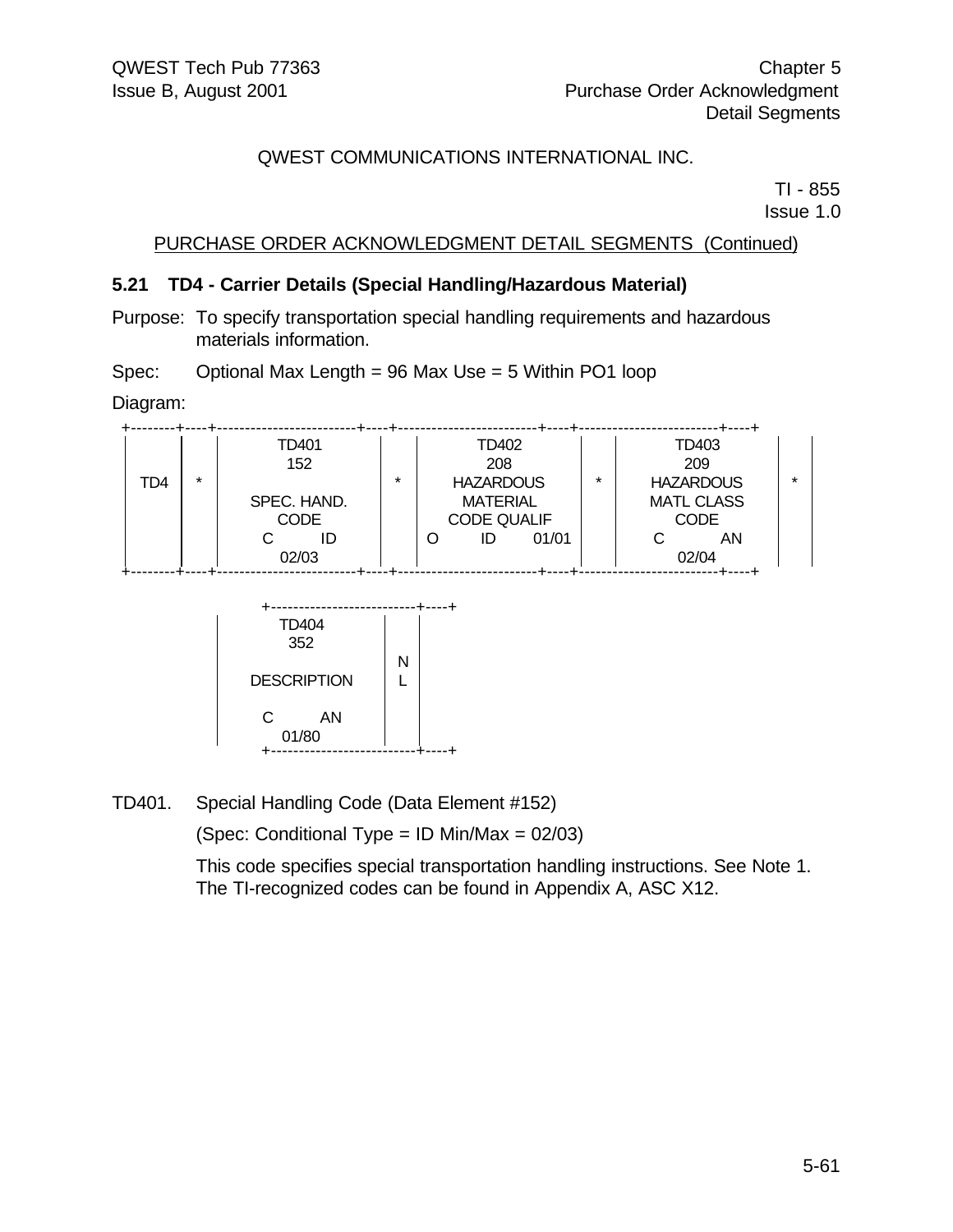TI - 855 Issue 1.0

# PURCHASE ORDER ACKNOWLEDGMENT DETAIL SEGMENTS (Continued)

TD402. Hazardous Material Code Qualifier (Data Element #208)

(Spec: Optional Type = ID Min/Max = 01/01)

This code qualifies the Hazardous Material Class Code (TD403). See Note 2. The preferred TI-recognized codes for this transaction are:

| CODE                                                     | <b>DEFINITION</b>        |  |  |  |  |  |  |
|----------------------------------------------------------|--------------------------|--|--|--|--|--|--|
| 4                                                        | 46 Level DOT Code        |  |  |  |  |  |  |
| 6                                                        | Airline Tariff 6D        |  |  |  |  |  |  |
| 9                                                        | 49 Level Code            |  |  |  |  |  |  |
| А                                                        | <b>ICAO Code</b>         |  |  |  |  |  |  |
| <b>IMO Code (Intergovernmental Maritime Consultative</b> |                          |  |  |  |  |  |  |
|                                                          | Organization)            |  |  |  |  |  |  |
| R                                                        | <b>BOE 6000-A (Rail)</b> |  |  |  |  |  |  |
| U                                                        | <b>United Nations</b>    |  |  |  |  |  |  |
|                                                          |                          |  |  |  |  |  |  |

A complete list of the TI-recognized codes can be found in Appendix A, ASC X12.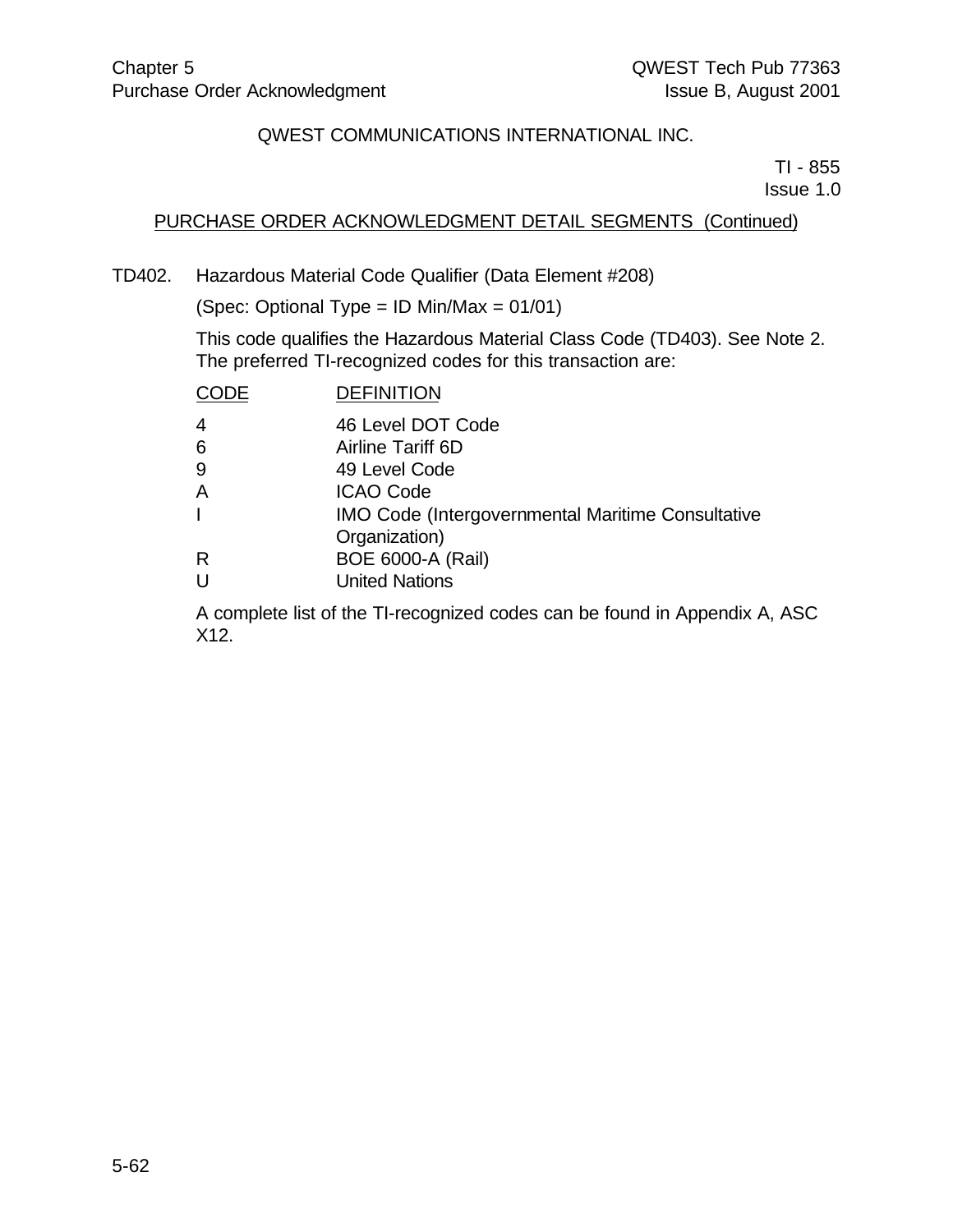TI - 855 Issue 1.0

## PURCHASE ORDER ACKNOWLEDGMENT DETAIL SEGMENTS (Continued)

TD403. Hazardous Material Class Code (Data Element #209)

(Spec: Conditional Type = AN Min/Max = 02/04)

This specifies the kind of hazard for the material. See Note 2. The following documents contain these codes:

Hazardous Material Code (49 Level) Presently being developed by the Association of American Railroads.

Tariff 6D - Official Air Transport Regulations on Restricted Articles Airline Tariff Publishing Co. Dulles Airport Washington, DC

Dangerous Goods Code Inter-governmental Maritime Consultative Organization (IMCO) 101-104 Picadilly London W1 VOAE England

IATA Restricted Articles Regulations International Air Transport Association P.O. Box 315 1215 Geneva 15 Airport **Switzerland** 

TD404. Description (Data Element #352)

(Spec: Conditional Type = AN Min/Max = 01/80)

This data element contains a free-form description to clarify the related data elements and their content. See Note 1.

#### NOTES:

- 1. Either TD401 or TD404 is required.
- 2. If TD402 is used TD403 is required.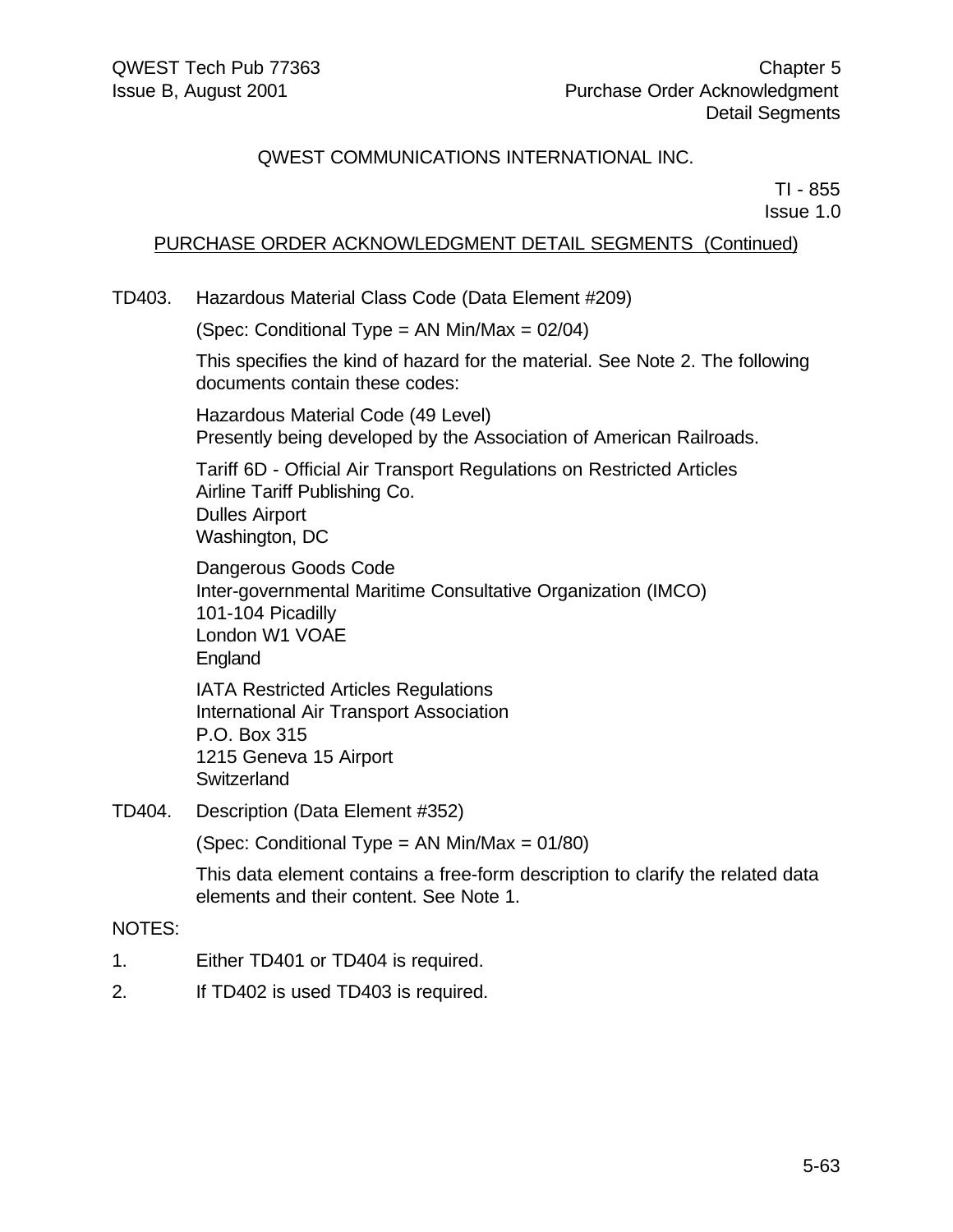TI - 855 Issue 1.0

PURCHASE ORDER ACKNOWLEDGMENT DETAIL SEGMENTS (Continued)

## **5.22 MAN - Marks and Numbers**

Purpose: To indicate identifying marks and numbers for shipping containers.

Spec: Optional Max Length = 53 Max Use = 10 Within PO1 loop

Diagram:

|            |         | MAN01<br>88                    |         | MAN <sub>02</sub><br>87            |  |
|------------|---------|--------------------------------|---------|------------------------------------|--|
| <b>MAN</b> | $\star$ |                                | $\star$ |                                    |  |
|            |         | <b>MARKS AND</b><br>NOS. QUAL. |         | <b>MARKS AND</b><br><b>NUMBERS</b> |  |
|            |         | ID<br>м                        |         | ΑN<br>м                            |  |
|            |         | 01/02                          |         | 01/45                              |  |

MAN01. Marks and Numbers Qualifier (Data Element #88)

(Spec: Mandatory Type = ID Min/Max =  $01/02$ )

This code specifies the application or source of the Marks and Numbers (MAN02). The preferred TI-recognized codes for this transaction are:

## CODE DEFINITION

PB Premarked by Buyer

SM Shipper Assigned

A complete list of the TI-recognized codes can be found in Appendix A, ASC X12.

MAN02. Marks and Numbers (Data Element #87)

(Spec: Mandatory Type = AN Min/Max =  $01/45$ )

This data element contains the marks and numbers used to identify a shipment or parts of a shipment.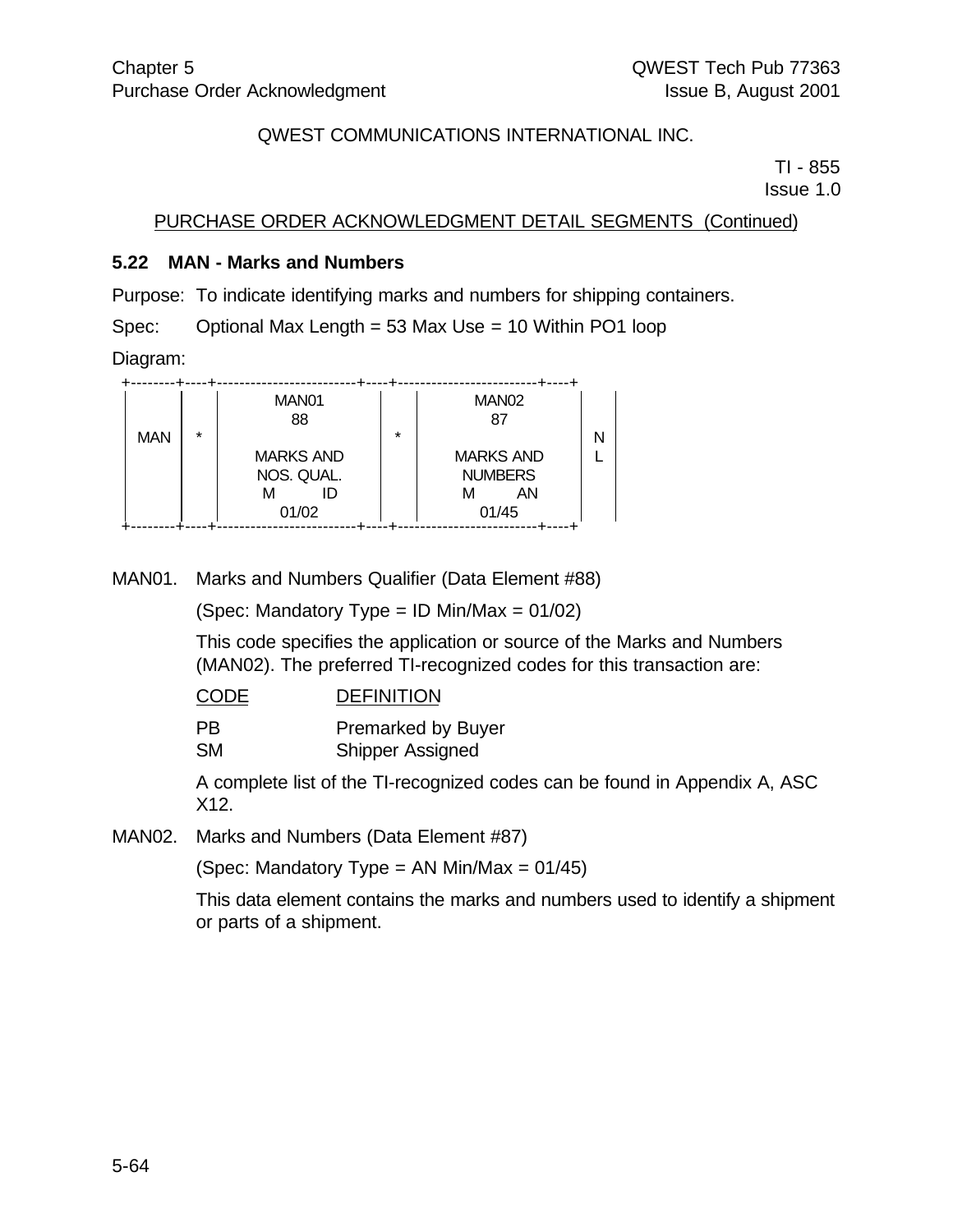TI - 855 Issue 1.0

## PURCHASE ORDER ACKNOWLEDGMENT DETAIL SEGMENTS (Continued)

## **5.23 ACK - Line Item Acknowledgments**

Purpose: To acknowledge the ordered quantities and specify the ready date for a specific line item. This segment should be used to show changes in dates and product.

Spec: Optional Max Length = 418 Max Use = 104 PO1 loop end, if used

PICS/DCPR (BVAPP) USES THE ADDITIONAL LINE ITEM DETAIL SEGMENT (PO3) TO APPLY PRICE AND QUANTITY CHANGES.

Diagram:

|     |         | ACK01<br>668                    |         |   | ACK02<br>380    |       |          | ACK03<br>355                                    |  |
|-----|---------|---------------------------------|---------|---|-----------------|-------|----------|-------------------------------------------------|--|
| ACK | $\star$ | LINE ITEM<br><b>STATUS CODE</b> | $\star$ |   | <b>QUANTITY</b> |       | $^\star$ | <b>UNIT OF</b><br><b>MEASURE</b><br><b>CODE</b> |  |
|     |         | M<br>02/02                      |         | O | R               | 01/10 |          | ID<br>02/02                                     |  |

| ACK04<br>374                  | ACK05<br>373     | ACK06<br>326                        |         |
|-------------------------------|------------------|-------------------------------------|---------|
| $\star$                       |                  | $\star$                             | $\star$ |
| DATE/TIME<br><b>QUALIFIER</b> | <b>DATE</b>      | <b>REQUEST</b><br><b>REF NUMBER</b> |         |
| ID<br>03/03                   | DT<br>C<br>06/06 | ΑN<br>01/45                         |         |
|                               |                  |                                     |         |

| ACK07<br>235   |         |    | ACK08<br>234   |
|----------------|---------|----|----------------|
|                | $\star$ |    |                |
| <b>PRODUCT</b> |         |    | <b>PRODUCT</b> |
| ID QUAL.       |         |    | ID             |
|                |         | C. | AΝ             |
| 02/02          |         |    | 01/30          |

| $\star$ | <b>ACKxx</b><br>235        | $\star$ | <b>ACKyy</b><br>234 |  |
|---------|----------------------------|---------|---------------------|--|
|         | <b>PRODUCT</b><br>ID QUAL. |         | <b>PRODUCT</b>      |  |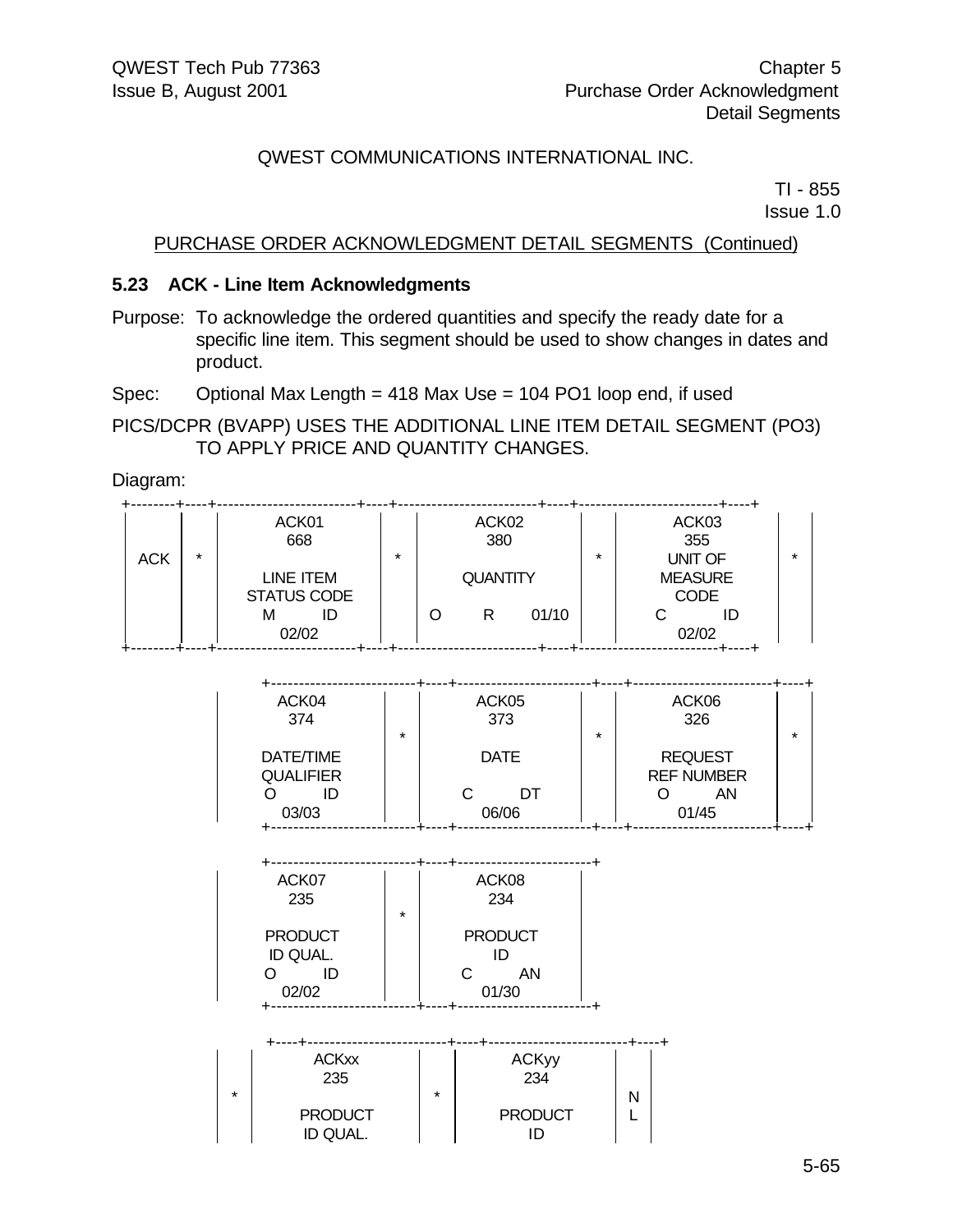Chapter 5 QWEST Tech Pub 77363 Purchase Order Acknowledgment **Issue B, August 2001** 

|  | <b></b> . |  | ------<br>------- |
|--|-----------|--|-------------------|
|  |           |  |                   |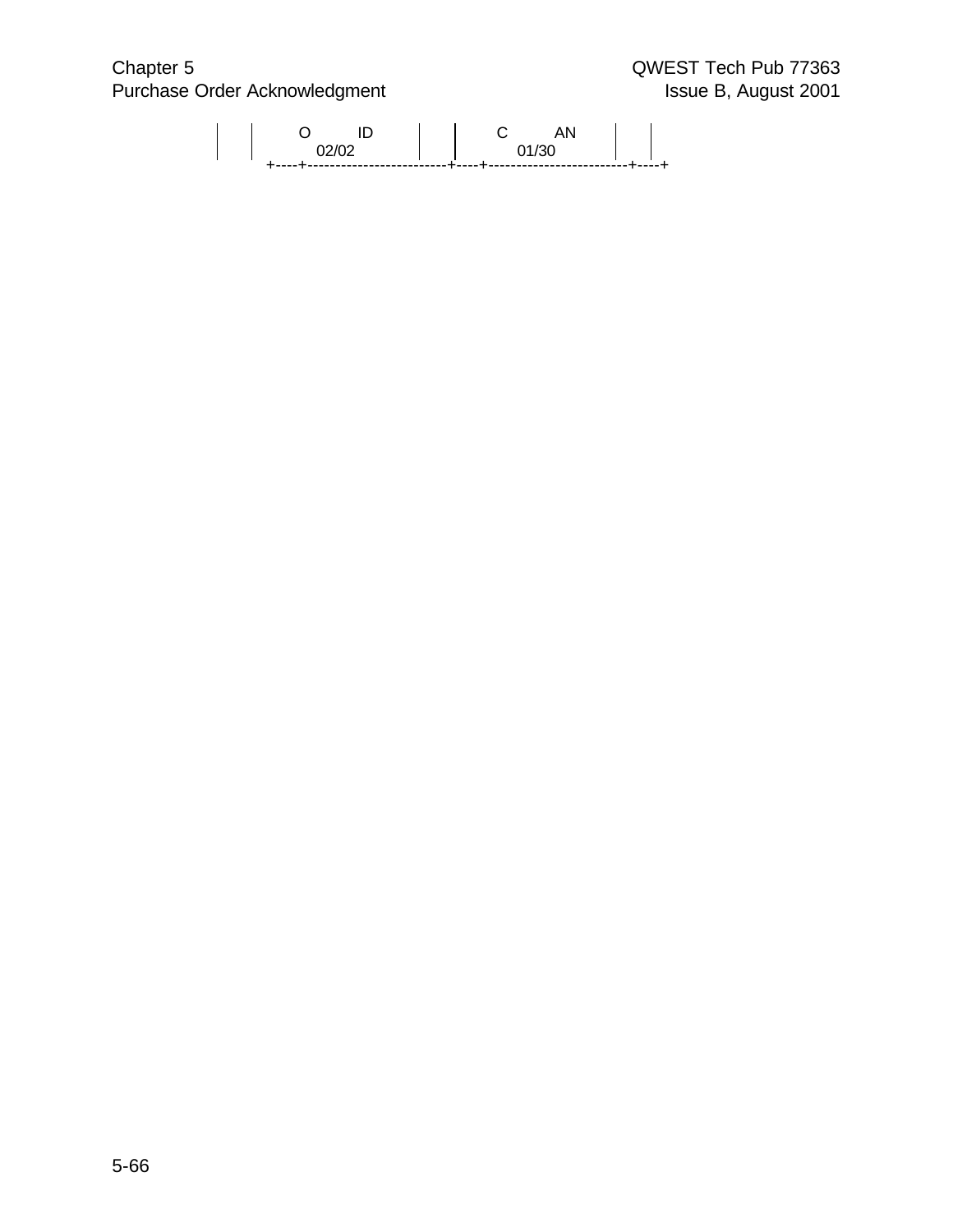TI - 855 Issue 1.0

## PURCHASE ORDER ACKNOWLEDGMENT DETAIL SEGMENTS (Continued)

ACK01. Line Item Status Code (Data Element # 668) (Spec: Mandatory Type = ID Min/Max =  $02/02$ ) This code identifies the action taken by the seller on a line item requested by the buyer. The TI-recognized codes can be found in Appendix A, ASC X12. ACK02. Quantity (Data Element #380) (Spec: Optional Type =  $R$  Min/Max = 01/10) This is the numeric value of the quantity. See Note 1. ACK03. Unit of Measure Code (Data Element #355) (Spec: Conditional Type = ID Min/Max =  $02/02$ ) This code identifies the basic unit of measurement of the Quantity (ACK02). See Note 1. The TI-recognized codes can be found in Appendix A, ASC X12. ACK04. Date/Time Qualifier (Data Element #374) (Spec: Optional Type =  $ID$  Min/Max =  $03/03$ ) This data element identifies the type of date/time information that is to follow. See Note 2. The TI-recognized codes can be found in Appendix A, ASC X12. ACK05. Date (Data Element #373) (Spec: Conditional Type = DT Min/Max = 06/06)

This data element is the date associated with the Date/Time Qualifier (ACK04). See Note 2.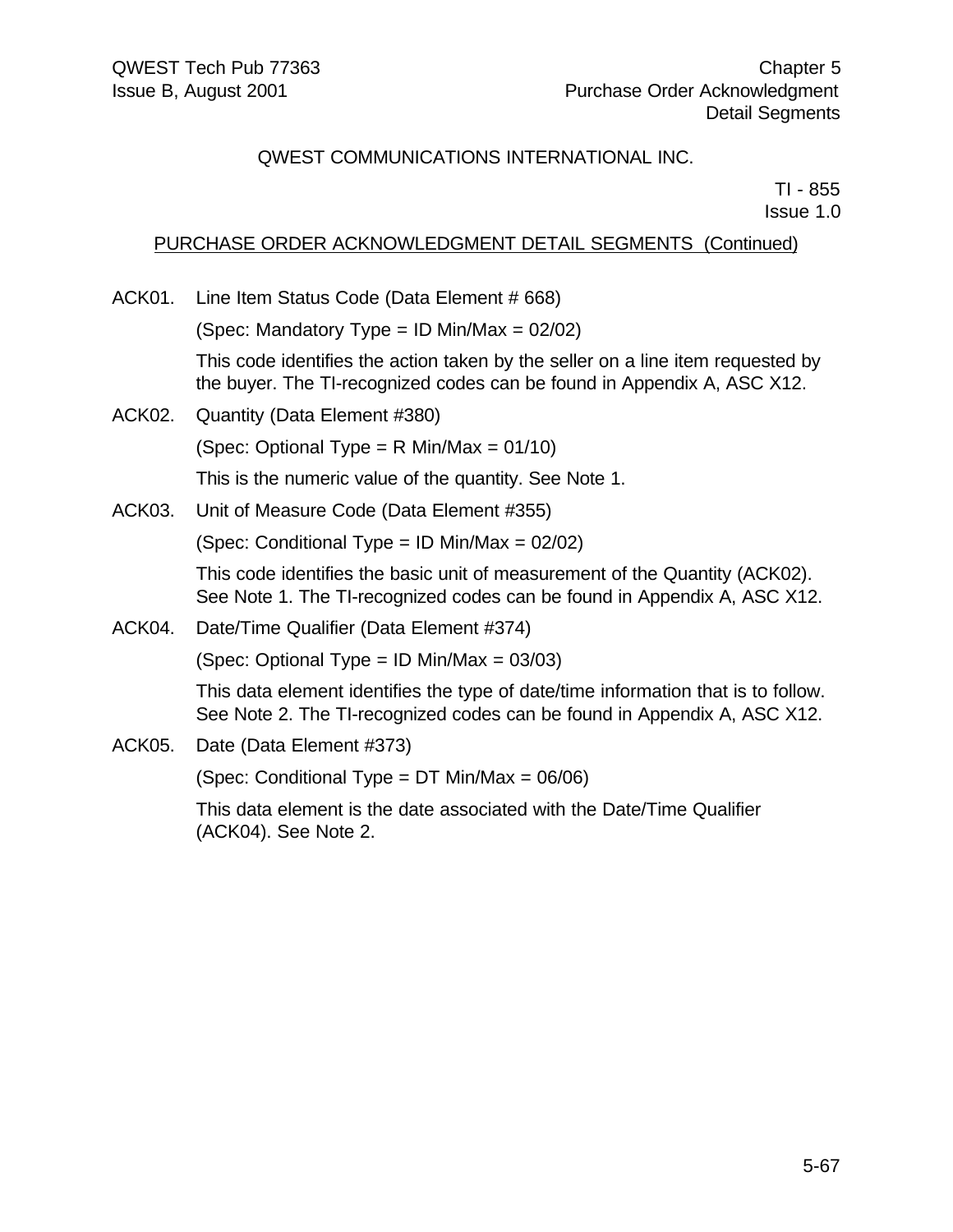TI - 855 Issue 1.0

## PURCHASE ORDER ACKNOWLEDGMENT DETAIL SEGMENTS (Continued)

ACK06. Request Reference Number (Data Element #326)

(Spec: Optional Type = AN Min/Max =  $01/45$ )

This data element contains a reference number identifying a particular transaction set.

ACK07. Product I.D. Qualifier (Data Element #235)

(Spec: Optional Type = ID Min/Max = 02/02)

This qualifier identifies the type or source of the descriptive information being provided in the Product I.D. (ACK08). See Notes 3, 4, and 5. The preferred TI-recognized codes for this transaction are:

"CI" - CLEI TM (COMMON LANGUAGE® Equipment Identifier) is an alphanumeric code describing a unique equipment item (10 characters) or a group of related equipment items (7 characters). The Language Standards Division of Bell Communications Research, Inc. controls the assignment of these codes. CI is an approved ANSI code and will be published in the next release.

"CR" - Contract Number is an alphanumeric code that specifies the purchase agreement between the trading partners.

"CT" - Continuation of the Part Number, used when the part number exceeds 30 characters.

"IN" - Buyer's Item number is the Customer's Standard Supply Item Number used in the internal systems.

"MF" - Manufacturer is an alphanumeric code that specifies the manufacturer of the equipment. THIS QUALIFIER REQUIRED FOR PURCHASE OF MATERIAL CODED AS BASIC UNIT AND PART NUMBER.

"PN" - Company Part Number is a alphanumeric code which qualifies the basic unit to uniquely identify a specific piece of the vendor's equipment.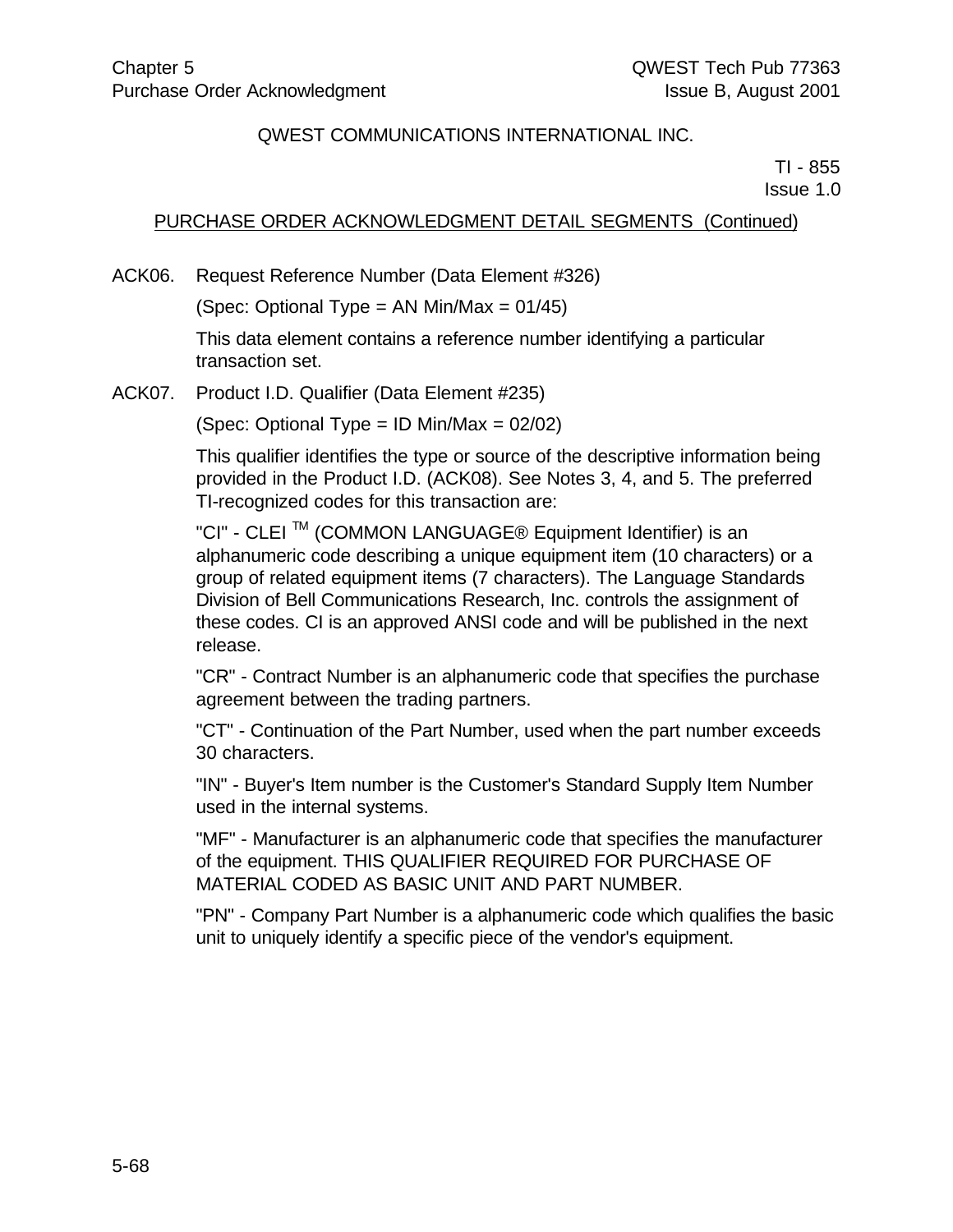TI - 855 Issue 1.0

## PURCHASE ORDER ACKNOWLEDGMENT DETAIL SEGMENTS (Continued)

"RD" - Reel Number to be specified by the customer when ordering cable. A customer reel number can be provided and used or the vendor can assign a number so that the trading partners can maintain reel inventories and audit the return of non-billable reels to the vendor.

"SV" - Service Rendered specifies a non-material charge such as engineering or installation. WHEN THE PRODUCT ID QUALIFIER EQUALS SV, THE VALID BILLING CATEGORIES MAY BE FOUND IN THE TABLE LABELED 'BILLING CATEGORIES' .

"UP" - Universal Product Code (UPC) (Full 11 Digit No.) is a common code used by the vendor and the customer to eliminate the necessity of descriptions. The codes are administrated by:

Uniform Product Council 7051 Corporate Way Dayton, Ohio 45459

"VN" - Vendor's Item Number is an alphanumeric code that the vendor uses to identify the material ordered. This is the number that appears in the vendor's catalog.

"VO" - Vendor Order Number is a number assigned by the vendor to all or part of a Customer order. The use of the vendor order number is at the vendor's discretion, as long as the use is consistent for the same items on all related transaction sets.

"VS" - Vendor's Supplemental Item Number is an alphanumeric point item number used to subdivide a grouping of related pieces of equipment into separately orderable entities. It is also used for substitution items.

"VU" - Vendor's Basic Unit Number is an alphanumeric code which defines a family of related equipment items.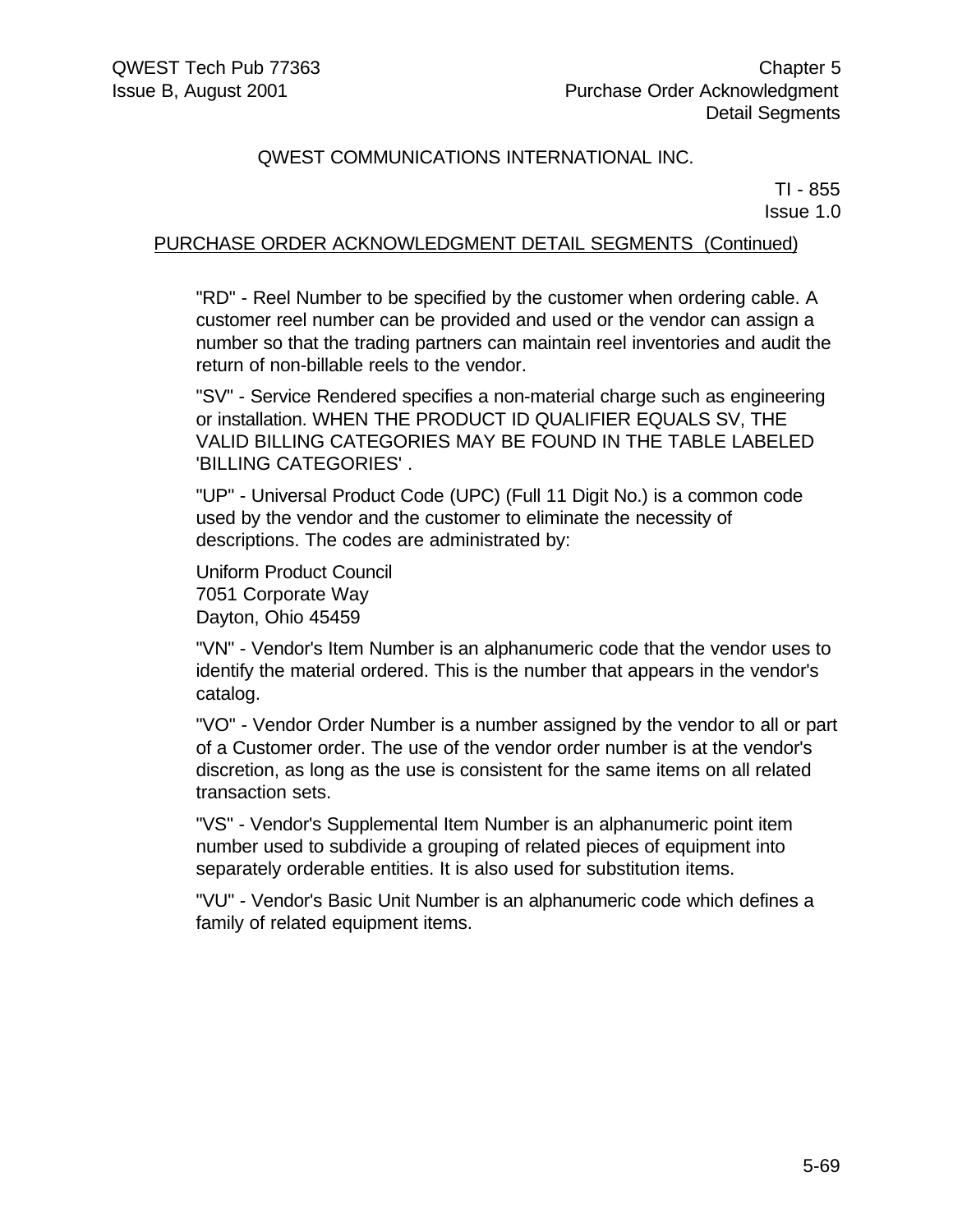TI - 855 Issue 1.0

## PURCHASE ORDER ACKNOWLEDGMENT DETAIL SEGMENTS (Continued)

"VX" - Vendor Specification Number is a number assigned by the customer engineer or the vendor engineer, depending on who engineered the order, to all or part of the customer order. An engineer will usually use this data element to subdivide an order. The use of the vendor specification number is at the vendor's discretion for vendor engineered jobs, as long as the use is consistent for the same items on all related transaction sets.

A complete list of the TI-recognized codes can be found in Appendix A, ASC X12.

ACK08. Product I.D. (Data Element #234)

(Spec: Conditional Type = AN Min/Max = 1/30)

This data element identifies the number for a product or service. See Notes 3, 4, and 5.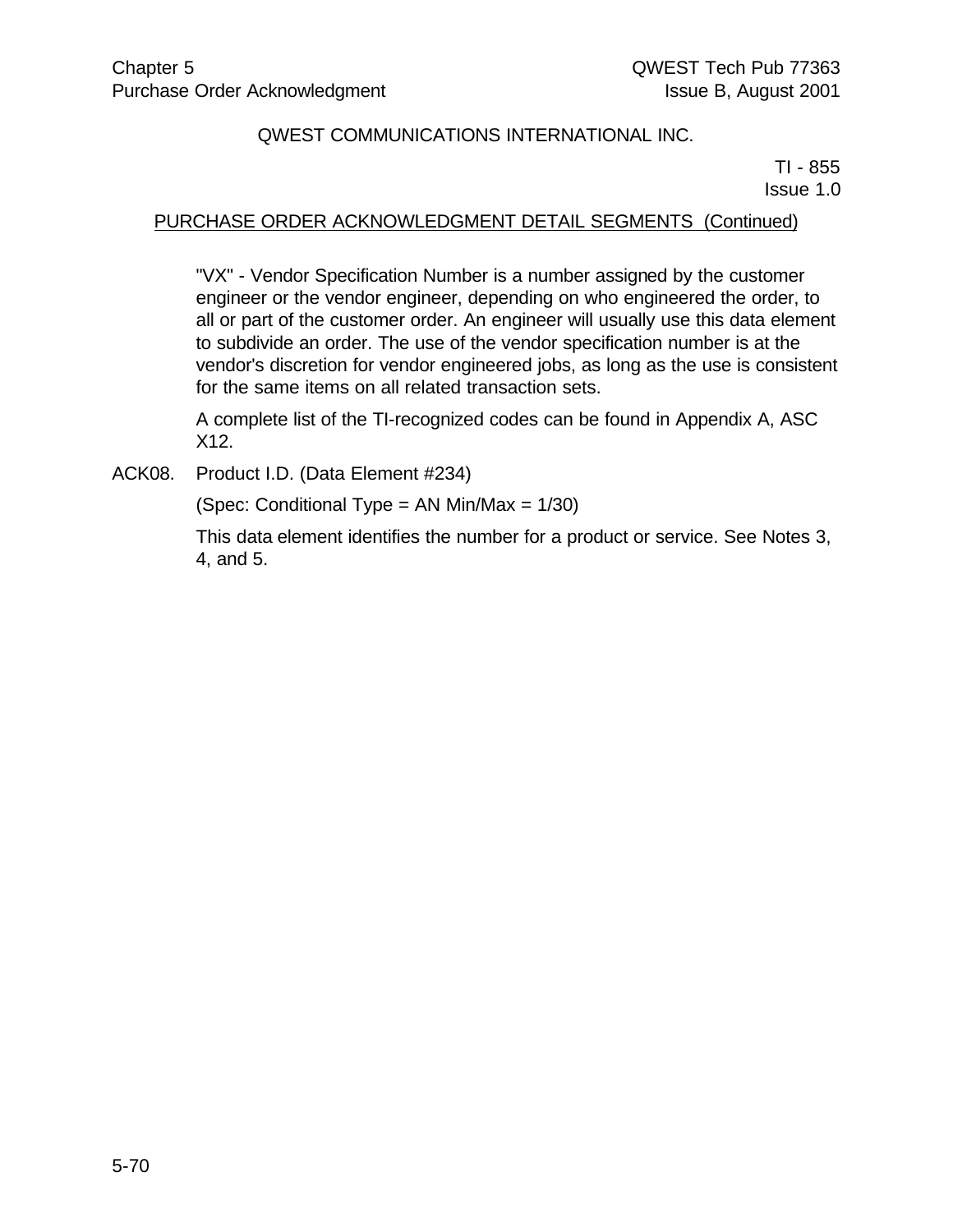TI - 855 Issue 1.0

## PURCHASE ORDER ACKNOWLEDGMENT DETAIL SEGMENTS (Continued)

### NOTES:

- 1. If ACK02 is used ACK03 is required.
- 2. If ACK04 is used ACK05 is required.
- 3. If ACK07 is used ACK08 is required.
- 4. The Product I.D. Qualifier (ACK07)/Product I.D. (ACK08) combination can occur a total of ten times. All notes that are applicable to ACK07 and ACK08 apply.
- 5. If this segment is being used to modify a previous SLN segment, 'ZZ' should be used in the Product I.D. Qualifier (ACK07) and the Subline Number should be in the Product I.D. (ACK08). The next nine combinations of Product I.D. Qualifier and Product I.D. will contain the new data.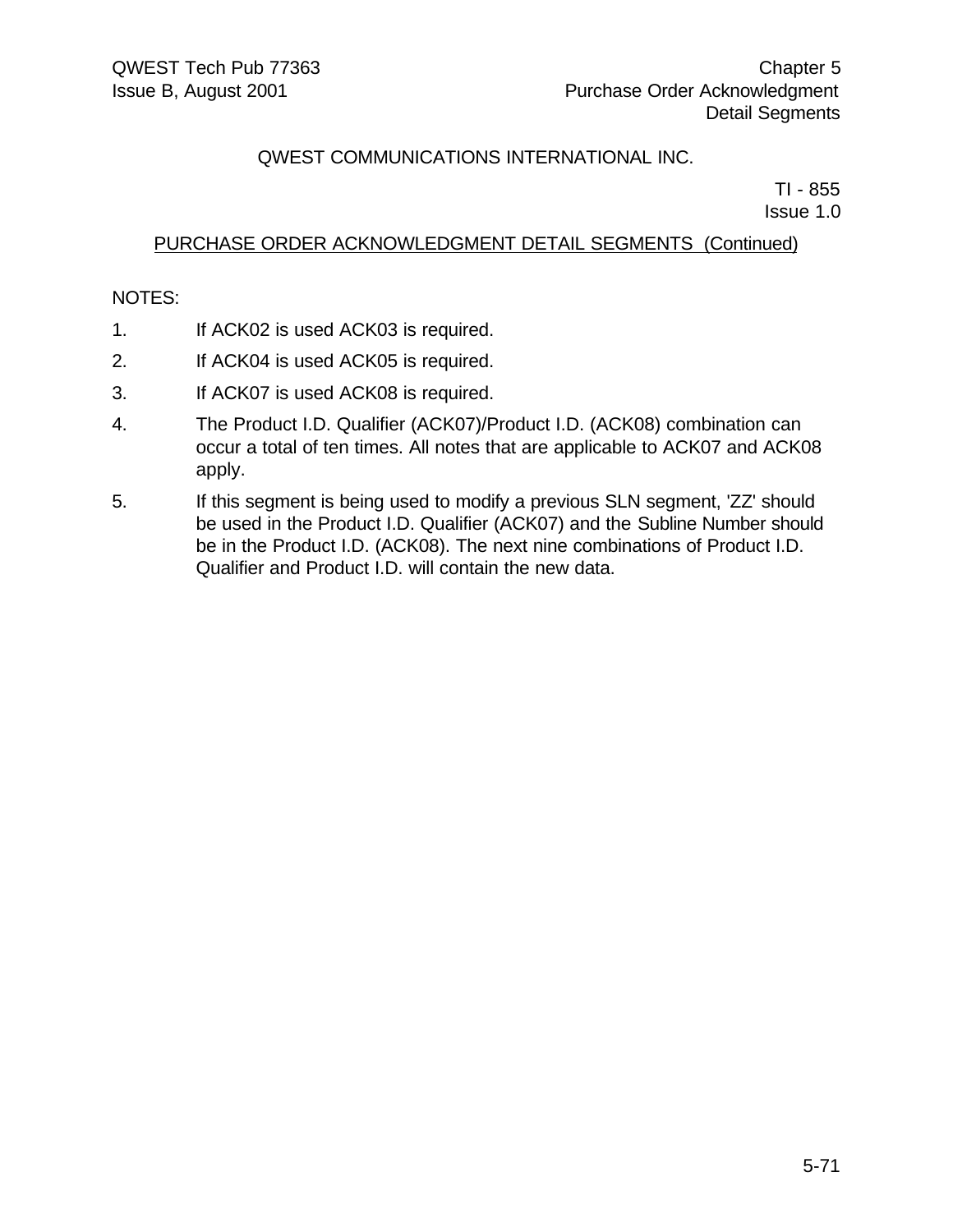## **CONTENTS**

# 6. Purchase Order Acknowledgment Summary Segments .................................6-1 6.1 CTT - Transaction Totals ...............................................................6-1 6.2 SE - Transaction Set Trailer...........................................................6-3

## **Chapter and Section Page**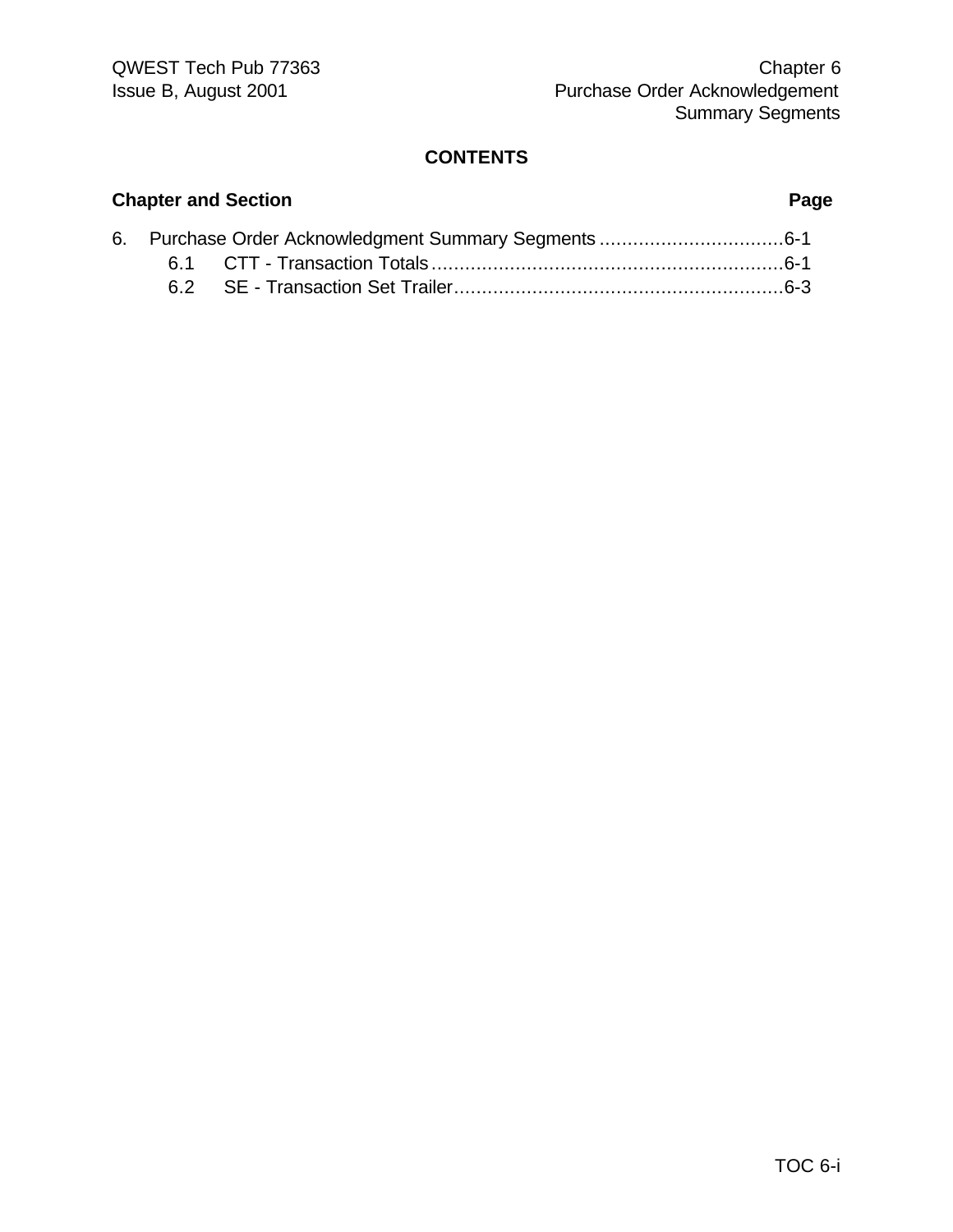TI - 855 Issue 1.0

## PURCHASE ORDER ACKNOWLEDGMENT SUMMARY SEGMENTS

## **6. Purchase Order Acknowledgment Summary Segments**

## **6.1 CTT - Transaction Totals**

Purpose: To provide hash totals to validate transaction completeness and correctness.

Spec: Mandatory Max Length =  $127$  Max Use =  $1$ 

Diagram:



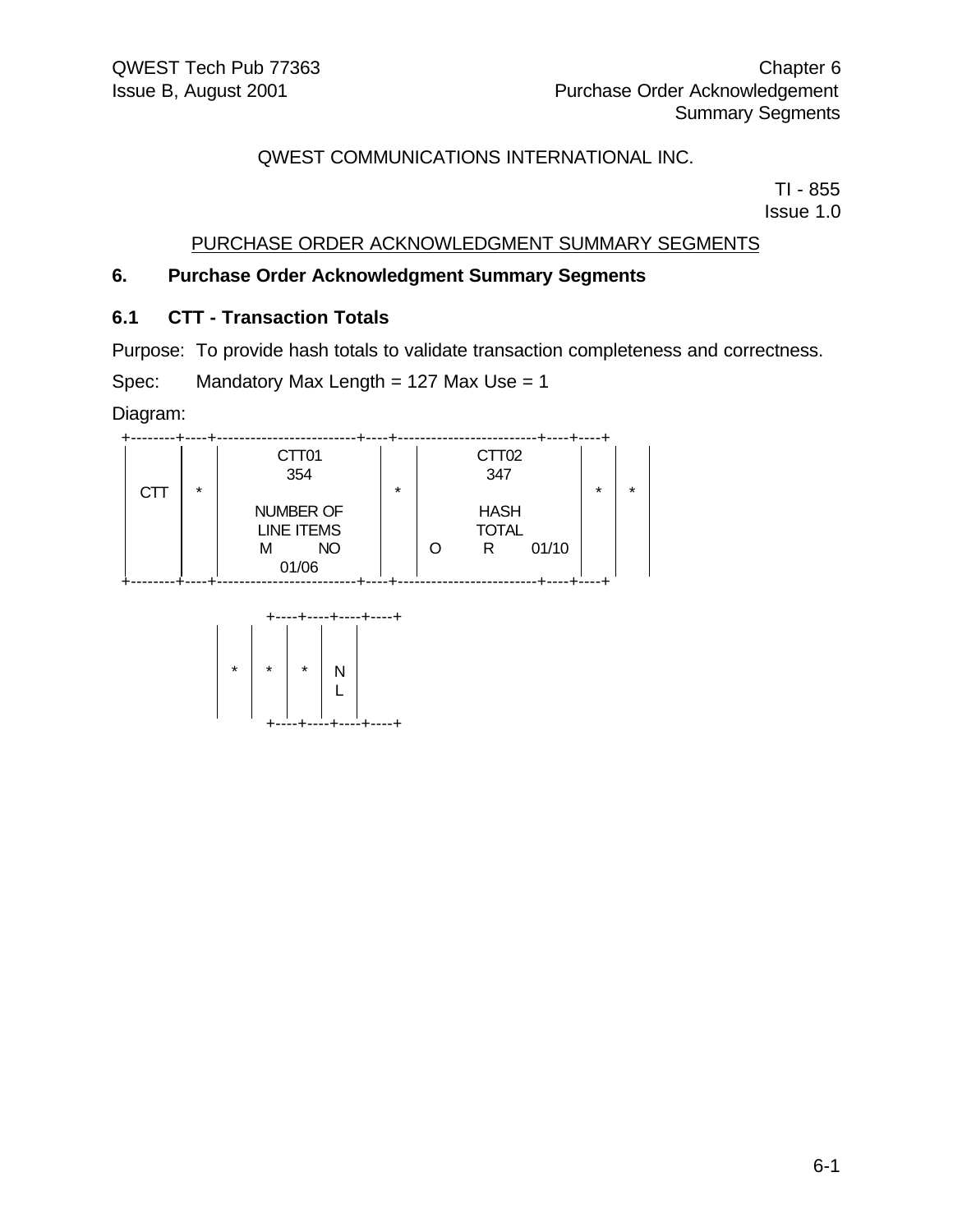TI - 855

Issue 1.0

## PURCHASE ORDER ACKNOWLEDGMENT SUMMARY SEGMENTS (Continued)

CTT01. Number of Line Items (Data Element #354)

(Spec: Mandatory Type = NO Min/Max = 01/06)

This data element identifies the total number of line items (PO1 segments) in the transaction set.

CTT02. Hash Total (Data Element #347)

(Spec: Optional Type =  $R$  Min/Max = 01/10)

This data element contains the total of the Quantity Ordered (PO102) for all the Baseline Item Data Segments contained in the transaction set.

- CTT03. Weight (Data Element #81) NOT USED BY TI.
- CTT04. Unit of Measure Code (Data Element #355) NOT USED BY TI.
- CTT05. Volume (Data Element #183) NOT USED BY TI.
- CTT06. Unit of Measure Code (Data Element #355) NOT USED BY TI.
- CTT07. Description (Data Element #352) NOT USED BY TI.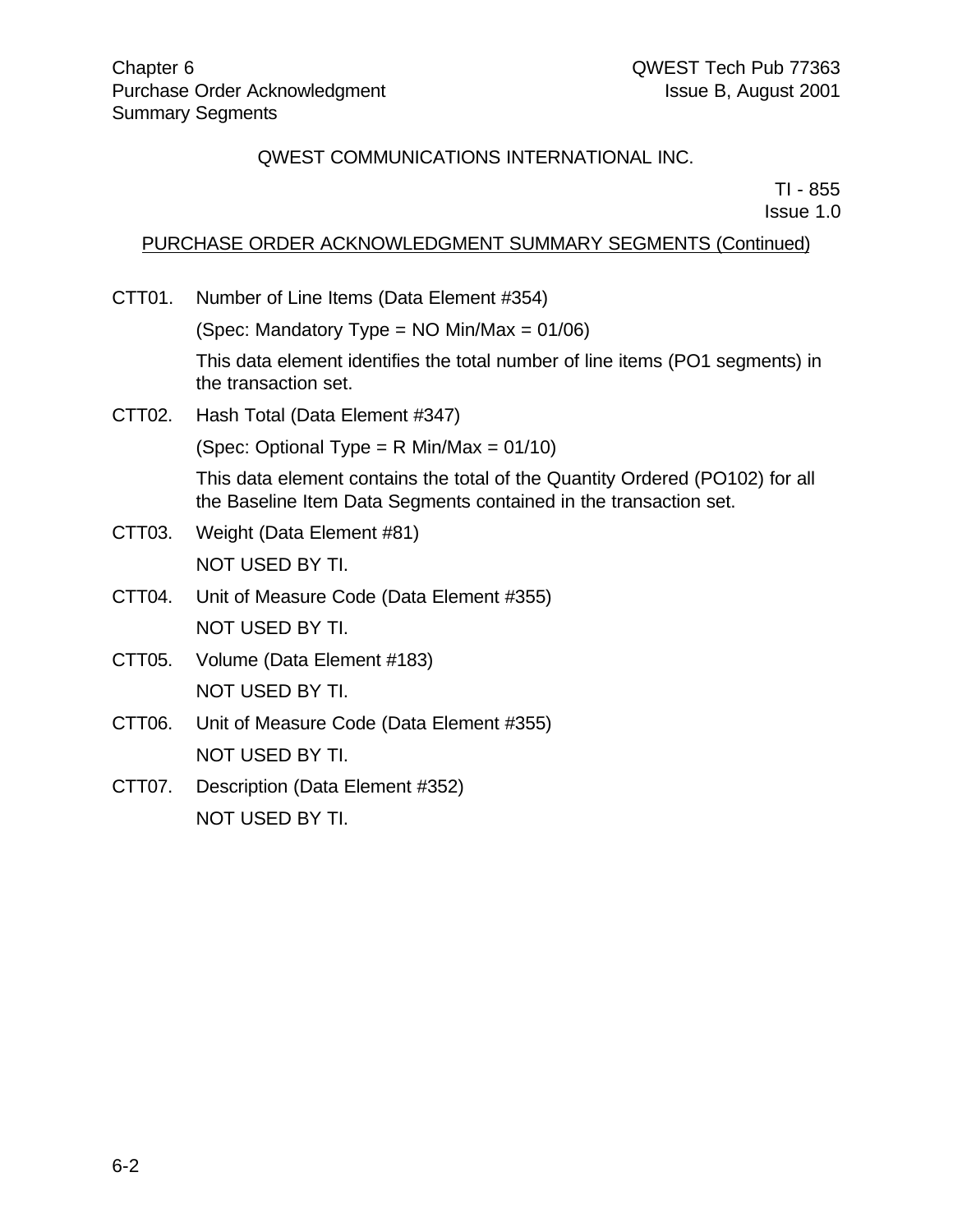TI - 855

Issue 1.0

PURCHASE ORDER ACKNOWLEDGMENT SUMMARY SEGMENTS (Continued)

## **6.2 SE - Transaction Set Trailer**

Purpose: To specify the end of a transaction set.

Spec: Mandatory Max Length =  $20$  Max Use =  $1$ 

Diagram:

|           |         | SE <sub>01</sub> |         | <b>SE02</b>       |  |
|-----------|---------|------------------|---------|-------------------|--|
|           |         | 96               |         | 329               |  |
| <b>SE</b> | $\star$ | <b>NUMBER OF</b> | $\star$ |                   |  |
|           |         | <b>INCLUDED</b>  |         | <b>TRANS. SET</b> |  |
|           |         | <b>SEGMENTS</b>  |         | CONTROL NO.       |  |
|           |         | NΟ<br>м          |         | ΑN<br>м           |  |
|           |         | 01/06            |         | 04/09             |  |
|           |         |                  |         |                   |  |

SE01. Number of Included Segments (Data Element #96)

(Spec: Mandatory Type =  $NO$  Min/Max =  $01/06$ )

This data element identifies the number of included segments used in the transaction set including the 'ST' and 'SE' segments.

## SE02. Transaction Set Control Number (Data Element #329)

(Spec: Mandatory Type = AN Min/Max - 04/09)

This data element is the identifying control number assigned by the originator of the transaction set. The value of this data element must equal the same data element in the Transaction Set Header (ST02).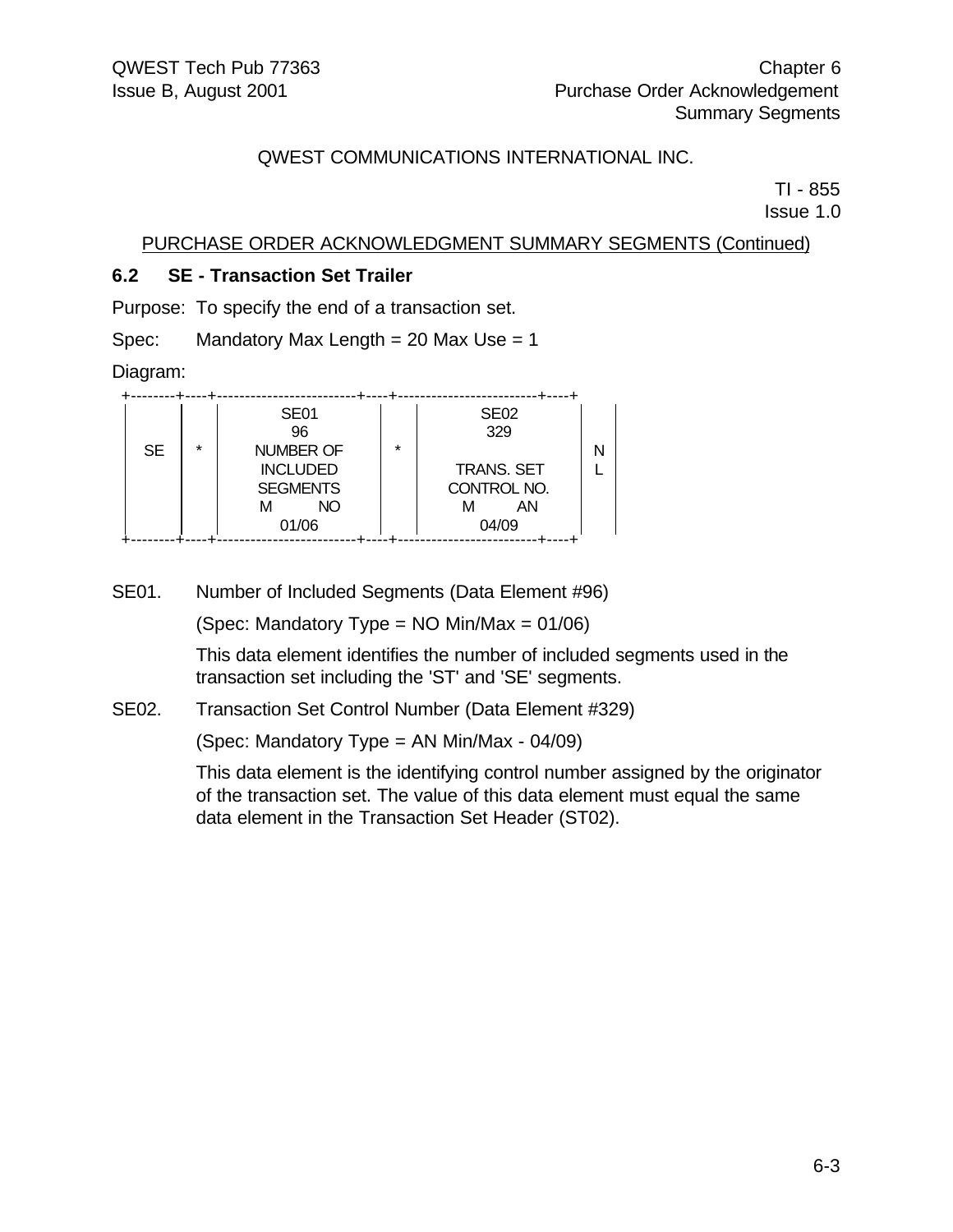# **CONTENTS**

# **Chapter and Section Page**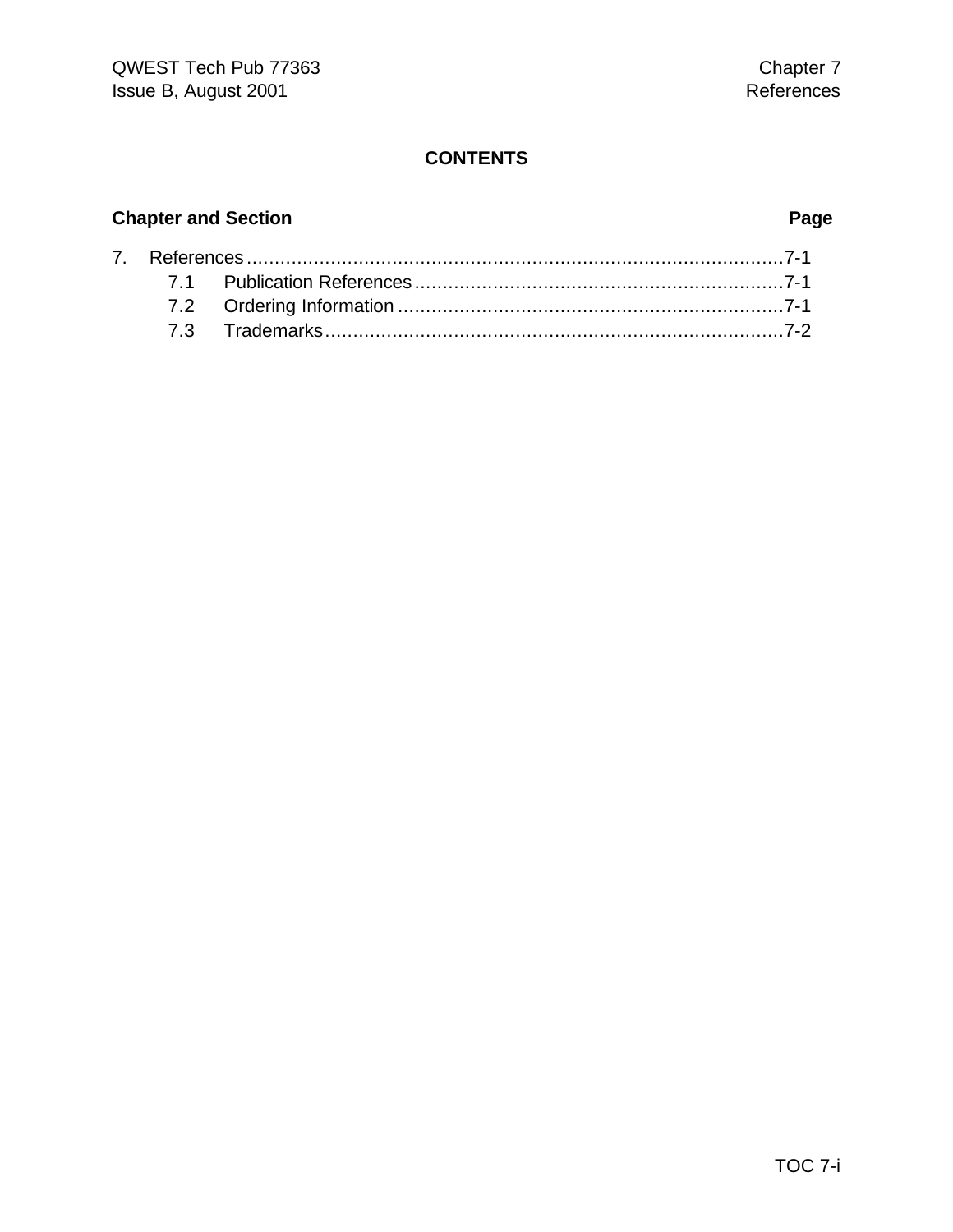## **7. References**

## **7.1 Publication References**

Telecommunications Industry Forum Guidelines - Issue 1

ASC X12 Version 2, Release 1

BR 756-120-098, Issue 1, dated August 1989, "BVAPP EDI DATA ELEMENT JOB AID"

## **7.2 Ordering Information**

All documents are subject to change and their citation in this document reflects the most current information available at the time of printing. Readers are advised to check status and availability of all documents.

Those who are not QWEST employees may order;

American National Standards Institute (ANSI) documents from:

American National Standards Institute Attn: Customer Service 11 West 42nd Street New York, NY 10036 Phone: (212) 642-4900 Fax: (212) 302-1286

ANSI has a catalog available which describes their publications.

Telcordia documents from:

Telcordia Customer Relations 8 Corporate Place, PYA 3A-184 Piscataway, NJ 08854-4156 Fax: (908) 336-2559 Phone: (800) 521-CORE (2673) (U.S. and Canada) Phone: (908) 699-5800 (Others) Web: www.telcordia.com